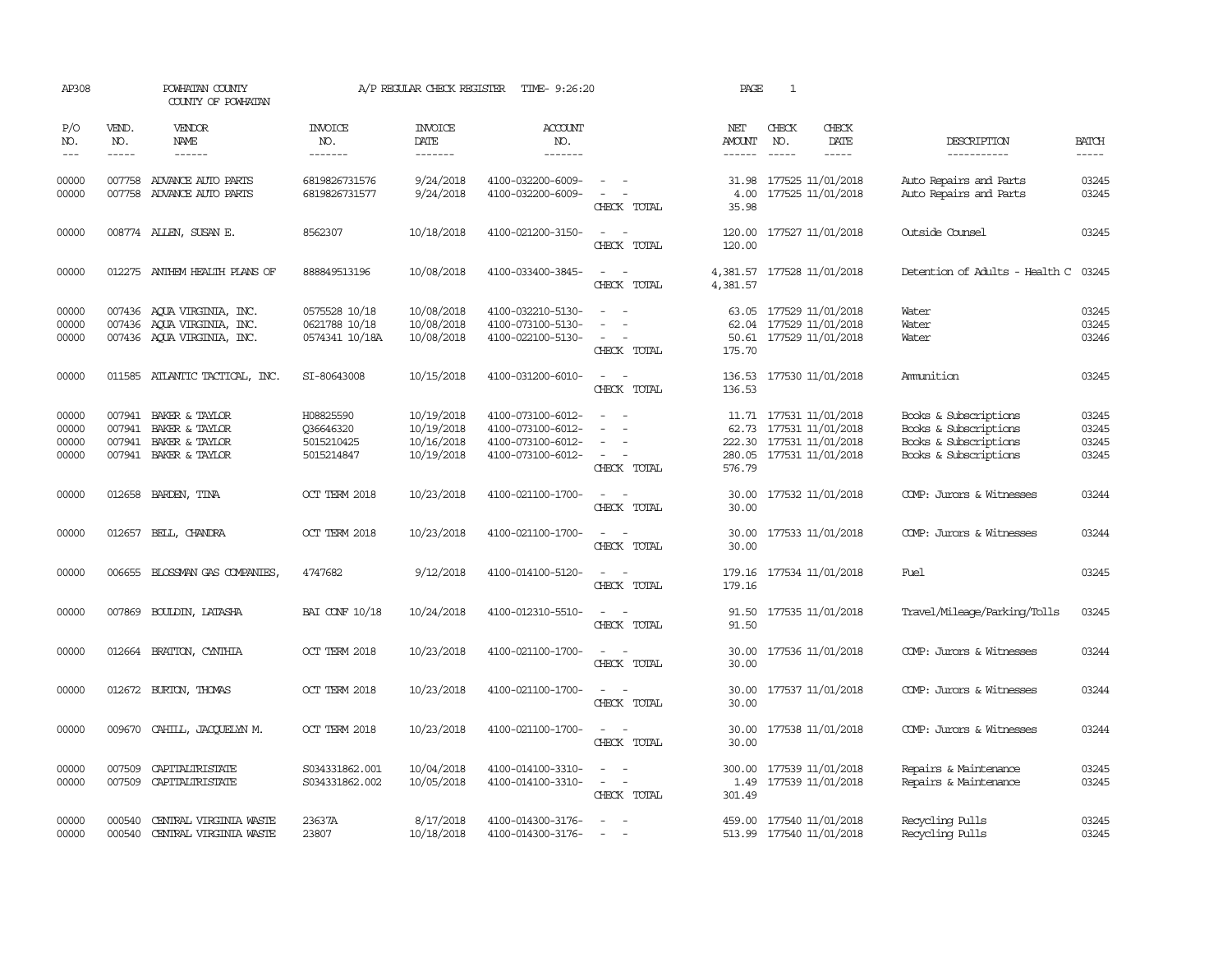| AP308                                                                |                                                                              | POWHATAN COUNTY<br>COUNTY OF POWHATAN                                                                                                                                        |                                                                                                      | A/P REGULAR CHECK REGISTER                                                                                   | TIME- 9:26:20                                                                                                                                                        |                                                                                                                             | PAGE                                  | $\sqrt{2}$                    |                                                                                                                                                                                                            |                                                                                                  |                                                                      |
|----------------------------------------------------------------------|------------------------------------------------------------------------------|------------------------------------------------------------------------------------------------------------------------------------------------------------------------------|------------------------------------------------------------------------------------------------------|--------------------------------------------------------------------------------------------------------------|----------------------------------------------------------------------------------------------------------------------------------------------------------------------|-----------------------------------------------------------------------------------------------------------------------------|---------------------------------------|-------------------------------|------------------------------------------------------------------------------------------------------------------------------------------------------------------------------------------------------------|--------------------------------------------------------------------------------------------------|----------------------------------------------------------------------|
| P/O<br>NO.<br>$\frac{1}{2}$                                          | VEND.<br>NO.<br>$- - - - -$                                                  | VENDOR<br>NAME<br>$- - - - - -$                                                                                                                                              | <b>INVOICE</b><br>NO.<br>--------                                                                    | <b>INVOICE</b><br>DATE<br>-------                                                                            | ACCOUNT<br>NO.<br>-------                                                                                                                                            |                                                                                                                             | NET<br><b>AMOUNT</b><br>$- - - - - -$ | CHECK<br>NO.<br>$\frac{1}{2}$ | CHECK<br>DATE<br>$- - - - -$                                                                                                                                                                               | DESCRIPTION<br>-----------                                                                       | <b>BATCH</b>                                                         |
| 00000<br>00000                                                       | 000540<br>000540                                                             | CENTRAL VIRGINIA WASTE<br>CENTRAL VIRGINIA WASTE                                                                                                                             | 23807<br>23807                                                                                       | 10/18/2018<br>10/18/2018                                                                                     | 4100-014300-3176-<br>4100-014300-3176-                                                                                                                               | $\overline{\phantom{a}}$<br>$\sim$<br>CHECK TOTAL                                                                           | 6,837.15                              |                               | 6,282.10 177540 11/01/2018<br>417.94-177540 11/01/2018                                                                                                                                                     | Recycling Pulls<br>Recycling Pulls                                                               | 03245<br>03245                                                       |
| 00000                                                                |                                                                              | 010808 CERULLO, ROBERT                                                                                                                                                       | HENRICO CHSE                                                                                         | 10/25/2018                                                                                                   | 4100-022100-5510-                                                                                                                                                    | $\sim$ $\sim$<br>CHECK TOTAL                                                                                                | 37.82                                 |                               | 37.82 177541 11/01/2018                                                                                                                                                                                    | Travel/Mileage/Parking/Tolls                                                                     | 03245                                                                |
| 00000<br>00000<br>00000<br>00000<br>00000<br>00000<br>00000<br>00000 | 006965<br>006965<br>006965<br>006965<br>006965<br>006965<br>006965<br>006965 | CINTAS CORPORATION<br>CINIAS CORPORATION<br>CINIAS CORPORATION<br>CINIAS CORPORATION<br>CINIAS CORPORATION<br>CINIAS CORPORATION<br>CINIAS CORPORATION<br>CINIAS CORPORATION | 143469890<br>143469890<br>143473822<br>143473822<br>143473823<br>143477779<br>143477779<br>143477780 | 10/10/2018<br>10/10/2018<br>10/17/2018<br>10/17/2018<br>10/17/2018<br>10/24/2018<br>10/24/2018<br>10/24/2018 | 4100-014100-6011-<br>4100-014500-6011-<br>4100-014100-6011-<br>4100-014500-6011-<br>4100-014300-6011-<br>4100-014100-6011-<br>4100-014500-6011-<br>4100-014300-6011- | $\omega$<br>$\overline{\phantom{a}}$<br>$\equiv$<br>$\overline{\phantom{a}}$<br>$\overline{\phantom{a}}$<br>CHECK TOTAL     | 82.02<br>82.02<br>793.46              |                               | 78.17 177542 11/01/2018<br>82.02 177542 11/01/2018<br>177542 11/01/2018<br>78.17 177542 11/01/2018<br>140.74 177542 11/01/2018<br>177542 11/01/2018<br>78.17 177542 11/01/2018<br>172.15 177542 11/01/2018 | Uniforms<br>Uniforms<br>Uniforms<br>Uniforms<br>Uniforms<br>Uniforms<br>Uniforms<br>Uniforms     | 03245<br>03245<br>03245<br>03245<br>03245<br>03245<br>03245<br>03245 |
| 00000<br>00000                                                       | 009178                                                                       | 009178 COMCAST<br>COMCAST                                                                                                                                                    | 012008985910/18<br>012009356210/18                                                                   | 10/07/2018<br>10/28/2018                                                                                     | 4100-014300-5260-<br>4100-035500-6014-                                                                                                                               | $\overline{\phantom{a}}$<br>$\equiv$<br>CHECK TOTAL                                                                         | 104.85<br>25.06<br>129.91             |                               | 177543 11/01/2018<br>177543 11/01/2018                                                                                                                                                                     | Internet<br>Other Operating Supplies                                                             | 03245<br>03245                                                       |
| 00000                                                                |                                                                              | 012674 DAULEY, DAWN                                                                                                                                                          | OCT TERM 2018                                                                                        | 10/23/2018                                                                                                   | 4100-021100-1700-                                                                                                                                                    | $\equiv$<br>CHECK TOTAL                                                                                                     | 30.00<br>30.00                        |                               | 177544 11/01/2018                                                                                                                                                                                          | COMP: Jurors & Witnesses                                                                         | 03244                                                                |
| 00000                                                                |                                                                              | 008750 DOMINION ENERGY                                                                                                                                                       | 097171092610/18                                                                                      | 10/22/2018                                                                                                   | 4100-053910-5642-                                                                                                                                                    | CHECK TOTAL                                                                                                                 | 281.02                                |                               | 281.02 177545 11/01/2018                                                                                                                                                                                   | PCCAA Services - TANF                                                                            | 03245                                                                |
| 00000<br>00000<br>00000                                              | 000860<br>000860<br>000860                                                   | DOMINION ENERGY VIRGINIA<br>DOMINION ENERGY VIRGINIA<br>DOMINION ENERGY VIRGINIA                                                                                             | 293235236810/18<br>975012097510/18<br>2613832712 1018                                                | 10/01/2018<br>10/01/2018<br>10/01/2018                                                                       | 4100-032220-5110-<br>4100-032220-5110-<br>4100-022100-5110-                                                                                                          | $\equiv$<br>CHECK TOTAL                                                                                                     | 2,300.61<br>2,509.54                  |                               | 19.80 177546 11/01/2018<br>177546 11/01/2018<br>189.13 177546 11/01/2018                                                                                                                                   | Electricity<br>Electricity<br>Electricity                                                        | 03245<br>03245<br>03246                                              |
| 00000                                                                |                                                                              | 012670 ELLISON, AARON                                                                                                                                                        | OCT TERM 2018                                                                                        | 10/23/2018                                                                                                   | 4100-021100-1700-                                                                                                                                                    | $\equiv$<br>$\sim$<br>CHECK TOTAL                                                                                           | 30.00                                 |                               | 30.00 177547 11/01/2018                                                                                                                                                                                    | COMP: Jurors & Witnesses                                                                         | 03244                                                                |
| 00000<br>00000<br>00000<br>00000                                     | 009093<br>009093<br>009093                                                   | FARMVILLE WHOLESALE<br>FARMVILLE WHOLESALE<br>FARMVILLE WHOLESALE<br>009093 FARMVILLE WHOLESALE                                                                              | 649347<br>649403<br>649567<br>649683                                                                 | 10/04/2018<br>10/05/2018<br>10/09/2018<br>10/09/2018                                                         | 4100-014100-3310-<br>4100-014100-3310-<br>4100-014100-3310-<br>4100-014100-3310-                                                                                     | $\equiv$<br>$\overline{\phantom{a}}$<br>$\sim$<br>CHECK TOTAL                                                               | 84.00<br>182.65                       |                               | 177548 11/01/2018<br>90.00 177548 11/01/2018<br>18.60 177548 11/01/2018<br>9.95- 177548 11/01/2018                                                                                                         | Repairs & Maintenance<br>Repairs & Maintenance<br>Repairs & Maintenance<br>Repairs & Maintenance | 03245<br>03245<br>03245<br>03245                                     |
| 00000<br>00000                                                       | 011525<br>011525                                                             | GALLION, BONNI L.<br>GALLION, BONNI L.                                                                                                                                       | <b>WCA 9/18A</b><br><b>WCA 9/18A</b>                                                                 | 9/12/2018<br>9/12/2018                                                                                       | 4100-012100-5540-<br>4100-012100-5510-                                                                                                                               | $\sim$<br>$\overline{\phantom{a}}$<br>CHECK TOTAL                                                                           | 82.00<br>205.17                       |                               | 177549 11/01/2018<br>123.17 177549 11/01/2018                                                                                                                                                              | Conference & Training<br>Travel/Mileage/Parking/Tolls                                            | 03246<br>03246                                                       |
| 00000                                                                |                                                                              | 006013 GRAINGER                                                                                                                                                              | 9929614254                                                                                           | 10/09/2018                                                                                                   | 4100-014100-3310-                                                                                                                                                    | $\frac{1}{2} \left( \frac{1}{2} \right) \left( \frac{1}{2} \right) = \frac{1}{2} \left( \frac{1}{2} \right)$<br>CHECK TOTAL | 56.88<br>56.88                        |                               | 177550 11/01/2018                                                                                                                                                                                          | Repairs & Maintenance                                                                            | 03245                                                                |
| 00000                                                                |                                                                              | 012675 HABERSACK, TAMARA                                                                                                                                                     | OCT TERM 2018                                                                                        | 10/23/2018                                                                                                   | 4100-021100-1700-                                                                                                                                                    | CHECK TOTAL                                                                                                                 | 30.00                                 |                               | 30.00 177551 11/01/2018                                                                                                                                                                                    | COMP: Jurors & Witnesses                                                                         | 03244                                                                |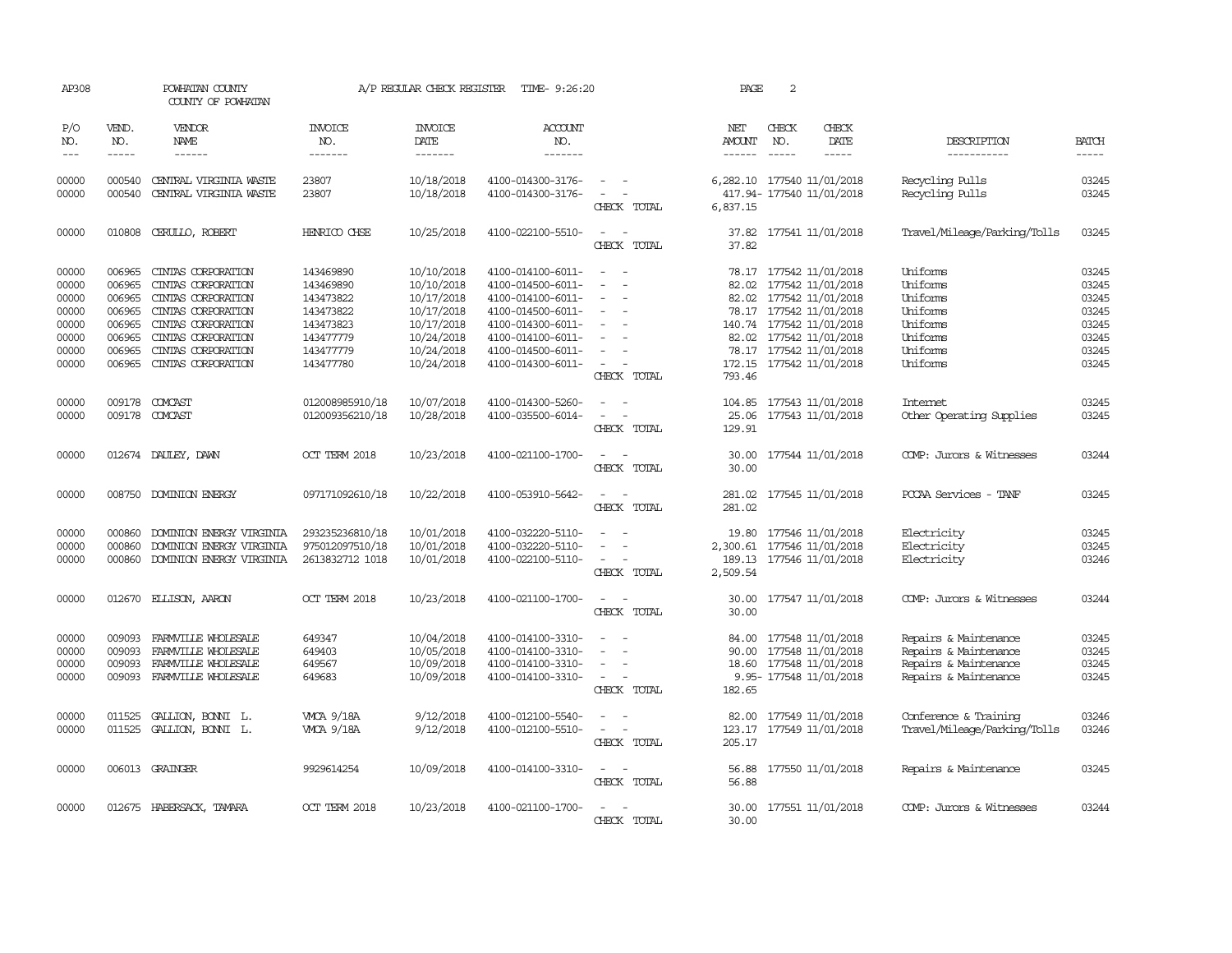| AP308               |                             | POWHATAN COUNTY<br>COUNTY OF POWHATAN    |                                  | A/P REGULAR CHECK REGISTER        | TIME- 9:26:20                            |                                                                                                                             | PAGE                    | 3                             |                              |                                      |                             |
|---------------------|-----------------------------|------------------------------------------|----------------------------------|-----------------------------------|------------------------------------------|-----------------------------------------------------------------------------------------------------------------------------|-------------------------|-------------------------------|------------------------------|--------------------------------------|-----------------------------|
| P/O<br>NO.<br>$---$ | VEND.<br>NO.<br>$- - - - -$ | <b>VENDOR</b><br>NAME                    | <b>INVOICE</b><br>NO.<br>------- | <b>INVOICE</b><br>DATE<br>------- | <b>ACCOUNT</b><br>NO.<br>$- - - - - - -$ |                                                                                                                             | NET<br>AMOUNT<br>------ | CHECK<br>NO.<br>$\frac{1}{2}$ | CHECK<br>DATE<br>$- - - - -$ | DESCRIPTION<br>-----------           | <b>BATCH</b><br>$- - - - -$ |
| 00000               |                             | 012662 HARRIS, NORMAN                    | OCT TERM 2018                    | 10/23/2018                        | 4100-021100-1700-                        | $\sim$<br>CHECK TOTAL                                                                                                       | 30.00<br>30.00          |                               | 177552 11/01/2018            | COMP: Jurors & Witnesses             | 03244                       |
| 00000               |                             | 012508 HEALTH ECUTTY INC                 | <b>O30M6OK</b>                   | 10/29/2018                        | 100-000200-0012-                         | $\overline{\phantom{a}}$<br>CHECK TOTAL                                                                                     | 356.09<br>356.09        |                               | 177553 11/01/2018            | Payroll Clearing - FSA               | 03246                       |
| 00000               |                             | 012677 HOLLICE, JERRY                    | OCT TERM 2018                    | 10/23/2018                        | 4100-021100-1700-                        | $\frac{1}{2} \left( \frac{1}{2} \right) \left( \frac{1}{2} \right) = \frac{1}{2} \left( \frac{1}{2} \right)$<br>CHECK TOTAL | 30.00<br>30.00          |                               | 177554 11/01/2018            | COMP: Jurors & Witnesses             | 03244                       |
| 00000               |                             | 011790 HOUTSMA, DONALD                   | PER DIEM                         | 11/01/2018                        | 4100-032200-5540-                        | $\equiv$<br>$\sim$<br>CHECK TOTAL                                                                                           | 302.50<br>302.50        |                               | 177555 11/01/2018            | Travel - Convention & Educatio       | 03248                       |
| 00000               |                             | 012678 HOWARD, JENNIFER                  | OCT TERM 2018                    | 10/23/2018                        | 4100-021100-1700-                        | $\frac{1}{2} \left( \frac{1}{2} \right) \left( \frac{1}{2} \right) = \frac{1}{2} \left( \frac{1}{2} \right)$<br>CHECK TOTAL | 30.00                   |                               | 30.00 177556 11/01/2018      | COMP: Jurors & Witnesses             | 03244                       |
| 00000               |                             | 012671 HOWELL, SR., MARVIN               | OCT TERM 2018                    | 10/23/2018                        | 4100-021100-1700-                        | $\sim$ $\sim$<br>CHECK TOTAL                                                                                                | 30.00                   |                               | 30.00 177557 11/01/2018      | COMP: Jurors & Witnesses             | 03244                       |
| 00000               |                             | 012659 HUGHES, JR., GEORGE               | OCT TERM 2018                    | 10/23/2018                        | 4100-021100-1700-                        | $\frac{1}{2} \left( \frac{1}{2} \right) \left( \frac{1}{2} \right) = \frac{1}{2} \left( \frac{1}{2} \right)$<br>CHECK TOTAL | 30.00<br>30.00          |                               | 177558 11/01/2018            | COMP: Jurors & Witnesses             | 03244                       |
| 00000               |                             | 012655 HUNTER, HANNAH                    | OCT TERM 2018                    | 10/23/2018                        | 4100-021100-1700-                        | $\omega_{\rm{max}}$ and $\omega_{\rm{max}}$<br>CHECK TOTAL                                                                  | 30.00<br>30.00          |                               | 177559 11/01/2018            | COMP: Jurors & Witnesses             | 03244                       |
| 00000               |                             | 000120 JAMES RIVER AIR                   | S100988                          | 10/15/2018                        | 4100-014100-3308-                        | $\sim$ $ \sim$<br>CHECK TOTAL                                                                                               | 409.00                  |                               | 409.00 177560 11/01/2018     | HVAC Service and Repairs             | 03245                       |
| 00000               |                             | 012681 JONES & BARTLETT LEARNING 3947481 |                                  | 10/09/2018                        | 4100-032200-5815-                        | $\sim$ 100 $\sim$<br>CHECK TOTAL                                                                                            | 647.77                  |                               | 647.77 177561 11/01/2018     | Training/Seminars                    | 03246                       |
| 00000               |                             | 000155 KCONTZ-BRYANT, P.C.               | 0042730A                         | 6/30/2018                         | 4100-034100-3141-                        | $\sim$ 100 $\sim$<br>CHECK TOTAL                                                                                            | 1,750.00                |                               | 1,750.00 177562 11/01/2018   | Engineering-Third Party Plan R 03245 |                             |
| 00000               |                             | 006629 LANDSCAPE SUPPLY, INC.            | 0145703-IN                       | 10/15/2018                        | 4100-014500-3190-                        | $\overline{\phantom{a}}$<br>$\sim$<br>CHECK TOTAL                                                                           | 277.50<br>277.50        |                               | 177563 11/01/2018            | Grounds Maintenance                  | 03245                       |
| 00000               |                             | 006943 LIBRARY CORPORATION, THE          | 2019010124                       | 10/15/2018                        | 4100-073100-3320-                        | $\sim$ $ \sim$<br>CHECK TOTAL                                                                                               | 795.00<br>795.00        |                               | 177564 11/01/2018            | Maintenance & Service Contract       | 03245                       |
| 00000               |                             | 012666 LLEWELLYN, CHARLES                | OCT TERM 2018                    | 10/23/2018                        | 4100-021100-1700-                        | $\sim$<br>$\sim$<br>CHECK TOTAL                                                                                             | 30.00<br>30.00          |                               | 177565 11/01/2018            | COMP: Jurors & Witnesses             | 03244                       |
| 00000               |                             | 012656 MARTIN, CODY                      | OCT TERM 2018                    | 10/23/2018                        | 4100-021100-1700-                        | $\frac{1}{2} \left( \frac{1}{2} \right) \left( \frac{1}{2} \right) = \frac{1}{2} \left( \frac{1}{2} \right)$<br>CHECK TOTAL | 30.00<br>30.00          |                               | 177566 11/01/2018            | COMP: Jurors & Witnesses             | 03244                       |
| 00000               |                             | 010574 MARTIN, DARLENE W.                | OCT TERM 2018                    | 10/23/2018                        | 4100-021100-1700-                        | $\sim$ $\sim$<br>CHECK TOTAL                                                                                                | 30.00<br>30.00          |                               | 177567 11/01/2018            | COMP: Jurors & Witnesses             | 03244                       |
| 00000               |                             | 012667 MCCOWN, SUSAN                     | OCT TERM 2018                    | 10/23/2018                        | 4100-021100-1700-                        | $\sim$<br>CHECK TOTAL                                                                                                       | 30.00<br>30.00          |                               | 177568 11/01/2018            | COMP: Jurors & Witnesses             | 03244                       |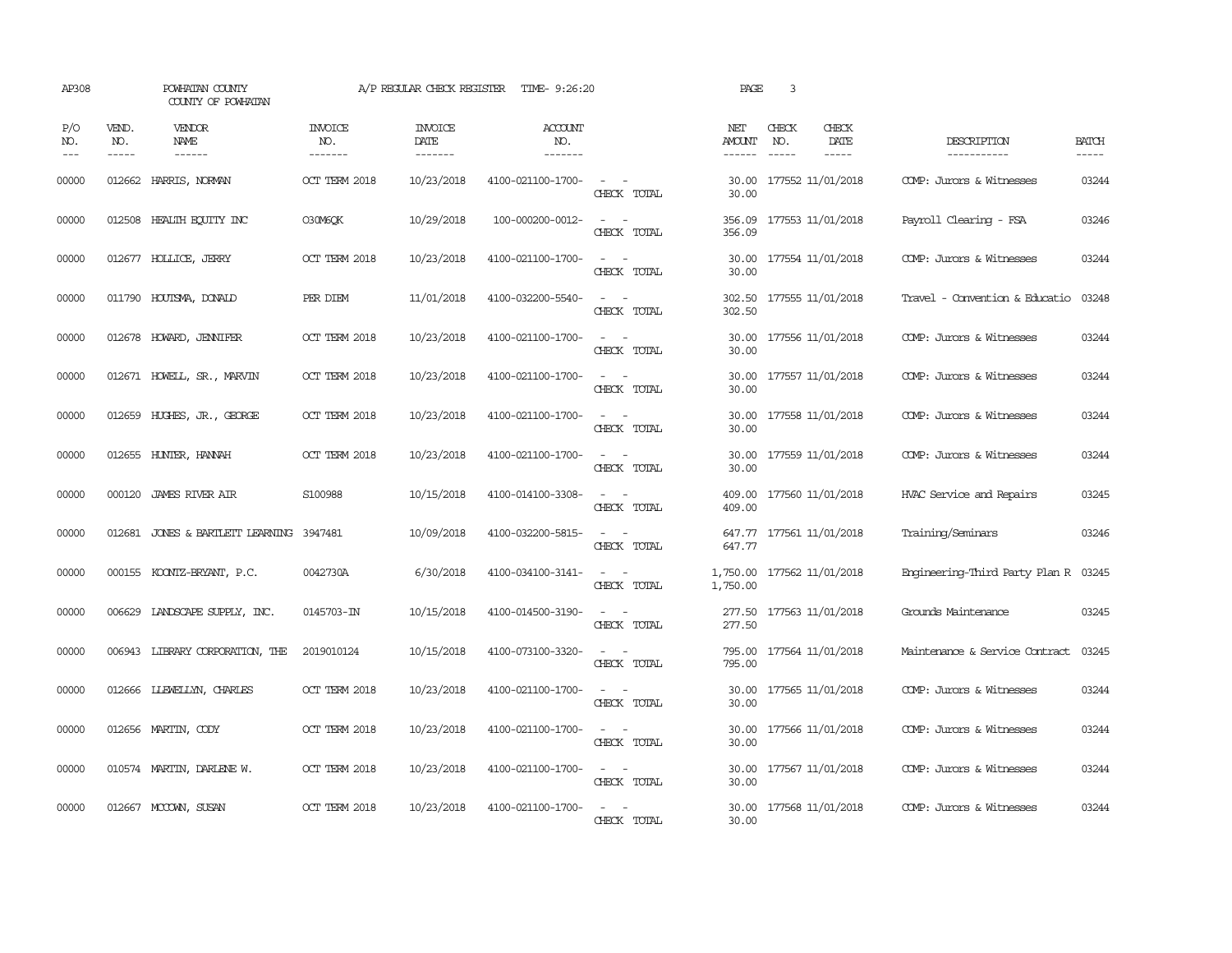| AP308                                                                                                                               |                                                                                                                                          | POWHATAN COUNTY<br>COUNTY OF POWHATAN                                                                                                                                                                                                                                                                                                                                                                     |                                                                                                                      | A/P REGULAR CHECK REGISTER                                                                                                                                                                      | TIME- 9:26:20                                                                                                                                                                                                                                                                                                           |                                                                                                                         | PAGE                                            | $\overline{4}$                                                                                                                                                                                                                                                                                                                                                                              |                              |                                                                                                                                                                                                                                                                                                                                    |                                                                                                                                     |
|-------------------------------------------------------------------------------------------------------------------------------------|------------------------------------------------------------------------------------------------------------------------------------------|-----------------------------------------------------------------------------------------------------------------------------------------------------------------------------------------------------------------------------------------------------------------------------------------------------------------------------------------------------------------------------------------------------------|----------------------------------------------------------------------------------------------------------------------|-------------------------------------------------------------------------------------------------------------------------------------------------------------------------------------------------|-------------------------------------------------------------------------------------------------------------------------------------------------------------------------------------------------------------------------------------------------------------------------------------------------------------------------|-------------------------------------------------------------------------------------------------------------------------|-------------------------------------------------|---------------------------------------------------------------------------------------------------------------------------------------------------------------------------------------------------------------------------------------------------------------------------------------------------------------------------------------------------------------------------------------------|------------------------------|------------------------------------------------------------------------------------------------------------------------------------------------------------------------------------------------------------------------------------------------------------------------------------------------------------------------------------|-------------------------------------------------------------------------------------------------------------------------------------|
| P/O<br>NO.<br>$---$                                                                                                                 | VEND.<br>NO.<br>$\frac{1}{2}$                                                                                                            | VENDOR<br>NAME<br>$- - - - - -$                                                                                                                                                                                                                                                                                                                                                                           | <b>INVOICE</b><br>NO.<br>-------                                                                                     | <b>INVOICE</b><br>DATE<br>--------                                                                                                                                                              | <b>ACCOUNT</b><br>NO.<br>-------                                                                                                                                                                                                                                                                                        |                                                                                                                         | NET<br>AMOUNT<br>------                         | CHECK<br>NO.<br>$\frac{1}{2}$                                                                                                                                                                                                                                                                                                                                                               | CHECK<br>DATE<br>$- - - - -$ | DESCRIPTION<br>-----------                                                                                                                                                                                                                                                                                                         | <b>BATCH</b><br>-----                                                                                                               |
| 00000                                                                                                                               |                                                                                                                                          | 009705 MEYER, ANDREW D.                                                                                                                                                                                                                                                                                                                                                                                   | 8680034                                                                                                              | 10/19/2018                                                                                                                                                                                      | 4100-021200-3150-                                                                                                                                                                                                                                                                                                       | $\overline{\phantom{a}}$<br>CHECK TOTAL                                                                                 | 120.00<br>120.00                                | 177569 11/01/2018                                                                                                                                                                                                                                                                                                                                                                           |                              | Outside Counsel                                                                                                                                                                                                                                                                                                                    | 03245                                                                                                                               |
| 00000                                                                                                                               |                                                                                                                                          | 012679 MONTANO, BENJAMIN                                                                                                                                                                                                                                                                                                                                                                                  | OCT TERM 2018                                                                                                        | 10/23/2018                                                                                                                                                                                      | 4100-021100-1700-                                                                                                                                                                                                                                                                                                       | CHECK TOTAL                                                                                                             | 30.00                                           | 30.00 177571 11/01/2018                                                                                                                                                                                                                                                                                                                                                                     |                              | COMP: Jurors & Witnesses                                                                                                                                                                                                                                                                                                           | 03244                                                                                                                               |
| 00000                                                                                                                               |                                                                                                                                          | 007136 MOORE, JASON                                                                                                                                                                                                                                                                                                                                                                                       | 8680243                                                                                                              | 10/12/2018                                                                                                                                                                                      | 4100-021200-3150-                                                                                                                                                                                                                                                                                                       | $\equiv$<br>CHECK TOTAL                                                                                                 | 160.00                                          | 160.00 177572 11/01/2018                                                                                                                                                                                                                                                                                                                                                                    |                              | Outside Counsel                                                                                                                                                                                                                                                                                                                    | 03245                                                                                                                               |
| 00000                                                                                                                               |                                                                                                                                          | 012660 MUSS, CHRISTOPHER                                                                                                                                                                                                                                                                                                                                                                                  | OCT TERM 2018                                                                                                        | 10/23/2018                                                                                                                                                                                      | 4100-021100-1700-                                                                                                                                                                                                                                                                                                       | $\sim$ $\sim$<br>CHECK TOTAL                                                                                            | 30.00<br>30.00                                  | 177573 11/01/2018                                                                                                                                                                                                                                                                                                                                                                           |                              | COMP: Jurors & Witnesses                                                                                                                                                                                                                                                                                                           | 03244                                                                                                                               |
| 00000                                                                                                                               |                                                                                                                                          | 011987 NEWCOMBS RENOVATIONS LLC                                                                                                                                                                                                                                                                                                                                                                           | 1388                                                                                                                 | 10/09/2018                                                                                                                                                                                      | 4100-014100-3310-                                                                                                                                                                                                                                                                                                       | CHECK TOTAL                                                                                                             | 130.00<br>130.00                                | 177575 11/01/2018                                                                                                                                                                                                                                                                                                                                                                           |                              | Repairs & Maintenance                                                                                                                                                                                                                                                                                                              | 03245                                                                                                                               |
| 00000                                                                                                                               |                                                                                                                                          | 012676 PAYNE, JR., JAMES                                                                                                                                                                                                                                                                                                                                                                                  | OCT TERM 2018                                                                                                        | 10/23/2018                                                                                                                                                                                      | 4100-021100-1700-                                                                                                                                                                                                                                                                                                       | $\overline{a}$<br>CHECK TOTAL                                                                                           | 30.00                                           | 30.00 177576 11/01/2018                                                                                                                                                                                                                                                                                                                                                                     |                              | COMP: Jurors & Witnesses                                                                                                                                                                                                                                                                                                           | 03244                                                                                                                               |
| 00000                                                                                                                               |                                                                                                                                          | 012663 PETERSON, JENNIFER                                                                                                                                                                                                                                                                                                                                                                                 | OCT TERM 2018                                                                                                        | 10/23/2018                                                                                                                                                                                      | 4100-021100-1700-                                                                                                                                                                                                                                                                                                       | CHECK TOTAL                                                                                                             | 30.00<br>30.00                                  | 177577 11/01/2018                                                                                                                                                                                                                                                                                                                                                                           |                              | COMP: Jurors & Witnesses                                                                                                                                                                                                                                                                                                           | 03244                                                                                                                               |
| 00000                                                                                                                               | 000375                                                                                                                                   | PIEDMONT REGIONAL JAIL                                                                                                                                                                                                                                                                                                                                                                                    | 2785                                                                                                                 | 9/30/2018                                                                                                                                                                                       | 4100-033400-3841-                                                                                                                                                                                                                                                                                                       | CHECK TOTAL                                                                                                             | 35,552.00<br>35,552.00                          |                                                                                                                                                                                                                                                                                                                                                                                             | 177578 11/01/2018            | Detention of Adults                                                                                                                                                                                                                                                                                                                | 03245                                                                                                                               |
| 00000                                                                                                                               |                                                                                                                                          | 012669 POLLARD, MICHAEL                                                                                                                                                                                                                                                                                                                                                                                   | OCT TERM 2018                                                                                                        | 10/23/2018                                                                                                                                                                                      | 4100-021100-1700-                                                                                                                                                                                                                                                                                                       | CHECK TOTAL                                                                                                             | 30.00<br>30.00                                  |                                                                                                                                                                                                                                                                                                                                                                                             | 177579 11/01/2018            | COMP: Jurors & Witnesses                                                                                                                                                                                                                                                                                                           | 03244                                                                                                                               |
| 00000                                                                                                                               |                                                                                                                                          | 006928 POWHATAN COUNTY DEPT. OF                                                                                                                                                                                                                                                                                                                                                                           | GIFT CARDS10/18                                                                                                      | 10/23/2018                                                                                                                                                                                      | 4100-053910-5643-                                                                                                                                                                                                                                                                                                       | $\sim$<br>CHECK TOTAL                                                                                                   | 300.00                                          | 300.00 177580 11/01/2018                                                                                                                                                                                                                                                                                                                                                                    |                              | PCCAA Services - Federal CSBG                                                                                                                                                                                                                                                                                                      | 03245                                                                                                                               |
| 00000<br>00000<br>00000<br>00000<br>00000<br>00000<br>00000<br>00000<br>00000<br>00000<br>00000<br>00000<br>00000<br>00000<br>00000 | 008294<br>008294<br>008294<br>008294<br>008294<br>008294<br>008294<br>008294<br>008294<br>008294<br>008294<br>008294<br>008294<br>008294 | POWHATAN COUNTY PUBLIC<br>POWHATAN COUNTY PUBLIC<br>POWHATAN COUNTY PUBLIC<br>POWHATAN COUNTY PUBLIC<br>POWHATAN COUNTY PUBLIC<br>POWHATAN COUNTY PUBLIC<br>POWHATAN COUNTY PUBLIC<br>POWHATAN COUNTY PUBLIC<br>POWHATAN COUNTY PUBLIC<br>POWHATAN COUNTY PUBLIC<br>POWHATAN COUNTY PUBLIC<br>POWHATAN COUNTY PUBLIC<br>POWHATAN COUNTY PUBLIC<br>POWHATAN COUNTY PUBLIC<br>008294 POWHATAN COUNTY PUBLIC | 4493<br>4495<br>4502<br>4503<br>4504<br>4505<br>4506<br>4508<br>4509<br>4511<br>4512<br>4513<br>4514<br>4515<br>4516 | 9/18/2018<br>9/04/2018<br>9/05/2018<br>9/18/2018<br>9/06/2018<br>9/18/2018<br>9/18/2018<br>9/18/2018<br>9/19/2018<br>9/24/2018<br>9/25/2018<br>9/25/2018<br>9/26/2018<br>9/26/2018<br>9/28/2018 | 4100-031200-6009-<br>4100-034100-6009-<br>4100-031200-6009-<br>4100-031200-6009-<br>4100-031200-6009-<br>4100-031200-6009-<br>4100-031200-6009-<br>4100-031200-6008-<br>4100-031200-6009-<br>4100-031200-6009-<br>4100-031200-6009-<br>4100-031200-6009-<br>4100-031200-6009-<br>4100-031200-6009-<br>4100-031200-6009- | $\equiv$<br>$\sim$<br>$\overline{\phantom{a}}$<br>$\equiv$<br>$\sim$<br>CHECK TOTAL<br>$\equiv$<br>$\equiv$<br>$\equiv$ | 1,928.72 177581 11/01/2018<br>5,283.54<br>16.00 | 186.00 177581 11/01/2018<br>118.71 177581 11/01/2018<br>571.75 177581 11/01/2018<br>846.75 177581 11/01/2018<br>171.56 177581 11/01/2018<br>79.99 177581 11/01/2018<br>123.17 177581 11/01/2018<br>638.24 177581 11/01/2018<br>618.65 177581 11/01/2018<br>127.72 177582 11/01/2018<br>79.99 177582 11/01/2018<br>204.87 177582 11/01/2018<br>177582 11/01/2018<br>171.85 177582 11/01/2018 |                              | Auto Parts/Repairs<br>Auto Parts/Repairs<br>Auto Parts/Repairs<br>Auto Parts/Repairs<br>Auto Parts/Repairs<br>Auto Parts/Repairs<br>Auto Parts/Repairs<br>Gas/Grease/Oil<br>Auto Parts/Repairs<br>Auto Parts/Repairs<br>Auto Parts/Repairs<br>Auto Parts/Repairs<br>Auto Parts/Repairs<br>Auto Parts/Repairs<br>Auto Parts/Repairs | 03245<br>03245<br>03245<br>03245<br>03245<br>03245<br>03245<br>03245<br>03245<br>03245<br>03245<br>03245<br>03245<br>03245<br>03245 |
| 00000                                                                                                                               |                                                                                                                                          | 012340 PRICE SUPPLY COMPANY, INC                                                                                                                                                                                                                                                                                                                                                                          | 1809-032506                                                                                                          | 9/05/2018                                                                                                                                                                                       | 4100-014100-3310-                                                                                                                                                                                                                                                                                                       | CHECK TOTAL<br>CHECK TOTAL                                                                                              | 600.43<br>186.95                                | 186.95 177583 11/01/2018                                                                                                                                                                                                                                                                                                                                                                    |                              | Repairs & Maintenance                                                                                                                                                                                                                                                                                                              | 03245                                                                                                                               |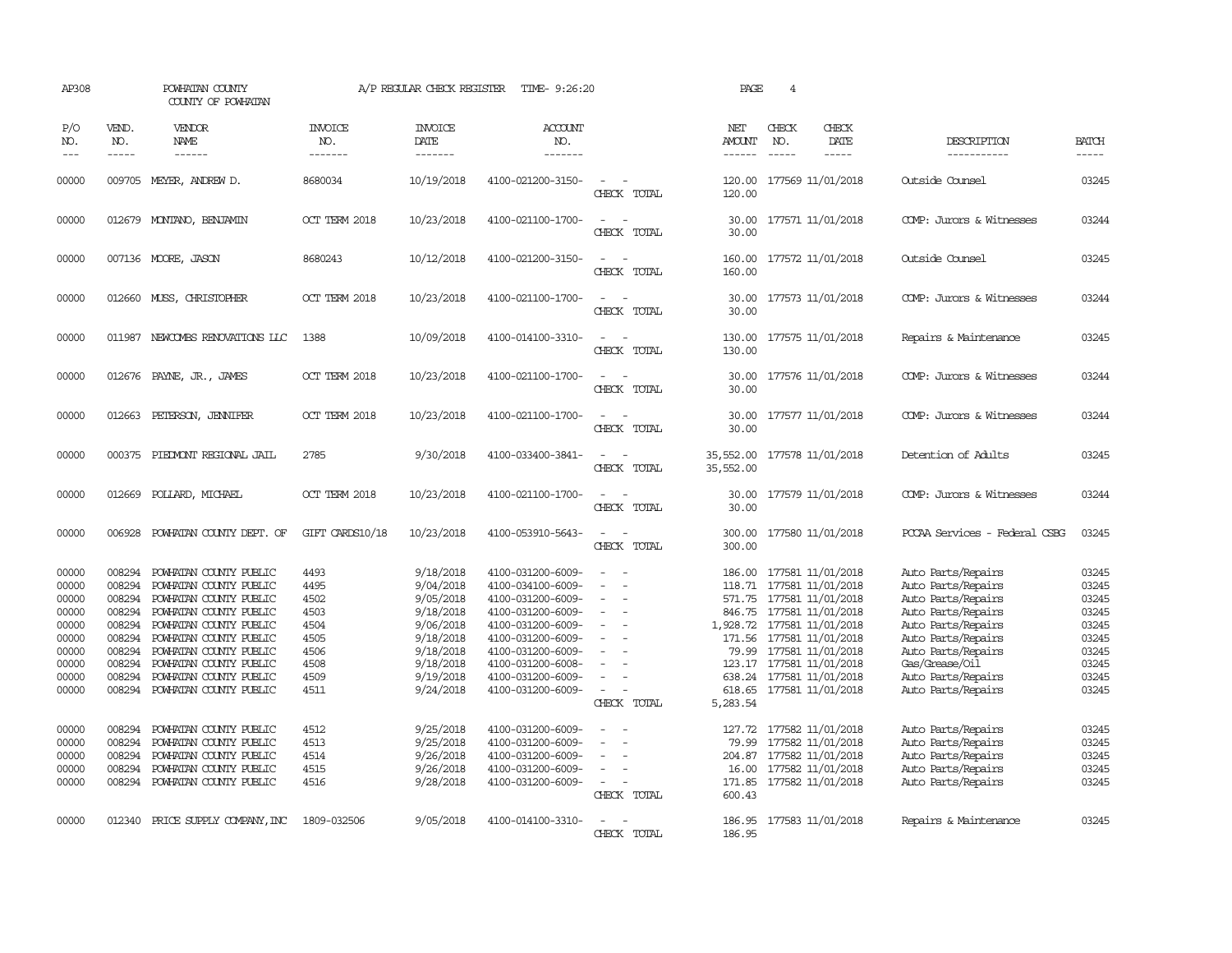| AP308                                                                                                                                        |                                                | POWHATAN COUNTY<br>COUNTY OF POWHATAN                                                                                                                                                                                                                     |                                                                                                                                                                                                                                                                                               | A/P REGULAR CHECK REGISTER                                                                                                                                                                                                   | TIME- 9:26:20                                                                                                                                                                                                                                                                                                                               |                                                     | PAGE                 | 5                             |                                                                                                                                                                                                                                                                                                                                                                                                                                                         |                                                                                                                                                                                                                                                                         |                                                                                                                                              |
|----------------------------------------------------------------------------------------------------------------------------------------------|------------------------------------------------|-----------------------------------------------------------------------------------------------------------------------------------------------------------------------------------------------------------------------------------------------------------|-----------------------------------------------------------------------------------------------------------------------------------------------------------------------------------------------------------------------------------------------------------------------------------------------|------------------------------------------------------------------------------------------------------------------------------------------------------------------------------------------------------------------------------|---------------------------------------------------------------------------------------------------------------------------------------------------------------------------------------------------------------------------------------------------------------------------------------------------------------------------------------------|-----------------------------------------------------|----------------------|-------------------------------|---------------------------------------------------------------------------------------------------------------------------------------------------------------------------------------------------------------------------------------------------------------------------------------------------------------------------------------------------------------------------------------------------------------------------------------------------------|-------------------------------------------------------------------------------------------------------------------------------------------------------------------------------------------------------------------------------------------------------------------------|----------------------------------------------------------------------------------------------------------------------------------------------|
| P/O<br>NO.<br>$---$                                                                                                                          | VEND.<br>NO.<br>$- - - - -$                    | <b>VENDOR</b><br>NAME<br>$- - - - - -$                                                                                                                                                                                                                    | <b>INVOICE</b><br>NO.<br>-------                                                                                                                                                                                                                                                              | <b>INVOICE</b><br>DATE<br>-------                                                                                                                                                                                            | <b>ACCOUNT</b><br>NO.<br>-------                                                                                                                                                                                                                                                                                                            |                                                     | NET<br>AMOUNT        | CHECK<br>NO.<br>$\frac{1}{2}$ | CHECK<br>DATE<br>-----                                                                                                                                                                                                                                                                                                                                                                                                                                  | DESCRIPTION<br>-----------                                                                                                                                                                                                                                              | <b>BATCH</b><br>-----                                                                                                                        |
|                                                                                                                                              |                                                |                                                                                                                                                                                                                                                           |                                                                                                                                                                                                                                                                                               |                                                                                                                                                                                                                              |                                                                                                                                                                                                                                                                                                                                             |                                                     | ------               |                               |                                                                                                                                                                                                                                                                                                                                                                                                                                                         |                                                                                                                                                                                                                                                                         |                                                                                                                                              |
| 00000                                                                                                                                        |                                                | 006523 PURCHASE POWER                                                                                                                                                                                                                                     | 08561578 10/18                                                                                                                                                                                                                                                                                | 10/17/2018                                                                                                                                                                                                                   | 4100-021600-5210-                                                                                                                                                                                                                                                                                                                           | CHECK TOTAL                                         | 417.98               |                               | 417.98 177584 11/01/2018                                                                                                                                                                                                                                                                                                                                                                                                                                | Postage                                                                                                                                                                                                                                                                 | 03245                                                                                                                                        |
| 00000<br>00000<br>00000                                                                                                                      |                                                | 000620 R. C. GOODWYN & SONS, INC<br>000620 R. C. GOODWYN & SONS, INC<br>000620 R. C. GOODWYN & SONS, INC                                                                                                                                                  | 0832358<br>0832358<br>0832462                                                                                                                                                                                                                                                                 | 10/03/2018<br>10/03/2018<br>10/04/2018                                                                                                                                                                                       | 4100-014100-6005-<br>4100-014100-3310-<br>4100-014100-3310-                                                                                                                                                                                                                                                                                 | $\overline{\phantom{a}}$<br>$\equiv$<br>CHECK TOTAL | 20.93<br>26.83       |                               | 177585 11/01/2018<br>2.36 177585 11/01/2018<br>3.54 177585 11/01/2018                                                                                                                                                                                                                                                                                                                                                                                   | Cleaning Supplies<br>Repairs & Maintenance<br>Repairs & Maintenance                                                                                                                                                                                                     | 03245<br>03245<br>03245                                                                                                                      |
| 00000                                                                                                                                        |                                                | 007750 SHEEHY FORD AUTO STORES                                                                                                                                                                                                                            | AAA010139                                                                                                                                                                                                                                                                                     | 10/19/2018                                                                                                                                                                                                                   | 4100-031200-6009-                                                                                                                                                                                                                                                                                                                           | CHECK TOTAL                                         | 66.00                |                               | 66.00 177587 11/01/2018                                                                                                                                                                                                                                                                                                                                                                                                                                 | Auto Parts/Repairs                                                                                                                                                                                                                                                      | 03245                                                                                                                                        |
| 00000                                                                                                                                        |                                                | 008578 STAPLES BUSINESS AD-                                                                                                                                                                                                                               | 3393543343                                                                                                                                                                                                                                                                                    | 10/18/2018                                                                                                                                                                                                                   | 4100-012200-6001-                                                                                                                                                                                                                                                                                                                           | $\sim$<br>$\overline{\phantom{a}}$<br>CHECK TOTAL   | 47.51                |                               | 47.51 177588 11/01/2018                                                                                                                                                                                                                                                                                                                                                                                                                                 | Office Supplies                                                                                                                                                                                                                                                         | 03246                                                                                                                                        |
| 00000                                                                                                                                        |                                                | 012665 STEFFENHAGEN, JR., IRVIN                                                                                                                                                                                                                           | OCT TERM 2018                                                                                                                                                                                                                                                                                 | 10/23/2018                                                                                                                                                                                                                   | 4100-021100-1700-                                                                                                                                                                                                                                                                                                                           | $\sim$<br>- -<br>CHECK TOTAL                        | 30.00<br>30.00       |                               | 177589 11/01/2018                                                                                                                                                                                                                                                                                                                                                                                                                                       | COMP: Jurors & Witnesses                                                                                                                                                                                                                                                | 03244                                                                                                                                        |
| 00000                                                                                                                                        |                                                | 009520 STONE'S OFFICE EQUIPMENT                                                                                                                                                                                                                           | 107567                                                                                                                                                                                                                                                                                        | 10/19/2018                                                                                                                                                                                                                   | 4100-073100-3320-                                                                                                                                                                                                                                                                                                                           | CHECK TOTAL                                         | 603.82               |                               | 603.82 177590 11/01/2018                                                                                                                                                                                                                                                                                                                                                                                                                                | Maintenance & Service Contract                                                                                                                                                                                                                                          | 03245                                                                                                                                        |
| 00000                                                                                                                                        |                                                | 012661 TALLEY, GINA                                                                                                                                                                                                                                       | OCT TERM 2018                                                                                                                                                                                                                                                                                 | 10/23/2018                                                                                                                                                                                                                   | 4100-021100-1700-                                                                                                                                                                                                                                                                                                                           | $\overline{a}$<br>CHECK TOTAL                       | 30.00<br>30.00       |                               | 177591 11/01/2018                                                                                                                                                                                                                                                                                                                                                                                                                                       | COMP: Jurors & Witnesses                                                                                                                                                                                                                                                | 03244                                                                                                                                        |
| 00000                                                                                                                                        |                                                | 009519 TREASURER                                                                                                                                                                                                                                          | 4TH FISC OTR'18                                                                                                                                                                                                                                                                               | 10/10/2018                                                                                                                                                                                                                   | 4100-021100-5840-                                                                                                                                                                                                                                                                                                                           | $\overline{\phantom{a}}$<br>CHECK TOTAL             | 2,488.88<br>2,488.88 |                               | 177592 11/01/2018                                                                                                                                                                                                                                                                                                                                                                                                                                       | Court Administrator-Shared                                                                                                                                                                                                                                              | 03248                                                                                                                                        |
| 00000                                                                                                                                        |                                                | 007625 TURNER, LATOYA C.                                                                                                                                                                                                                                  | <b>BAI CONF 10/18</b>                                                                                                                                                                                                                                                                         | 10/23/2018                                                                                                                                                                                                                   | 4100-012310-5510-                                                                                                                                                                                                                                                                                                                           | CHECK TOTAL                                         | 91.50<br>91.50       |                               | 177594 11/01/2018                                                                                                                                                                                                                                                                                                                                                                                                                                       | Travel/Mileage/Parking/Tolls                                                                                                                                                                                                                                            | 03245                                                                                                                                        |
| 00000                                                                                                                                        |                                                | 012668 TYLER, BARBARA                                                                                                                                                                                                                                     | OCT TERM 2018                                                                                                                                                                                                                                                                                 | 10/23/2018                                                                                                                                                                                                                   | 4100-021100-1700-                                                                                                                                                                                                                                                                                                                           | CHECK TOTAL                                         | 30.00<br>30.00       |                               | 177595 11/01/2018                                                                                                                                                                                                                                                                                                                                                                                                                                       | COMP: Jurors & Witnesses                                                                                                                                                                                                                                                | 03244                                                                                                                                        |
| 00000                                                                                                                                        | 012680                                         | VALDITARA, WALTER                                                                                                                                                                                                                                         | OCT TERM 2018                                                                                                                                                                                                                                                                                 | 10/23/2018                                                                                                                                                                                                                   | 4100-021100-1700-                                                                                                                                                                                                                                                                                                                           | CHECK TOTAL                                         | 30.00<br>30.00       |                               | 177596 11/01/2018                                                                                                                                                                                                                                                                                                                                                                                                                                       | COMP: Jurors & Witnesses                                                                                                                                                                                                                                                | 03244                                                                                                                                        |
| 00000<br>00000<br>00000<br>00000<br>00000<br>00000<br>00000<br>00000<br>00000<br>00000<br>00000<br>00000<br>00000<br>00000<br>00000<br>00000 | 008126<br>008126<br>008126<br>008126<br>008126 | 008126 VERIZON<br>VERIZON<br>VERIZON<br>VERIZON<br>VERIZON<br>VERIZON<br>008126 VERIZON<br>008126 VERIZON<br>008126 VERIZON<br>008126 VERIZON<br>008126 VERIZON<br>008126 VERIZON<br>008126 VERIZON<br>008126 VERIZON<br>008126 VERIZON<br>008126 VERIZON | 9815961379<br>981565798510/18<br>981565798510/18<br>981565798510/18<br>981565798510/18<br>981565798510/18<br>981565798510/18<br>981565798510/18<br>981565798510/18<br>981565798510/18<br>981565798510/18<br>981565798510/18<br>981565798510/18<br>981565798510/18<br>9815961379<br>9815961379 | 10/06/2018<br>10/24/2018<br>10/24/2018<br>10/24/2018<br>10/24/2018<br>10/24/2018<br>10/24/2018<br>10/24/2018<br>10/24/2018<br>10/24/2018<br>10/24/2018<br>10/24/2018<br>10/24/2018<br>10/24/2018<br>10/06/2018<br>10/06/2018 | 100-000100-0006-<br>4100-012100-5250-<br>4100-012510-5250-<br>4100-012510-5270-<br>4100-014100-5250-<br>4100-031210-5250-<br>4100-032200-5250-<br>4100-031200-5250-<br>4100-033300-5250-<br>4100-034100-5250-<br>4100-035500-5250-<br>4100-071110-5250-<br>4100-073100-5250-<br>4100-081100-5250-<br>4100-012510-5260-<br>4100-035500-5260- | $\sim$<br>$\equiv$<br>$\overline{\phantom{a}}$      |                      |                               | 68.52 177597 11/01/2018<br>100.00 177597 11/01/2018<br>75.10 177597 11/01/2018<br>116.01 177597 11/01/2018<br>950.46 177597 11/01/2018<br>400.24 177597 11/01/2018<br>975.71 177597 11/01/2018<br>1, 124.04 177597 11/01/2018<br>15.97 177597 11/01/2018<br>207.58 177597 11/01/2018<br>210.04 177597 11/01/2018<br>35.16 177597 11/01/2018<br>35.16 177597 11/01/2018<br>40.01 177597 11/01/2018<br>40.01 177597 11/01/2018<br>40.01 177597 11/01/2018 | Due from Other Agencies<br>Cell Phones<br>Cell Phones<br>Network Service Connection<br>Cell Phones<br>CELL PHONES<br>Cell Phones<br>Cell Phones<br>Cell Phones<br>Cell Phones<br>Cell Phones<br>Cell Phones<br>Cell Phones<br>Cell Phones<br>Internet Usage<br>Internet | 03246<br>03246<br>03246<br>03246<br>03246<br>03246<br>03246<br>03246<br>03246<br>03246<br>03246<br>03246<br>03246<br>03246<br>03246<br>03246 |
|                                                                                                                                              |                                                |                                                                                                                                                                                                                                                           |                                                                                                                                                                                                                                                                                               |                                                                                                                                                                                                                              |                                                                                                                                                                                                                                                                                                                                             | CHECK TOTAL                                         | 4,434.02             |                               |                                                                                                                                                                                                                                                                                                                                                                                                                                                         |                                                                                                                                                                                                                                                                         |                                                                                                                                              |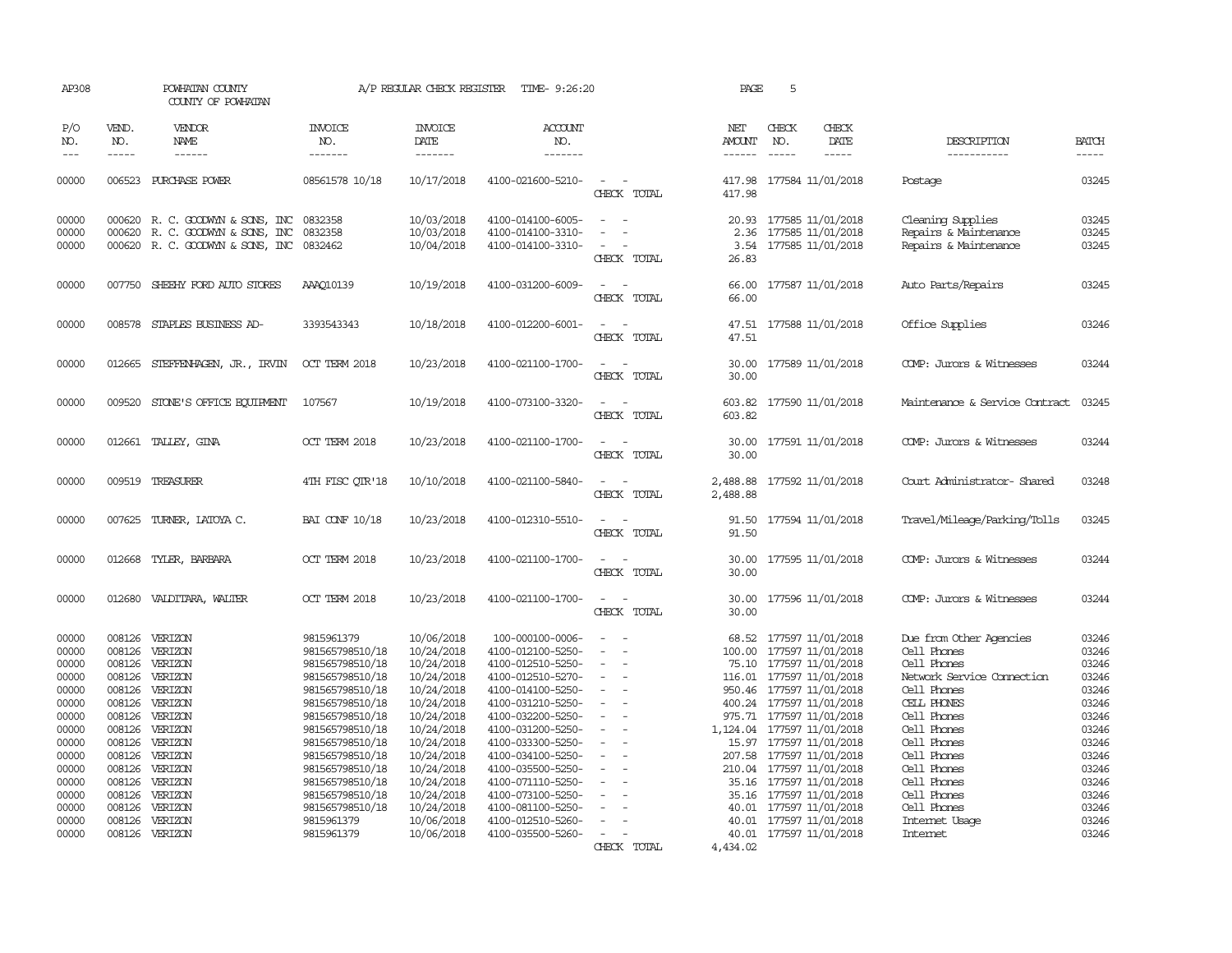| AP308                                     |                                      | POWHATAN COUNTY<br>COUNTY OF POWHATAN                                                                                     |                                                                  | A/P REGULAR CHECK REGISTER                                         | TIME- 9:26:20                                                                                         |                                                                              | PAGE                                 | 6                                                                                                                  |                                                                                                                           |                                           |
|-------------------------------------------|--------------------------------------|---------------------------------------------------------------------------------------------------------------------------|------------------------------------------------------------------|--------------------------------------------------------------------|-------------------------------------------------------------------------------------------------------|------------------------------------------------------------------------------|--------------------------------------|--------------------------------------------------------------------------------------------------------------------|---------------------------------------------------------------------------------------------------------------------------|-------------------------------------------|
| P/O<br>NO.<br>$---$                       | VEND.<br>NO.<br>$- - - - -$          | VENDOR<br><b>NAME</b>                                                                                                     | <b>INVOICE</b><br>NO.<br>-------                                 | <b>INVOICE</b><br>DATE<br>-------                                  | <b>ACCOUNT</b><br>NO.<br>-------                                                                      |                                                                              | NET<br>AMOUNT<br>------              | CHECK<br>CHECK<br>DATE<br>NO.<br>$- - - - -$<br>$\frac{1}{2}$                                                      | DESCRIPTION<br>-----------                                                                                                | <b>BATCH</b><br>-----                     |
| 00000                                     | 012673                               | WEST, PAMELA                                                                                                              | OCT TERM 2018                                                    | 10/23/2018                                                         | 4100-021100-1700-                                                                                     | $\equiv$<br>CHECK TOTAL                                                      | 30.00<br>30.00                       | 177599 11/01/2018                                                                                                  | COMP: Jurors & Witnesses                                                                                                  | 03244                                     |
| 00000                                     |                                      | 012654 WHEELER, RALPH                                                                                                     | <b>OCT TERM TERM</b>                                             | 10/23/2018                                                         | 4100-021100-1700-                                                                                     | $\sim$<br>$\sim$<br>CHECK TOTAL                                              | 30.00<br>30.00                       | 177600 11/01/2018                                                                                                  | COMP: Jurors & Witnesses                                                                                                  | 03244                                     |
| 00000                                     |                                      | 009332 WITMER PUBLIC SAFETY                                                                                               | 1888994                                                          | 10/23/2018                                                         | 4100-031200-6011-                                                                                     | $\sim$<br>CHECK TOTAL                                                        | 226.50                               | 226.50 177601 11/01/2018                                                                                           | Uniforms                                                                                                                  | 03245                                     |
| 00000                                     |                                      | 011434 AGA JANITORIAL SOLUTIONS,                                                                                          | 2821                                                             | 10/29/2018                                                         | 4100-014100-3180-                                                                                     | $\sim$<br>CHECK TOTAL                                                        | 772.00                               | 772.00 177602 11/09/2018                                                                                           | Cleaning Service                                                                                                          | 03251                                     |
| 00000                                     |                                      | 000020 ALEXANDER, NANCY N.                                                                                                | 0000201811                                                       | 11/09/2018                                                         | 4100-031200-2310-                                                                                     | $\sim$ $ \sim$<br>CHECK TOTAL                                                | 108.00                               | 108.00 177604 11/09/2018                                                                                           | Medical Insurance                                                                                                         | 03250                                     |
| 00000<br>00000<br>00000<br>00000<br>00000 |                                      | 007941 BAKER & TAYLOR<br>007941 BAKER & TAYLOR<br>007941 BAKER & TAYLOR<br>007941 BAKER & TAYLOR<br>007941 BAKER & TAYLOR | 036748210<br>Q37583020<br>5015216542<br>5015219069<br>5015228227 | 10/25/2018<br>10/30/2018<br>10/22/2018<br>10/23/2018<br>10/30/2018 | 4100-073100-6012-<br>4100-073100-6012-<br>4100-073100-6012-<br>4100-073100-6012-<br>4100-073100-6012- | $\sim$<br>$\equiv$<br>$\sim$<br>$\equiv$<br>CHECK TOTAL                      | 24.13<br>27.59<br>713.00<br>1,385.63 | 177605 11/09/2018<br>177605 11/09/2018<br>177605 11/09/2018<br>91.26 177605 11/09/2018<br>529.65 177605 11/09/2018 | Books & Subscriptions<br>Books & Subscriptions<br>Books & Subscriptions<br>Books & Subscriptions<br>Books & Subscriptions | 03251<br>03251<br>03251<br>03251<br>03251 |
| 00000<br>00000<br>00000<br>00000          | 008668<br>008668                     | BANK OF AMERICA<br>BANK OF AMERICA<br>008668 BANK OF AMERICA<br>008668 BANK OF AMERICA                                    | 11/01/2018<br>11/01/2018<br>11/01/2018<br>11/01/2018             | 11/01/2018<br>11/01/2018<br>11/01/2018<br>11/01/2018               | 4100-012410-3321-<br>4100-032200-6001-<br>4100-012200-5810-<br>4100-013200-5210-                      | $\sim$<br>$\overline{\phantom{a}}$<br>$\sim$                                 | 19.95<br>90.00<br>121.00             | 177606 11/09/2018<br>177606 11/09/2018<br>6.70 177606 11/09/2018<br>177606 11/09/2018                              | BAI.NET Credit Card Fees<br>Stationery/Office Supplies<br>Dues/Association Memberships<br>Postage                         | 03256<br>03256<br>03256<br>03256          |
| 00000<br>00000<br>00000                   | 008668<br>008668<br>008668           | BANK OF AMERICA<br>BANK OF AMERICA<br>BANK OF AMERICA                                                                     | 11/01/2018<br>11/01/2018<br>11/01/2018                           | 11/01/2018<br>11/01/2018<br>11/01/2018                             | 4100-013200-5210-<br>4100-013200-5210-<br>4100-013200-5210-                                           | $\equiv$<br>$\overline{\phantom{a}}$<br>$\overline{\phantom{a}}$             | 156.80<br>50.00                      | 177606 11/09/2018<br>111.47 177606 11/09/2018<br>177606 11/09/2018                                                 | Postage<br>Postage<br>Postage                                                                                             | 03256<br>03256<br>03256                   |
| 00000<br>00000<br>00000                   | 008668<br>008668                     | BANK OF AMERICA<br>BANK OF AMERICA<br>008668 BANK OF AMERICA                                                              | 11/01/2018<br>11/01/2018<br>11/01/2018                           | 11/01/2018<br>11/01/2018<br>11/01/2018                             | 4100-013200-5210-<br>4100-013200-5210-<br>4100-013200-5210-                                           | $\sim$<br>$\sim$<br>$\sim$                                                   | 50.00<br>9.70<br>42.60               | 177606 11/09/2018<br>177606 11/09/2018<br>177606 11/09/2018                                                        | Postage<br>Postage<br>Postage                                                                                             | 03256<br>03256<br>03256                   |
| 00000<br>00000<br>00000                   | 008668<br>008668<br>008668<br>008668 | BANK OF AMERICA<br>BANK OF AMERICA<br>BANK OF AMERICA                                                                     | 11/01/2018<br>11/01/2018<br>11/01/2018                           | 11/01/2018<br>11/01/2018<br>11/01/2018                             | 4100-013200-5210-<br>4100-031210-6001-<br>4100-073100-5210-                                           | $\equiv$<br>$\overline{\phantom{a}}$<br>$\overline{\phantom{a}}$<br>$\equiv$ | 50.00                                | 33.66 177606 11/09/2018<br>177606 11/09/2018<br>8.07 177606 11/09/2018                                             | Postage<br>Office Supplies<br>Postage                                                                                     | 03256<br>03256<br>03256                   |
| 00000<br>00000<br>00000<br>00000          | 008668<br>008668                     | BANK OF AMERICA<br>BANK OF AMERICA<br>008668 BANK OF AMERICA<br>BANK OF AMERICA                                           | 11/01/2018<br>11/01/2018<br>11/01/2018<br>11/01/2018             | 11/01/2018<br>11/01/2018<br>11/01/2018<br>11/01/2018               | 4100-073100-5210-<br>4100-073100-5210-<br>4100-073100-5210-<br>4100-083500-5210-                      | $\equiv$<br>$\sim$<br>$\equiv$                                               | 5.54<br>6.02<br>3.75                 | 177606 11/09/2018<br>177606 11/09/2018<br>11.56 177606 11/09/2018<br>177606 11/09/2018                             | Postage<br>Postage<br>Postage<br>Postage                                                                                  | 03256<br>03256<br>03256<br>03256          |
| 00000<br>00000<br>00000                   | 008668                               | 008668 BANK OF AMERICA<br>BANK OF AMERICA<br>008668 BANK OF AMERICA                                                       | 11/01/2018<br>11/01/2018<br>11/01/2018                           | 11/01/2018<br>11/01/2018<br>11/01/2018                             | 4100-083500-5210-<br>4100-032200-5815-<br>4100-083500-6014-                                           | $\equiv$<br>$\equiv$<br>$\overline{\phantom{a}}$                             | 3.75<br>43.43<br>400.69              | 177606 11/09/2018<br>177606 11/09/2018<br>177606 11/09/2018                                                        | Postage<br>Training/Seminars<br>Other Operating Supplies                                                                  | 03256<br>03256<br>03256                   |
| 00000<br>00000<br>00000                   | 008668<br>008668                     | BANK OF AMERICA<br>BANK OF AMERICA<br>008668 BANK OF AMERICA                                                              | 11/01/2018<br>11/01/2018<br>11/01/2018                           | 11/01/2018<br>11/01/2018<br>11/01/2018                             | 4100-013200-6001-<br>4100-014100-3400-<br>4100-032200-5815-                                           | $\equiv$<br>$\sim$<br>$\overline{\phantom{a}}$                               | 33.75<br>25.00<br>27.95              | 177606 11/09/2018<br>177606 11/09/2018<br>177606 11/09/2018                                                        | Office Supplies<br>Misc. Meetings - Set Up<br>Training/Seminars                                                           | 03256<br>03256<br>03256                   |
| 00000<br>00000<br>00000                   | 008668<br>008668<br>008668           | BANK OF AMERICA<br>BANK OF AMERICA<br>BANK OF AMERICA                                                                     | 11/01/2018<br>11/01/2018<br>11/01/2018                           | 11/01/2018<br>11/01/2018<br>11/01/2018                             | 4100-083500-6014-<br>4100-012510-6001-<br>4100-012510-6001-                                           | $\sim$<br>$\equiv$                                                           | 31.95<br>14.99<br>173.43             | 177606 11/09/2018<br>177606 11/09/2018<br>177606 11/09/2018                                                        | Other Operating Supplies<br>Office Supplies<br>Office Supplies                                                            | 03256<br>03256<br>03256                   |
| 00000<br>00000<br>00000                   | 008668<br>008668<br>008668           | BANK OF AMERICA<br>BANK OF AMERICA<br>BANK OF AMERICA                                                                     | 11/01/2018<br>11/01/2018<br>11/01/2018                           | 11/01/2018<br>11/01/2018<br>11/01/2018                             | 4100-012510-6001-<br>4100-012510-6001-<br>4100-012510-6002-                                           | $\equiv$<br>$\sim$<br>$\sim$                                                 | 8.39                                 | 177606 11/09/2018<br>24.28 177606 11/09/2018<br>18.48 177606 11/09/2018                                            | Office Supplies<br>Office Supplies<br>Computer Equipment-non-capital                                                      | 03256<br>03256<br>03256                   |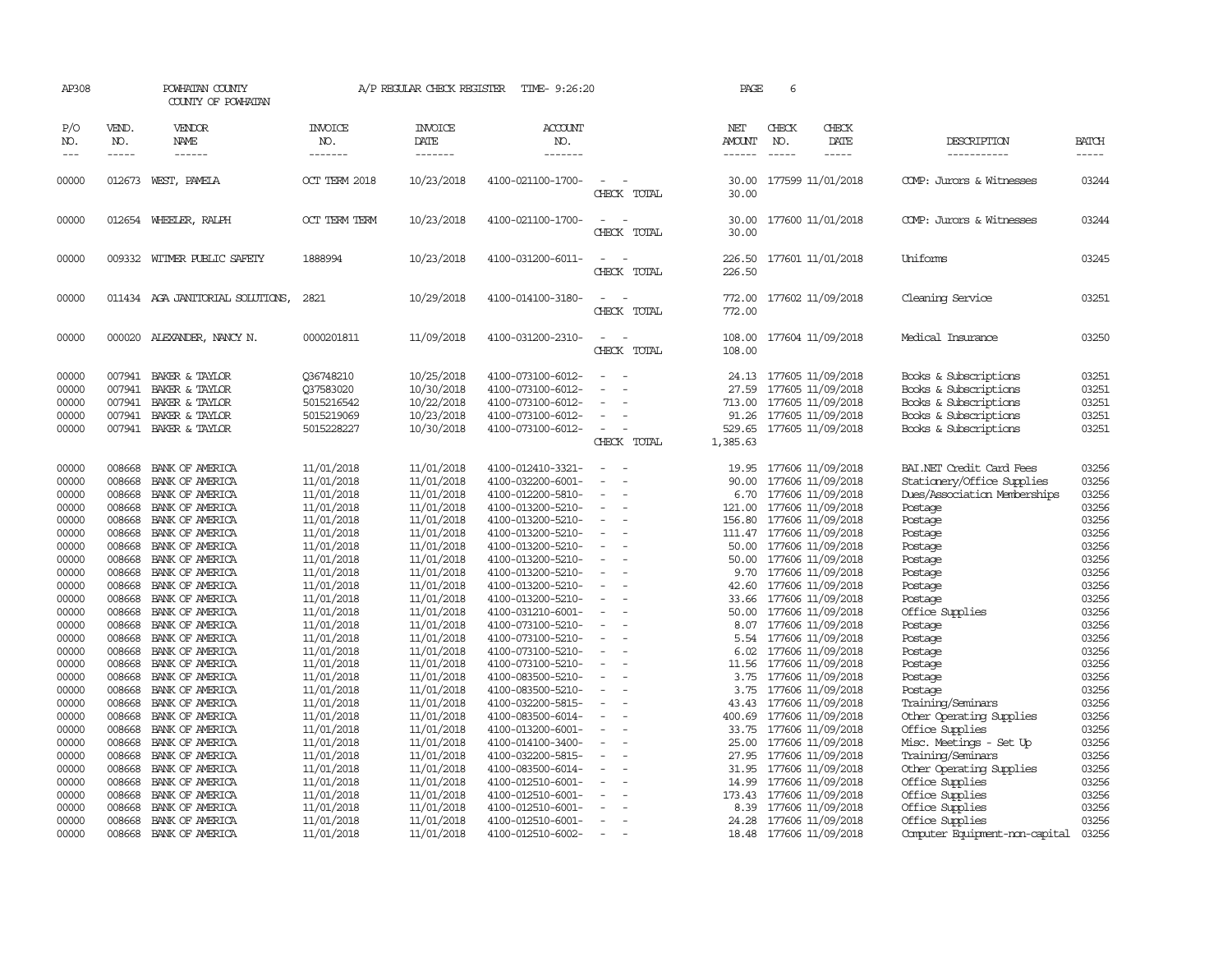| AP308          |                  | POWHATAN COUNTY<br>COUNTY OF POWHATAN |                          | A/P REGULAR CHECK REGISTER | TIME- 9:26:20                          |                                      | PAGE           | 7             |                                        |                                              |                |
|----------------|------------------|---------------------------------------|--------------------------|----------------------------|----------------------------------------|--------------------------------------|----------------|---------------|----------------------------------------|----------------------------------------------|----------------|
| P/O            | VEND.            | VENDOR                                | <b>INVOICE</b>           | <b>INVOICE</b>             | <b>ACCOUNT</b>                         |                                      | NET            | CHECK         | CHECK                                  |                                              |                |
| NO.            | NO.              | <b>NAME</b>                           | NO.                      | DATE                       | NO.                                    |                                      | <b>AMOUNT</b>  | NO.           | DATE                                   | DESCRIPTION                                  | <b>BATCH</b>   |
| $\frac{1}{2}$  | $- - - - -$      | $- - - - - -$                         | -------                  | -------                    | -------                                |                                      | $- - - - - -$  | $\frac{1}{2}$ | -----                                  | -----------                                  | $- - - - -$    |
| 00000          | 008668           | BANK OF AMERICA                       | 11/01/2018               | 11/01/2018                 | 4100-014300-3310-                      | $\overline{\phantom{a}}$             | 18.99          |               | 177606 11/09/2018                      | Repairs & Maintenance                        | 03256          |
| 00000          | 008668           | BANK OF AMERICA                       | 11/01/2018               | 11/01/2018                 | 4100-021600-6001-                      |                                      | 13.24          |               | 177606 11/09/2018                      | Office Supplies                              | 03256          |
| 00000          | 008668           | BANK OF AMERICA                       | 11/01/2018               | 11/01/2018                 | 4100-021600-6001-                      |                                      | 13.24          |               | 177606 11/09/2018                      | Office Supplies                              | 03256          |
| 00000          | 008668           | BANK OF AMERICA                       | 11/01/2018               | 11/01/2018                 | 4100-021600-6001-                      | $\sim$                               |                |               | 8.99- 177606 11/09/2018                | Office Supplies                              | 03256          |
| 00000          | 008668           | BANK OF AMERICA                       | 11/01/2018               | 11/01/2018                 | 4100-032200-3310-                      | $\overline{\phantom{a}}$             | 44.99          |               | 177606 11/09/2018                      | Equipment Repair                             | 03256          |
| 00000          | 008668           | BANK OF AMERICA                       | 11/01/2018               | 11/01/2018                 | 4100-032200-3310-                      |                                      | 121.25         |               | 177606 11/09/2018                      | Equipment Repair                             | 03256          |
| 00000          | 008668           | BANK OF AMERICA                       | 11/01/2018               | 11/01/2018                 | 4100-032200-3310-                      | $\overline{\phantom{a}}$             | 119.96         |               | 177606 11/09/2018                      | Equipment Repair                             | 03256          |
| 00000          | 008668           | BANK OF AMERICA                       | 11/01/2018               | 11/01/2018                 | 4100-034100-6001-                      | $\overline{\phantom{a}}$             | 98.97          |               | 177606 11/09/2018                      | Office Supplies                              | 03256          |
| 00000          | 008668           | BANK OF AMERICA                       | 11/01/2018               | 11/01/2018                 | 4100-034100-6002-                      | $\equiv$                             | 219.98         |               | 177606 11/09/2018                      | Computer Equipment-non-capital               | 03256          |
| 00000          | 008668           | BANK OF AMERICA                       | 11/01/2018               | 11/01/2018                 | 4100-073100-6001-                      |                                      | 171.98         |               | 177606 11/09/2018                      | Office Supplies                              | 03256          |
| 00000          | 008668           | BANK OF AMERICA                       | 11/01/2018               | 11/01/2018                 | 4100-073100-6012-                      | $\equiv$                             | 6.89           |               | 177606 11/09/2018                      | Books & Subscriptions                        | 03256          |
| 00000          | 008668           | BANK OF AMERICA                       | 11/01/2018               | 11/01/2018                 | 4100-073100-6012-                      | $\overline{\phantom{a}}$             | 32.73          |               | 177606 11/09/2018                      | Books & Subscriptions                        | 03256          |
| 00000          | 008668           | BANK OF AMERICA                       | 11/01/2018               | 11/01/2018                 | 4100-081100-6002-                      |                                      | 109.99         |               | 177606 11/09/2018                      | Computer Equipment-non-capital               | 03256          |
| 00000          | 008668           | BANK OF AMERICA                       | 11/01/2018               | 11/01/2018                 | 4100-073100-6012-                      | $\equiv$<br>$\overline{\phantom{a}}$ | 15.00          |               | 177606 11/09/2018                      | Books & Subscriptions<br>Water               | 03256<br>03256 |
| 00000          | 008668           | BANK OF AMERICA                       | 11/01/2018               | 11/01/2018                 | 4100-012200-5130-                      | $\sim$                               | 14.98          |               | 177606 11/09/2018                      |                                              |                |
| 00000          | 008668           | BANK OF AMERICA                       | 11/01/2018               | 11/01/2018                 | 4100-014100-3310-                      |                                      | 39.96          |               | 177606 11/09/2018                      | Repairs & Maintenance<br>Grounds Maintenance | 03256          |
| 00000          | 008668<br>008668 | BANK OF AMERICA<br>BANK OF AMERICA    | 11/01/2018               | 11/01/2018                 | 4100-014500-3190-                      | $\overline{\phantom{a}}$             | 14.07<br>19.95 |               | 177606 11/09/2018                      |                                              | 03256<br>03256 |
| 00000<br>00000 | 008668           | BANK OF AMERICA                       | 11/01/2018<br>11/01/2018 | 11/01/2018<br>11/01/2018   | 4100-013200-6001-<br>4100-012100-5540- | $\overline{\phantom{a}}$             | 250.00         |               | 177606 11/09/2018<br>177606 11/09/2018 | Office Supplies<br>Conference & Training     | 03256          |
| 00000          | 008668           | BANK OF AMERICA                       | 11/01/2018               | 11/01/2018                 | 4100-012100-5540-                      |                                      | 250.00         |               | 177606 11/09/2018                      | Conference & Training                        | 03256          |
| 00000          | 008668           | BANK OF AMERICA                       | 11/01/2018               | 11/01/2018                 | 4100-012100-5530-                      | $\overline{\phantom{a}}$             | 20.53          |               | 177606 11/09/2018                      | <b>Business Meetings</b>                     | 03256          |
| 00000          | 008668           | BANK OF AMERICA                       | 11/01/2018               | 11/01/2018                 | 4100-014500-3190-                      | $\overline{\phantom{a}}$             | 132.00         |               | 177606 11/09/2018                      | Grounds Maintenance                          | 03256          |
| 00000          | 008668           | BANK OF AMERICA                       | 11/01/2018               | 11/01/2018                 | 4100-012100-5540-                      | $\overline{\phantom{a}}$             | 344.58         |               | 177606 11/09/2018                      | Conference & Training                        | 03256          |
| 00000          | 008668           | BANK OF AMERICA                       | 11/01/2018               | 11/01/2018                 | 4100-012310-5510-                      |                                      | 121.23         |               | 177606 11/09/2018                      | Travel/Mileage/Parking/Tolls                 | 03256          |
| 00000          | 008668           | BANK OF AMERICA                       | 11/01/2018               | 11/01/2018                 | 4100-035500-6008-                      | $\sim$                               | 11.00          |               | 177606 11/09/2018                      | Gas/Grease/Oil                               | 03256          |
| 00000          | 008668           | BANK OF AMERICA                       | 11/01/2018               | 11/01/2018                 | 4100-032200-5815-                      | $\overline{\phantom{a}}$             | 97.89          |               | 177606 11/09/2018                      | Training/Seminars                            | 03256          |
| 00000          | 008668           | BANK OF AMERICA                       | 11/01/2018               | 11/01/2018                 | 4100-034100-6012-                      |                                      | 769.18         |               | 177606 11/09/2018                      | Books & Subscriptions                        | 03256          |
| 00000          | 008668           | BANK OF AMERICA                       | 11/01/2018               | 11/01/2018                 | 4100-034100-6001-                      | $\overline{\phantom{a}}$             | 88.99          |               | 177606 11/09/2018                      | Office Supplies                              | 03256          |
| 00000          | 008668           | BANK OF AMERICA                       | 11/01/2018               | 11/01/2018                 | 4100-034100-6001-                      |                                      | 29.58          |               | 177606 11/09/2018                      | Office Supplies                              | 03256          |
| 00000          | 008668           | BANK OF AMERICA                       | 11/01/2018               | 11/01/2018                 | 4100-081500-6001-                      | $\equiv$                             | 157.64         |               | 177606 11/09/2018                      | Office Supplies                              | 03256          |
| 00000          | 008668           | BANK OF AMERICA                       | 11/01/2018               | 11/01/2018                 | 4100-081500-6001-                      |                                      | 58.59          |               | 177606 11/09/2018                      | Office Supplies                              | 03256          |
| 00000          | 008668           | BANK OF AMERICA                       | 11/01/2018               | 11/01/2018                 | 4100-012510-6001-                      | $\sim$                               |                |               | 157.24 177606 11/09/2018               | Office Supplies                              | 03256          |
| 00000          | 008668           | BANK OF AMERICA                       | 11/01/2018               | 11/01/2018                 | 4100-012510-6001-                      | $\overline{\phantom{a}}$             | 178.99         |               | 177606 11/09/2018                      | Office Supplies                              | 03256          |
| 00000          | 008668           | BANK OF AMERICA                       | 11/01/2018               | 11/01/2018                 | 4100-012410-5540-                      |                                      | 80.00          |               | 177606 11/09/2018                      | Conferences & Training                       | 03256          |
| 00000          | 008668           | BANK OF AMERICA                       | 11/01/2018               | 11/01/2018                 | 4100-031210-5540-                      | $\overline{\phantom{a}}$             | 125.76         |               | 177606 11/09/2018                      | Conferences and Training                     | 03256          |
| 00000          | 008668           | BANK OF AMERICA                       | 11/01/2018               | 11/01/2018                 | 4100-081100-6008-                      | $\equiv$                             | 23.80          |               | 177606 11/09/2018                      | Gas/Grease/Oil                               | 03256          |
| 00000          | 008668           | BANK OF AMERICA                       | 11/01/2018               | 11/01/2018                 | 4100-012310-5510-                      | $\equiv$                             | 37.43          |               | 177606 11/09/2018                      | Travel/Mileage/Parking/Tolls                 | 03256          |
| 00000          | 008668           | BANK OF AMERICA                       | 11/01/2018               | 11/01/2018                 | 4100-012410-6008-                      |                                      | 17.75          |               | 177606 11/09/2018                      | Gas/Grease/Oil                               | 03256          |
| 00000          | 008668           | BANK OF AMERICA                       | 11/01/2018               | 11/01/2018                 | 4100-031210-5540-                      | $\equiv$                             | 121.23         |               | 177606 11/09/2018                      | Conferences and Training                     | 03256          |
| 00000          | 008668           | BANK OF AMERICA                       | 11/01/2018               | 11/01/2018                 | 4100-073100-6002-                      | $\overline{\phantom{a}}$             | 29.16          |               | 177606 11/09/2018                      | Computer Equipment-non-capital               | 03256          |
| 00000          | 008668           | BANK OF AMERICA                       | 11/01/2018               | 11/01/2018                 | 4100-081500-5810-                      |                                      | 706.00         |               | 177606 11/09/2018                      | Dues/Association Memberships                 | 03256          |
| 00000          | 008668           | BANK OF AMERICA                       | 11/01/2018               | 11/01/2018                 | 4100-034100-3320-                      | $\equiv$                             | 99.00          |               | 177606 11/09/2018                      | Maintenance & Service Contract               | 03256          |
| 00000          | 008668           | BANK OF AMERICA                       | 11/01/2018               | 11/01/2018                 | 4100-012410-5540-                      |                                      | 108.63         |               | 177606 11/09/2018                      | Conferences & Training                       | 03256          |
| 00000          | 008668           | BANK OF AMERICA                       | 11/01/2018               | 11/01/2018                 | 4100-081500-5540-                      | $\equiv$                             | 75.00          |               | 177606 11/09/2018                      | Conferences & Training                       | 03256          |
| 00000          | 008668           | BANK OF AMERICA                       | 11/01/2018               | 11/01/2018                 | 4100-081500-5540-                      |                                      |                |               | 365.00- 177606 11/09/2018              | Conferences & Training                       | 03256          |
| 00000          | 008668           | BANK OF AMERICA                       | 11/01/2018               | 11/01/2018                 | 4100-012200-6001-                      | $\overline{\phantom{a}}$             | 140.00         |               | 177606 11/09/2018                      | Office Supplies                              | 03256          |
| 00000          | 008668           | BANK OF AMERICA                       | 11/01/2018               | 11/01/2018                 | 4100-031210-5540-                      | $\overline{\phantom{a}}$             | 250.00         |               | 177606 11/09/2018                      | Conferences and Training                     | 03256          |
| 00000          | 008668           | BANK OF AMERICA                       | 11/01/2018               | 11/01/2018                 | 4100-031210-5540-                      |                                      | 250.00         |               | 177606 11/09/2018                      | Conferences and Training                     | 03256          |
| 00000          | 008668           | BANK OF AMERICA                       | 11/01/2018               | 11/01/2018                 | 4100-012510-6008-                      | $\overline{\phantom{a}}$             | 10.50          |               | 177606 11/09/2018                      | Gas/Grease/Oil                               | 03256          |
| 00000          | 008668           | BANK OF AMERICA                       | 11/01/2018               | 11/01/2018                 | 4100-032200-5120-                      |                                      | 56.50          |               | 177606 11/09/2018                      | Apparatus Fuel                               | 03256          |
| 00000          | 008668           | BANK OF AMERICA                       | 11/01/2018               | 11/01/2018                 | 4100-012510-5260-                      | $\sim$                               |                |               | 65.00 177606 11/09/2018                | Internet Usage                               | 03256          |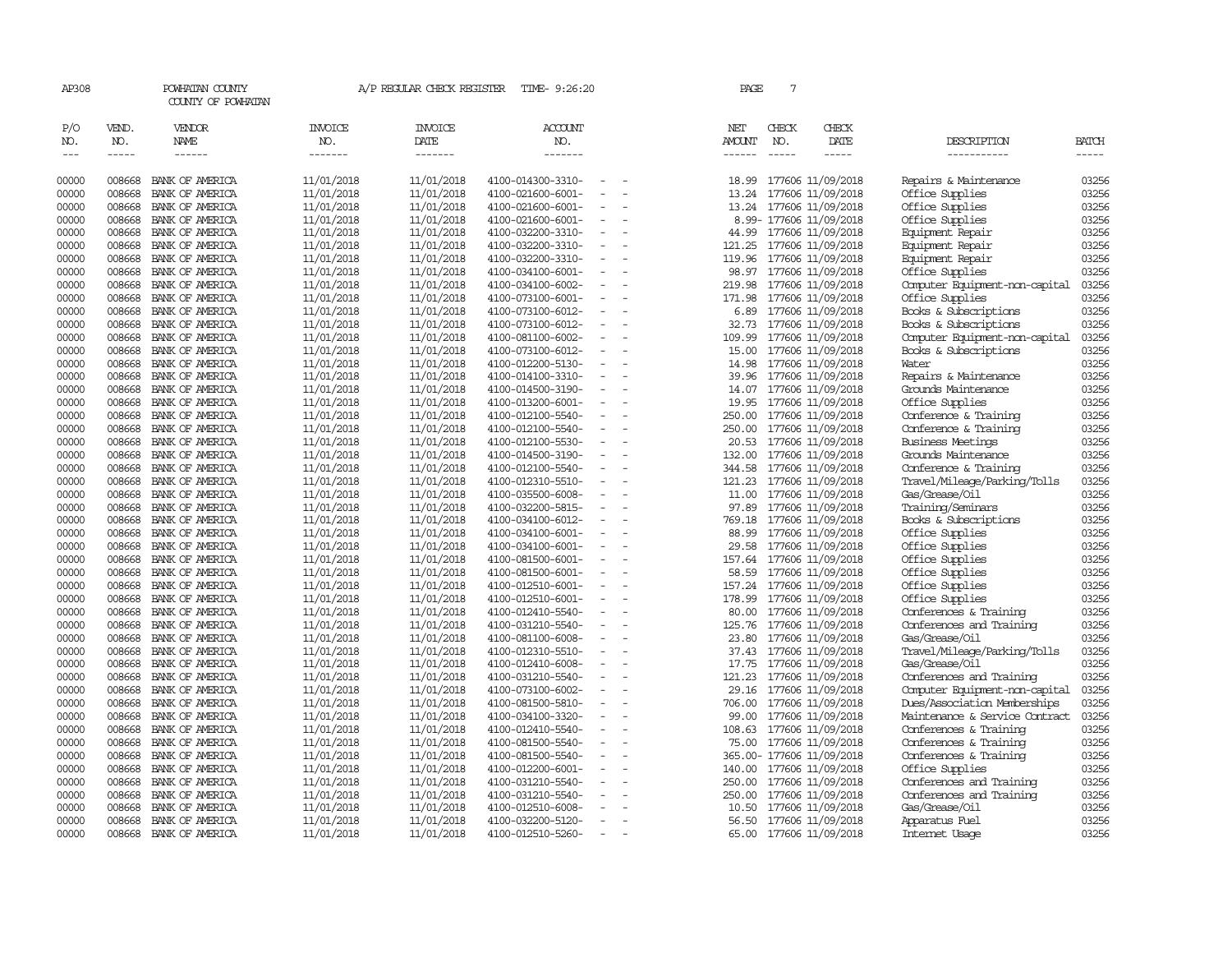| AP308               |                       | POWHATAN COUNTY<br>COUNTY OF POWHATAN |                                  | A/P REGULAR CHECK REGISTER        | TIME- 9:26:20                    |                          | PAGE                           | $\mathsf{R}$                |                           |                                |                             |
|---------------------|-----------------------|---------------------------------------|----------------------------------|-----------------------------------|----------------------------------|--------------------------|--------------------------------|-----------------------------|---------------------------|--------------------------------|-----------------------------|
| P/O<br>NO.<br>$---$ | VEND.<br>NO.<br>----- | VENDOR<br>NAME<br>$- - - - - -$       | <b>INVOICE</b><br>NO.<br>------- | <b>INVOICE</b><br>DATE<br>------- | <b>ACCOUNT</b><br>NO.<br>------- |                          | NET<br><b>AMOUNT</b><br>------ | CHECK<br>NO.<br>$- - - - -$ | CHECK<br>DATE<br>-----    | DESCRIPTION<br>-----------     | <b>BATCH</b><br>$- - - - -$ |
| 00000               | 008668                | BANK OF AMERICA                       | 11/01/2018                       | 11/01/2018                        | 4100-073100-3320-                |                          | 45.00                          |                             | 177606 11/09/2018         | Maintenance & Service Contract | 03256                       |
| 00000               | 008668                | BANK OF AMERICA                       | 11/01/2018                       | 11/01/2018                        | 4100-081100-5540-                | $\overline{\phantom{a}}$ | 184.38                         |                             | 177606 11/09/2018         | Conferences & Training         | 03256                       |
| 00000               | 008668                | BANK OF AMERICA                       | 11/01/2018                       | 11/01/2018                        | 4100-081100-5540-                |                          | 184.38                         |                             | 177606 11/09/2018         | Conferences & Training         | 03256                       |
| 00000               | 008668                | BANK OF AMERICA                       | 11/01/2018                       | 11/01/2018                        | 4100-031210-5540-                |                          |                                |                             | 231.13 177606 11/09/2018  | Conferences and Training       | 03256                       |
| 00000               | 008668                | BANK OF AMERICA                       | 11/01/2018                       | 11/01/2018                        | 4100-031210-5540-                |                          | 283.52                         |                             | 177606 11/09/2018         | Conferences and Training       | 03256                       |
| 00000               | 008668                | BANK OF AMERICA                       | 11/01/2018                       | 11/01/2018                        | 4100-031210-5540-                | $\overline{\phantom{a}}$ |                                |                             | 271.52 177606 11/09/2018  | Conferences and Training       | 03256                       |
| 00000               | 008668                | BANK OF AMERICA                       | 11/01/2018                       | 11/01/2018                        | 4100-032200-5540-                |                          | 154.80                         |                             | 177606 11/09/2018         | Travel - Convention & Educatio | 03256                       |
| 00000               | 008668                | BANK OF AMERICA                       | 11/01/2018                       | 11/01/2018                        | 4100-032200-5540-                |                          | 154.80                         |                             | 177606 11/09/2018         | Travel - Convention & Educatio | 03256                       |
| 00000               | 008668                | BANK OF AMERICA                       | 11/01/2018                       | 11/01/2018                        | 4100-032200-5815-                | $\equiv$                 |                                |                             | 864.00- 177606 11/09/2018 | Training/Seminars              | 03256                       |
| 00000               | 008668                | BANK OF AMERICA                       | 11/01/2018                       | 11/01/2018                        | 4100-073100-5540-                |                          | 90.00                          |                             | 177606 11/09/2018         | Conferences & Training         | 03256                       |
| 00000               | 008668                | BANK OF AMERICA                       | 11/01/2018                       | 11/01/2018                        | 4100-012100-5540-                |                          | 410.75                         |                             | 177606 11/09/2018         | Conference & Training          | 03256                       |
| 00000               | 008668                | BANK OF AMERICA                       | 11/01/2018                       | 11/01/2018                        | 4100-081500-5540-                |                          | 12.00                          |                             | 177606 11/09/2018         | Conferences & Training         | 03256                       |
| 00000               | 008668                | BANK OF AMERICA                       | 11/01/2018                       | 11/01/2018                        | 4100-081500-5540-                |                          | 50.00                          |                             | 177606 11/09/2018         | Conferences & Training         | 03256                       |
| 00000               | 008668                | BANK OF AMERICA                       | 11/01/2018                       | 11/01/2018                        | 4100-081500-5540-                |                          | 20.00                          |                             | 177606 11/09/2018         | Conferences & Training         | 03256                       |
| 00000               | 008668                | BANK OF AMERICA                       | 11/01/2018                       | 11/01/2018                        | 4100-073100-6014-                |                          | 95.00                          |                             | 177606 11/09/2018         | Library Supplies               | 03256                       |
| 00000               | 008668                | BANK OF AMERICA                       | 11/01/2018                       | 11/01/2018                        | 4100-081500-5540-                | $\equiv$                 | 60.00                          |                             | 177606 11/09/2018         | Conferences & Training         | 03256                       |
| 00000               | 008668                | BANK OF AMERICA                       | 11/01/2018                       | 11/01/2018                        | 4100-012100-5510-                |                          | 3.00                           |                             | 177606 11/09/2018         | Travel/Mileage/Parking/Tolls   | 03256                       |
| 00000               | 008668                | BANK OF AMERICA                       | 11/01/2018                       | 11/01/2018                        | 4100-034100-6001-                |                          |                                |                             | 45.74 177606 11/09/2018   | Office Supplies                | 03256                       |
| 00000               | 008668                | BANK OF AMERICA                       | 11/01/2018                       | 11/01/2018                        | 4100-073100-6012-                |                          | 136.99                         |                             | 177606 11/09/2018         | Books & Subscriptions          | 03256                       |
| 00000               | 008668                | BANK OF AMERICA                       | 11/01/2018                       | 11/01/2018                        | 4100-073100-6012-                |                          | 157.99                         |                             | 177606 11/09/2018         | Books & Subscriptions          | 03256                       |
| 00000               | 008668                | BANK OF AMERICA                       | 11/01/2018                       | 11/01/2018                        | 4100-073100-6012-                |                          | 99.00                          |                             | 177606 11/09/2018         | Books & Subscriptions          | 03256                       |
| 00000               | 008668                | BANK OF AMERICA                       | 11/01/2018                       | 11/01/2018                        | 4100-081100-6008-                |                          | 26.96                          |                             | 177606 11/09/2018         | Gas/Grease/Oil                 | 03256                       |
| 00000               | 008668                | BANK OF AMERICA                       | 11/01/2018                       | 11/01/2018                        | 4100-081500-5510-                |                          | 20.00                          |                             | 177606 11/09/2018         | Travel/Mileage/Parking/Tolls   | 03256                       |
| 00000               | 008668                | BANK OF AMERICA                       | 11/01/2018                       | 11/01/2018                        | 4100-081500-5540-                |                          | 10.00                          |                             | 177606 11/09/2018         | Conferences & Training         | 03256                       |
| 00000               | 008668                | BANK OF AMERICA                       | 11/01/2018                       | 11/01/2018                        | 4100-081500-6001-                |                          | 31.23                          |                             | 177606 11/09/2018         | Office Supplies                | 03256                       |
| 00000               | 008668                | BANK OF AMERICA                       | 11/01/2018                       | 11/01/2018                        | 4100-014300-5540-                |                          | 130.00                         |                             | 177606 11/09/2018         | Training and Education         | 03256                       |
| 00000               | 008668                | BANK OF AMERICA                       | 11/01/2018                       | 11/01/2018                        | 4100-032200-5120-                | $\overline{\phantom{a}}$ | 42.58                          |                             | 177606 11/09/2018         | Apparatus Fuel                 | 03256                       |
| 00000               | 008668                | BANK OF AMERICA                       | 11/01/2018                       | 11/01/2018                        | 4100-032200-5815-                |                          | 1,128.08                       |                             | 177606 11/09/2018         | Training/Seminars              | 03256                       |
| 00000               | 008668                | BANK OF AMERICA                       | 11/01/2018                       | 11/01/2018                        | 4100-035500-5810-                |                          | 49.00                          |                             | 177606 11/09/2018         | Dues/Association Memberships   | 03256                       |
| 00000               | 008668                | BANK OF AMERICA                       | 11/01/2018                       | 11/01/2018                        | 4100-012510-6008-                |                          | 954.00                         |                             | 177606 11/09/2018         | Gas/Grease/Oil                 | 03256                       |
| 00000               | 008668                | BANK OF AMERICA                       | 11/01/2018                       | 11/01/2018                        | 4100-012510-6003-                |                          | 239.88                         |                             | 177606 11/09/2018         | Computer Software              | 03256                       |
|                     |                       |                                       |                                  |                                   |                                  | CHECK TOTAL              | 11,606.02                      |                             |                           |                                |                             |
| 00000               |                       | 011590 BERRIMAN, WHITNEY              | 0115201811                       | 11/09/2018                        | 4100-073100-5250-                |                          | 30.00                          |                             | 177607 11/09/2018         | Cell Phones                    | 03250                       |
|                     |                       |                                       |                                  |                                   |                                  | CHECK TOTAL              | 30.00                          |                             |                           |                                |                             |
|                     |                       |                                       |                                  |                                   |                                  |                          |                                |                             |                           |                                |                             |
| 00000               |                       | 000045 BLANKENSHIP, SUSAN M.          | 0000201811                       | 11/09/2018                        | 4100-012310-2310-                |                          | 104.00                         |                             | 177608 11/09/2018         | Medical Insurance              | 03250                       |
|                     |                       |                                       |                                  |                                   |                                  | CHECK TOTAL              | 104.00                         |                             |                           |                                |                             |
| 00000               |                       | 009991 BMS DIRECT                     | 129224                           | 10/26/2018                        | 4100-012410-3500-                |                          | 465.00                         |                             | 177609 11/09/2018         | Printing & Binding             | 03251                       |
|                     |                       |                                       |                                  |                                   |                                  | CHECK TOTAL              | 465.00                         |                             |                           |                                |                             |
| 00000               |                       | 011010 BOX ALARM TEES                 | 252                              | 10/04/2018                        | 4100-032200-6011-                |                          | 492.50                         |                             | 177610 11/09/2018         | Protective Gear/Uniforms       | 03251                       |
| 00000               |                       | 011010 BOX ALARM TEES                 | 256                              | 10/25/2018                        | 4100-032200-6011-                | $\equiv$                 | 156.60                         |                             | 177610 11/09/2018         | Protective Gear/Uniforms       | 03251                       |
|                     |                       |                                       |                                  |                                   |                                  | CHECK TOTAL              | 649.10                         |                             |                           |                                |                             |
|                     |                       |                                       |                                  |                                   |                                  |                          |                                |                             |                           |                                |                             |
| 00000               |                       | 012689 BROOKFIELD GARDENS             | <b>HK1603D</b>                   | 11/03/2018                        | 4100-053910-5642-                |                          | 450.00                         |                             | 177611 11/09/2018         | PCCAA Services - TANF          | 03251                       |
|                     |                       |                                       |                                  |                                   |                                  | CHECK TOTAL              | 450.00                         |                             |                           |                                |                             |
| 00000               |                       | 007838 BROUGHTON, THOMAS B. JR.       | 0078201811                       | 11/09/2018                        | 4100-031200-2310-                |                          | 92.00                          |                             | 177612 11/09/2018         | Medical Insurance              | 03250                       |
|                     |                       |                                       |                                  |                                   |                                  | CHECK TOTAL              | 92.00                          |                             |                           |                                |                             |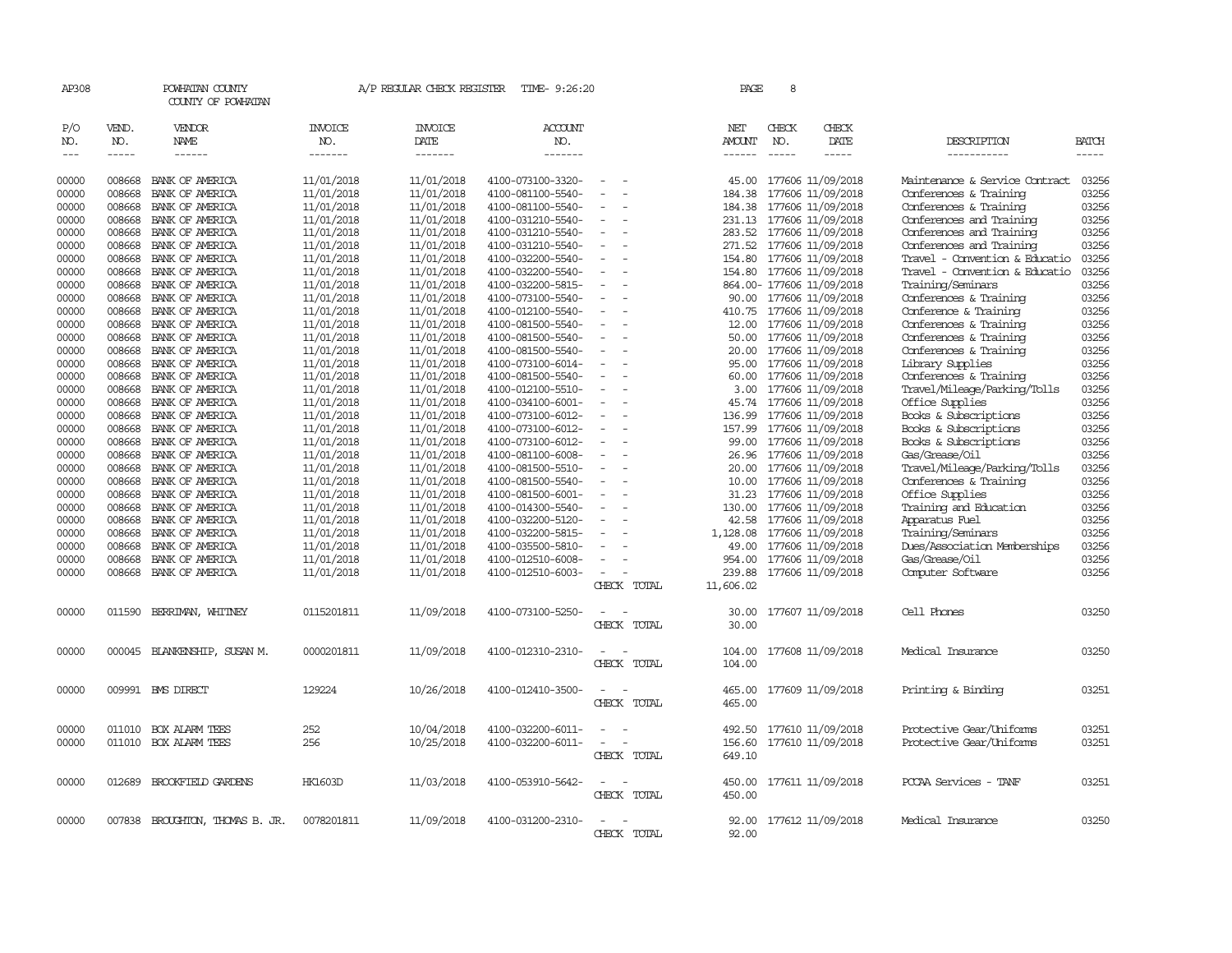| AP308                 |                             | POWHATAN COUNTY<br>COUNTY OF POWHATAN                  |                                  | A/P REGULAR CHECK REGISTER                | TIME- 9:26:20                          |                                                                                                                             | PAGE                                                                 | 9                                                    |                              |                                                   |                       |
|-----------------------|-----------------------------|--------------------------------------------------------|----------------------------------|-------------------------------------------|----------------------------------------|-----------------------------------------------------------------------------------------------------------------------------|----------------------------------------------------------------------|------------------------------------------------------|------------------------------|---------------------------------------------------|-----------------------|
| P/O<br>NO.<br>$- - -$ | VEND.<br>NO.<br>$- - - - -$ | VENDOR<br>NAME<br>$- - - - - -$                        | <b>INVOICE</b><br>NO.<br>------- | <b>INVOICE</b><br>DATE<br>$- - - - - - -$ | <b>ACCOUNT</b><br>NO.<br>-------       |                                                                                                                             | NET<br>AMOUNT<br>$- - - - - -$                                       | CHECK<br>NO.<br>$\frac{1}{2}$                        | CHECK<br>DATE<br>$- - - - -$ | DESCRIPTION<br>-----------                        | <b>BATCH</b><br>----- |
| 00000                 |                             | 009876 BSN SPORTS, LLC                                 | 903367489                        | 10/17/2018                                | 4100-014600-3310-                      | $\sim$ 10 $\sim$ 10 $\sim$<br>CHECK TOTAL                                                                                   | 149.00                                                               | 149.00 177613 11/09/2018                             |                              | Repairs and Maintenance                           | 03251                 |
| 00000                 |                             | 008686 C.W. WILLIAMS & CO., INC.                       | 615201                           | 10/25/2018                                | 4100-032200-3310-                      | $\equiv$<br>$\sim$<br>CHECK TOTAL                                                                                           | 1,095.93 177614 11/09/2018<br>1,095.93                               |                                                      |                              | Equipment Repair                                  | 03251                 |
| 00000<br>00000        | 007509<br>007509            | CAPITALIRISTATE<br>CAPITALIRISTATE                     | S034359933.001<br>S034406597.001 | 10/17/2018<br>10/10/2018                  | 4100-014100-3310-<br>4100-014100-3310- | $\equiv$<br>CHECK TOTAL                                                                                                     | 689.51                                                               | 519.15 177616 11/09/2018<br>170.36 177616 11/09/2018 |                              | Repairs & Maintenance<br>Repairs & Maintenance    | 03251<br>03251        |
| 00000                 |                             | 007353 CDW GOVERNMENT, INC.                            | <b>PQZ5100</b>                   | 10/19/2018                                | 4100-012510-3320-                      | $\frac{1}{2} \left( \frac{1}{2} \right) \left( \frac{1}{2} \right) = \frac{1}{2} \left( \frac{1}{2} \right)$<br>CHECK TOTAL | 3,952.62<br>3,952.62                                                 |                                                      | 177617 11/09/2018            | Maintenance & Service Contract                    | 03251                 |
| 00000                 | 011223                      | CENTRAL DISTRICT COR                                   | NOV MIG REGISTR                  | 11/05/2018                                | 4100-012310-5540-                      | $\overline{\phantom{a}}$<br>CHECK TOTAL                                                                                     | 40.00<br>40.00                                                       | 177618 11/09/2018                                    |                              | Conferences & Training                            | 03251                 |
| 00000                 | 000540                      | CENTRAL VIRGINIA WASTE                                 | 23831                            | 10/30/2018                                | 4100-014300-3175-                      | CHECK TOTAL                                                                                                                 | 330.00<br>330.00                                                     | 177619 11/09/2018                                    |                              | Waste Disposal                                    | 03251                 |
| 00000                 | 010808                      | CERULLO, ROBERT                                        | 0108201811                       | 11/09/2018                                | 4100-022100-5250-                      | CHECK TOTAL                                                                                                                 | 30.00<br>30.00                                                       | 177620 11/09/2018                                    |                              | Cell Phones                                       | 03250                 |
| 00000                 | 006965                      | CINIAS CORPORATION                                     | 143469891                        | 10/10/2018                                | 4100-014300-6011-                      | $\overline{\phantom{a}}$<br>$\sim$<br>CHECK TOTAL                                                                           | 140.74                                                               | 140.74 177621 11/09/2018                             |                              | Uniforms                                          | 03251                 |
| 00000                 |                             | 009636 CMS COMMUNICATIONS                              | 1818520-IN                       | 10/22/2018                                | 4100-012510-6002-                      | $\sim$<br>$\sim$<br>CHECK TOTAL                                                                                             | 1,925.00 177622 11/09/2018<br>1,925.00                               |                                                      |                              | Computer Equipment-non-capital                    | 03251                 |
| 00000                 |                             | 007282 COBB TECHNOLOGIES, INC.                         | 974087                           | 7/10/2018                                 | 4100-032200-3320-                      | $\sim$<br>CHECK TOTAL                                                                                                       | 225.73                                                               |                                                      | 225.73 177623 11/09/2018     | Maintenance & Service Contract                    | 03251                 |
| 00000                 |                             | 009178 COMCAST                                         | 012009741510/18                  | 10/18/2018                                | 4100-073100-5260-                      | CHECK TOTAL                                                                                                                 | 230.89                                                               | 230.89 177624 11/09/2018                             |                              | Intemet                                           | 03251                 |
| 00000                 | 001760                      | COURTOIS SIGNS, GRAPHICS,                              | 18052                            | 10/22/2018                                | 4100-081100-3600-                      | $\sim$<br>$\overline{\phantom{a}}$<br>CHECK TOTAL                                                                           | 187.00<br>187.00                                                     | 177625 11/09/2018                                    |                              | Advertising                                       | 03252                 |
| 00000                 |                             | 010079 DEAL & LACHENEY P.C.                            | 4765                             | 11/01/2018                                | 4100-012210-3150-                      | $\overline{\phantom{a}}$<br>$\sim$<br>CHECK TOTAL                                                                           | 10,000.00<br>10,000.00                                               | 177626 11/09/2018                                    |                              | Contracted County Attomey                         | 03252                 |
| 00000                 |                             | 001910 DUNN GAS COMPANY                                | 66101                            | 10/18/2018                                | 4100-014100-5120-                      | CHECK TOTAL                                                                                                                 | 365.81                                                               | 365.81 177628 11/09/2018                             |                              | Fuel                                              | 03252                 |
| 00000                 |                             | 006842 EAGLE FIRE INC.                                 | SRVE116074                       | 10/09/2018                                | 4100-014100-3310-                      | $\sim$ $-$<br>CHECK TOTAL                                                                                                   | 195.00<br>195.00                                                     |                                                      | 177629 11/09/2018            | Repairs & Maintenance                             | 03252                 |
| 00000<br>00000        | 008235<br>008235            | ELECTION SERVICES ONLINE,<br>ELECTION SERVICES ONLINE, | 1766<br>1766                     | 10/31/2018<br>10/31/2018                  | 4100-013200-3170-<br>4100-013200-3500- | $\sim$<br>$\overline{\phantom{a}}$<br>CHECK TOTAL                                                                           | 4,093.00 177630 11/09/2018<br>5,604.40 177630 11/09/2018<br>9,697.40 |                                                      |                              | Programming Voting Machines<br>Printing & Binding | 03252<br>03252        |
| 00000                 |                             | 007057 ELECTRONIC SYSTEMS, INC.                        | #RB1527216116                    | 10/31/2018                                | 4100-012510-3320-                      | $\sim$<br>CHECK TOTAL                                                                                                       | 119.27                                                               |                                                      | 119.27 177631 11/09/2018     | Maintenance & Service Contract                    | 03252                 |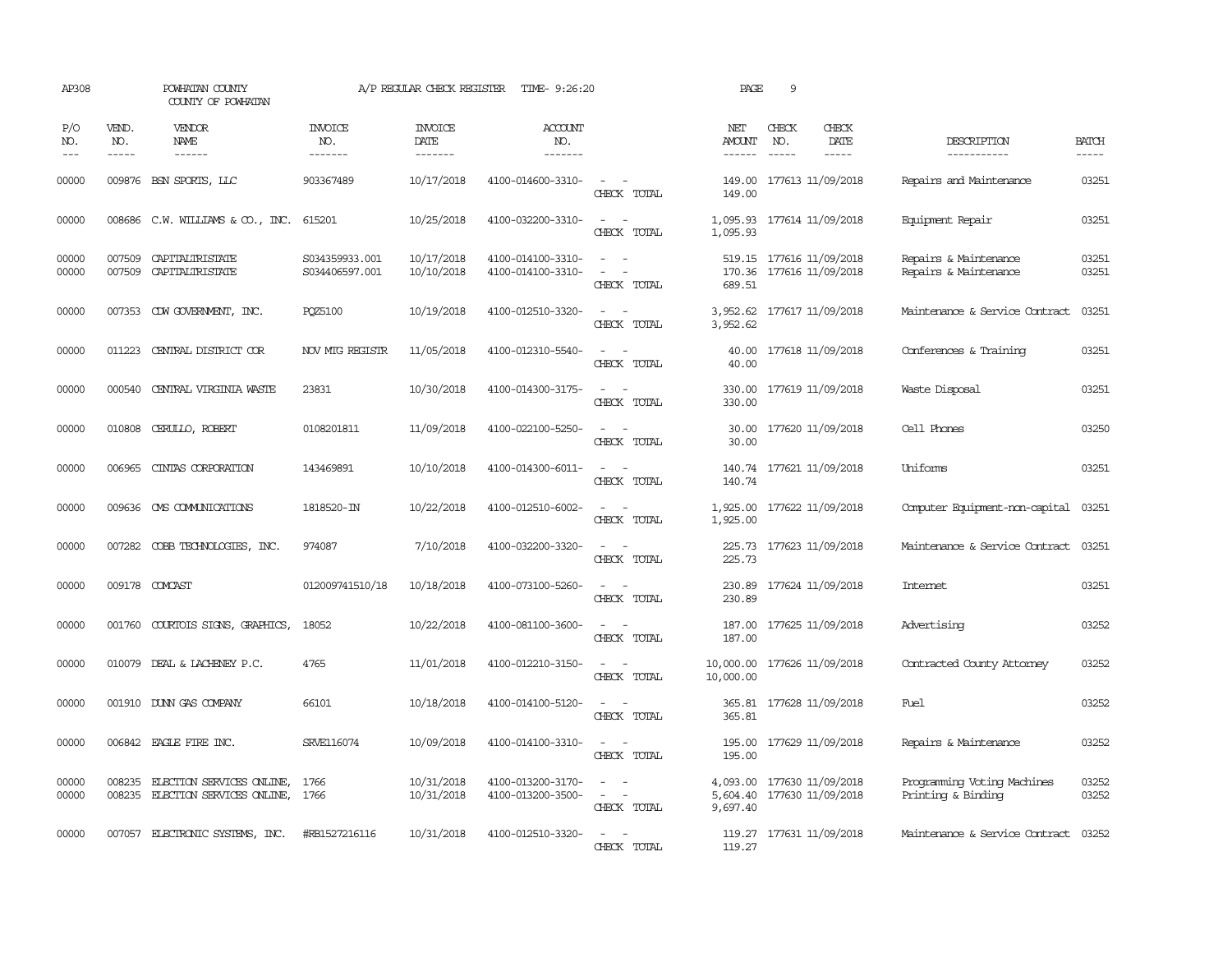| AP308                            |                                      | POWHATAN COUNTY<br>COUNTY OF POWHATAN                                                         |                                          | A/P REGULAR CHECK REGISTER                           | TIME- 9:26:20                                                                    |                                                     | PAGE                           | 10           |                                                                                                |                                                                                                           |                                  |
|----------------------------------|--------------------------------------|-----------------------------------------------------------------------------------------------|------------------------------------------|------------------------------------------------------|----------------------------------------------------------------------------------|-----------------------------------------------------|--------------------------------|--------------|------------------------------------------------------------------------------------------------|-----------------------------------------------------------------------------------------------------------|----------------------------------|
| P/O<br>NO.<br>$ -$               | VEND.<br>NO.<br>$\frac{1}{2}$        | VENDOR<br><b>NAME</b><br>------                                                               | <b>INVOICE</b><br>NO.<br>-------         | <b>INVOICE</b><br>DATE<br>-------                    | <b>ACCOUNT</b><br>NO.<br>-------                                                 |                                                     | NET<br><b>AMOUNT</b><br>------ | CHECK<br>NO. | CHECK<br>DATE<br>$\frac{1}{2}$                                                                 | DESCRIPTION<br>-----------                                                                                | <b>BATCH</b><br>-----            |
| 00000                            | 011224                               | ELECTRONIC SYSTEMS, INC.                                                                      | IN1089215                                | 10/18/2018                                           | 4100-012100-3320-                                                                | $\equiv$<br>CHECK TOTAL                             | 23.71<br>23.71                 |              | 177632 11/09/2018                                                                              | Maintenance & Service Contract                                                                            | 03252                            |
| 00000                            |                                      | 006510 EMERGENCY SERVICES                                                                     | 309                                      | 10/23/2018                                           | 4100-032200-5815-                                                                | $\sim$<br>$\overline{\phantom{a}}$<br>CHECK TOTAL   | 390.00<br>390.00               |              | 177633 11/09/2018                                                                              | Training/Seminars                                                                                         | 03252                            |
| 00000                            |                                      | 006522 FOOD LION                                                                              | 2813614412606                            | 11/01/2018                                           | 4100-035100-6022-                                                                | $\equiv$<br>CHECK TOTAL                             | 275.40<br>275.40               |              | 177635 11/09/2018                                                                              | Dog Food/Supplies                                                                                         | 03252                            |
| 00000                            |                                      | 001380 FORD, SUSAN P.                                                                         | 0013201811                               | 11/09/2018                                           | 4100-012310-2310-                                                                | $\equiv$<br>CHECK TOTAL                             | 104.00                         |              | 104.00 177636 11/09/2018                                                                       | Medical Insurance                                                                                         | 03250                            |
| 00000                            |                                      | 012508 HEALTH ECUTTY INC                                                                      | 4TM7EIV                                  | 11/05/2018                                           | 100-000200-0012-                                                                 | CHECK TOTAL                                         | 92.03                          |              | 92.03 177637 11/09/2018                                                                        | Payroll Clearing - FSA                                                                                    | 03255                            |
| 00000                            |                                      | 011149 HERTLESS BROTHERS                                                                      | 11518                                    | 10/26/2018                                           | 4100-014100-3310-                                                                | $\equiv$<br>$\overline{\phantom{a}}$<br>CHECK TOTAL | 375.00<br>375.00               |              | 177638 11/09/2018                                                                              | Repairs & Maintenance                                                                                     | 03252                            |
| 00000                            |                                      | 011019 HOPE SUPPER TABLE                                                                      | MOU 2018-2019                            | 11/01/2018                                           | 4100-053910-5643-                                                                | $\sim$ $\sim$<br>CHECK TOTAL                        | 500.00<br>500.00               |              | 177639 11/09/2018                                                                              | PCCAA Services - Federal CSBG                                                                             | 03252                            |
| 00000<br>00000                   | 007920                               | HOWLAND, ED<br>007920 HOWLAND, ED                                                             | MILEAGE 10/18<br>MILEAGE 10/18           | 10/26/2018<br>10/26/2018                             | 4100-081100-5540-<br>4100-081100-5510-                                           | $\equiv$<br>CHECK TOTAL                             | 20.00<br>45.18<br>65.18        |              | 177640 11/09/2018<br>177640 11/09/2018                                                         | Conferences & Training<br>Travel/Mileage/Parking/Tolls                                                    | 03252<br>03252                   |
| 00000<br>00000                   | 010487<br>010487                     | IBM CORPORATION<br>IBM CORPORATION                                                            | Q5953G6<br>Q5953G6                       | 11/01/2018<br>11/01/2018                             | 4100-095101-9300-<br>4100-095101-9301-                                           | $\overline{\phantom{a}}$<br>CHECK TOTAL             | 834.19<br>20.38<br>854.57      |              | 177641 11/09/2018<br>177641 11/09/2018                                                         | AS400 Lease - Principal<br>AS400 Lease - Interest                                                         | 03252<br>03252                   |
| 00000<br>00000<br>00000<br>00000 | 000120<br>000120<br>000120<br>000120 | <b>JAMES RIVER AIR</b><br><b>JAMES RIVER AIR</b><br>JAMES RIVER AIR<br><b>JAMES RIVER AIR</b> | S101246<br>S101369<br>S101465<br>S101560 | 10/23/2018<br>10/23/2018<br>10/23/2018<br>10/23/2018 | 4100-032210-3310-<br>4100-014100-3308-<br>4100-014100-3308-<br>4100-014100-3308- | $\sim$<br>$\equiv$<br>$\sim$<br>CHECK TOTAL         | 578.50<br>513.50<br>1,732.96   |              | 177643 11/09/2018<br>177643 11/09/2018<br>373.96 177643 11/09/2018<br>267.00 177643 11/09/2018 | Repairs & Maintenance<br>HVAC Service and Repairs<br>HVAC Service and Repairs<br>HVAC Service and Repairs | 03252<br>03252<br>03252<br>03252 |
| 00000                            |                                      | 000157 KORMAN SIGNS, INC.                                                                     | 324045                                   | 10/09/2018                                           | 4100-081100-6021-                                                                | CHECK TOTAL                                         | 450.13                         |              | 450.13 177645 11/09/2018                                                                       | Street Signs                                                                                              | 03252                            |
| 00000                            |                                      | 011973 KURNOS, JULIANNE N.                                                                    | 0119201811                               | 11/09/2018                                           | 4100-081100-5250-                                                                | $\sim$<br>CHECK TOTAL                               | 30.00<br>30.00                 |              | 177646 11/09/2018                                                                              | Cell Phones                                                                                               | 03250                            |
| 00000                            |                                      | 006629 LANDSCAPE SUPPLY, INC.                                                                 | 0680213-IN                               | 10/25/2018                                           | 4100-014500-3190-                                                                | $\sim$ $\sim$<br>CHECK TOTAL                        | 170.00<br>170.00               |              | 177647 11/09/2018                                                                              | Grounds Maintenance                                                                                       | 03252                            |
| 00000                            |                                      | 008700 LOWE, MELISSA                                                                          | IPMA HR CONF                             | 10/23/2018                                           | 4100-012220-5510-                                                                | $\overline{\phantom{a}}$<br>$\sim$<br>CHECK TOTAL   | 85.89<br>85.89                 |              | 177648 11/09/2018                                                                              | Travel-mileage                                                                                            | 03252                            |
| 00000<br>00000                   | 000166                               | LUCK STONE CORP.<br>000166 LUCK STONE CORP.                                                   | IV-100937885<br>IV100937592              | 10/15/2018<br>10/15/2018                             | 4100-014600-3310-<br>4100-014500-3190-                                           | CHECK TOTAL                                         | 921.99<br>43.16<br>965.15      |              | 177649 11/09/2018<br>177649 11/09/2018                                                         | Repairs and Maintenance<br>Grounds Maintenance                                                            | 03252<br>03252                   |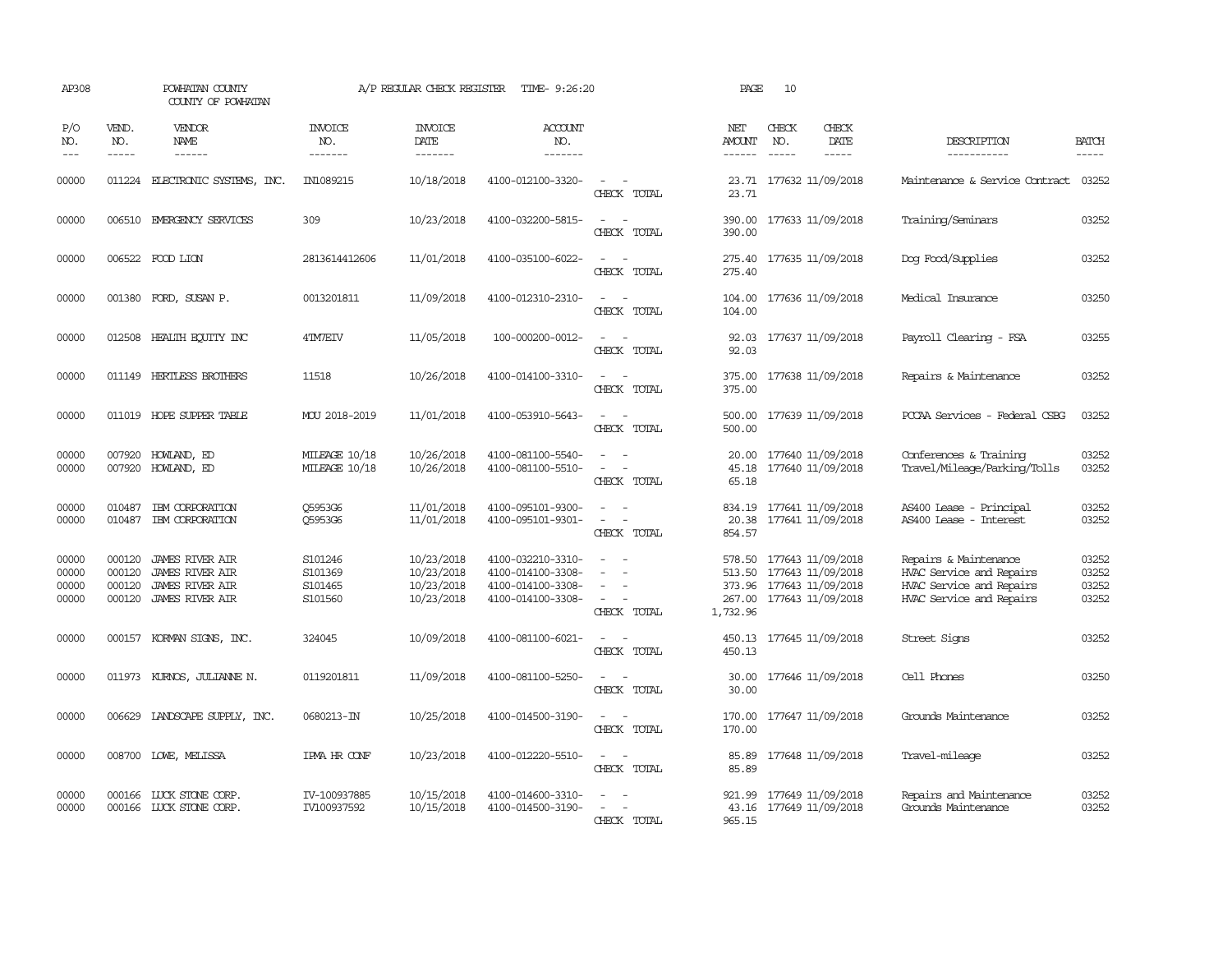| AP308                                     |                                                | POWHATAN COUNTY<br>COUNTY OF POWHATAN                                                                                          |                                                                                            | A/P REGULAR CHECK REGISTER                                         | TIME- 9:26:20                                                                                         |                                                                                                                             | PAGE                           | - 11                          |                                                                                                                                        |                                                                                        |                                           |
|-------------------------------------------|------------------------------------------------|--------------------------------------------------------------------------------------------------------------------------------|--------------------------------------------------------------------------------------------|--------------------------------------------------------------------|-------------------------------------------------------------------------------------------------------|-----------------------------------------------------------------------------------------------------------------------------|--------------------------------|-------------------------------|----------------------------------------------------------------------------------------------------------------------------------------|----------------------------------------------------------------------------------------|-------------------------------------------|
| P/O<br>NO.<br>$- - -$                     | VEND.<br>NO.<br>$\frac{1}{2}$                  | <b>VENDOR</b><br>NAME                                                                                                          | <b>INVOICE</b><br>NO.<br>-------                                                           | <b>INVOICE</b><br>DATE<br>--------                                 | <b>ACCOUNT</b><br>NO.<br>-------                                                                      |                                                                                                                             | NET<br><b>AMOUNT</b><br>------ | CHECK<br>NO.<br>$\frac{1}{2}$ | CHECK<br>DATE<br>$\frac{1}{2}$                                                                                                         | DESCRIPTION<br>------------                                                            | <b>BATCH</b><br>$- - - - -$               |
| 00000                                     |                                                | 011846 MATTHEW BENDER<br>PCARD                                                                                                 | 0525728X                                                                                   | 9/27/2018                                                          | 4100-011010-3002-                                                                                     | $\sim$<br>CHECK TOTAL                                                                                                       | 155.50<br>155.50               |                               | 177650 11/09/2018                                                                                                                      | County Code                                                                            | 03252                                     |
| 00000                                     |                                                | 010086 MEDPRO US                                                                                                               | MC35025                                                                                    | 11/01/2018                                                         | 4100-032200-3320-                                                                                     | $\sim$ $\sim$<br>CHECK TOTAL                                                                                                | 395.83                         |                               | 395.83 177651 11/09/2018                                                                                                               | Maintenance & Service Contract                                                         | 03252                                     |
| 00000                                     |                                                | 009872 MERCHANT, JONATHAN                                                                                                      | 348170                                                                                     | 10/27/2018                                                         | 4100-032200-3310-                                                                                     | $\sim$<br>$\sim$<br>CHECK TOTAL                                                                                             | 30.00<br>30.00                 |                               | 177652 11/09/2018                                                                                                                      | Equipment Repair                                                                       | 03252                                     |
| 00000                                     |                                                | 010924 MITCHELL PEST                                                                                                           | 115731                                                                                     | 10/23/2018                                                         | 4100-035100-3320-                                                                                     | $\omega_{\rm{max}}$ , $\omega_{\rm{max}}$<br>CHECK TOTAL                                                                    | 65.00<br>65.00                 |                               | 177653 11/09/2018                                                                                                                      | Landscaping - Animal Control                                                           | 03252                                     |
| 00000                                     |                                                | 006725 MOSLOW WOOD PRODUCTS, INC 0125422-IN                                                                                    |                                                                                            | 10/31/2018                                                         | 4100-011010-5840-                                                                                     | $\sim$<br>$\sim$<br>CHECK TOTAL                                                                                             | 50.00                          |                               | 50.00 177655 11/09/2018                                                                                                                | Meeting Expense                                                                        | 03252                                     |
| 00000                                     |                                                | 009543 NATIONAL SECURITY & DOOR                                                                                                | 114013                                                                                     | 10/11/2018                                                         | 4100-012510-6001-                                                                                     | $\sim$ 100 $\sim$<br>CHECK TOTAL                                                                                            | 432.50<br>432.50               |                               | 177656 11/09/2018                                                                                                                      | Office Supplies                                                                        | 03252                                     |
| 00000                                     | 011595                                         | NOLAN, THOMAS P.                                                                                                               | MILEAGE                                                                                    | 10/23/2018                                                         | 4100-031210-5510-                                                                                     | $\overline{\phantom{a}}$<br>- -<br>CHECK TOTAL                                                                              | 188.32<br>188.32               |                               | 177657 11/09/2018                                                                                                                      | Travel - Mileage                                                                       | 03252                                     |
| 00000                                     | 012579                                         | PLUMB, MONICA                                                                                                                  | REISSUE EDUCAT                                                                             | 8/20/2018                                                          | 4100-032200-5815-                                                                                     | $\sim$<br>$\sim$<br>CHECK TOTAL                                                                                             | 500.00<br>500.00               |                               | 177659 11/09/2018                                                                                                                      | Training/Seminars                                                                      | 03253                                     |
| 00000                                     |                                                | 009638 POE, INEZ L                                                                                                             | 0096201811                                                                                 | 11/09/2018                                                         | 4100-013200-2310-                                                                                     | $\frac{1}{2} \left( \frac{1}{2} \right) \left( \frac{1}{2} \right) = \frac{1}{2} \left( \frac{1}{2} \right)$<br>CHECK TOTAL | 120.00<br>120.00               |                               | 177660 11/09/2018                                                                                                                      | Medical Insurance                                                                      | 03250                                     |
| 00000                                     |                                                | 011929 POMPEI, ANDREW                                                                                                          | 0119201811                                                                                 | 11/09/2018                                                         | 4100-081100-5250-                                                                                     | $ -$<br>CHECK TOTAL                                                                                                         | 30.00<br>30.00                 |                               | 177661 11/09/2018                                                                                                                      | Cell Phones                                                                            | 03250                                     |
| 00000                                     | 001980                                         | POORE, FRANCES                                                                                                                 | 0019201811                                                                                 | 11/09/2018                                                         | 4100-012100-2310-                                                                                     | $\overline{\phantom{a}}$<br>CHECK TOTAL                                                                                     | 88.00<br>88,00                 |                               | 177662 11/09/2018                                                                                                                      | Medical Insurance                                                                      | 03250                                     |
| 00000                                     | 006043                                         | POWERS, KATHRYN C.                                                                                                             | 0060201811                                                                                 | 11/09/2018                                                         | 4100-021600-2310-                                                                                     | $\sim$ 100 $\sim$<br>CHECK TOTAL                                                                                            | 120.00<br>120.00               |                               | 177663 11/09/2018                                                                                                                      | Medical Insurance                                                                      | 03250                                     |
| 00000<br>00000                            | 006899<br>006899                               | POWHATAN ANIMAL HOSPITAL<br>POWHATAN ANIMAL HOSPITAL                                                                           | 359072<br>359073                                                                           | 10/25/2018<br>10/25/2018                                           | 4100-035100-3110-<br>4100-035100-3310-                                                                | $\sim$<br>CHECK TOTAL                                                                                                       | 642.66                         |                               | 274.33 177664 11/09/2018<br>368.33 177664 11/09/2018                                                                                   | Professional Health Services<br>Repairs & Maintenance                                  | 03253<br>03253                            |
| 00000                                     | 008579                                         | POWHATAN COMMERCIAL                                                                                                            | 0085201811                                                                                 | 11/09/2018                                                         | 4100-014400-5420-                                                                                     | $\sim$ $\sim$<br>CHECK TOTAL                                                                                                | 2,634.00<br>2,634.00           |                               | 177665 11/09/2018                                                                                                                      | Rent - Office Space                                                                    | 03250                                     |
| 00000                                     | 006928                                         | POWHATAN COUNTY DEPT. OF                                                                                                       | VACAP OTLY MTG                                                                             | 10/29/2018                                                         | 4100-053910-5643-                                                                                     | $\sim$<br>$\sim$<br>CHECK TOTAL                                                                                             | 133.93                         |                               | 133.93 177666 11/09/2018                                                                                                               | PCCAA Services - Federal CSBG                                                          | 03253                                     |
| 00000<br>00000<br>00000<br>00000<br>00000 | 008294<br>008294<br>008294<br>008294<br>008294 | POWHATAN COUNTY PUBLIC<br>POWHATAN COUNTY PUBLIC<br>POWHATAN COUNTY PUBLIC<br>POWHATAN COUNTY PUBLIC<br>POWHATAN COUNTY PUBLIC | BIDG INSP OCT18<br>COOP EXT OCT18<br>FACILITIESOCT18<br>FACILITIESOCT18<br>FACILITIESOCT18 | 10/31/2018<br>10/31/2018<br>10/31/2018<br>10/31/2018<br>10/31/2018 | 4100-034100-6008-<br>4100-083500-6008-<br>4100-014100-6008-<br>4100-014500-6008-<br>4100-014300-6008- | $\sim$                                                                                                                      |                                |                               | 330.05 177667 11/09/2018<br>33.10 177667 11/09/2018<br>372.77 177667 11/09/2018<br>727.33 177667 11/09/2018<br>27.09 177667 11/09/2018 | Gas/Grease/Oil<br>Gas/Grease/Oil<br>Gas/Grease/Oil<br>Gas/Grease/Oil<br>Gas/Grease/Oil | 03249<br>03249<br>03249<br>03249<br>03249 |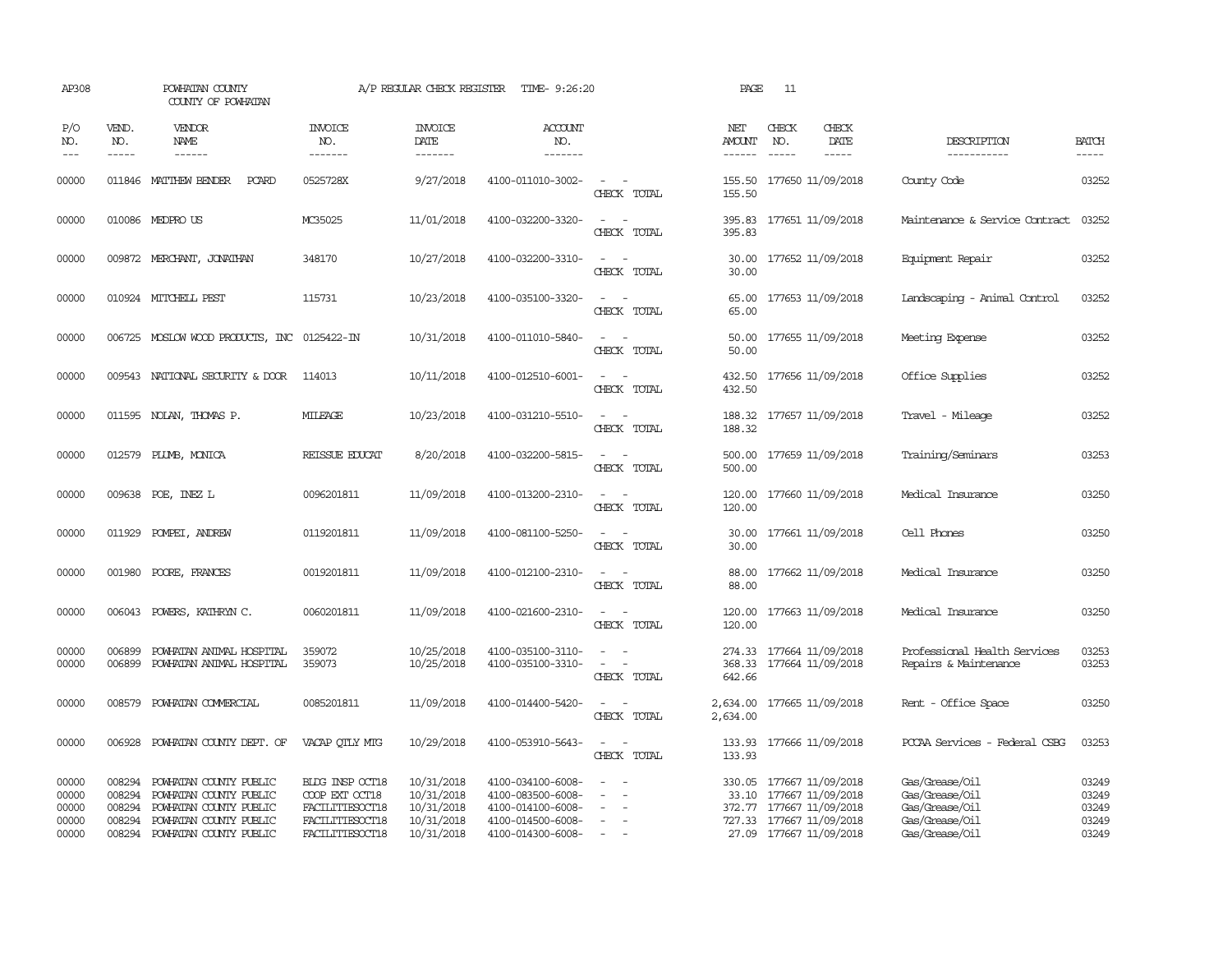| AP308               |                               | POWHATAN COUNTY<br>COUNTY OF POWHATAN |                                  | A/P REGULAR CHECK REGISTER         | TIME- 9:26:20                    |                                            | PAGE                                  | 12                          |                                |                                |                               |
|---------------------|-------------------------------|---------------------------------------|----------------------------------|------------------------------------|----------------------------------|--------------------------------------------|---------------------------------------|-----------------------------|--------------------------------|--------------------------------|-------------------------------|
| P/O<br>NO.<br>$---$ | VEND.<br>NO.<br>$\frac{1}{2}$ | VENDOR<br>NAME<br>$\frac{1}{2}$       | <b>INVOICE</b><br>NO.<br>------- | INVOICE<br>DATE<br>$- - - - - - -$ | <b>ACCOUNT</b><br>NO.<br>------- |                                            | NET<br><b>AMOUNT</b><br>$- - - - - -$ | CHECK<br>NO.<br>$- - - - -$ | CHECK<br>DATE<br>$\frac{1}{2}$ | DESCRIPTION<br>-----------     | <b>BATCH</b><br>$\frac{1}{2}$ |
|                     |                               |                                       |                                  |                                    |                                  |                                            |                                       |                             |                                |                                |                               |
| 00000               | 008294                        | POWHATAN COUNTY PUBLIC                | FIRE/EMS OCT18                   | 10/31/2018                         | 4100-032200-5120-                | $\overline{a}$                             |                                       |                             | 4,894.85 177667 11/09/2018     | Apparatus Fuel                 | 03249                         |
| 00000               | 008294                        | POWHATAN COUNTY PUBLIC                | PLANING OCT18                    | 10/31/2018                         | 4100-081100-6008-                | $\sim$                                     | 134.57                                |                             | 177667 11/09/2018              | Gas/Grease/Oil                 | 03249                         |
| 00000               | 008294                        | POWHATAN COUNTY PUBLIC                | SHERIFF OCT'18                   | 10/31/2018                         | 4100-031200-6008-                |                                            |                                       |                             | 8,853.73 177667 11/09/2018     | Gas/Grease/Oil                 | 03249                         |
| 00000               | 008294                        | POWHATAN COUNTY PUBLIC                | SHERIFF OCT'18                   | 10/31/2018                         | 4100-035100-6008-                |                                            | 381.11                                |                             | 177667 11/09/2018              | Gas/Grease/Oil                 | 03249                         |
| 00000               |                               | 008294 POWHATAN COUNTY PUBLIC         | 0082201811                       | 11/09/2018                         | 4100-031200-2310-                | $\sim$<br>CHECK TOTAL                      | 16,461.10                             |                             | 706.50 177667 11/09/2018       | Medical Insurance              | 03250                         |
| 00000               | 009518                        | QUARLES PETROLEUM, INC.               | CT-1042272                       | 10/31/2018                         | 4100-031200-6008-                | $\sim$<br>$\overline{\phantom{a}}$         | 904.59                                |                             | 177668 11/09/2018              | Gas/Grease/Oil                 | 03253                         |
| 00000               | 009518                        | <b>QUARLES PETROLEUM, INC.</b>        | CT-1042488                       | 10/31/2018                         | 4100-032200-5120-                | $\sim$<br>$\overline{\phantom{a}}$         |                                       |                             | 55.63 177668 11/09/2018        | Apparatus Fuel                 | 03253                         |
|                     |                               |                                       |                                  |                                    |                                  | CHECK TOTAL                                | 960.22                                |                             |                                |                                |                               |
| 00000               |                               | 000620 R. C. GOODWIN & SONS, INC      | 0832043                          | 10/01/2018                         | 4100-014100-3310-                | $\sim$<br>$\sim$                           |                                       |                             | 44.87 177669 11/09/2018        | Repairs & Maintenance          | 03253                         |
| 00000               | 000620                        | R. C. GOODWYN & SONS, INC             | 0832167                          | 10/02/2018                         | 4100-014100-3310-                | $\overline{a}$<br>$\overline{\phantom{a}}$ | 29.15                                 |                             | 177669 11/09/2018              | Repairs & Maintenance          | 03253                         |
| 00000               |                               | 000620 R. C. GOODWYN & SONS, INC      | 0832205                          | 10/02/2018                         | 4100-014100-3310-                | $\equiv$                                   | 35.59                                 |                             | 177669 11/09/2018              | Repairs & Maintenance          | 03253                         |
| 00000               |                               | 000620 R. C. GOODWYN & SONS, INC      | 0832419                          | 10/03/2018                         | 4100-032210-3310-                |                                            |                                       |                             | 9.26 177669 11/09/2018         | Repairs & Maintenance          | 03253                         |
| 00000               |                               | 000620 R. C. GOODWYN & SONS, INC      | 0832523                          | 10/04/2018                         | 4100-014100-3310-                | $\sim$<br>$\sim$                           |                                       |                             | 8.97 177669 11/09/2018         | Repairs & Maintenance          | 03253                         |
| 00000               |                               | 000620 R. C. GOODWYN & SONS, INC      | 0832608                          | 10/04/2018                         | 4100-014100-3310-                | $\equiv$                                   |                                       |                             | 34.94 177669 11/09/2018        | Repairs & Maintenance          | 03253                         |
| 00000               |                               | 000620 R. C. GOODWYN & SONS, INC      | 0832626                          | 10/04/2018                         | 4100-014500-3190-                |                                            |                                       |                             | 83.88 177669 11/09/2018        | Grounds Maintenance            | 03253                         |
| 00000               |                               | 000620 R. C. GOODWYN & SONS, INC      | 0832728                          | 10/05/2018                         | 4100-014100-3310-                |                                            |                                       |                             | 13.14 177669 11/09/2018        | Repairs & Maintenance          | 03253                         |
| 00000               |                               | 000620 R. C. GOODWYN & SONS, INC      | 0832730                          | 10/05/2018                         | 4100-014100-3310-                | $\sim$                                     |                                       |                             | 10.77 177669 11/09/2018        | Repairs & Maintenance          | 03253                         |
| 00000               |                               | 000620 R. C. GOODWYN & SONS, INC      | 0833402                          | 10/11/2018                         | 4100-014500-3190-                | $\overline{\phantom{a}}$                   | 6.50                                  |                             | 177669 11/09/2018              | Grounds Maintenance            | 03253                         |
|                     |                               |                                       |                                  |                                    |                                  | CHECK TOTAL                                | 277.07                                |                             |                                |                                |                               |
| 00000               | 000620                        | R. C. GOODWYN & SONS, INC             | 0833610                          | 10/15/2018                         | 4100-014500-3190-                | $\equiv$                                   | 11.98                                 |                             | 177670 11/09/2018              | Grounds Maintenance            | 03253                         |
| 00000               |                               | 000620 R. C. GOODWYN & SONS, INC      | 0833831                          | 10/16/2018                         | 4100-014500-3190-                |                                            | 19.50                                 |                             | 177670 11/09/2018              | Grounds Maintenance            | 03253                         |
| 00000               |                               | 000620 R. C. GOODWYN & SONS, INC      | 0833989                          | 10/17/2018                         | 4100-014100-3310-                | $\overline{a}$                             |                                       |                             | 17.98 177670 11/09/2018        | Repairs & Maintenance          | 03253                         |
| 00000               |                               | 000620 R. C. GOODWYN & SONS, INC      | 0834120                          | 10/17/2018                         | 4100-014100-3310-                | $\sim$                                     |                                       |                             | 5.44 177670 11/09/2018         | Repairs & Maintenance          | 03253                         |
| 00000               |                               | 000620 R. C. GOODWYN & SONS, INC      | 0835070                          | 10/24/2018                         | 4100-032200-5815-                | $\sim$<br>$\overline{\phantom{a}}$         | 179.90                                |                             | 177670 11/09/2018              | Training/Seminars              | 03253                         |
|                     |                               |                                       |                                  |                                    |                                  | CHECK TOTAL                                | 234.80                                |                             |                                |                                |                               |
| 00000               | 006466                        | RADIO COMMUNICATION OF VA 400014919   |                                  | 10/16/2018                         | 4100-032200-3310-                | $\overline{\phantom{a}}$                   |                                       |                             | 115.17 177671 11/09/2018       | Equipment Repair               | 03253                         |
|                     |                               |                                       |                                  |                                    |                                  | CHECK TOTAL                                | 115.17                                |                             |                                |                                |                               |
| 00000               |                               | 008721 RECOGNITION WORKS              | P1033                            | 10/24/2018                         | 4100-011010-5840-                | $\sim$                                     |                                       |                             | 639.20 177672 11/09/2018       | Meeting Expense                | 03253                         |
|                     |                               |                                       |                                  |                                    |                                  | CHECK TOTAL                                | 639.20                                |                             |                                |                                |                               |
| 00000               |                               | 009077 REYNOLDS, SHIRLEY              | 0090201811                       | 11/09/2018                         | 4100-031200-2310-                | $\sim$<br>$\sim$                           |                                       |                             | 96.00 177673 11/09/2018        | Medical Insurance              | 03250                         |
|                     |                               |                                       |                                  |                                    |                                  | CHECK TOTAL                                | 96.00                                 |                             |                                |                                |                               |
| 00000               |                               | 006579 RICHMOND ALARM                 | 294800                           | 11/01/2018                         | 4100-014100-3320-                | $\sim$<br>$\overline{a}$                   |                                       |                             | 735.00 177674 11/09/2018       | Maintenance & Service Contract | 03253                         |
|                     |                               |                                       |                                  |                                    |                                  | CHECK TOTAL                                | 735.00                                |                             |                                |                                |                               |
| 00000               |                               | 007942 RICHMOND SUBURBAN              | I00008219070919                  | 9/19/2018                          | 4100-081100-3600-                |                                            |                                       |                             | 234.00 177675 11/09/2018       | Advertising                    | 03253                         |
| 00000               |                               | 007942 RICHMOND SUBURBAN              | I00008219070926                  | 9/26/2018                          | 4100-081100-3600-                | $\sim$<br>$\sim$ $-$                       | 234.00                                |                             | 177675 11/09/2018              | Advertising                    | 03253                         |
|                     |                               |                                       |                                  |                                    |                                  | CHECK TOTAL                                | 468.00                                |                             |                                |                                |                               |
| 00000               | 012510                        | SALERNO, ROXANNE                      | SEPT-CCT 2018                    | 10/30/2018                         | 4100-081500-5510-                | $\overline{\phantom{a}}$                   |                                       |                             | 211.62 177676 11/09/2018       | Travel/Mileage/Parking/Tolls   | 03253                         |
|                     |                               |                                       |                                  |                                    |                                  | CHECK TOTAL                                | 211.62                                |                             |                                |                                |                               |
| 00000               | 011800                        | SCHARDEIN, BRET                       | 0118201811                       | 11/09/2018                         | 4100-081100-5250-                |                                            |                                       |                             | 30.00 177677 11/09/2018        | Cell Phones                    | 03250                         |
| 00000               |                               | 011800 SCHARDEIN, BRET                | <b>CCT 2018</b>                  | 10/31/2018                         | 4100-081500-5540-                |                                            |                                       |                             | 467.72 177677 11/09/2018       | Conferences & Training         | 03253                         |
|                     |                               |                                       |                                  |                                    |                                  | CHECK TOTAL                                | 497.72                                |                             |                                |                                |                               |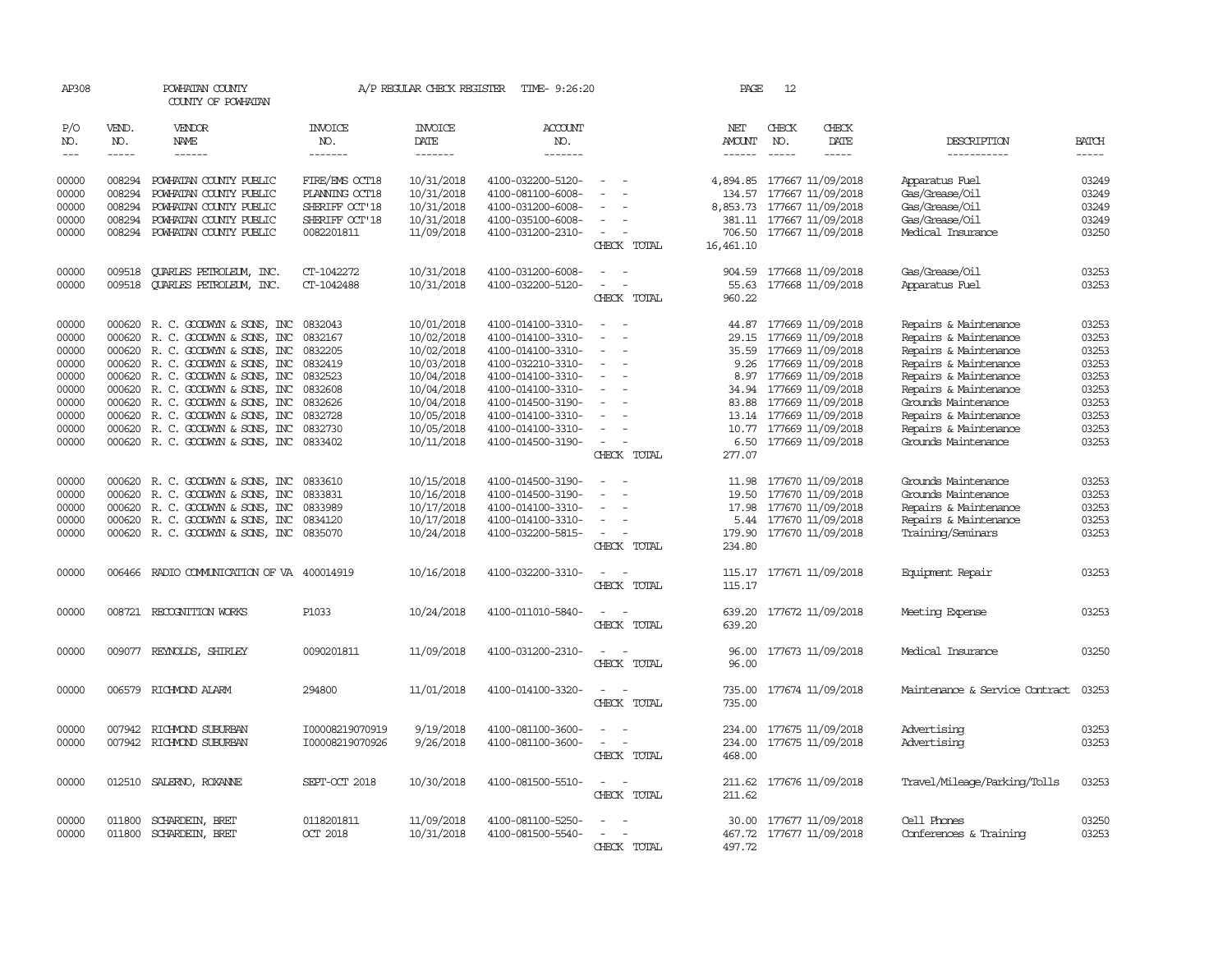| AP308                 |                             | POWHATAN COUNTY<br>COUNTY OF POWHATAN |                                   | A/P REGULAR CHECK REGISTER                | TIME- 9:26:20                    |                                         | PAGE                    | 13                            |                              |                                |                             |
|-----------------------|-----------------------------|---------------------------------------|-----------------------------------|-------------------------------------------|----------------------------------|-----------------------------------------|-------------------------|-------------------------------|------------------------------|--------------------------------|-----------------------------|
| P/O<br>NO.<br>$- - -$ | VEND.<br>NO.<br>$- - - - -$ | VENDOR<br>NAME<br>$- - - - - -$       | <b>INVOICE</b><br>NO.<br>-------- | <b>INVOICE</b><br>DATE<br>$- - - - - - -$ | <b>ACCOUNT</b><br>NO.<br>------- |                                         | NET<br>AMOUNT<br>------ | CHECK<br>NO.<br>$\frac{1}{2}$ | CHECK<br>DATE<br>$- - - - -$ | DESCRIPTION<br>-----------     | <b>BATCH</b><br>$- - - - -$ |
| 00000                 | 010282                      | SCHUBERT, CHARLA                      | 0102201811                        | 11/09/2018                                | 4100-012200-5250-                | $\overline{\phantom{a}}$                |                         |                               | 30.00 177678 11/09/2018      | Cell Phones                    | 03250                       |
|                       |                             |                                       |                                   |                                           |                                  | CHECK TOTAL                             | 30.00                   |                               |                              |                                |                             |
| 00000                 |                             | 006921 SEA-CLEAR AQUARIUM             | 5752                              | 10/15/2018                                | 4100-073100-3320-                | $\sim$<br>CHECK TOTAL                   | 80.00                   |                               | 80.00 177679 11/09/2018      | Maintenance & Service Contract | 03253                       |
| 00000                 |                             | 009701 SHI INTERNATIONAL CORP.        | B08950950                         | 10/08/2018                                | 4100-012200-6001-                | $ -$<br>CHECK TOTAL                     | 330.00                  |                               | 330.00 177681 11/09/2018     | Office Supplies                | 03253                       |
| 00000                 |                             | 001320 SOUTHERN POLICE                | 196274                            | 8/07/2018                                 | 4100-031200-6011-                | $\sim$<br>CHECK TOTAL                   | 35.98                   |                               | 35.98 177683 11/09/2018      | Uniforms                       | 03253                       |
| 00000                 |                             | 007384 STANLEY ACCESS TECH            | 905420402                         | 10/24/2018                                | 4100-014100-3320-                | $\overline{\phantom{a}}$                | 496.62                  |                               | 177684 11/09/2018            | Maintenance & Service Contract | 03253                       |
|                       |                             |                                       |                                   |                                           |                                  | CHECK TOTAL                             | 496.62                  |                               |                              |                                |                             |
| 00000                 | 008578                      | STAPLES BUSINESS AD-                  | 3392170933                        | 10/05/2018                                | 4100-012510-6001-                | $\overline{\phantom{a}}$                | 9.73                    |                               | 177685 11/09/2018            | Office Supplies                | 03255                       |
| 00000                 | 008578                      | STAPLES BUSINESS AD-                  | 3392170933                        | 10/05/2018                                | 4100-081100-6001-                |                                         | 40.78                   |                               | 177685 11/09/2018            | Office Supplies                | 03255                       |
| 00000                 | 008578                      | STAPLES BUSINESS AD-                  | 3392170933                        | 10/05/2018                                | 4100-034100-6001-                |                                         |                         |                               | 20.66 177685 11/09/2018      | Office Supplies                | 03255                       |
| 00000                 |                             | 008578 STAPLES BUSINESS AD-           | 3392170933                        | 10/05/2018                                | 4100-012100-6001-                | $\overline{\phantom{a}}$                |                         |                               | 18.76 177685 11/09/2018      | Office Supplies                | 03255                       |
| 00000                 | 008578                      | STAPLES BUSINESS AD-                  | 3393411788                        | 10/16/2018                                | 4100-012510-6001-                | $\equiv$                                |                         |                               | 8.42 177685 11/09/2018       | Office Supplies                | 03255                       |
| 00000                 | 008578                      | STAPLES BUSINESS AD-                  | 3393411788                        | 10/16/2018                                | 4100-012100-6001-                |                                         |                         |                               | 22.17 177685 11/09/2018      | Office Supplies                | 03255                       |
| 00000                 | 008578                      | STAPLES BUSINESS AD-                  | 3393411789                        | 10/16/2018                                | 4100-012100-5530-                |                                         |                         |                               | 9.95 177685 11/09/2018       | <b>Business Meetings</b>       | 03255                       |
| 00000                 |                             | 008578 STAPLES BUSINESS AD-           | 3393411790                        | 10/16/2018                                | 4100-031200-6001-                | $\equiv$                                |                         |                               | 97.62 177685 11/09/2018      | Office Supplies                | 03255                       |
| 00000                 |                             | 008578 STAPLES BUSINESS AD-           | 3393411791                        | 10/16/2018                                | 4100-083500-6001-                |                                         | 38.17                   |                               | 177685 11/09/2018            | Office Supplies                | 03255                       |
| 00000                 |                             | 008578 STAPLES BUSINESS AD-           | 3393474765                        | 10/17/2018                                | 4100-013200-6001-                |                                         |                         |                               | 44.07 177685 11/09/2018      | Office Supplies                | 03255                       |
| 00000                 | 008578                      | STAPLES BUSINESS AD-                  | 3393543344                        | 10/18/2018                                | 4100-031200-6001-                |                                         |                         |                               | 20.78-177685 11/09/2018      | Office Supplies                | 03255                       |
| 00000                 | 008578                      | STAPLES BUSINESS AD-                  | 3393618749                        | 10/19/2018                                | 4100-012220-6001-                |                                         |                         |                               | 11.31 177685 11/09/2018      | Supplies                       | 03255                       |
| 00000                 | 008578                      | STAPLES BUSINESS AD-                  | 3393618750                        | 10/19/2018                                | 4100-032200-6001-                | $\equiv$                                |                         |                               | 27.52 177685 11/09/2018      | Stationery/Office Supplies     | 03255                       |
| 00000                 |                             | 008578 STAPLES BUSINESS AD-           | 3393618751                        | 10/19/2018                                | 4100-032200-6001-                | $\overline{\phantom{a}}$                |                         |                               | 17.99 177685 11/09/2018      | Stationery/Office Supplies     | 03255                       |
|                       |                             |                                       |                                   |                                           |                                  | CHECK TOTAL                             | 346.37                  |                               |                              |                                |                             |
| 00000                 | 008578                      | STAPLES BUSINESS AD-                  | 3393819734                        | 10/20/2018                                | 4100-081100-6001-                |                                         |                         |                               | 29.74 177686 11/09/2018      | Office Supplies                | 03255                       |
| 00000                 | 008578                      | STAPLES BUSINESS AD-                  | 3393819734                        | 10/20/2018                                | 4100-034100-6001-                |                                         | 5.40                    |                               | 177686 11/09/2018            | Office Supplies                | 03255                       |
| 00000                 | 008578                      | STAPLES BUSINESS AD-                  | 3393819735                        | 10/20/2018                                | 4100-034100-6001-                | $\sim$                                  |                         |                               | 44.36 177686 11/09/2018      | Office Supplies                | 03255                       |
| 00000                 | 008578                      | STAPLES BUSINESS AD-                  | 3394028758                        | 10/24/2018                                | 4100-031200-6001-                |                                         | 92.59                   |                               | 177686 11/09/2018            | Office Supplies                | 03255                       |
| 00000                 | 008578                      | STAPLES BUSINESS AD-                  | 3394172955                        | 10/25/2018                                | 4100-022100-6001-                | $\sim$                                  | 46.10                   |                               | 177686 11/09/2018            | Office Supplies                | 03255                       |
|                       |                             |                                       |                                   |                                           |                                  | CHECK TOTAL                             | 218.19                  |                               |                              |                                |                             |
| 00000                 | 006569                      | STICKELS, RANDAL LEE                  | 0065201811                        | 11/09/2018                                | 4100-031200-2310-                |                                         | 72.00                   |                               | 177687 11/09/2018            | Medical Insurance              | 03250                       |
|                       |                             |                                       |                                   |                                           |                                  | CHECK TOTAL                             | 72.00                   |                               |                              |                                |                             |
| 00000                 |                             | 007115 STOKES, GARLAND KENNETH        | 0071201811                        | 11/09/2018                                | 4100-031200-2310-                |                                         | 68.00                   |                               | 177688 11/09/2018            | Medical Insurance              | 03250                       |
|                       |                             |                                       |                                   |                                           |                                  | CHECK TOTAL                             | 68.00                   |                               |                              |                                |                             |
| 00000                 |                             | 011379 THROCKMORTON, C. DAVID         | <b>UPDATE/TRAINING</b>            | 10/31/2018                                | 4100-032200-5540-                |                                         |                         |                               | 523.88 177689 11/09/2018     | Travel - Convention & Educatio | 03255                       |
|                       |                             |                                       |                                   |                                           |                                  | CHECK TOTAL                             | 523.88                  |                               |                              |                                |                             |
|                       |                             |                                       |                                   |                                           |                                  |                                         |                         |                               |                              |                                | 03255                       |
| 00000                 |                             | 010583 TROPHIES UNLIMITED, INC.       | 95767                             | 10/30/2018                                | 4100-032200-6001-                | $\overline{\phantom{a}}$<br>CHECK TOTAL | 56.66                   |                               | 56.66 177690 11/09/2018      | Stationery/Office Supplies     |                             |
|                       |                             |                                       |                                   |                                           |                                  |                                         |                         |                               |                              |                                |                             |
| 00000                 |                             | 011169 VERIZON                        | 8045985671 1018                   | 10/11/2018                                | 4100-073100-5230-                | $\equiv$                                |                         |                               | 49.54 177692 11/09/2018      | Telephone Services             | 03255                       |
|                       |                             |                                       |                                   |                                           |                                  | CHECK TOTAL                             | 49.54                   |                               |                              |                                |                             |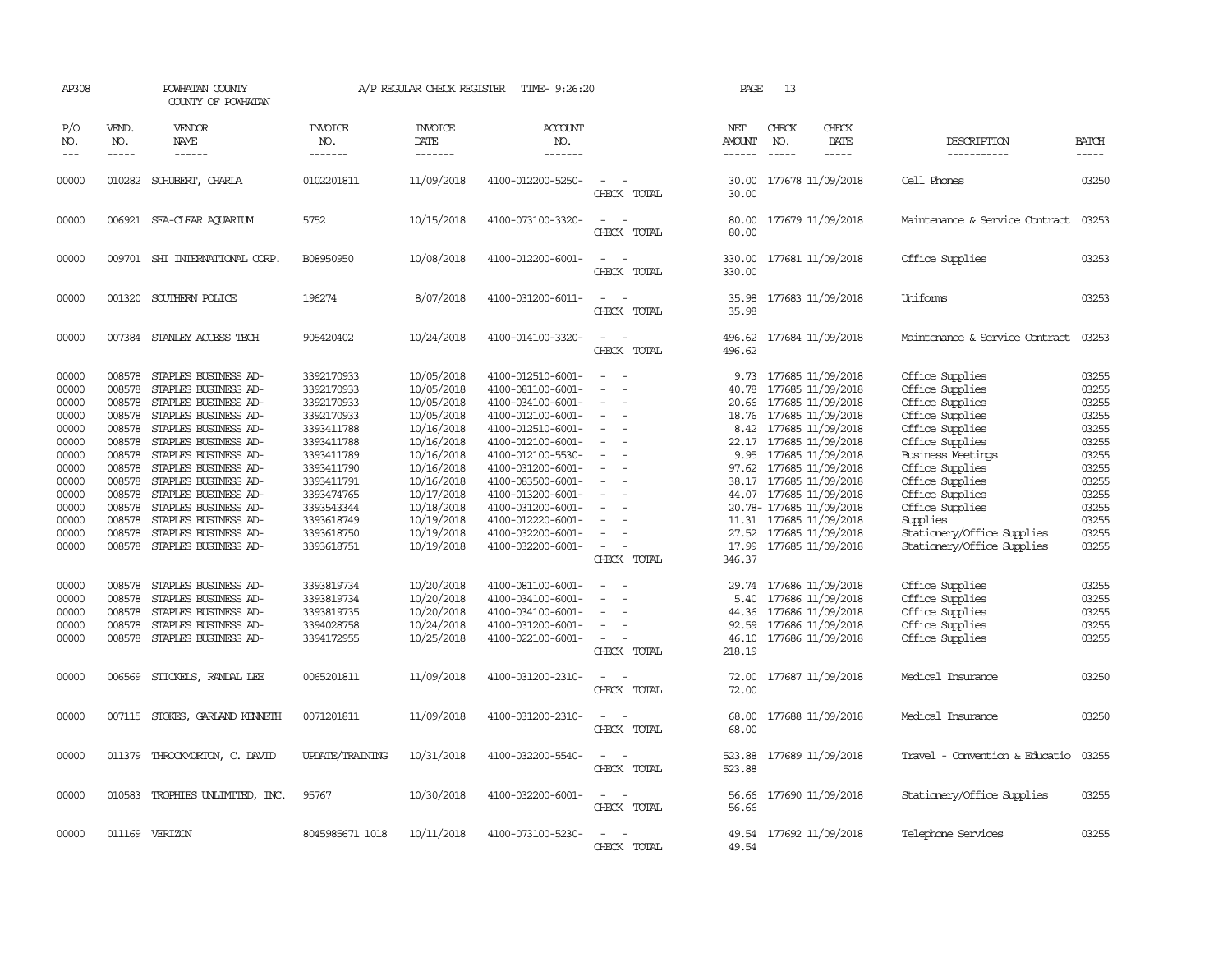| AP308               |                             | POWHATAN COUNTY<br>COUNTY OF POWHATAN |                                  | A/P REGULAR CHECK REGISTER                | TIME- 9:26:20                         |                                                      | PAGE                                  | 14                            |                                             |                                          |                       |
|---------------------|-----------------------------|---------------------------------------|----------------------------------|-------------------------------------------|---------------------------------------|------------------------------------------------------|---------------------------------------|-------------------------------|---------------------------------------------|------------------------------------------|-----------------------|
| P/O<br>NO.<br>$---$ | VEND.<br>NO.<br>$- - - - -$ | VENDOR<br>NAME<br>$- - - - - -$       | <b>INVOICE</b><br>NO.<br>------- | <b>INVOICE</b><br>DATE<br>$- - - - - - -$ | <b>ACCOUNT</b><br>NO.<br>-------      |                                                      | NET<br><b>AMOUNT</b><br>$- - - - - -$ | CHECK<br>NO.<br>$\frac{1}{2}$ | CHECK<br>DATE<br>$- - - - -$                | DESCRIPTION<br>-----------               | <b>BATCH</b><br>----- |
|                     |                             |                                       |                                  |                                           |                                       |                                                      |                                       |                               |                                             |                                          |                       |
| 00000<br>00000      | 011187<br>011187            | VERIZON BUSINESS<br>VERIZON BUSINESS  | 00044232<br>00044232             | 10/10/2018<br>10/10/2018                  | 100-000100-0006-<br>4100-012510-5240- | $\overline{\phantom{a}}$<br>$\overline{\phantom{a}}$ | 67.54                                 |                               | 1.81 177693 11/09/2018<br>177693 11/09/2018 | Due from Other Agencies<br>Long Distance | 03255<br>03255        |
|                     |                             |                                       |                                  |                                           |                                       | CHECK TOTAL                                          | 69.35                                 |                               |                                             |                                          |                       |
| 00000               |                             | 006302 VIRGINIA INFORMATION           | T419270                          | 10/29/2018                                | 4100-012510-5260-                     | CHECK TOTAL                                          | 322.30<br>322.30                      |                               | 177694 11/09/2018                           | Internet Usage                           | 03255                 |
| 00000               |                             | 011811 VOORHEES, THEODORE             | ICMA/WL CONF                     | 10/31/2018                                | 4100-012100-5510-                     | CHECK TOTAL                                          | 477.74                                |                               | 477.74 177695 11/09/2018                    | Travel/Mileage/Parking/Tolls             | 03255                 |
| 00000               | 011181                      | WELLS FARGO FINANCIAL                 | 5005429329                       | 10/25/2018                                | 4100-012100-3320-                     |                                                      | 116.02                                |                               | 177696 11/09/2018                           | Maintenance & Service Contract           | 03255                 |
| 00000               | 011181                      | WELLS FARGO FINANCIAL                 | 5005429329                       | 10/25/2018                                | 4100-012200-3320-                     | $\equiv$                                             | 60.99                                 |                               | 177696 11/09/2018                           | Maintenance & Service Contract           | 03255                 |
| 00000               | 011181                      | WELLS FARGO FINANCIAL                 | 5005429329                       | 10/25/2018                                | 4100-012310-3320-                     | $\overline{\phantom{a}}$                             |                                       |                               | 25.06 177696 11/09/2018                     | Maintenance & Service Contract           | 03255                 |
| 00000               | 011181                      | WELLS FARGO FINANCIAL                 | 5005429329                       | 10/25/2018                                | 4100-012320-3500-                     |                                                      | 21.68                                 |                               | 177696 11/09/2018                           | Printing & Binding                       | 03255                 |
| 00000               | 011181                      | WELLS FARGO FINANCIAL                 | 5005429329                       | 10/25/2018                                | 4100-012410-3320-                     | $\equiv$                                             |                                       |                               | 14.31 177696 11/09/2018                     | Maintenance & Service Contract           | 03255                 |
| 00000               | 011181                      | WEILS FARGO FINANCIAL                 | 5005429329                       | 10/25/2018                                | 4100-012510-3320-                     |                                                      | 19.83                                 |                               | 177696 11/09/2018                           | Maintenance & Service Contract           | 03255                 |
| 00000               | 011181                      | WELLS FARGO FINANCIAL                 | 5005429329                       | 10/25/2018                                | 4100-013200-3320-                     | $\overline{\phantom{a}}$                             | 143.19                                |                               | 177696 11/09/2018                           | Maintenance & Service Contract           | 03255                 |
| 00000               | 011181                      | WELLS FARGO FINANCIAL                 | 5005429329                       | 10/25/2018                                | 4100-021600-8002-                     |                                                      |                                       |                               | 186.70 177696 11/09/2018                    | Copier Lease                             | 03255                 |
| 00000               | 011181                      | WELLS FARGO FINANCIAL                 | 5005429329                       | 10/25/2018                                | 4100-021600-8002-                     | $\overline{\phantom{a}}$                             |                                       |                               | 105.24 177696 11/09/2018                    | Copier Lease                             | 03255                 |
| 00000               | 011181                      | WELLS FARGO FINANCIAL                 | 5005429329                       | 10/25/2018                                | 4100-022100-3320-                     |                                                      |                                       |                               | 175.54 177696 11/09/2018                    | Maintenance & Service Contract           | 03255                 |
| 00000               | 011181                      | WEILS FARGO FINANCIAL                 | 5005429329                       | 10/25/2018                                | 4100-031200-3320-                     |                                                      |                                       |                               | 175.54 177696 11/09/2018                    | Maintenance & Service Contract           | 03255                 |
| 00000               | 011181                      | WELLS FARGO FINANCIAL                 | 5005429329                       | 10/25/2018                                | 4100-031200-3320-                     |                                                      |                                       |                               | 234.37 177696 11/09/2018                    | Maintenance & Service Contract           | 03255                 |
| 00000               | 011181                      | WEILS FARGO FINANCIAL                 | 5005429329                       | 10/25/2018                                | 4100-034100-3320-                     | $\overline{\phantom{a}}$                             |                                       |                               | 121.97 177696 11/09/2018                    | Maintenance & Service Contract           | 03255                 |
| 00000               | 011181                      | WELLS FARGO FINANCIAL                 | 5005429329                       | 10/25/2018                                | 4100-035100-3320-                     |                                                      | 92.69                                 |                               | 177696 11/09/2018                           | Landscaping - Animal Control             | 03255                 |
| 00000               | 011181                      | WELLS FARGO FINANCIAL                 | 5005429329                       | 10/25/2018                                | 4100-081100-3320-                     |                                                      |                                       |                               | 321.83 177696 11/09/2018                    | Maintenance & Service Contract           | 03255                 |
| 00000               |                             | 011181 WELLS FARGO FINANCIAL          | 5005429329                       | 10/25/2018                                | 4100-021200-8002-                     | $\equiv$                                             |                                       |                               | 225.93 177696 11/09/2018                    | <b>Copier Lease Agreement</b>            | 03255                 |
|                     |                             |                                       |                                  |                                           |                                       | CHECK TOTAL                                          | 2,040.89                              |                               |                                             |                                          |                       |
| 00000               |                             | 012063 WINDSTREAM                     | 012272474 10/18                  | 10/29/2018                                | 4100-012510-5230-                     |                                                      |                                       |                               | 783.31 177699 11/09/2018                    | Telephone Services                       | 03255                 |
|                     |                             |                                       |                                  |                                           |                                       | CHECK TOTAL                                          | 783.31                                |                               |                                             |                                          |                       |
| 00000               | 007755                      | WITMER PUBLIC SAFETY                  | 1898785                          | 10/25/2018                                | 4100-032200-6011-                     |                                                      |                                       |                               | 323.00 177700 11/09/2018                    | Protective Gear/Uniforms                 | 03255                 |
| 00000               | 007755                      | WITMER PUBLIC SAFETY                  | 1899299                          | 10/30/2018                                | 4100-032200-6011-                     |                                                      | 39.00                                 |                               | 177700 11/09/2018                           | Protective Gear/Uniforms                 | 03255                 |
| 00000               | 007755                      | WITMER PUBLIC SAFETY                  | 1899300                          | 10/30/2018                                | 4100-032200-6011-                     | $\equiv$                                             | 117.00                                |                               | 177700 11/09/2018                           | Protective Gear/Uniforms                 | 03255                 |
| 00000               |                             | 007755 WITMER PUBLIC SAFETY           | 1899370                          | 10/30/2018                                | 4100-032200-6011-                     | $\sim$                                               | 283.00                                |                               | 177700 11/09/2018                           | Protective Gear/Uniforms                 | 03255                 |
|                     |                             |                                       |                                  |                                           |                                       | CHECK TOTAL                                          | 762.00                                |                               |                                             |                                          |                       |
| 00000               | 009332                      | WITMER PUBLIC SAFETY                  | 1893859                          | 10/26/2018                                | 4100-031200-6011-                     | $\equiv$                                             | 90.00                                 |                               | 177701 11/09/2018                           | Uniforms                                 | 03255                 |
| 00000               | 009332                      | WITMER PUBLIC SAFETY                  | 1899330                          | 10/30/2018                                | 4100-031200-6011-                     | $\equiv$                                             | 80.00                                 |                               | 177701 11/09/2018                           | Uniforms                                 | 03255                 |
|                     |                             |                                       |                                  |                                           |                                       | CHECK TOTAL                                          | 170.00                                |                               |                                             |                                          |                       |
| 00000               | 002080                      | WOODCOCK, LYNN T.                     | 0020201811                       | 11/09/2018                                | 4100-031200-2310-                     |                                                      | 108.00                                |                               | 177702 11/09/2018                           | Medical Insurance                        | 03250                 |
|                     |                             |                                       |                                  |                                           |                                       | CHECK TOTAL                                          | 108.00                                |                               |                                             |                                          |                       |
| 00000               |                             | 009596 ARRITT, IRMA L.                | NOV 2018                         | 11/07/2018                                | 4100-013200-1015-                     |                                                      |                                       |                               | 150.00 177704 11/16/2018                    | COMP: Election Officials                 | 03260                 |
|                     |                             |                                       |                                  |                                           |                                       | CHECK TOTAL                                          | 150.00                                |                               |                                             |                                          |                       |
| 00000               | 009599                      | AYERS, NANCY VAN HUIZEN               | NOV 2018                         | 11/07/2018                                | 4100-013200-1015-                     |                                                      | 150.00                                |                               | 177705 11/16/2018                           | COMP: Election Officials                 | 03260                 |
|                     |                             |                                       |                                  |                                           |                                       | CHECK TOTAL                                          | 150.00                                |                               |                                             |                                          |                       |
| 00000               |                             | 008851 BABCOCK, JAMES                 | NOV 2018                         | 11/07/2018                                | 4100-013200-1015-                     | $\overline{\phantom{a}}$                             |                                       |                               | 175.00 177706 11/16/2018                    | COMP: Election Officials                 | 03260                 |
|                     |                             |                                       |                                  |                                           |                                       | CHECK TOTAL                                          | 175.00                                |                               |                                             |                                          |                       |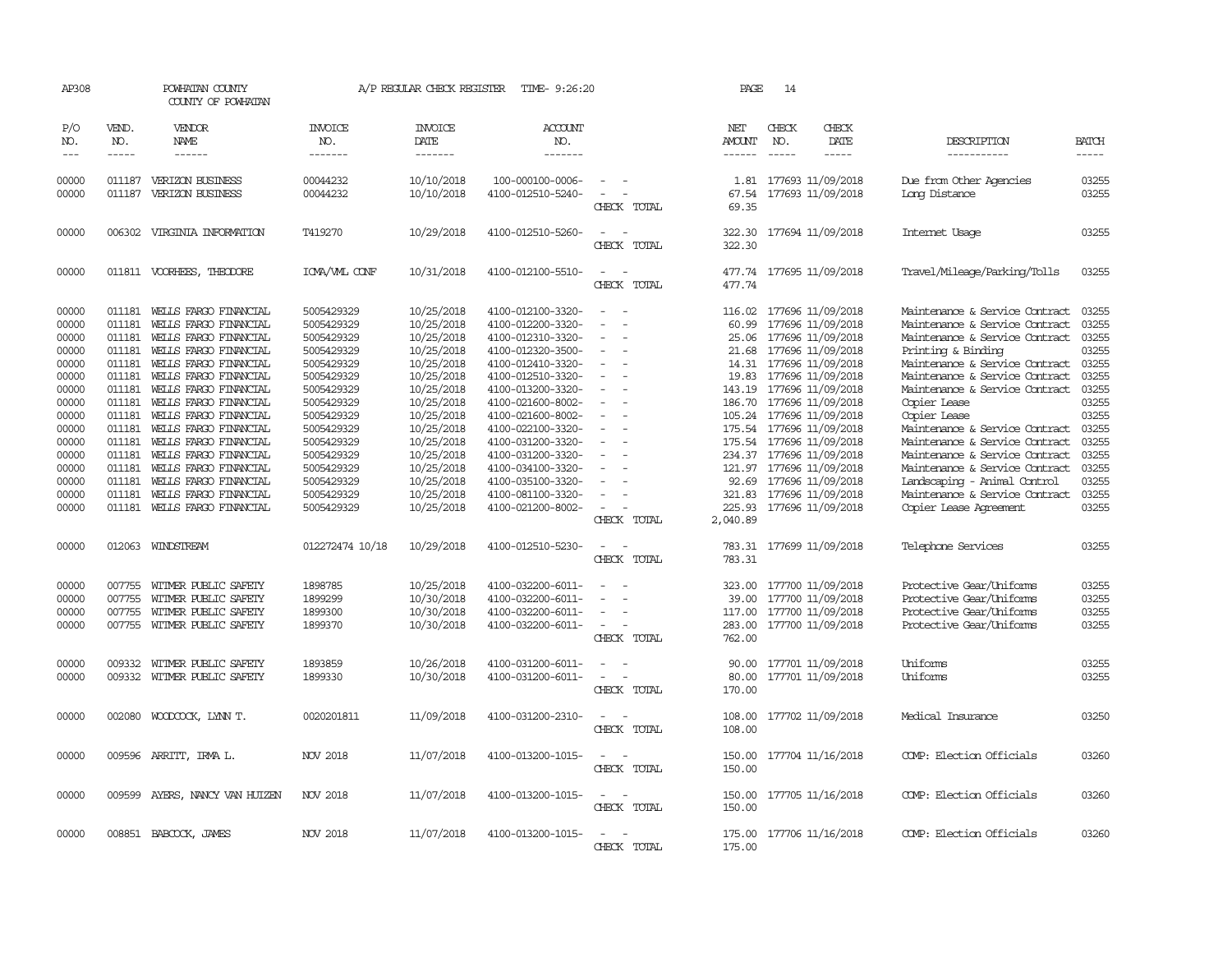| AP308                            |                             | POWHATAN COUNTY<br>COUNTY OF POWHATAN                                                        |                                                      | A/P REGULAR CHECK REGISTER                           | TIME- 9:26:20                                                                    |                                                                                                                                          | PAGE                          | 15                            |                                                                                                         |                                                                                                      |                                  |
|----------------------------------|-----------------------------|----------------------------------------------------------------------------------------------|------------------------------------------------------|------------------------------------------------------|----------------------------------------------------------------------------------|------------------------------------------------------------------------------------------------------------------------------------------|-------------------------------|-------------------------------|---------------------------------------------------------------------------------------------------------|------------------------------------------------------------------------------------------------------|----------------------------------|
| P/O<br>NO.<br>$---$              | VEND.<br>NO.<br>$- - - - -$ | <b>VENDOR</b><br><b>NAME</b><br>$- - - - - -$                                                | <b>INVOICE</b><br>NO.<br>-------                     | <b>INVOICE</b><br>DATE<br>$- - - - - - -$            | <b>ACCOUNT</b><br>NO.<br>-------                                                 |                                                                                                                                          | NET<br>AMOUNT<br>------       | CHECK<br>NO.<br>$\frac{1}{2}$ | CHECK<br>DATE<br>$- - - - -$                                                                            | DESCRIPTION<br>-----------                                                                           | <b>BATCH</b><br>$- - - - -$      |
| 00000                            |                             | 007941 BAKER & TAYLOR                                                                        | 5015232240                                           | 10/31/2018                                           | 4100-073100-6012-                                                                | $\sim$ $ \sim$<br>CHECK TOTAL                                                                                                            | 74.41                         |                               | 74.41 177707 11/16/2018                                                                                 | Books & Subscriptions                                                                                | 03257                            |
| 00000                            |                             | 009501 BARRETT, JUDITH                                                                       | NOV 2018                                             | 11/07/2018                                           | 4100-013200-1015-                                                                | $\sim$<br>CHECK TOTAL                                                                                                                    | 150.00                        |                               | 150.00 177708 11/16/2018                                                                                | COMP: Election Officials                                                                             | 03260                            |
| 00000                            |                             | 011523 BLESSED SACRAMENT                                                                     | NOV 2018                                             | 11/07/2018                                           | 4100-013200-5420-                                                                | $\sim$ $\sim$<br>CHECK TOTAL                                                                                                             | 50.00<br>50.00                |                               | 177709 11/16/2018                                                                                       | Rent                                                                                                 | 03260                            |
| 00000                            |                             | 011067 BOB & KATHY'S SMALL                                                                   | PRESSURE WASHER                                      | 11/02/2018                                           | 4100-014500-3190-                                                                | $\sim$<br>$\sim$<br>CHECK TOTAL                                                                                                          | 45.00<br>45.00                |                               | 177710 11/16/2018                                                                                       | Grounds Maintenance                                                                                  | 03257                            |
| 00000<br>00000                   | 007894<br>007894            | BOELT, WILLIAM M.<br>BOELT, WILLIAM M.                                                       | MILEAGE NOV'18<br>NOV 2018                           | 11/09/2018<br>11/07/2018                             | 4100-013200-5510-<br>4100-013200-1015-                                           | $\equiv$<br>$\overline{\phantom{a}}$<br>CHECK TOTAL                                                                                      | 150.00<br>186.97              |                               | 36.97 177711 11/16/2018<br>177711 11/16/2018                                                            | Travel/Mileage/Parking/Tolls<br>COMP: Election Officials                                             | 03260<br>03260                   |
| 00000                            |                             | 009595 BOOKER, GEORGE E.                                                                     | <b>NOV 2018</b>                                      | 11/07/2018                                           | 4100-013200-1015-                                                                | CHECK TOTAL                                                                                                                              | 150.00<br>150.00              |                               | 177712 11/16/2018                                                                                       | COMP: Election Officials                                                                             | 03260                            |
| 00000                            |                             | 009575 BOWLIN, PATSY D.                                                                      | <b>NOV 2018</b>                                      | 11/07/2018                                           | 4100-013200-1015-                                                                | $\sim$<br>$\overline{\phantom{a}}$<br>CHECK TOTAL                                                                                        | 150.00                        |                               | 150.00 177713 11/16/2018                                                                                | COMP: Election Officials                                                                             | 03260                            |
| 00000                            |                             | 011615 BOWMAN, BETTY BALL                                                                    | <b>NOV 2018</b>                                      | 11/07/2018                                           | 4100-013200-1015-                                                                | CHECK TOTAL                                                                                                                              | 150.00<br>150.00              |                               | 177714 11/16/2018                                                                                       | COMP: Election Officials                                                                             | 03260                            |
| 00000                            | 011010                      | BOX ALARM TEES                                                                               | 253                                                  | 10/23/2018                                           | 4100-031210-6011-                                                                | $\sim$<br>CHECK TOTAL                                                                                                                    | 882.41                        |                               | 882.41 177715 11/16/2018                                                                                | Uniforms - PPE                                                                                       | 03257                            |
| 00000                            | 008507                      | BRANCH, BRENDA P.                                                                            | NOV 2018                                             | 11/07/2018                                           | 4100-013200-1015-                                                                | $\equiv$<br>CHECK TOTAL                                                                                                                  | 150.00<br>150.00              |                               | 177716 11/16/2018                                                                                       | COMP: Election Officials                                                                             | 03260                            |
| 00000                            |                             | 011098 BRANCH, JAMES L.                                                                      | <b>NOV 2018</b>                                      | 11/07/2018                                           | 4100-013200-1015-                                                                | $\sim$<br>CHECK TOTAL                                                                                                                    | 175.00                        |                               | 175.00 177717 11/16/2018                                                                                | COMP: Election Officials                                                                             | 03260                            |
| 00000                            |                             | 012719 BUXGARNER, SUZANNE                                                                    | NOV 2018                                             | 11/07/2018                                           | 4100-013200-1015-                                                                | $\frac{1}{2} \left( \frac{1}{2} \right) \left( \frac{1}{2} \right) \left( \frac{1}{2} \right) \left( \frac{1}{2} \right)$<br>CHECK TOTAL | 150.00                        |                               | 150.00 177718 11/16/2018                                                                                | COMP: Election Officials                                                                             | 03260                            |
| 00000<br>00000<br>00000<br>00000 |                             | 011439 BUSINESS CARD<br>011439 BUSINESS CARD<br>011439 BUSINESS CARD<br>011439 BUSINESS CARD | 10/27/2018<br>10/27/2018<br>10/27/2018<br>10/27/2018 | 10/27/2018<br>10/27/2018<br>10/27/2018<br>10/27/2018 | 4100-031200-6014-<br>4100-031200-6014-<br>4100-031200-5210-<br>4100-031710-5210- | $\sim$<br>$\sim$ 100 $\mu$<br>CHECK TOTAL                                                                                                | $310.10 -$                    |                               | .00 177719 11/16/2018<br>344.08-177719 11/16/2018<br>15.99 177719 11/16/2018<br>17.99 177719 11/16/2018 | Other Operating Supplies<br>Other Operating Supplies<br>Postage<br>Postage                           | 03264<br>03264<br>03264<br>03264 |
| 00000<br>00000                   | 011610<br>011610            | <b>BUSINESS CARD</b><br><b>BUSINESS CARD</b>                                                 | 10/27/2018<br>10/27/2018                             | 10/27/2018<br>10/27/2018                             | 4100-031200-6011-<br>4100-031200-6011-                                           | $\sim$<br>$\sim$<br>CHECK TOTAL                                                                                                          | $.00 \cdot$<br>29.99<br>29.99 |                               | 177720 11/16/2018<br>177720 11/16/2018                                                                  | Uniforms<br>Uniforms                                                                                 | 03262<br>03262                   |
| 00000<br>00000<br>00000<br>00000 | 011611                      | <b>BUSINESS CARD</b><br>011611 BUSINESS CARD<br>011611 BUSINESS CARD<br>011611 BUSINESS CARD | 10/27/2018<br>10/27/2018<br>10/27/2018<br>10/27/2018 | 10/27/2018<br>10/27/2018<br>10/27/2018<br>10/27/2018 | 4100-031200-5540-<br>4100-031200-5540-<br>4100-031200-5540-<br>4100-031200-5540- | $\equiv$<br>$\equiv$<br>$\sim$                                                                                                           | $.00 \cdot$                   |                               | 177721 11/16/2018<br>7.10- 177721 11/16/2018<br>7.10- 177721 11/16/2018<br>13.24 177721 11/16/2018      | Conferences & Training<br>Conferences & Training<br>Conferences & Training<br>Conferences & Training | 03263<br>03263<br>03263<br>03263 |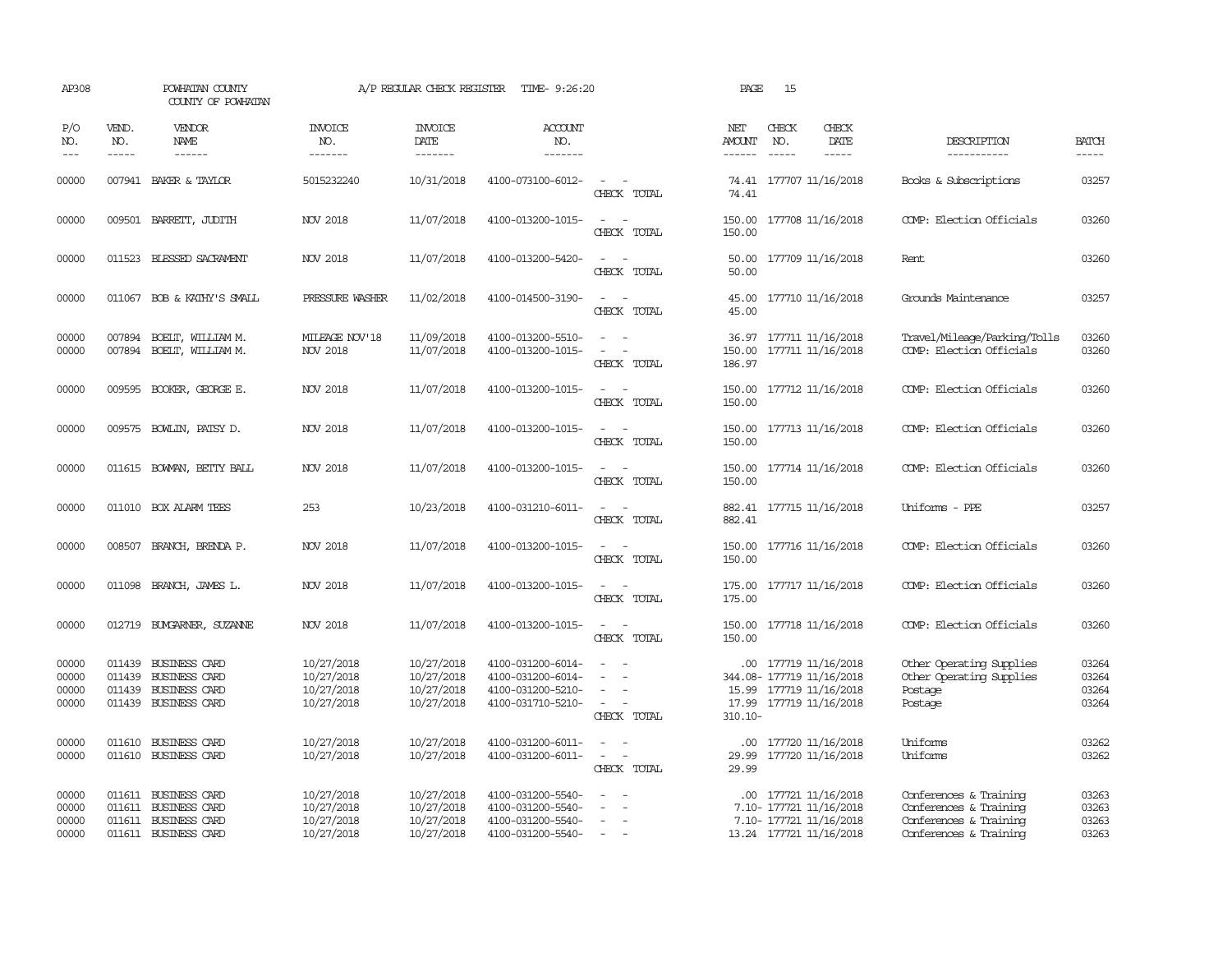| AP308          |              | POWHATAN COUNTY<br>COUNTY OF POWHATAN        |                          | A/P REGULAR CHECK REGISTER | TIME- 9:26:20                          |                                                                                                                             | PAGE                 | 16           |                                               |                                                  |                |
|----------------|--------------|----------------------------------------------|--------------------------|----------------------------|----------------------------------------|-----------------------------------------------------------------------------------------------------------------------------|----------------------|--------------|-----------------------------------------------|--------------------------------------------------|----------------|
| P/O<br>NO.     | VEND.<br>NO. | VENDOR<br>NAME                               | <b>INVOICE</b><br>NO.    | <b>INVOICE</b><br>DATE     | <b>ACCOUNT</b><br>NO.                  |                                                                                                                             | NET<br>AMOUNT        | CHECK<br>NO. | CHECK<br>DATE                                 | DESCRIPTION                                      | <b>BATCH</b>   |
| $\frac{1}{2}$  | $- - - - -$  | ------                                       | -------                  | -------                    | -------                                |                                                                                                                             | $- - - - - -$        | $- - - - -$  | $- - - - -$                                   | -----------                                      | -----          |
| 00000<br>00000 | 011611       | 011611 BUSINESS CARD<br><b>BUSINESS CARD</b> | 10/27/2018<br>10/27/2018 | 10/27/2018<br>10/27/2018   | 4100-031200-5540-<br>4100-031200-5540- | $\sim$<br>$\equiv$                                                                                                          | 7.10                 |              | 150.48 177721 11/16/2018<br>177721 11/16/2018 | Conferences & Training<br>Conferences & Training | 03263<br>03263 |
| 00000          |              | 011611 BUSINESS CARD                         | 10/27/2018               | 10/27/2018                 | 4100-031200-5540-                      | $\sim$<br>CHECK TOTAL                                                                                                       | 307.10               |              | 150.48 177721 11/16/2018                      | Conferences & Training                           | 03263          |
| 00000          |              | 012718 BYERLY, JOSH                          | NOV 2018                 | 11/07/2018                 | 4100-013200-1015-                      | $\sim$<br>CHECK TOTAL                                                                                                       | 150.00<br>150.00     |              | 177723 11/16/2018                             | COMP: Election Officials                         | 03260          |
| 00000          |              | 008541 CABLE, JEAN D.                        | NOV 2018                 | 11/07/2018                 | 4100-013200-1015-                      | $\frac{1}{2} \left( \frac{1}{2} \right) \left( \frac{1}{2} \right) = \frac{1}{2} \left( \frac{1}{2} \right)$<br>CHECK TOTAL | 175.00               |              | 175.00 177724 11/16/2018                      | COMP: Election Officials                         | 03260          |
| 00000          |              | 011629 CASH, CARL E.                         | NOV 2018                 | 11/07/2018                 | 4100-013200-1015-                      | $\frac{1}{2} \left( \frac{1}{2} \right) \left( \frac{1}{2} \right) = \frac{1}{2} \left( \frac{1}{2} \right)$<br>CHECK TOTAL | 150.00               |              | 150.00 177725 11/16/2018                      | COMP: Election Officials                         | 03260          |
| 00000          | 000540       | CENTRAL VIRGINIA WASTE                       | 23854                    | 11/08/2018                 | 4100-014600-3185-                      | $\overline{a}$                                                                                                              |                      |              | 328.13 177726 11/16/2018                      | Trash Removal                                    | 03257          |
| 00000          | 000540       | CENTRAL VIRGINIA WASTE                       | 23854                    | 11/08/2018                 | 4100-014100-3185-                      |                                                                                                                             |                      |              | 166.36 177726 11/16/2018                      | Trash Removal                                    | 03257          |
| 00000          | 000540       | CENTRAL VIRGINIA WASTE                       | 23854                    | 11/08/2018                 | 4100-035100-3185-                      | $\overline{\phantom{a}}$                                                                                                    |                      |              | 16.64 177726 11/16/2018                       | Trash Removal                                    | 03257          |
| 00000          | 000540       | CENIRAL VIRGINIA WASTE                       | 23854                    | 11/08/2018                 | 4100-073100-3185-                      |                                                                                                                             |                      |              | 33.27 177726 11/16/2018                       | Trash Removal                                    | 03257          |
| 00000          | 000540       | CENTRAL VIRGINIA WASTE                       | 23854                    | 11/08/2018                 | 4100-032210-3185-                      |                                                                                                                             |                      |              | 16.64 177726 11/16/2018                       | Trash Removal                                    | 03257          |
| 00000          | 000540       | CENIRAL VIRGINIA WASTE                       | 23854                    | 11/08/2018                 | 4100-032220-3185-                      | $\overline{\phantom{a}}$<br>CHECK TOTAL                                                                                     | 577.68               |              | 16.64 177726 11/16/2018                       | Trash Removal                                    | 03257          |
| 00000          |              | 012155 CHANDLER, EMILY                       | NOV 2018                 | 11/07/2018                 | 4100-013200-1015-                      | $\overline{\phantom{a}}$<br>$\sim$<br>CHECK TOTAL                                                                           | 150.00               |              | 150.00 177727 11/16/2018                      | COMP: Election Officials                         | 03260          |
| 00000          | 012720       | CHRISTIAN, PAT                               | NOV 2018                 | 11/07/2018                 | 4100-013200-1015-                      | CHECK TOTAL                                                                                                                 | 150.00<br>150.00     |              | 177728 11/16/2018                             | COMP: Election Officials                         | 03260          |
| 00000          | 006965       | CINIAS CORPORATION                           | 143481718                | 10/31/2018                 | 4100-014100-6011-                      |                                                                                                                             |                      |              | 78.17 177729 11/16/2018                       | Uniforms                                         | 03257          |
| 00000          | 006965       | CINIAS CORPORATION                           | 143481718                | 10/31/2018                 | 4100-014500-6011-                      |                                                                                                                             |                      |              | 82.02 177729 11/16/2018                       | Uniforms                                         | 03257          |
| 00000          | 006965       | CINIAS CORPORATION                           | 143481719                | 10/31/2018                 | 4100-014300-6011-                      | $\sim$ $-$<br>CHECK TOTAL                                                                                                   | 301.74               |              | 141.55 177729 11/16/2018                      | Uniforms                                         | 03257          |
| 00000          | 007341       | CLAWS & PAWS ANIMAL CARE                     | 5422                     | 10/29/2018                 | 4100-035100-3110-                      | $\equiv$                                                                                                                    |                      |              | 41.75 177730 11/16/2018                       | Professional Health Services                     | 03257          |
| 00000          | 007341       | CLAWS & PAWS ANIMAL CARE                     | 91959                    | 10/16/2018                 | 4100-035100-3110-                      |                                                                                                                             |                      |              | 401.40 177730 11/16/2018                      | Professional Health Services                     | 03257          |
| 00000          |              | 007341 CLAWS & PAWS ANIMAL CARE              | 91972                    | 10/11/2018                 | 4100-031200-3111-                      | $\equiv$                                                                                                                    |                      |              | 615.44 177730 11/16/2018                      | Professional Health Services K                   | 03257          |
| 00000          |              | 007341 CLAWS & PAWS ANIMAL CARE              | 92190                    | 10/12/2018                 | 4100-035100-5614-                      |                                                                                                                             |                      |              | 90.00 177730 11/16/2018                       | Initial shots/visit costs                        | 03257          |
| 00000          |              | 007341 CLAWS & PAWS ANIMAL CARE              | 92308                    | 10/19/2018                 | 4100-035100-5614-                      | $\sim$                                                                                                                      |                      |              | 23.00 177730 11/16/2018                       | Initial shots/visit costs                        | 03257          |
| 00000          |              | 007341 CLAWS & PAWS ANIMAL CARE              | 92309                    | 10/19/2018                 | 4100-035100-5614-                      |                                                                                                                             | 35.00                |              | 177730 11/16/2018                             | Initial shots/visit costs                        | 03257          |
| 00000          |              | 007341 CLAWS & PAWS ANIMAL CARE              | 92477                    | 10/29/2018                 | 4100-035100-5614-                      | $\equiv$                                                                                                                    |                      |              | 23.00 177730 11/16/2018                       | Initial shots/visit costs                        | 03257          |
| 00000          |              | 007341 CLAWS & PAWS ANIMAL CARE              | 92510                    | 10/31/2018                 | 4100-035100-3110-                      | $\equiv$<br>$\sim$                                                                                                          |                      |              | 109.95 177730 11/16/2018                      | Professional Health Services                     | 03257          |
| 00000          |              | 007341 CLAWS & PAWS ANIMAL CARE              | 92512                    | 10/31/2018                 | 4100-035100-5614-                      | CHECK TOTAL                                                                                                                 | 1,429.54             |              | 90.00 177730 11/16/2018                       | Initial shots/visit costs                        | 03257          |
| 00000          |              | 012705 CMH INC. OAKWOOD HOMES                | 725-2018                 | 11/02/2018                 | 3100-013030-0008-                      | $\sim$<br>CHECK TOTAL                                                                                                       | 1,364.25<br>1,364.25 |              | 177731 11/16/2018                             | <b>Building Permits</b>                          | 03257          |
| 00000          |              | 009178 COMCAST                               | 012009049310/18          | 10/25/2018                 | 4100-053910-5643-                      | $\sim$<br>CHECK TOTAL                                                                                                       | 105.69               |              | 105.69 177732 11/16/2018                      | PCCAA Services - Federal CSBG                    | 03259          |
| 00000          |              | 010949 COMCAST                               | 71938355                 | 11/01/2018                 | 4100-012510-5260-                      | $\frac{1}{2} \left( \frac{1}{2} \right) \left( \frac{1}{2} \right) = \frac{1}{2} \left( \frac{1}{2} \right)$<br>CHECK TOTAL | 1,127.00             |              | 1,127.00 177733 11/16/2018                    | Internet Usage                                   | 03257          |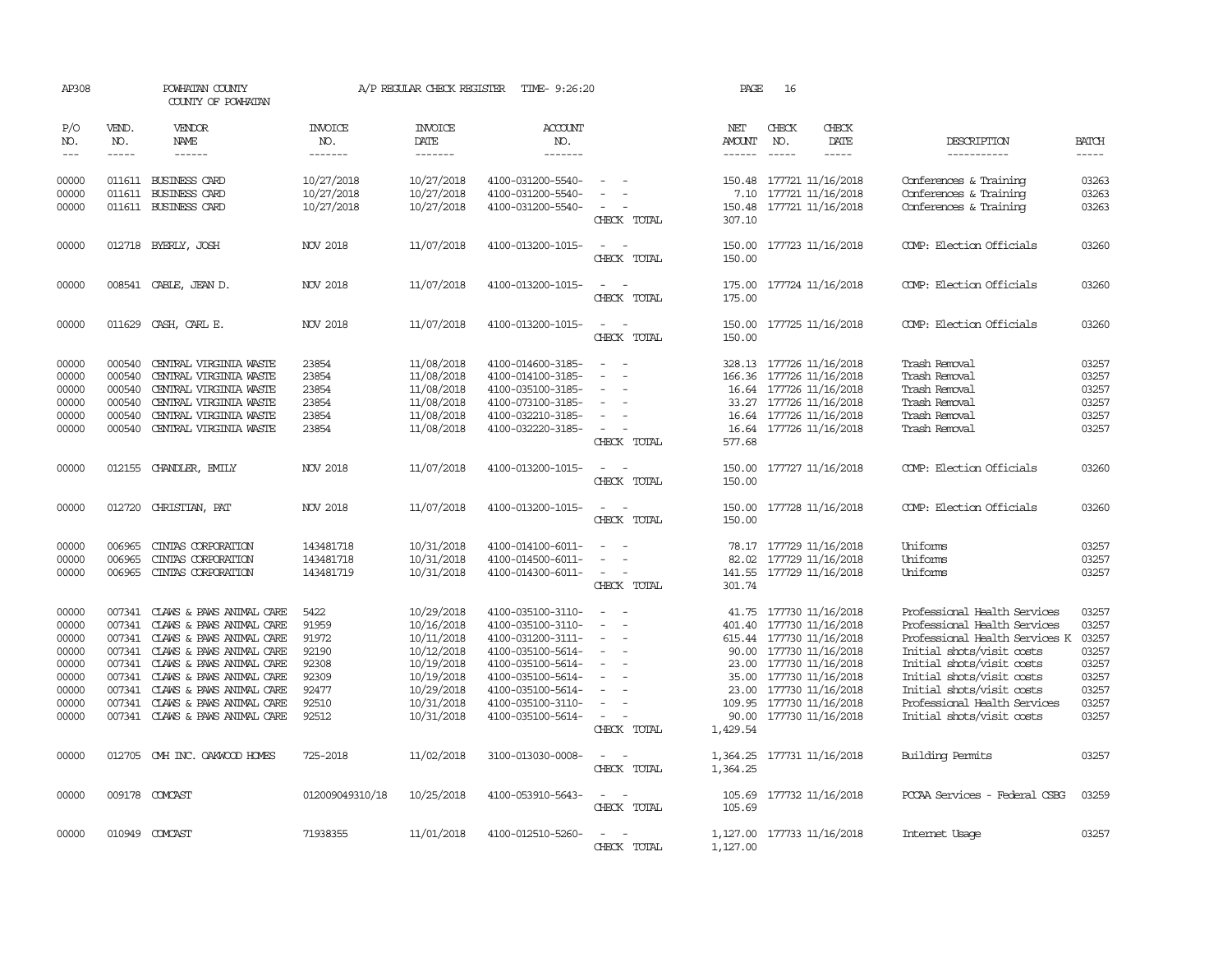| AP308                                                                         |                                                                                        | POWHATAN COUNTY<br>COUNTY OF POWHATAN                                                                                                                                                                                                                    |                                                                                                                                                                         | A/P REGULAR CHECK REGISTER                                                                                                 | TIME- 9:26:20                                                                                                                                                                             |                                                                                                                                                   | PAGE                    | 17                                                                                                                                                                                                                                                         |                                                                                                                                     |                                                                               |
|-------------------------------------------------------------------------------|----------------------------------------------------------------------------------------|----------------------------------------------------------------------------------------------------------------------------------------------------------------------------------------------------------------------------------------------------------|-------------------------------------------------------------------------------------------------------------------------------------------------------------------------|----------------------------------------------------------------------------------------------------------------------------|-------------------------------------------------------------------------------------------------------------------------------------------------------------------------------------------|---------------------------------------------------------------------------------------------------------------------------------------------------|-------------------------|------------------------------------------------------------------------------------------------------------------------------------------------------------------------------------------------------------------------------------------------------------|-------------------------------------------------------------------------------------------------------------------------------------|-------------------------------------------------------------------------------|
| P/O<br>NO.<br>$\frac{1}{2}$                                                   | VEND.<br>NO.<br>$- - - - -$                                                            | VENDOR<br>NAME<br>------                                                                                                                                                                                                                                 | <b>INVOICE</b><br>NO.<br>-------                                                                                                                                        | <b>INVOICE</b><br>DATE<br>-------                                                                                          | <b>ACCOUNT</b><br>NO.<br>-------                                                                                                                                                          |                                                                                                                                                   | NET<br>AMOUNT<br>------ | CHECK<br>CHECK<br>NO.<br>DATE<br>$\frac{1}{2}$<br>$- - - - -$                                                                                                                                                                                              | DESCRIPTION<br>-----------                                                                                                          | <b>BATCH</b><br>-----                                                         |
| 00000                                                                         |                                                                                        | 011613 COOPER, JAMES DAVID                                                                                                                                                                                                                               | NOV 2018                                                                                                                                                                | 11/07/2018                                                                                                                 | 4100-013200-1015-                                                                                                                                                                         | $\sim$<br>CHECK TOTAL                                                                                                                             | 150.00                  | 150.00 177734 11/16/2018                                                                                                                                                                                                                                   | COMP: Election Officials                                                                                                            | 03260                                                                         |
| 00000                                                                         |                                                                                        | 011612 COOPER, SUSAN MARIE                                                                                                                                                                                                                               | <b>NOV 2018</b>                                                                                                                                                         | 11/07/2018                                                                                                                 | 4100-013200-1015-                                                                                                                                                                         | CHECK TOTAL                                                                                                                                       | 150.00                  | 150.00 177735 11/16/2018                                                                                                                                                                                                                                   | COMP: Election Officials                                                                                                            | 03260                                                                         |
| 00000                                                                         |                                                                                        | 012721 CORBETT, SARA                                                                                                                                                                                                                                     | <b>NOV 2018</b>                                                                                                                                                         | 11/07/2018                                                                                                                 | 4100-013200-1015-                                                                                                                                                                         | $\equiv$<br>$\sim$<br>CHECK TOTAL                                                                                                                 | 150.00                  | 150.00 177736 11/16/2018                                                                                                                                                                                                                                   | COMP: Election Officials                                                                                                            | 03260                                                                         |
| 00000                                                                         |                                                                                        | 008853 COX, LINDIA B.                                                                                                                                                                                                                                    | NOV 2018                                                                                                                                                                | 11/07/2018                                                                                                                 | 4100-013200-1015-                                                                                                                                                                         | $\overline{\phantom{a}}$<br>CHECK TOTAL                                                                                                           | 150.00<br>150.00        | 177737 11/16/2018                                                                                                                                                                                                                                          | COMP: Election Officials                                                                                                            | 03260                                                                         |
| 00000<br>00000<br>00000                                                       | 007294<br>007294                                                                       | 007294 CUMBERLAND FARM & AUTO<br>CUMBERLAND FARM & AUTO<br>CUMBERLAND FARM & AUTO                                                                                                                                                                        | 988769<br>989706<br>990209                                                                                                                                              | 10/04/2018<br>10/12/2018<br>10/17/2018                                                                                     | 4100-032200-6009-<br>4100-032200-6009-<br>4100-032200-6009-                                                                                                                               | CHECK TOTAL                                                                                                                                       | 88.30                   | 11.97 177738 11/16/2018<br>62.46 177738 11/16/2018<br>13.87 177738 11/16/2018                                                                                                                                                                              | Auto Repairs and Parts<br>Auto Repairs and Parts<br>Auto Repairs and Parts                                                          | 03257<br>03257<br>03257                                                       |
| 00000<br>00000                                                                |                                                                                        | 006879 DEMCO, INC.<br>006879 DEMCO, INC.                                                                                                                                                                                                                 | 6483641<br>6483687                                                                                                                                                      | 10/26/2018<br>10/26/2018                                                                                                   | 4100-073100-6014-<br>4100-073100-6014-                                                                                                                                                    | $\sim$<br>CHECK TOTAL                                                                                                                             | 460.85                  | 175.28 177740 11/16/2018<br>285.57 177740 11/16/2018                                                                                                                                                                                                       | Library Supplies<br>Library Supplies                                                                                                | 03257<br>03257                                                                |
| 00000<br>00000<br>00000<br>00000<br>00000                                     | 006240<br>006240<br>006240<br>006240                                                   | DIAMOND SPRINGS WATER, INC 1017079305<br>DIAMOND SPRINGS WATER, INC<br>DIAMOND SPRINGS WATER, INC 3168254<br>DIAMOND SPRINGS WATER, INC<br>006240 DIAMOND SPRINGS WATER, INC 3168275                                                                     | 1031079315<br>3168262                                                                                                                                                   | 10/18/2018<br>10/31/2018<br>11/02/2018<br>11/02/2018<br>11/02/2018                                                         | 4100-014100-5130-<br>4100-014100-5130-<br>4100-014100-5130-<br>4100-014100-5130-<br>4100-014100-5130-                                                                                     | $\equiv$<br>CHECK TOTAL                                                                                                                           | 69.05                   | 29.00 177741 11/16/2018<br>12.50 177741 11/16/2018<br>8.95 177741 11/16/2018<br>11.95 177741 11/16/2018<br>6.65 177741 11/16/2018                                                                                                                          | Water<br>Water<br>Water<br>Water<br>Water                                                                                           | 03257<br>03257<br>03257<br>03257<br>03257                                     |
| 00000                                                                         | 012706                                                                                 | DIVERSIFIED ELECTRICAL                                                                                                                                                                                                                                   | 717-2018                                                                                                                                                                | 11/05/2018                                                                                                                 | 3100-013030-0008-                                                                                                                                                                         | $\overline{\phantom{a}}$<br>CHECK TOTAL                                                                                                           | 50.00<br>50.00          | 177742 11/16/2018                                                                                                                                                                                                                                          | Building Permits                                                                                                                    | 03258                                                                         |
| 00000<br>00000<br>00000<br>00000<br>00000<br>00000<br>00000<br>00000<br>00000 | 000860<br>000860<br>000860<br>000860<br>000860<br>000860<br>000860<br>000860<br>000860 | DOMINION ENERGY VIRGINIA<br>DOMINION ENERGY VIRGINIA<br>DOMINION ENERGY VIRGINIA<br>DOMINION ENERGY VIRGINIA<br>DOMINION ENERGY VIRGINIA<br>DOMINION ENERGY VIRGINIA<br>DOMINION ENERGY VIRGINIA<br>DOMINION ENERGY VIRGINIA<br>DOMINION ENERGY VIRGINIA | 043218000810/18<br>086380727710/18<br>122350733410/18<br>149846455910/18<br>214233750610/18<br>231228500610/18<br>234632750110/18<br>234632750110/18<br>235227000910/18 | 10/30/2018<br>10/30/2018<br>10/30/2018<br>10/30/2018<br>10/30/2018<br>10/30/2018<br>10/30/2018<br>10/30/2018<br>10/30/2018 | 4100-014600-5110-<br>4100-014600-5110-<br>4100-014300-5110-<br>4100-014600-5110-<br>4100-014600-5110-<br>4100-014100-5110-<br>4100-014100-5110-<br>4100-031200-5110-<br>4100-014100-5110- | $\overline{\phantom{a}}$<br>$\sim$<br>$\overline{\phantom{a}}$<br>$\overline{\phantom{a}}$<br>$\equiv$<br>$\overline{\phantom{a}}$<br>CHECK TOTAL | 4,451.69                | 321.64 177743 11/16/2018<br>128.49 177743 11/16/2018<br>192.34 177743 11/16/2018<br>130.68 177743 11/16/2018<br>75.78 177743 11/16/2018<br>78.54 177743 11/16/2018<br>1,676.52 177743 11/16/2018<br>1,676.53 177743 11/16/2018<br>171.17 177743 11/16/2018 | Electricity<br>Electricity<br>Electricity<br>Electricity<br>Electricity<br>Electricity<br>Electricity<br>Electricity<br>Electricity | 03257<br>03257<br>03257<br>03257<br>03257<br>03257<br>03257<br>03257<br>03257 |
| 00000<br>00000<br>00000<br>00000<br>00000<br>00000<br>00000<br>00000          | 000860<br>000860<br>000860<br>000860<br>000860<br>000860<br>000860<br>000860           | DOMINION ENERGY VIRGINIA<br>DOMINION ENERGY VIRGINIA<br>DOMINION ENERGY VIRGINIA<br>DOMINION ENERGY VIRGINIA<br>DOMINION ENERGY VIRGINIA<br>DOMINION ENERGY VIRGINIA<br>DOMINION ENERGY VIRGINIA<br>DOMINION ENERGY VIRGINIA                             | 244217000310/18<br>246222250210/18<br>247606703410/18<br>261383271210/18<br>291260559510/18<br>29323523681018A<br>297212000610/18<br>345109493610/18                    | 10/30/2018<br>10/30/2018<br>10/30/2018<br>10/30/2018<br>10/30/2018<br>10/30/2018<br>10/30/2018<br>10/30/2018               | 4100-032220-5110-<br>4100-014100-5110-<br>4100-014100-5110-<br>4100-022100-5110-<br>4100-014100-5110-<br>4100-032220-5110-<br>4100-014100-5110-<br>4100-014600-5110-                      | $\sim$<br>$\sim$<br>$\sim$<br>$\overline{\phantom{a}}$<br>$\overline{\phantom{a}}$<br>$\overline{\phantom{a}}$<br>CHECK TOTAL                     | 6,416.55                | 1,015.44 177744 11/16/2018<br>3,663.60 177744 11/16/2018<br>128.27 177744 11/16/2018<br>149.75 177744 11/16/2018<br>87.11 177744 11/16/2018<br>19.47 177744 11/16/2018<br>1, 193.61 177744 11/16/2018<br>159.30 177744 11/16/2018                          | Electricity<br>Electricity<br>Electricity<br>Electricity<br>Electricity<br>Electricity<br>Electricity<br>Electricity                | 03257<br>03257<br>03257<br>03257<br>03257<br>03257<br>03257<br>03257          |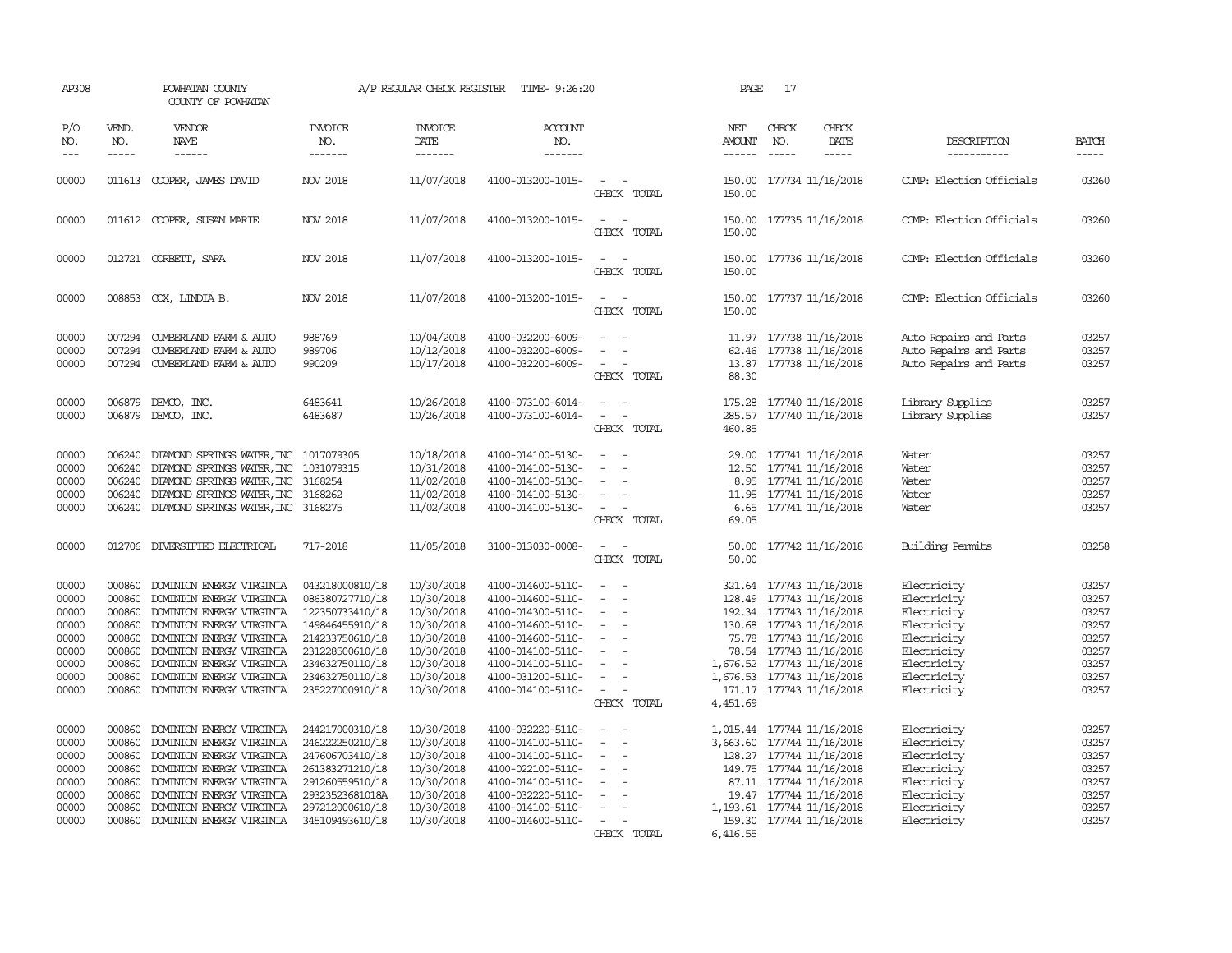| AP308          |                  | POWHATAN COUNTY<br>COUNTY OF POWHATAN                  |                                    | A/P REGULAR CHECK REGISTER | TIME- 9:26:20                          |                                                   | PAGE                 | 18           |                                                     |                                                |                |
|----------------|------------------|--------------------------------------------------------|------------------------------------|----------------------------|----------------------------------------|---------------------------------------------------|----------------------|--------------|-----------------------------------------------------|------------------------------------------------|----------------|
| P/O<br>NO.     | VEND.<br>NO.     | VENDOR<br>NAME                                         | <b>INVOICE</b><br>NO.              | <b>INVOICE</b><br>DATE     | ACCOUNT<br>NO.                         |                                                   | NET<br>AMOUNT        | CHECK<br>NO. | CHECK<br>DATE                                       | DESCRIPTION                                    | <b>BATCH</b>   |
| $\frac{1}{2}$  | $- - - - -$      | ------                                                 | -------                            | $- - - - - - -$            | -------                                |                                                   | $- - - - - -$        | $- - - - -$  | -----                                               | -----------                                    | $- - - - -$    |
| 00000<br>00000 | 000860<br>000860 | DOMINION ENERGY VIRGINIA<br>DOMINION ENERGY VIRGINIA   | 349613115610/18<br>350795182410/18 | 10/30/2018<br>10/30/2018   | 4100-014100-5110-<br>4100-014600-5110- | $\sim$<br>$\sim$                                  |                      |              | 10.06 177745 11/16/2018<br>119.43 177745 11/16/2018 | Electricity<br>Electricity                     | 03257<br>03257 |
| 00000<br>00000 | 000860<br>000860 | DOMINION ENERGY VIRGINIA<br>DOMINION ENERGY VIRGINIA   | 469149101510/18<br>473221750210/18 | 10/30/2018<br>10/30/2018   | 4100-014600-5110-<br>4100-014600-5110- | $\overline{\phantom{a}}$                          |                      |              | 73.79 177745 11/16/2018<br>279.15 177745 11/16/2018 | Electricity<br>Electricity                     | 03257<br>03257 |
| 00000<br>00000 | 000860<br>000860 | DOMINION ENERGY VIRGINIA<br>DOMINION ENERGY VIRGINIA   | 565223750310/18<br>602400355710/18 | 10/30/2018<br>10/31/2018   | 4100-014100-5110-<br>4100-014100-5110- |                                                   |                      |              | 172.06 177745 11/16/2018<br>23.60 177745 11/16/2018 | Electricity<br>Electricity                     | 03257<br>03257 |
| 00000<br>00000 | 000860<br>000860 | DOMINION ENERGY VIRGINIA<br>DOMINION ENERGY VIRGINIA   | 776513407210/18<br>897106933410/18 | 10/25/2018<br>10/30/2018   | 4100-014100-5110-<br>4100-014300-5110- | $\equiv$<br>$\overline{\phantom{a}}$              |                      |              | 647.82 177745 11/16/2018<br>24.87 177745 11/16/2018 | Electricity<br>Electricity                     | 03257<br>03257 |
|                |                  |                                                        |                                    |                            |                                        | CHECK TOTAL                                       | 1,350.78             |              |                                                     |                                                |                |
| 00000          | 000860           | DOMINION ENERGY VIRGINIA                               | 97501209751018A                    | 10/30/2018                 | 4100-032220-5110-                      | $\sim$<br>$\sim$<br>CHECK TOTAL                   | 1,875.89<br>1,875.89 |              | 177746 11/16/2018                                   | Electricity                                    | 03257          |
| 00000<br>00000 | 009093<br>009093 | FARMVILLE WHOLESALE<br>FARMVILLE WHOLESALE             | 650613<br>650746                   | 10/23/2018<br>10/23/2018   | 4100-014100-3310-<br>4100-014100-3310- |                                                   | 329.55               |              | 177748 11/16/2018<br>66.84 177748 11/16/2018        | Repairs & Maintenance<br>Repairs & Maintenance | 03258<br>03258 |
|                |                  |                                                        |                                    |                            |                                        | CHECK TOTAL                                       | 396.39               |              |                                                     |                                                |                |
| 00000<br>00000 | 008336<br>008336 | FERGUSON ENTERPRISES INC.<br>FERGUSON ENTERPRISES INC. | 5291767<br>5291779                 | 10/24/2018<br>10/24/2018   | 4100-014100-3310-<br>4100-014100-3310- | $\sim$ $\sim$<br>CHECK TOTAL                      | 70.98                |              | 45.94 177749 11/16/2018<br>25.04 177749 11/16/2018  | Repairs & Maintenance<br>Repairs & Maintenance | 03258<br>03258 |
| 00000          |                  | 009673 FIELDS, THERESA A.                              | NOV 2018                           | 11/07/2018                 | 4100-013200-1015-                      | $\sim$ $  -$<br>CHECK TOTAL                       | 150.00               |              | 150.00 177750 11/16/2018                            | COMP: Election Officials                       | 03260          |
| 00000          |                  | 006674 FINE CREEK BAPTIST CHURCH NOV 2018              |                                    | 11/07/2018                 | 4100-013200-5420-                      | $\sim$<br>CHECK TOTAL                             | 50.00                |              | 50.00 177751 11/16/2018                             | Rent                                           | 03260          |
| 00000          |                  | 000338 FIRE PROTECTION EQUIP. CO 71127                 |                                    | 10/29/2018                 | 4100-032200-3310-                      | $\sim$<br>CHECK TOTAL                             | 172.05               |              | 172.05 177752 11/16/2018                            | Equipment Repair                               | 03258          |
| 00000          |                  | 011099 FITCH, EASTER M.                                | NOV. 2018                          | 11/15/2018                 | 4100-013200-1015-                      | CHECK TOTAL                                       | 150.00<br>150.00     |              | 177753 11/16/2018                                   | COMP: Election Officials                       | 03260          |
| 00000          | 008518           | FLANNAGAN, FRANKLIN L.                                 | NOV 2018                           | 11/07/2018                 | 4100-013200-1015-                      | $\overline{\phantom{a}}$<br>$\sim$<br>CHECK TOTAL | 175.00<br>175.00     |              | 177754 11/16/2018                                   | COMP: Election Officials                       | 03260          |
| 00000          | 009500           | FLEMING, GWENDOLYN                                     | NOV 2018                           | 11/07/2018                 | 4100-013200-1015-                      | $\sim$<br>CHECK TOTAL                             | 175.00<br>175.00     |              | 177755 11/16/2018                                   | COMP: Election Officials                       | 03260          |
| 00000          |                  | 011621 GILLESPIE, CAROLYN A.                           | NOV 2018                           | 11/07/2018                 | 4100-013200-1015-                      | $\overline{\phantom{a}}$<br>$\sim$<br>CHECK TOTAL | 150.00<br>150.00     |              | 177756 11/16/2018                                   | COMP: Election Officials                       | 03260          |
| 00000          |                  | 011100 GOODE-PERSAUD, SAMANTHA                         | <b>NOV 2018</b>                    | 11/07/2018                 | 4100-013200-1015-                      | $\sim$ $ \sim$<br>CHECK TOTAL                     | 150.00               |              | 150.00 177757 11/16/2018                            | COMP: Election Officials                       | 03260          |
| 00000          |                  | 008852 GOODE, LAVERNE E.                               | NOV 2018                           | 11/07/2018                 | 4100-013200-1015-                      | $\sim$ $ \sim$<br>CHECK TOTAL                     | 150.00               |              | 150.00 177758 11/16/2018                            | COMP: Election Officials                       | 03260          |
| 00000          |                  | 008538 GOODMAN, JOSEPHINE L.                           | JULY-CCT 2018                      | 10/29/2018                 | 4100-013200-1011-                      | CHECK TOTAL                                       | 716.00               |              | 716.00 177759 11/16/2018                            | COMP: Electoral Board                          | 03260          |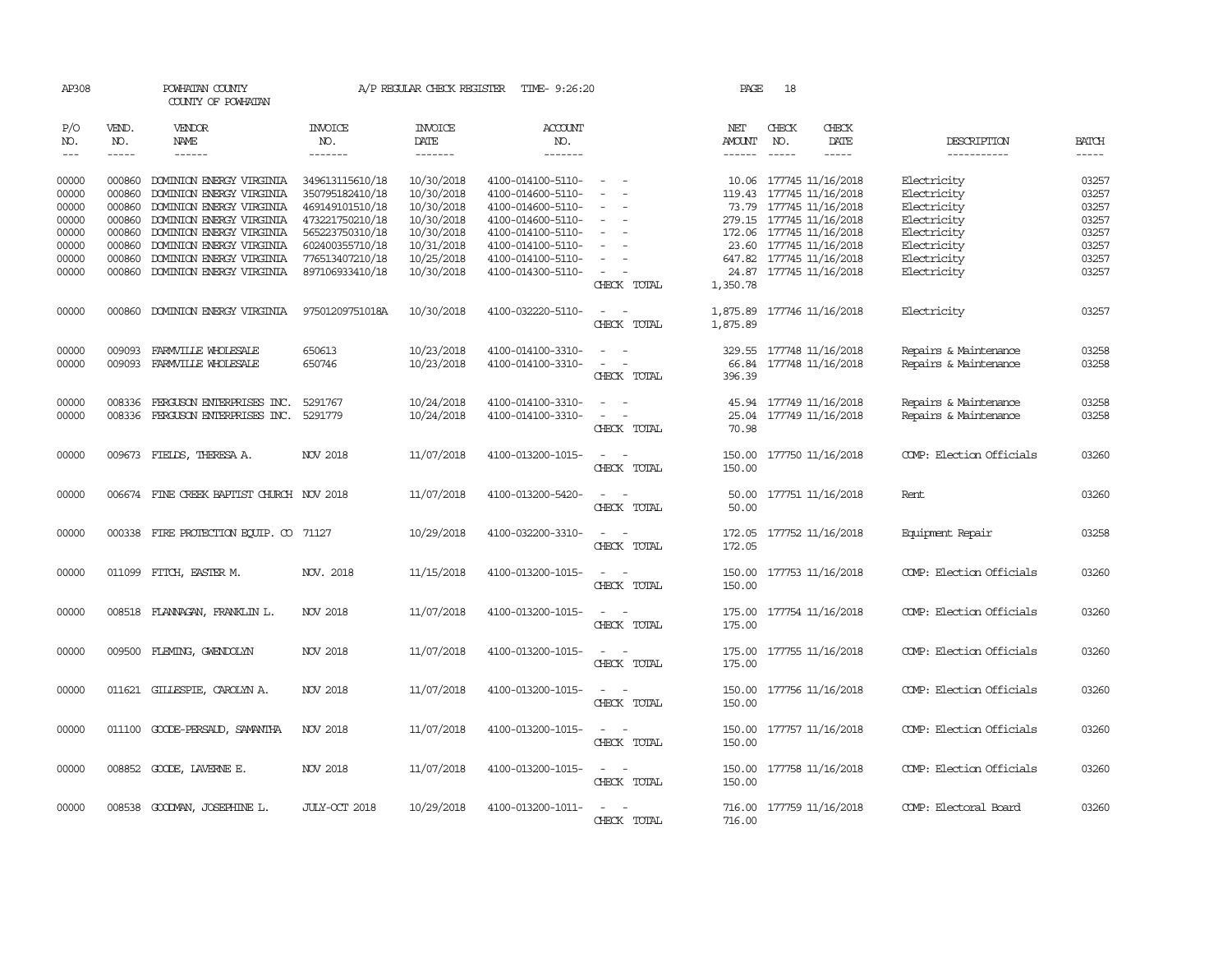| AP308               |                             | POWHATAN COUNTY<br>COUNTY OF POWHATAN        |                                  | A/P REGULAR CHECK REGISTER        | TIME- 9:26:20                          |                                                   | PAGE                                   | 19                            |                                              |                                                        |                             |
|---------------------|-----------------------------|----------------------------------------------|----------------------------------|-----------------------------------|----------------------------------------|---------------------------------------------------|----------------------------------------|-------------------------------|----------------------------------------------|--------------------------------------------------------|-----------------------------|
| P/O<br>NO.<br>$---$ | VEND.<br>NO.<br>$- - - - -$ | VENDOR<br><b>NAME</b><br>$- - - - - -$       | <b>INVOICE</b><br>NO.<br>------- | <b>INVOICE</b><br>DATE<br>------- | ACCOUNT<br>NO.<br>-------              |                                                   | NET<br><b>AMOUNT</b><br>$- - - - - -$  | CHECK<br>NO.<br>$\frac{1}{2}$ | CHECK<br>DATE<br>$- - - - -$                 | DESCRIPTION<br>-----------                             | <b>BATCH</b><br>$- - - - -$ |
| 00000               |                             | 009021 GRACELAND BAPTIST CHURCH              | NOV 2018                         | 11/07/2018                        | 4100-013200-5420-                      | $\sim$ 10 $\pm$<br>$\sim$<br>CHECK TOTAL          | 50.00                                  |                               | 50.00 177760 11/16/2018                      | Rent.                                                  | 03260                       |
| 00000<br>00000      |                             | 006013 GRAINGER<br>006013 GRAINGER           | 9937757053<br>9942563892         | 10/17/2018<br>10/23/2018          | 4100-014100-3310-<br>4100-014100-6100- | $\sim$<br>$\sim$<br>$\equiv$<br>CHECK TOTAL       | 131.52<br>152.13                       |                               | 20.61 177761 11/16/2018<br>177761 11/16/2018 | Repairs & Maintenance<br>Personal Protective Equipment | 03258<br>03258              |
| 00000               |                             | 010063 GREEN, KAYLEE                         | <b>NOV 2018</b>                  | 11/07/2018                        | 4100-013200-1015-                      | $\overline{\phantom{a}}$<br>CHECK TOTAL           | 175.00<br>175.00                       |                               | 177762 11/16/2018                            | COMP: Election Officials                               | 03260                       |
| 00000               |                             | 012716 HARRISON, HANNAH                      | NOV 2018                         | 11/07/2018                        | 4100-013200-1015-                      | CHECK TOTAL                                       | 150.00<br>150.00                       |                               | 177763 11/16/2018                            | COMP: Election Officials                               | 03260                       |
| 00000               |                             | 012508 HEALTH ECUTTY INC                     | GB4KO0P                          | 11/06/2018                        | 4100-012220-2313-                      | $\overline{\phantom{a}}$<br>CHECK TOTAL           | 203.65                                 |                               | 203.65 177764 11/16/2018                     | HSA and FSA Admin Fees                                 | 03258                       |
| 00000               | 009725                      | HENKLE, M. G.                                | 8515586                          | 10/22/2018                        | 4100-021200-3150-                      | CHECK TOTAL                                       | 120.00<br>120.00                       |                               | 177765 11/16/2018                            | Outside Counsel                                        | 03258                       |
| 00000               |                             | 010879 HENSON, JACOB N.                      | NOV 2018                         | 11/07/2018                        | 4100-013200-1015-                      | $\overline{\phantom{a}}$<br>CHECK TOTAL           | 150.00<br>150.00                       |                               | 177766 11/16/2018                            | COMP: Election Officials                               | 03260                       |
| 00000               |                             | 008537 HENSON, MARIE S.                      | <b>NOV 2018</b>                  | 11/07/2018                        | 4100-013200-1015-                      | $\sim$<br>$\overline{\phantom{a}}$<br>CHECK TOTAL | 175.00                                 |                               | 175.00 177767 11/16/2018                     | COMP: Election Officials                               | 03260                       |
| 00000<br>00000      |                             | 012708 HOUTSMA, RYAN<br>012708 HOUTSMA, RYAN | FUEL 11/5/2018<br>FUEL 11/6/18   | 11/05/2018<br>11/06/2018          | 4100-031200-6008-<br>4100-031200-6008- | $\equiv$<br>CHECK TOTAL                           | 20.00<br>20.00<br>40.00                |                               | 177768 11/16/2018<br>177768 11/16/2018       | Gas/Grease/Oil<br>Gas/Grease/Oil                       | 03258<br>03258              |
| 00000               |                             | 011625 HULL, JOHN R.                         | NOV 2018                         | 11/07/2018                        | 4100-013200-1015-                      | $\overline{\phantom{a}}$<br>CHECK TOTAL           | 150.00<br>150.00                       |                               | 177769 11/16/2018                            | COMP: Election Officials                               | 03260                       |
| 00000               |                             | 010755 INNOVATIVE TURF                       | 4033                             | 11/09/2018                        | 4100-014600-3320-                      | CHECK TOTAL                                       | 1,580.95 177770 11/16/2018<br>1,580.95 |                               |                                              | Maintenance/Service Contracts                          | 03258                       |
| 00000               |                             | 000120 JAMES RIVER AIR                       | 672-2018                         | 11/05/2018                        | 3100-013030-0008-                      | CHECK TOTAL                                       | 50.00<br>50.00                         |                               | 177771 11/16/2018                            | Building Permits                                       | 03258                       |
| 00000               | 007064                      | JOHNSON, CYNTHIA                             | NOV 2018                         | 11/07/2018                        | 4100-013200-1015-                      | $\overline{\phantom{a}}$<br>CHECK TOTAL           | 150.00<br>150.00                       |                               | 177772 11/16/2018                            | COMP: Election Officials                               | 03260                       |
| 00000               |                             | 009676 JONES, ANDREW C.                      | ELECTION 2018                    | 11/06/2018                        | 4100-013200-1015-                      | $\overline{\phantom{a}}$<br>CHECK TOTAL           | 175.00<br>175.00                       |                               | 177773 11/16/2018                            | COMP: Election Officials                               | 03260                       |
| 00000               |                             | 007874 JONES, LINDA HOLLIN                   | NOV 2018                         | 11/07/2018                        | 4100-013200-1015-                      | CHECK TOTAL                                       | 150.00                                 |                               | 150.00 177774 11/16/2018                     | COMP: Election Officials                               | 03260                       |
| 00000               |                             | 008708 JONES, SUSAN H.                       | NOV 2018                         | 11/07/2018                        | 4100-013200-1015-                      | $\sim$<br>$\sim$<br>CHECK TOTAL                   | 175.00<br>175.00                       |                               | 177775 11/16/2018                            | COMP: Election Officials                               | 03260                       |
| 00000               |                             | 012159 JORDAN, CECIL                         | MILEAGE 11/6/18                  | 11/06/2018                        | 4100-013200-5510-                      | $\sim$<br>$\sim$<br>CHECK TOTAL                   | 71.69                                  |                               | 71.69 177776 11/16/2018                      | Travel/Mileage/Parking/Tolls                           | 03258                       |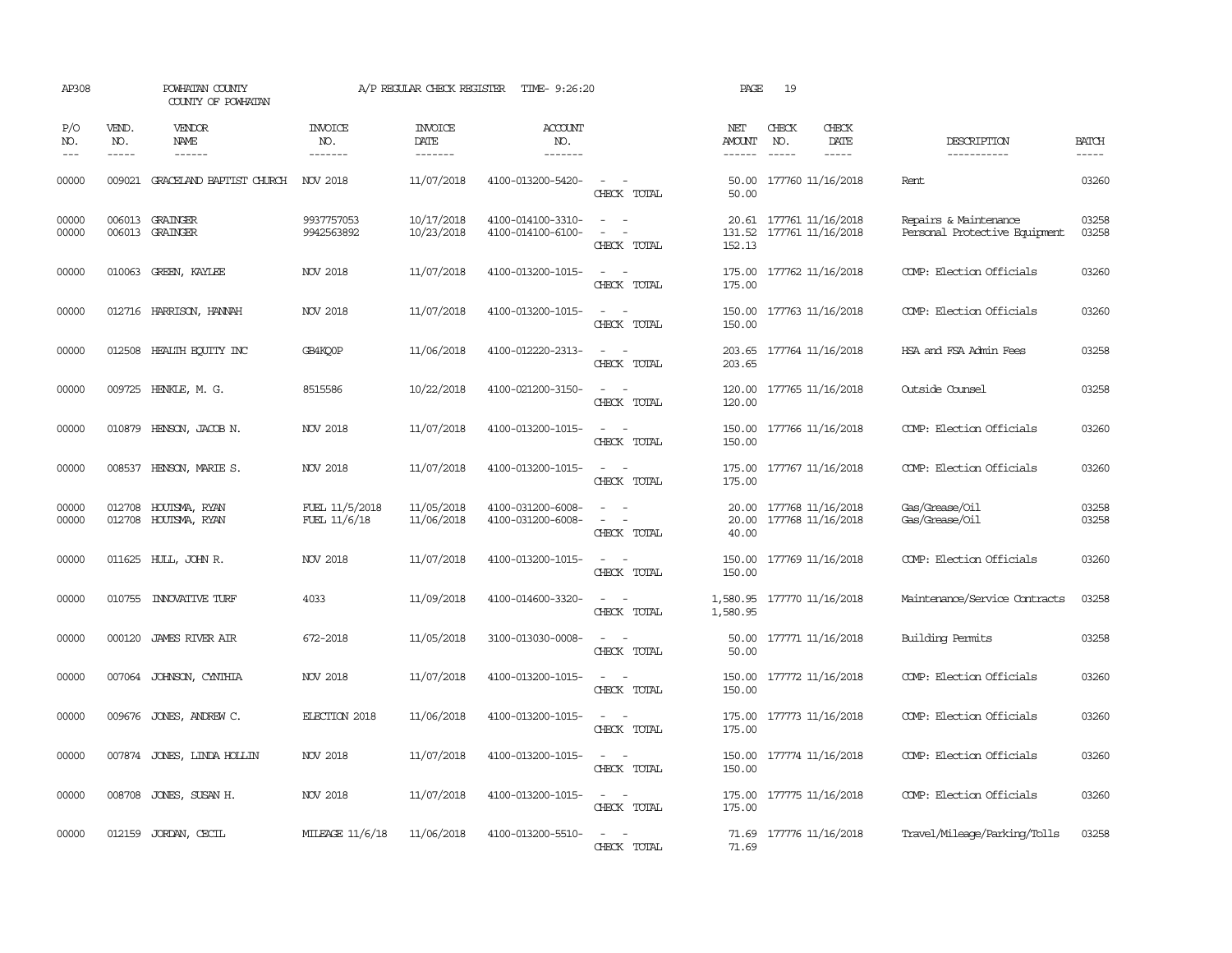| AP308                                                                                                                                                                                                                                                                                                                                                                                                      |                               | POWHATAN COUNTY<br>COUNTY OF POWHATAN              |                                    | A/P REGULAR CHECK REGISTER        | TIME- 9:26:20                          |                                                                                                                                          | PAGE                      | 20                          |                                        |                                    |                             |
|------------------------------------------------------------------------------------------------------------------------------------------------------------------------------------------------------------------------------------------------------------------------------------------------------------------------------------------------------------------------------------------------------------|-------------------------------|----------------------------------------------------|------------------------------------|-----------------------------------|----------------------------------------|------------------------------------------------------------------------------------------------------------------------------------------|---------------------------|-----------------------------|----------------------------------------|------------------------------------|-----------------------------|
| P/O<br>NO.<br>$\frac{1}{2} \frac{1}{2} \frac{1}{2} \frac{1}{2} \frac{1}{2} \frac{1}{2} \frac{1}{2} \frac{1}{2} \frac{1}{2} \frac{1}{2} \frac{1}{2} \frac{1}{2} \frac{1}{2} \frac{1}{2} \frac{1}{2} \frac{1}{2} \frac{1}{2} \frac{1}{2} \frac{1}{2} \frac{1}{2} \frac{1}{2} \frac{1}{2} \frac{1}{2} \frac{1}{2} \frac{1}{2} \frac{1}{2} \frac{1}{2} \frac{1}{2} \frac{1}{2} \frac{1}{2} \frac{1}{2} \frac{$ | VEND.<br>NO.<br>$\frac{1}{2}$ | <b>VENDOR</b><br><b>NAME</b><br>------             | <b>INVOICE</b><br>NO.<br>-------   | <b>INVOICE</b><br>DATE<br>------- | ACCOUNT<br>NO.<br>-------              |                                                                                                                                          | NET<br>AMOUNT<br>-------  | CHECK<br>NO.<br>$- - - - -$ | CHECK<br>DATE<br>$- - - - -$           | DESCRIPTION<br>-----------         | <b>BATCH</b><br>$- - - - -$ |
| 00000                                                                                                                                                                                                                                                                                                                                                                                                      | 009898                        | JORDAN, CECIL W.                                   | JULY-OCT 2018                      | 10/29/2018                        | 4100-013200-1011-                      | $\sim$<br>$\sim$<br>CHECK TOTAL                                                                                                          | 716.00<br>716.00          |                             | 177777 11/16/2018                      | COMP: Electoral Board              | 03260                       |
| 00000                                                                                                                                                                                                                                                                                                                                                                                                      |                               | 012715 KLUMP, EDWARD                               | NOV 2018                           | 11/07/2018                        | 4100-013200-1015-                      | $\sim$<br>$\sim$<br>CHECK TOTAL                                                                                                          | 150.00<br>150.00          |                             | 177778 11/16/2018                      | COMP: Election Officials           | 03260                       |
| 00000                                                                                                                                                                                                                                                                                                                                                                                                      |                               | 012709 LAYMAN BROTHERS                             | 8853317                            | 10/25/2018                        | 4100-014100-3310-                      | $\frac{1}{2} \left( \frac{1}{2} \right) \left( \frac{1}{2} \right) \left( \frac{1}{2} \right) \left( \frac{1}{2} \right)$<br>CHECK TOTAL | 1,980.00                  |                             | 1,980.00 177779 11/16/2018             | Repairs & Maintenance              | 03258                       |
| 00000                                                                                                                                                                                                                                                                                                                                                                                                      |                               | 011104 LILLYWHITE, DONALD P.                       | NOV 2018                           | 11/07/2018                        | 4100-013200-1015-                      | $\sim$<br>CHECK TOTAL                                                                                                                    | 150.00                    |                             | 150.00 177780 11/16/2018               | COMP: Election Officials           | 03260                       |
| 00000                                                                                                                                                                                                                                                                                                                                                                                                      |                               | 011105 LLEWELLYN, CATHY LEE                        | NOV 2018                           | 11/07/2018                        | 4100-013200-1015-                      | $\sim$ $ \sim$<br>CHECK TOTAL                                                                                                            | 150.00                    |                             | 150.00 177781 11/16/2018               | COMP: Election Officials           | 03260                       |
| 00000                                                                                                                                                                                                                                                                                                                                                                                                      |                               | 008522 LOWENTHAL JR., H JOSEPH                     | NOV 2018                           | 11/07/2018                        | 4100-013200-1015-                      | $\sim$ $\sim$<br>CHECK TOTAL                                                                                                             | 175.00<br>175.00          |                             | 177782 11/16/2018                      | COMP: Election Officials           | 03260                       |
| 00000                                                                                                                                                                                                                                                                                                                                                                                                      |                               | 006672 MACON FIRE DEPARTMENT                       | NOV 2018                           | 11/07/2018                        | 4100-013200-5420-                      | $\frac{1}{2} \left( \frac{1}{2} \right) \left( \frac{1}{2} \right) \left( \frac{1}{2} \right) \left( \frac{1}{2} \right)$<br>CHECK TOTAL | 50.00                     |                             | 50.00 177784 11/16/2018                | Rent                               | 03260                       |
| 00000                                                                                                                                                                                                                                                                                                                                                                                                      |                               | 006667 MANAKIN EPISCOPAL CHURCH                    | NOV 2018                           | 11/07/2018                        | 4100-013200-5420-                      | $\sim$<br>$\sim$<br>CHECK TOTAL                                                                                                          | 50.00                     |                             | 50.00 177785 11/16/2018                | Rent                               | 03260                       |
| 00000                                                                                                                                                                                                                                                                                                                                                                                                      |                               | 012649 MANN, REBEKAH                               | MILEAGE 10/18                      | 10/26/2018                        | 4100-031210-5510-                      | $\sim$<br>$\sim$<br>CHECK TOTAL                                                                                                          | 150.97<br>150.97          |                             | 177786 11/16/2018                      | Travel - Mileage                   | 03258                       |
| 00000                                                                                                                                                                                                                                                                                                                                                                                                      |                               | 012713 MASINI, DOUGLAS                             | NOV 2018                           | 11/07/2018                        | 4100-013200-1015-                      | $\sim$ $ -$<br>CHECK TOTAL                                                                                                               | 150.00<br>150.00          |                             | 177787 11/16/2018                      | COMP: Election Officials           | 03260                       |
| 00000                                                                                                                                                                                                                                                                                                                                                                                                      |                               | 011626 MAXEY, JAMES GORDON                         | <b>NOV 2018</b>                    | 11/07/2018                        | 4100-013200-1015-                      | $\omega_{\rm{max}}$ and $\omega_{\rm{max}}$<br>CHECK TOTAL                                                                               | 150.00<br>150.00          |                             | 177788 11/16/2018                      | COMP: Election Officials           | 03260                       |
| 00000                                                                                                                                                                                                                                                                                                                                                                                                      |                               | 006146 MCCLELLAN, WENDY SUSAN                      | MILEAGE 10/18                      | 10/24/2018                        | 4100-031710-5510-                      | $ -$<br>CHECK TOTAL                                                                                                                      | 21.69                     |                             | 21.69 177789 11/16/2018                | Travel/Mileage/Parking/Tolls       | 03258                       |
| 00000<br>00000                                                                                                                                                                                                                                                                                                                                                                                             |                               | 011840 MCI COMM SERVICE<br>011840 MCI COMM SERVICE | 804598134010/17<br>804598565610/18 | 10/17/2018<br>10/11/2018          | 4100-021100-5230-<br>4100-031210-5232- | $\equiv$<br>$\sim$<br>$\equiv$<br>CHECK TOTAL                                                                                            | 32.69<br>188.08<br>220.77 |                             | 177790 11/16/2018<br>177790 11/16/2018 | Telephone Services<br>Wireline 911 | 03258<br>03258              |
| 00000                                                                                                                                                                                                                                                                                                                                                                                                      |                               | 010977 MED-EXPRESS, INC.                           | 186594                             | 11/01/2018                        | 4100-031200-6011-                      | $\frac{1}{2} \left( \frac{1}{2} \right) \left( \frac{1}{2} \right) = \frac{1}{2} \left( \frac{1}{2} \right)$<br>CHECK TOTAL              | 82.85                     |                             | 82.85 177791 11/16/2018                | Uniforms                           | 03258                       |
| 00000                                                                                                                                                                                                                                                                                                                                                                                                      |                               | 011106 MEYERHOEFFER, LINDA H.                      | NOV 2018                           | 11/07/2018                        | 4100-013200-1015-                      | $\sim$<br>CHECK TOTAL                                                                                                                    | 150.00                    |                             | 150.00 177792 11/16/2018               | COMP: Election Officials           | 03260                       |
| 00000                                                                                                                                                                                                                                                                                                                                                                                                      |                               | 008553 MILLER, PATRICIA                            | NOV 2018                           | 11/07/2018                        | 4100-013200-1015-                      | $\frac{1}{2} \left( \frac{1}{2} \right) \left( \frac{1}{2} \right) = \frac{1}{2} \left( \frac{1}{2} \right)$<br>CHECK TOTAL              | 150.00                    |                             | 150.00 177793 11/16/2018               | COMP: Election Officials           | 03260                       |
| 00000                                                                                                                                                                                                                                                                                                                                                                                                      |                               | 010603 MILLS, BETHANY                              | <b>NOV 2018</b>                    | 11/07/2018                        | 4100-013200-1015-                      | $\sim$<br>CHECK TOTAL                                                                                                                    | 150.00                    |                             | 150.00 177794 11/16/2018               | COMP: Election Officials           | 03260                       |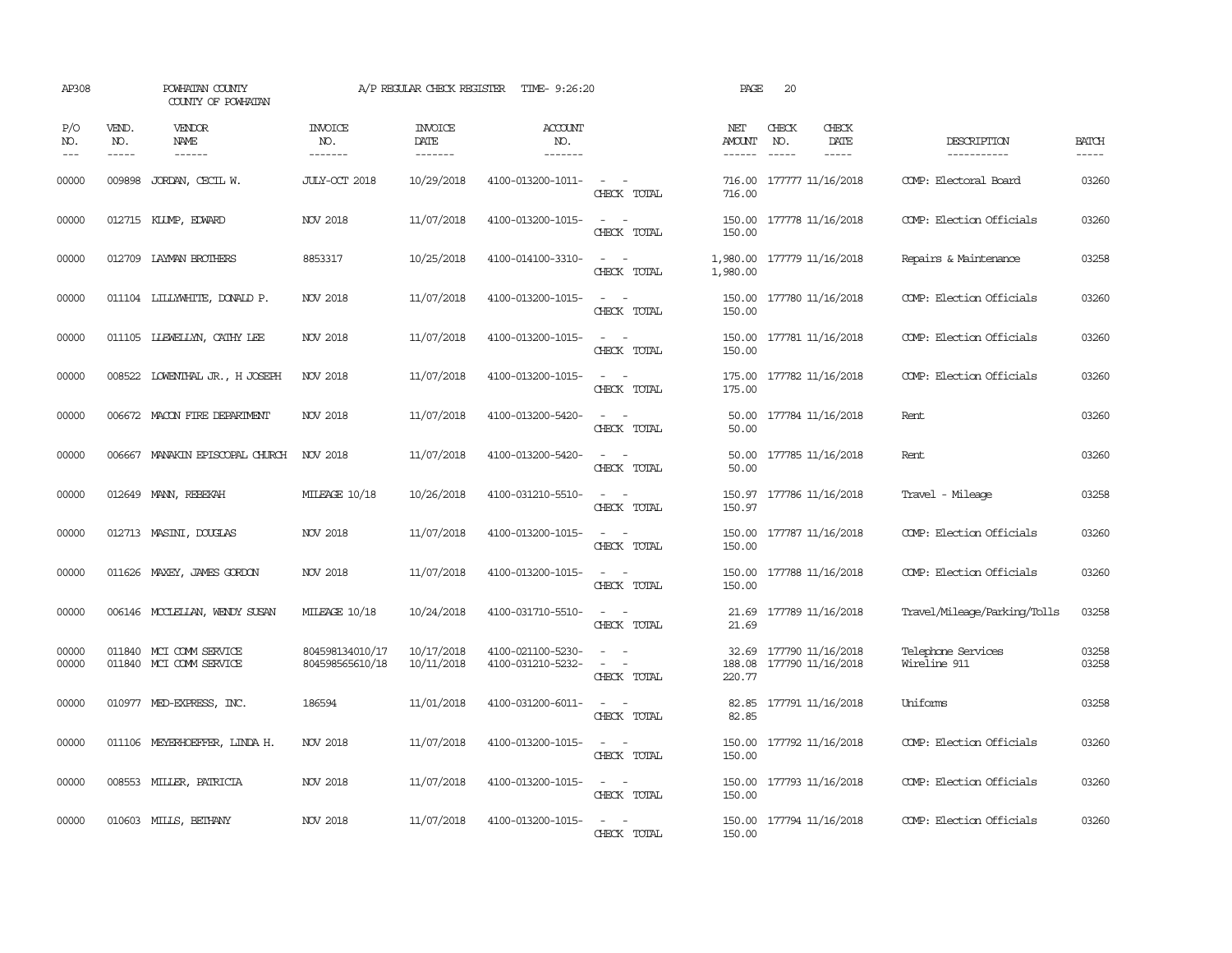| AP308                                              |                             | POWHATAN COUNTY<br>COUNTY OF POWHATAN                                                                                                                                            |                                                          | A/P REGULAR CHECK REGISTER                                                       | TIME- 9:26:20                                                                                                              |                                                                                                           | PAGE                       | 21                          |                                                                                                                                                               |                                                                                                                                  |                                                    |
|----------------------------------------------------|-----------------------------|----------------------------------------------------------------------------------------------------------------------------------------------------------------------------------|----------------------------------------------------------|----------------------------------------------------------------------------------|----------------------------------------------------------------------------------------------------------------------------|-----------------------------------------------------------------------------------------------------------|----------------------------|-----------------------------|---------------------------------------------------------------------------------------------------------------------------------------------------------------|----------------------------------------------------------------------------------------------------------------------------------|----------------------------------------------------|
| P/O<br>NO.<br>$---$                                | VEND.<br>NO.<br>$- - - - -$ | VENDOR<br><b>NAME</b><br>$- - - - - -$                                                                                                                                           | <b>INVOICE</b><br>NO.<br>-------                         | <b>INVOICE</b><br>DATE<br>-------                                                | ACCOUNT<br>NO.<br>-------                                                                                                  |                                                                                                           | NET<br>AMOUNT<br>------    | CHECK<br>NO.<br>$- - - - -$ | CHECK<br>DATE<br>-----                                                                                                                                        | DESCRIPTION<br>-----------                                                                                                       | <b>BATCH</b><br>$- - - - -$                        |
| 00000                                              |                             | 012711 MISCO INDUSTRIAL, LLC                                                                                                                                                     | 2907                                                     | 11/01/2018                                                                       | 4100-031200-6014-                                                                                                          | $\sim$<br>$\sim$<br>CHECK TOTAL                                                                           | 224.14                     |                             | 224.14 177795 11/16/2018                                                                                                                                      | Other Operating Supplies                                                                                                         | 03258                                              |
| 00000<br>00000<br>00000<br>00000                   |                             | 006610 MO-JOHNS SANITATION<br>006610 MO-JOHNS SANITATION<br>006610 MO-JOHNS SANITATION<br>006610 MO-JOHNS SANITATION                                                             | 113953<br>113954<br>113955<br>113956                     | 11/01/2018<br>11/01/2018<br>11/01/2018<br>11/01/2018                             | 4100-014600-3311-<br>4100-014600-3311-<br>4100-014600-3311-<br>4100-014600-3311-                                           | $\sim$<br>- 11<br>$\overline{\phantom{a}}$<br>$\sim$<br>$\overline{\phantom{a}}$                          |                            |                             | 103.00 177796 11/16/2018<br>231.00 177796 11/16/2018<br>250.00 177796 11/16/2018<br>103.00 177796 11/16/2018                                                  | Portable Bathrooms<br>Portable Bathrooms<br>Portable Bathrooms<br>Portable Bathrooms                                             | 03258<br>03258<br>03258<br>03258                   |
| 00000<br>00000<br>00000<br>00000<br>00000<br>00000 |                             | 006610 MO-JOHNS SANITATION<br>006610 MO-JOHNS SANITATION<br>006610 MO-JOHNS SANITATION<br>006610 MO-JOHNS SANITATION<br>006610 MO-JOHNS SANITATION<br>006610 MO-JOHNS SANITATION | 113957<br>113958<br>113959<br>113960<br>113961<br>113962 | 11/01/2018<br>11/01/2018<br>11/01/2018<br>11/01/2018<br>11/01/2018<br>11/01/2018 | 4100-014600-3311-<br>4100-014600-3311-<br>4100-014600-3311-<br>4100-014600-3311-<br>4100-014600-3311-<br>4100-014600-3311- | $\overline{\phantom{a}}$<br>$\equiv$<br>$\sim$                                                            | 103.00                     |                             | 128.00 177796 11/16/2018<br>103.00 177796 11/16/2018<br>103.00 177796 11/16/2018<br>103.00 177796 11/16/2018<br>103.00 177796 11/16/2018<br>177796 11/16/2018 | Portable Bathrooms<br>Portable Bathrooms<br>Portable Bathrooms<br>Portable Bathrooms<br>Portable Bathrooms<br>Portable Bathrooms | 03258<br>03258<br>03258<br>03258<br>03258<br>03258 |
| 00000<br>00000<br>00000                            | 006610                      | 006610 MO-JOHNS SANITATION<br>MO-JOHNS SANITATION<br>006610 MO-JOHNS SANITATION                                                                                                  | 113963<br>113964<br>113965                               | 11/01/2018<br>11/01/2018<br>11/01/2018                                           | 4100-014600-3311-<br>4100-014600-3311-<br>4100-014600-3311-                                                                | CHECK TOTAL<br>$\overline{\phantom{a}}$<br>$\sim$<br>$\overline{\phantom{a}}$<br>$\overline{\phantom{a}}$ | 1,330.00<br>103.00         |                             | 103.00 177797 11/16/2018<br>177797 11/16/2018<br>103.00 177797 11/16/2018                                                                                     | Portable Bathrooms<br>Portable Bathrooms<br>Portable Bathrooms                                                                   | 03258<br>03258<br>03258                            |
| 00000                                              |                             | 009679 MORRIS, VICTOR HARDING                                                                                                                                                    | NOV 2018                                                 | 11/07/2018                                                                       | 4100-013200-1015-                                                                                                          | CHECK TOTAL<br>$\overline{\phantom{a}}$<br>CHECK TOTAL                                                    | 309.00<br>150.00<br>150.00 |                             | 177798 11/16/2018                                                                                                                                             | COMP: Election Officials                                                                                                         | 03260                                              |
| 00000                                              |                             | 006673 MT. ZION BAPTIST CHURCH                                                                                                                                                   | NOV 2018                                                 | 11/07/2018                                                                       | 4100-013200-5420-                                                                                                          | $\sim$<br>$\sim$<br>CHECK TOTAL                                                                           | 50.00<br>50.00             |                             | 177799 11/16/2018                                                                                                                                             | Rent                                                                                                                             | 03260                                              |
| 00000                                              |                             | 012492 NEWTON, GAIL                                                                                                                                                              | NOV 2018                                                 | 11/07/2018                                                                       | 4100-013200-1015-                                                                                                          | $\sim$<br>$\overline{\phantom{a}}$<br>CHECK TOTAL                                                         | 150.00<br>150.00           |                             | 177800 11/16/2018                                                                                                                                             | COMP: Election Officials                                                                                                         | 03260                                              |
| 00000                                              |                             | 009681 PALSA, BARBARA JO SANTIAGO NOV 2018                                                                                                                                       |                                                          | 11/07/2018                                                                       | 4100-013200-1015-                                                                                                          | $\overline{\phantom{a}}$<br>$\sim$<br>CHECK TOTAL                                                         | 175.00<br>175.00           |                             | 177801 11/16/2018                                                                                                                                             | COMP: Election Officials                                                                                                         | 03260                                              |
| 00000                                              |                             | 011215 PASI, T. QUINN                                                                                                                                                            | WAWA 10/29/18                                            | 10/29/2018                                                                       | 4100-031200-6008-                                                                                                          | CHECK TOTAL                                                                                               | 10.00                      |                             | 10.00 177802 11/16/2018                                                                                                                                       | Gas/Grease/Oil                                                                                                                   | 03258                                              |
| 00000                                              |                             | 010729 PERKINS, LACEY                                                                                                                                                            | NOV 2018                                                 | 11/07/2018                                                                       | 4100-013200-1015-                                                                                                          | CHECK TOTAL                                                                                               | 150.00<br>150.00           |                             | 177803 11/16/2018                                                                                                                                             | COMP: Election Officials                                                                                                         | 03260                                              |
| 00000                                              | 000375                      | PIEDMONT REGIONAL JAIL                                                                                                                                                           | 2807                                                     | 10/31/2018                                                                       | 4100-033400-3841-                                                                                                          | CHECK TOTAL                                                                                               | 36,128.00<br>36,128.00     |                             | 177804 11/16/2018                                                                                                                                             | Detention of Adults                                                                                                              | 03258                                              |
| 00000                                              |                             | 012154 PLOWCHA, CAROL                                                                                                                                                            | NOV 2018                                                 | 11/07/2017                                                                       | 4100-013200-1015-                                                                                                          | CHECK TOTAL                                                                                               | 150.00<br>150.00           |                             | 177805 11/16/2018                                                                                                                                             | COMP: Election Officials                                                                                                         | 03260                                              |
| 00000                                              |                             | 001250 POWHATAN AUTO & TRACTOR                                                                                                                                                   | 521487                                                   | 10/19/2018                                                                       | 4100-031200-6009-                                                                                                          | $\overline{\phantom{a}}$<br>CHECK TOTAL                                                                   | 28.41                      |                             | 28.41 177806 11/16/2018                                                                                                                                       | Auto Parts/Repairs                                                                                                               | 03258                                              |
| 00000                                              |                             | 007947 POWHATAN CHRISTIAN                                                                                                                                                        | NOV 2018                                                 | 11/07/2018                                                                       | 4100-013200-5420-                                                                                                          | $\overline{\phantom{a}}$<br>CHECK TOTAL                                                                   | 50.00<br>50.00             |                             | 177807 11/16/2018                                                                                                                                             | Rent                                                                                                                             | 03260                                              |
| 00000                                              |                             | 009020 POWHATAN COMMUNITY CHURCH NOV 2018                                                                                                                                        |                                                          | 11/07/2018                                                                       | 4100-013200-5420-                                                                                                          | $\sim$<br>CHECK TOTAL                                                                                     | 50.00                      |                             | 50.00 177808 11/16/2018                                                                                                                                       | Rent                                                                                                                             | 03260                                              |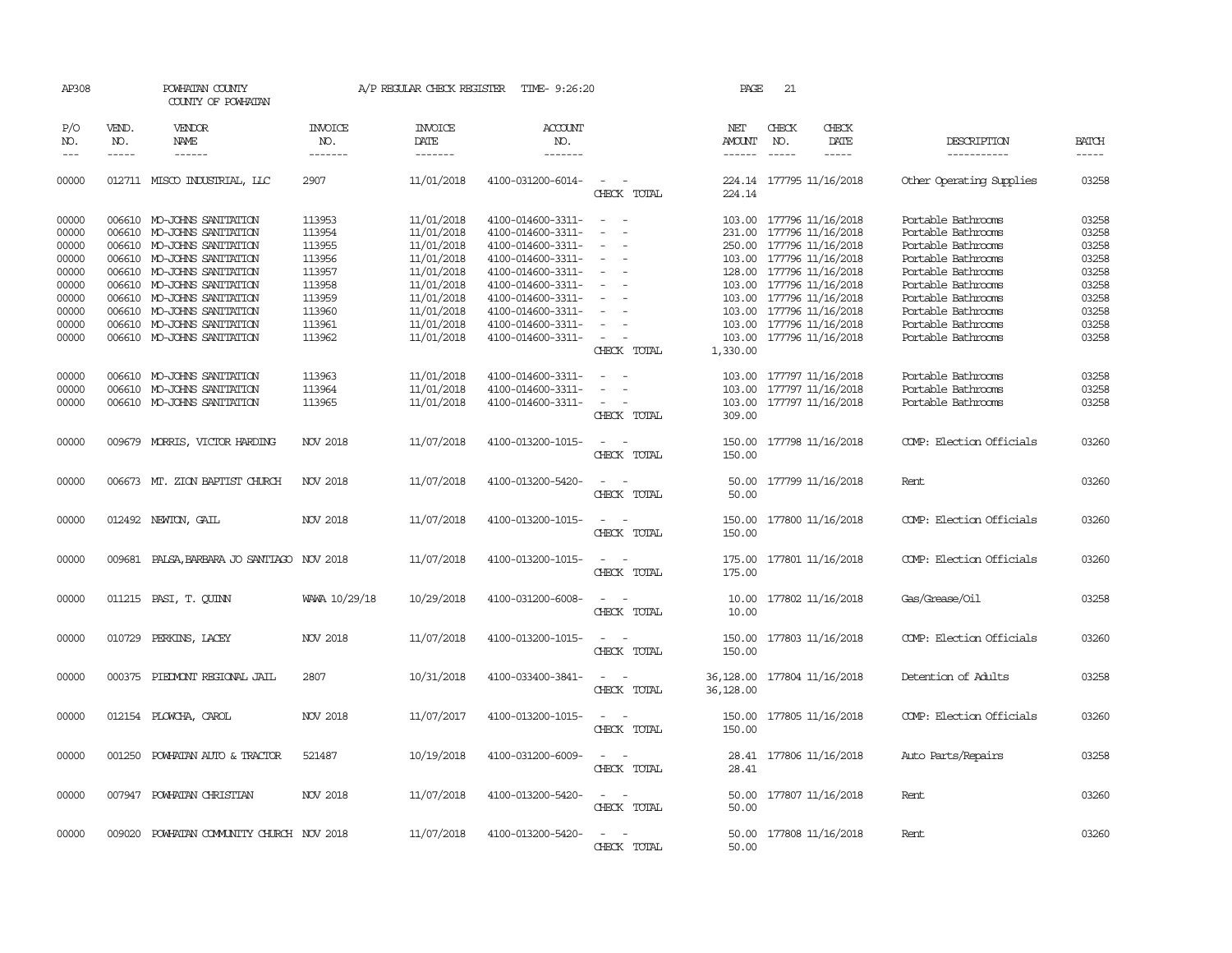| AP308                                                       |                                      | POWHATAN COUNTY<br>COUNTY OF POWHATAN                                                                                                                                                                                                |                                                                                 | A/P REGULAR CHECK REGISTER                                                                     | TIME- 9:26:20                                                                                                                                   |                                                                                                                             | PAGE                                     | 22                                                                                                                                                             |                                                                                                                                                                 |                                                             |
|-------------------------------------------------------------|--------------------------------------|--------------------------------------------------------------------------------------------------------------------------------------------------------------------------------------------------------------------------------------|---------------------------------------------------------------------------------|------------------------------------------------------------------------------------------------|-------------------------------------------------------------------------------------------------------------------------------------------------|-----------------------------------------------------------------------------------------------------------------------------|------------------------------------------|----------------------------------------------------------------------------------------------------------------------------------------------------------------|-----------------------------------------------------------------------------------------------------------------------------------------------------------------|-------------------------------------------------------------|
| P/O<br>NO.<br>$---$                                         | VEND.<br>NO.<br>$- - - - -$          | VENDOR<br><b>NAME</b><br>------                                                                                                                                                                                                      | <b>INVOICE</b><br>NO.<br>-------                                                | <b>INVOICE</b><br>DATE<br>-------                                                              | ACCOUNT<br>NO.<br>-------                                                                                                                       |                                                                                                                             | NET<br>AMOUNT<br>$- - - - - -$           | CHECK<br>CHECK<br>NO.<br>DATE<br>$\frac{1}{2}$<br>$- - - - -$                                                                                                  | DESCRIPTION<br>-----------                                                                                                                                      | <b>BATCH</b><br>$- - - - -$                                 |
| 00000                                                       |                                      | 008294 POWHATAN COUNTY PUBLIC                                                                                                                                                                                                        | 4494                                                                            | 9/25/2018                                                                                      | 4100-014500-6009-                                                                                                                               | $\sim$ $-$<br>CHECK TOTAL                                                                                                   | 53.49                                    | 53.49 177809 11/16/2018                                                                                                                                        | Auto Parts & Repairs                                                                                                                                            | 03258                                                       |
| 00000                                                       |                                      | 010883 PRICE, PAUL AARON                                                                                                                                                                                                             | <b>NOV 2018</b>                                                                 | 11/07/2018                                                                                     | 4100-013200-1015-                                                                                                                               | $\sim$<br>$\sim$<br>CHECK TOTAL                                                                                             | 150.00                                   | 150.00 177810 11/16/2018                                                                                                                                       | COMP: Election Officials                                                                                                                                        | 03260                                                       |
| 00000                                                       |                                      | 009498 PROFFITT, LARRY W.                                                                                                                                                                                                            | <b>NOV 2018</b>                                                                 | 11/07/2018                                                                                     | 4100-013200-1015-                                                                                                                               | $\sim$ $\sim$<br>CHECK TOTAL                                                                                                | 150.00                                   | 150.00 177811 11/16/2018                                                                                                                                       | COMP: Election Officials                                                                                                                                        | 03260                                                       |
| 00000                                                       |                                      | 000780 CUILL CORPORATION                                                                                                                                                                                                             | 2383270                                                                         | 10/31/2018                                                                                     | 4100-012310-6001-                                                                                                                               | $\sim$<br>CHECK TOTAL                                                                                                       | 72.98                                    | 72.98 177812 11/16/2018                                                                                                                                        | Office Supplies                                                                                                                                                 | 03258                                                       |
| 00000<br>00000<br>00000<br>00000<br>00000<br>00000<br>00000 | 000620<br>000620<br>000620<br>000620 | R. C. GOODWYN & SONS, INC<br>R. C. GOODWYN & SONS, INC<br>R. C. GOODWYN & SONS, INC<br>R. C. GOODWYN & SONS, INC<br>000620 R. C. GOODWYN & SONS, INC<br>000620 R. C. GOODWYN & SONS, INC<br>000620 R. C. GOODWYN & SONS, INC 0836051 | 0834393<br>0834464<br>0835001<br>0835533<br>0835693<br>0835723                  | 10/19/2018<br>10/19/2018<br>10/19/2018<br>10/29/2018<br>10/30/2018<br>10/30/2018<br>10/31/2018 | 4100-014100-3310-<br>4100-014100-3310-<br>4100-014100-3310-<br>4100-014100-6005-<br>4100-014500-3190-<br>4100-014500-3190-<br>4100-014100-6005- | $\sim$<br>$\sim$<br>$\overline{\phantom{a}}$<br>$\equiv$<br>$\sim$<br>CHECK TOTAL                                           | 9.99<br>19.90<br>20.53<br>20.25<br>88.27 | 177813 11/16/2018<br>.69 177813 11/16/2018<br>177813 11/16/2018<br>177813 11/16/2018<br>177813 11/16/2018<br>5.92 177813 11/16/2018<br>10.99 177813 11/16/2018 | Repairs & Maintenance<br>Repairs & Maintenance<br>Repairs & Maintenance<br>Cleaning Supplies<br>Grounds Maintenance<br>Grounds Maintenance<br>Cleaning Supplies | 03258<br>03258<br>03258<br>03258<br>03258<br>03258<br>03258 |
| 00000                                                       |                                      | 010728 REAMES, JEANETTE C.                                                                                                                                                                                                           | NOV 2018                                                                        | 11/07/2018                                                                                     | 4100-013200-1015-                                                                                                                               | $\sim$ $ \sim$<br>CHECK TOTAL                                                                                               | 150.00<br>150.00                         | 177815 11/16/2018                                                                                                                                              | COMP: Election Officials                                                                                                                                        | 03260                                                       |
| 00000                                                       |                                      | 011623 REAMS, PENNY A.                                                                                                                                                                                                               | NOV 2018                                                                        | 11/07/2018                                                                                     | 4100-013200-1015-                                                                                                                               | $\sim$<br>$\overline{\phantom{a}}$<br>CHECK TOTAL                                                                           | 150.00                                   | 150.00 177816 11/16/2018                                                                                                                                       | COMP: Election Officials                                                                                                                                        | 03260                                                       |
| 00000                                                       |                                      | 012712 ROYAL, SHIRLEY                                                                                                                                                                                                                | NOV 2018                                                                        | 11/07/2018                                                                                     | 4100-013200-1015-                                                                                                                               | $\overline{\phantom{a}}$<br>CHECK TOTAL                                                                                     | 150.00<br>150.00                         | 177817 11/16/2018                                                                                                                                              | COMP: Election Officials                                                                                                                                        | 03260                                                       |
| 00000                                                       |                                      | 012717 SAGER, JOHN                                                                                                                                                                                                                   | <b>NOV 2018</b>                                                                 | 11/07/2018                                                                                     | 4100-013200-1015-                                                                                                                               | $\sim$<br>CHECK TOTAL                                                                                                       | 150.00<br>150.00                         | 177818 11/16/2018                                                                                                                                              | COMP: Election Officials                                                                                                                                        | 03260                                                       |
| 00000                                                       |                                      | 012157 SAMUEL, SR. DAVID LEIGH                                                                                                                                                                                                       | <b>NOV 2018</b>                                                                 | 11/07/2018                                                                                     | 4100-013200-1015-                                                                                                                               | $\sim$<br>CHECK TOTAL                                                                                                       | 150.00                                   | 150.00 177819 11/16/2018                                                                                                                                       | COMP: Election Officials                                                                                                                                        | 03260                                                       |
| 00000                                                       |                                      | 010880 SANDERS, VERONICA G.                                                                                                                                                                                                          | <b>NOV 2018</b>                                                                 | 11/07/2018                                                                                     | 4100-013200-1015-                                                                                                                               | $\frac{1}{2} \left( \frac{1}{2} \right) \left( \frac{1}{2} \right) = \frac{1}{2} \left( \frac{1}{2} \right)$<br>CHECK TOTAL | 150.00                                   | 150.00 177820 11/16/2018                                                                                                                                       | COMP: Election Officials                                                                                                                                        | 03260                                                       |
| 00000<br>00000<br>00000<br>00000<br>00000                   | 008654<br>008654<br>008654<br>008654 | SEAY'S TOWING<br>SEAY'S TOWING<br>SEAY'S TOWING<br>SEAY'S TOWING<br>008654 SEAY'S TOWING                                                                                                                                             | <b>POW FIRE 10/18</b><br>SHEEHY/BUSGARAG<br>SHERIFF-BRICE<br>07-226L<br>072-10L | 10/18/2018<br>11/06/2018<br>11/07/2018<br>10/29/2018<br>10/29/2018                             | 4100-032200-6009-<br>4100-031200-6014-<br>4100-031200-6014-<br>4100-031200-6014-<br>4100-031200-6014-                                           | $\equiv$<br>$\overline{\phantom{a}}$<br>$\overline{\phantom{a}}$<br>$\equiv$<br>$\sim$<br>CHECK TOTAL                       | 839.00                                   | 190.00 177821 11/16/2018<br>105.00 177821 11/16/2018<br>190.00 177821 11/16/2018<br>177.00 177821 11/16/2018<br>177.00 177821 11/16/2018                       | Auto Repairs and Parts<br>Other Operating Supplies<br>Other Operating Supplies<br>Other Operating Supplies<br>Other Operating Supplies                          | 03258<br>03258<br>03258<br>03258<br>03258                   |
| 00000<br>00000                                              | 007906                               | SERVPRO OF CHESTERFIELD<br>007906 SERVPRO OF CHESTERFIELD                                                                                                                                                                            | 5147786<br>5147787                                                              | 10/15/2018<br>10/15/2018                                                                       | 4100-014100-3310-<br>4100-014100-3310-                                                                                                          | $\overline{\phantom{a}}$<br>$\sim$<br>CHECK TOTAL                                                                           | 3,053.07                                 | 917.68 177822 11/16/2018<br>2, 135.39 177822 11/16/2018                                                                                                        | Repairs & Maintenance<br>Repairs & Maintenance                                                                                                                  | 03259<br>03259                                              |
| 00000                                                       |                                      | 010881 SMITH, DONALD JAMES                                                                                                                                                                                                           | <b>NOV 2018</b>                                                                 | 11/07/2018                                                                                     | 4100-013200-1015-                                                                                                                               | $\sim$<br>CHECK TOTAL                                                                                                       | 150.00                                   | 150.00 177823 11/16/2018                                                                                                                                       | COMP: Election Officials                                                                                                                                        | 03260                                                       |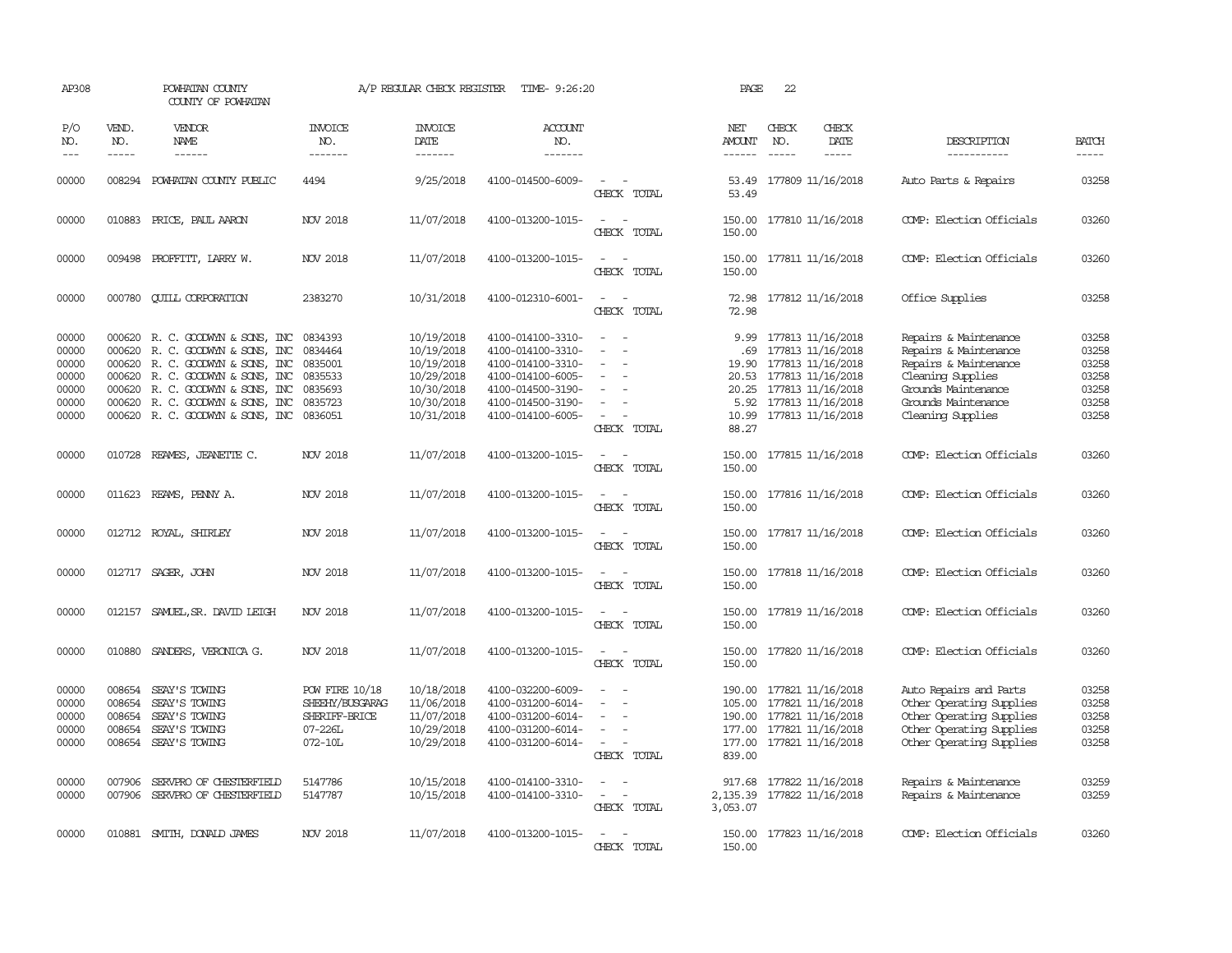| AP308                                                       |                                                | POWHATAN COUNTY<br>COUNTY OF POWHATAN                                                                                                                     |                                                                                                                                   | A/P REGULAR CHECK REGISTER                                                                     | TIME- 9:26:20                                                                                                                                  |                                                                          | PAGE                                                 | 23                            |                                                                                                                                                        |                                                                                                                                                             |                                                             |
|-------------------------------------------------------------|------------------------------------------------|-----------------------------------------------------------------------------------------------------------------------------------------------------------|-----------------------------------------------------------------------------------------------------------------------------------|------------------------------------------------------------------------------------------------|------------------------------------------------------------------------------------------------------------------------------------------------|--------------------------------------------------------------------------|------------------------------------------------------|-------------------------------|--------------------------------------------------------------------------------------------------------------------------------------------------------|-------------------------------------------------------------------------------------------------------------------------------------------------------------|-------------------------------------------------------------|
| P/O<br>NO.<br>$---$                                         | VEND.<br>NO.<br>$\frac{1}{2}$                  | <b>VENDOR</b><br>NAME<br>$- - - - - -$                                                                                                                    | <b>INVOICE</b><br>NO.<br>--------                                                                                                 | <b>INVOICE</b><br>DATE<br>--------                                                             | ACCOUNT<br>NO.<br>-------                                                                                                                      |                                                                          | NET<br>AMOUNT<br>------                              | CHECK<br>NO.<br>$\frac{1}{2}$ | CHECK<br>DATE<br>-----                                                                                                                                 | DESCRIPTION<br>-----------                                                                                                                                  | <b>BATCH</b><br>$- - - - -$                                 |
| 00000                                                       |                                                | 012404 SOUTHSIDE ELECTRIC                                                                                                                                 | 514784001 10/18                                                                                                                   | 10/25/2018                                                                                     | 4100-053910-5643-                                                                                                                              | $\equiv$<br>CHECK TOTAL                                                  | 214.59<br>214.59                                     |                               | 177824 11/16/2018                                                                                                                                      | PCCAA Services - Federal CSBG                                                                                                                               | 03259                                                       |
| 00000                                                       |                                                | 012152 ST. LUKE'S EPISCOPAL                                                                                                                               | RENT NOV18                                                                                                                        | 11/07/2018                                                                                     | 4100-013200-5420-                                                                                                                              | CHECK TOTAL                                                              | 50.00<br>50.00                                       |                               | 177825 11/16/2018                                                                                                                                      | Rent                                                                                                                                                        | 03260                                                       |
| 00000                                                       |                                                | 006608 ST.JOHN NEUMANN CATHOLIC                                                                                                                           | NOV 2018                                                                                                                          | 11/07/2018                                                                                     | 4100-013200-5420-                                                                                                                              | $\sim$<br>$\sim$<br>CHECK TOTAL                                          | 50.00<br>50.00                                       |                               | 177826 11/16/2018                                                                                                                                      | Rent                                                                                                                                                        | 03260                                                       |
| 00000<br>00000                                              | 007384                                         | STANLEY ACCESS TECH<br>007384 STANLEY ACCESS TECH                                                                                                         | 905418048<br>905418049                                                                                                            | 10/30/2018<br>10/30/2018                                                                       | 4100-014100-3320-<br>4100-014100-3320-                                                                                                         | $\equiv$<br>CHECK TOTAL                                                  | 496.62<br>165.54<br>662.16                           |                               | 177828 11/16/2018<br>177828 11/16/2018                                                                                                                 | Maintenance & Service Contract<br>Maintenance & Service Contract                                                                                            | 03258<br>03258                                              |
| 00000<br>00000                                              | 008578<br>008578                               | STAPLES BUSINESS AD-<br>STAPLES BUSINESS AD-                                                                                                              | 3394028757<br>3394172956                                                                                                          | 10/24/2018<br>10/25/2018                                                                       | 4100-031210-6001-<br>4100-083500-6001-                                                                                                         | CHECK TOTAL                                                              | 258.18<br>21.29<br>279.47                            |                               | 177829 11/16/2018<br>177829 11/16/2018                                                                                                                 | Office Supplies<br>Office Supplies                                                                                                                          | 03258<br>03258                                              |
| 00000                                                       | 009357                                         | SYDNOR, ALLEN MICHAEL                                                                                                                                     | INSTRUCTOR                                                                                                                        | 11/08/2018                                                                                     | 4100-032200-5815-                                                                                                                              | $\sim$<br>$\sim$<br>CHECK TOTAL                                          | 512.00<br>512.00                                     |                               | 177830 11/16/2018                                                                                                                                      | Training/Seminars                                                                                                                                           | 03259                                                       |
| 00000                                                       |                                                | 009683 TAYLOR, DONNA ELINA                                                                                                                                | NOV 2018                                                                                                                          | 11/07/2018                                                                                     | 4100-013200-1015-                                                                                                                              | CHECK TOTAL                                                              | 150.00                                               |                               | 150.00 177831 11/16/2018                                                                                                                               | COMP: Election Officials                                                                                                                                    | 03260                                                       |
| 00000                                                       |                                                | 012490 THOMPSON, CONNIE L.                                                                                                                                | NOV 2018                                                                                                                          | 11/07/2018                                                                                     | 4100-013200-1015-                                                                                                                              | $\sim$<br>- 11<br>CHECK TOTAL                                            | 150.00<br>150.00                                     |                               | 177832 11/16/2018                                                                                                                                      | COMP: Election Officials                                                                                                                                    | 03260                                                       |
| 00000                                                       |                                                | 011631 TIERNEY, LEONARD JOHN                                                                                                                              | <b>NOV 2018</b>                                                                                                                   | 11/07/2018                                                                                     | 4100-013200-1015-                                                                                                                              | $\sim$ 10 $\sim$ 10 $\sim$<br>CHECK TOTAL                                | 150.00<br>150.00                                     |                               | 177833 11/16/2018                                                                                                                                      | COMP: Election Officials                                                                                                                                    | 03260                                                       |
| 00000<br>00000<br>00000<br>00000<br>00000<br>00000          | 008565<br>008565<br>008565<br>008565<br>008565 | TRACTOR SUPPLY CREDIT<br>TRACTOR SUPPLY CREDIT<br>TRACTOR SUPPLY CREDIT<br>TRACTOR SUPPLY CREDIT<br>TRACTOR SUPPLY CREDIT<br>008565 TRACTOR SUPPLY CREDIT | 100448928<br>100450105<br>100452486<br>200673255<br>200675363<br>200676907                                                        | 10/02/2018<br>10/08/2018<br>10/24/2018<br>10/09/2018<br>10/19/2018<br>10/27/2018               | 4100-035100-6022-<br>4100-031200-6022-<br>4100-031200-6022-<br>4100-031200-6022-<br>4100-035100-6022-<br>4100-031200-6022-                     | $\sim$<br>CHECK TOTAL                                                    | 10.49<br>73.98<br>7.99<br>31.96<br>18.88<br>198.76   |                               | 177834 11/16/2018<br>177834 11/16/2018<br>177834 11/16/2018<br>55.46 177834 11/16/2018<br>177834 11/16/2018<br>177834 11/16/2018                       | Dog Food/Supplies<br>Dog Food & Supplies K9<br>Dog Food & Supplies K9<br>Dog Food & Supplies K9<br>Dog Food/Supplies<br>Dog Food & Supplies K9              | 03258<br>03258<br>03258<br>03258<br>03258<br>03258          |
| 00000                                                       |                                                | 008552 TYLER, RHONDA                                                                                                                                      | <b>NOV 2018</b>                                                                                                                   | 11/07/2018                                                                                     | 4100-013200-1015-                                                                                                                              | CHECK TOTAL                                                              | 175.00                                               |                               | 175.00 177835 11/16/2018                                                                                                                               | COMP: Election Officials                                                                                                                                    | 03260                                                       |
| 00000                                                       |                                                | 009574 UNIOUE MANAGEMENT                                                                                                                                  | 475455                                                                                                                            | 11/01/2018                                                                                     | 4100-073100-6012-                                                                                                                              | $\sim$<br>CHECK TOTAL                                                    | 50.00<br>50.00                                       |                               | 177836 11/16/2018                                                                                                                                      | Books & Subscriptions                                                                                                                                       | 03258                                                       |
| 00000<br>00000<br>00000<br>00000<br>00000<br>00000<br>00000 | 011169<br>011169                               | 011169 VERIZON<br>011169 VERIZON<br>011169 VERIZON<br>011169 VERIZON<br>VERIZON<br>VERIZON<br>011169 VERIZON                                              | 1357471455Y1018<br>1357471455Y1018<br>1357471455Y1018<br>1357471455Y1018<br>1357471455Y1018<br>1357471455Y1018<br>1357471455Y1018 | 10/28/2018<br>10/28/2018<br>10/28/2018<br>10/28/2018<br>10/28/2018<br>10/28/2018<br>10/28/2018 | 100-000100-0006-<br>4100-012310-5230-<br>4100-012510-5230-<br>4100-014100-5230-<br>4100-014300-5230-<br>4100-021200-5230-<br>4100-031200-5230- | $\overline{\phantom{a}}$<br>$\overline{\phantom{a}}$<br>$\sim$<br>$\sim$ | 114.58<br>48.20<br>94.74<br>200.39<br>80.95<br>42.39 |                               | 177837 11/16/2018<br>177837 11/16/2018<br>177837 11/16/2018<br>177837 11/16/2018<br>177837 11/16/2018<br>177837 11/16/2018<br>158.49 177837 11/16/2018 | Due from Other Agencies<br>Telephone Services<br>Telephone Services<br>Telephone Services<br>Telephone Services<br>Telephone Services<br>Telephone Services | 03258<br>03258<br>03258<br>03258<br>03258<br>03258<br>03258 |
| 00000                                                       |                                                | 011169 VERIZON                                                                                                                                            | 1357471455Y1018                                                                                                                   | 10/28/2018                                                                                     | 4100-031710-5230-                                                                                                                              | $\sim$                                                                   |                                                      |                               | 48.20 177837 11/16/2018                                                                                                                                | Telephone Services                                                                                                                                          | 03258                                                       |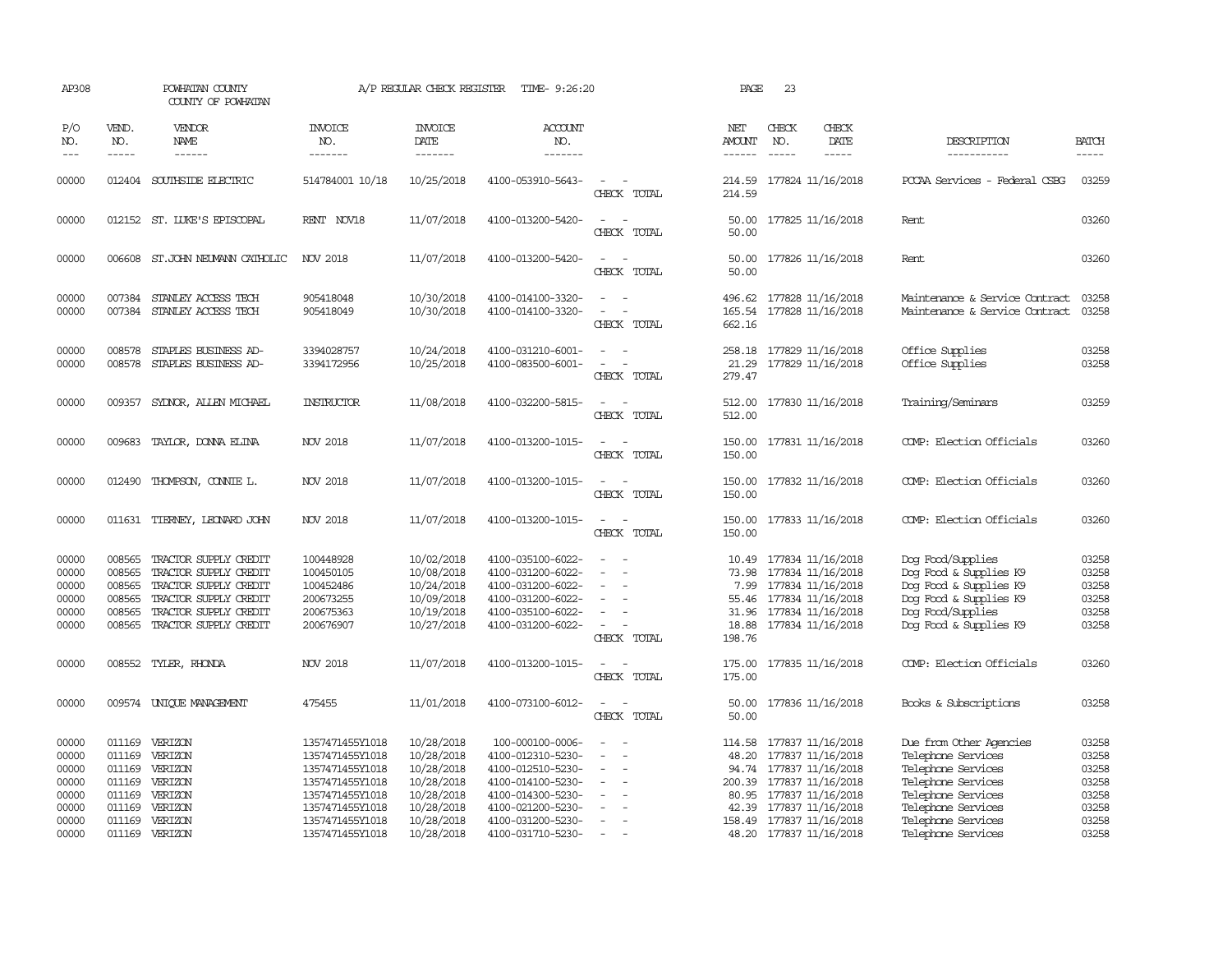| AP308         |               | POWHATAN COUNTY<br>COUNTY OF POWHATAN |                 | A/P REGULAR CHECK REGISTER | TIME- 9:26:20     |                                        |             | PAGE          | 24            |                            |                                |              |
|---------------|---------------|---------------------------------------|-----------------|----------------------------|-------------------|----------------------------------------|-------------|---------------|---------------|----------------------------|--------------------------------|--------------|
| P/O           | VEND.         | <b>VENDOR</b>                         | <b>INVOICE</b>  | <b>INVOICE</b>             | <b>ACCOUNT</b>    |                                        |             | NET           | CHECK         | CHECK                      |                                |              |
| NO.           | NO.           | NAME                                  | NO.             | DATE                       | NO.               |                                        |             | AMOUNT        | NO.           | DATE                       | DESCRIPTION                    | <b>BATCH</b> |
| $\frac{1}{2}$ | $\frac{1}{2}$ | $- - - - - -$                         | -------         | --------                   | -------           |                                        |             | $- - - - - -$ | $\frac{1}{2}$ | -----                      | -----------                    | $- - - - -$  |
| 00000         |               | 011169 VERIZON                        | 1357471455Y1018 | 10/28/2018                 | 4100-021200-5230- | $\sim$                                 |             | 14.90         |               | 177837 11/16/2018          | Telephone Services             | 03258        |
| 00000         | 011169        | VERIZON                               | 1357471455Y1018 | 10/28/2018                 | 4100-031210-5230- |                                        |             | 42.39         |               | 177837 11/16/2018          | Telephone Services             | 03258        |
| 00000         | 011169        | VERIZON                               | 1357471455Y1018 | 10/28/2018                 | 4100-032200-5230- |                                        |             |               |               | 284.10 177837 11/16/2018   | Telephone Services             | 03258        |
| 00000         |               | 011169 VERIZON                        | 1357471455Y1018 | 10/28/2018                 | 4100-032200-5260- | $\sim$                                 |             |               |               | 200.84 177837 11/16/2018   | Internet                       | 03258        |
| 00000         |               | 011169 VERIZON                        | 1357471455Y1018 | 10/28/2018                 | 4100-032210-5230- | $\sim$                                 |             | 69.69         |               | 177837 11/16/2018          | Telephone Services             | 03258        |
| 00000         | 011169        | VERIZON                               | 1357471455Y1018 | 10/28/2018                 | 4100-035500-5230- |                                        |             |               |               | 42.39 177837 11/16/2018    | Telephone Services             | 03258        |
| 00000         |               | 011169 VERIZON                        | 1357471455Y1018 | 10/28/2018                 | 4100-071110-5230- | $\equiv$                               |             |               |               | 42.39 177837 11/16/2018    | Telephone Services             | 03258        |
| 00000         |               | 011169 VERIZON                        | 1357471455Y1018 | 10/28/2018                 | 4100-073100-5230- | $\equiv$                               |             |               |               | 96.40 177837 11/16/2018    | Telephone Services             | 03258        |
| 00000         |               | 011169 VERIZON                        | 804378091510/18 | 10/25/2018                 | 4100-032220-5230- |                                        |             |               |               | 108.26 177837 11/16/2018   | Telephone System               | 03259        |
| 00000         |               | 011169 VERIZON                        | 8045983715 1018 | 10/28/2018                 | 4100-031210-5232- |                                        |             |               |               | 128.47 177837 11/16/2018   | Wireline 911                   | 03259        |
| 00000         |               | 011169 VERIZON                        | 804598605710/18 | 10/28/2018                 | 4100-031200-5230- | $\sim$                                 |             |               |               | 66.66 177837 11/16/2018    | Telephone Services             | 03259        |
| 00000         | 011169        | VERIZON                               | 804598605710/18 | 10/28/2018                 | 4100-031210-5230- |                                        |             |               |               | 379.94 177837 11/16/2018   | Telephone Services             | 03259        |
| 00000         | 011169        | VERIZON                               | 804598793910/18 | 10/28/2018                 | 4100-022100-5230- |                                        |             | 49.19         |               | 177837 11/16/2018          | Telephone Services             | 03259        |
| 00000         |               | 011169 VERIZON                        | 804706162710/18 | 10/01/2018                 | 4100-031210-5232- | $\sim$                                 |             |               |               | 1,413.08 177837 11/16/2018 | Wireline 911                   | 03259        |
|               |               |                                       |                 |                            |                   |                                        | CHECK TOTAL | 3,726.64      |               |                            |                                |              |
| 00000         |               | 008785 VERIZON CABS                   | M55049170618298 | 10/25/2018                 | 4100-031210-5232- |                                        |             | 488.38        |               | 177838 11/16/2018          | Wireline 911                   | 03259        |
|               |               |                                       |                 |                            |                   |                                        | CHECK TOTAL | 488.38        |               |                            |                                |              |
| 00000         |               | 012722 VERLANDER, KATELYN             | <b>NOV 2018</b> | 11/07/2018                 | 4100-013200-1015- |                                        |             | 150.00        |               | 177839 11/16/2018          | COMP: Election Officials       | 03260        |
|               |               |                                       |                 |                            |                   |                                        | CHECK TOTAL | 150.00        |               |                            |                                |              |
|               |               |                                       |                 |                            |                   |                                        |             |               |               |                            |                                |              |
| 00000         | 009516 VGFOA  |                                       | 2019 FULL MEMB. | 11/13/2018                 | 4100-012200-5810- |                                        |             | 50.00         |               | 177840 11/16/2018          | Dues/Association Memberships   | 03259        |
|               |               |                                       |                 |                            |                   |                                        | CHECK TOTAL | 50.00         |               |                            |                                |              |
| 00000         | 012707        | WEBER, ANDREA S.                      | JULY-DEC2018    | 10/29/2018                 | 4100-013200-1011- |                                        |             |               |               | 1,432.00 177842 11/16/2018 | COMP: Electoral Board          | 03260        |
| 00000         | 012707        | WEBER, ANDREA S.                      | MILEAGE         | 11/06/2018                 | 4100-013200-5510- | $\sim$                                 |             | 81.32         |               | 177842 11/16/2018          | Travel/Mileage/Parking/Tolls   | 03260        |
|               |               |                                       |                 |                            |                   |                                        | CHECK TOTAL | 1,513.32      |               |                            |                                |              |
| 00000         |               | 011698 WESTWOOD PHARMACY              | 21206           | 10/29/2018                 | 4100-033400-3845- |                                        |             |               |               | 332.69 177844 11/16/2018   | Detention of Adults - Health C | 03259        |
|               |               |                                       |                 |                            |                   |                                        | CHECK TOTAL | 332.69        |               |                            |                                |              |
|               |               |                                       |                 |                            |                   |                                        |             |               |               |                            |                                |              |
| 00000         |               | 008523 WILLIAMS, ARVADA E.            | <b>NOV 2018</b> | 11/07/2018                 | 4100-013200-1015- | $\sim$<br>- 1                          |             | 150.00        |               | 177846 11/16/2018          | COMP: Election Officials       | 03260        |
|               |               |                                       |                 |                            |                   |                                        | CHECK TOTAL | 150.00        |               |                            |                                |              |
| 00000         |               | 010727 WILLIAMS, JAMES R.             | <b>NOV 2018</b> | 11/07/2018                 | 4100-013200-1015- | $\sim$                                 |             |               |               | 150.00 177847 11/16/2018   | COMP: Election Officials       | 03260        |
|               |               |                                       |                 |                            |                   |                                        | CHECK TOTAL | 150.00        |               |                            |                                |              |
| 00000         | 012458        | WIMMER, WILLIE                        | 1021            | 11/08/2018                 | 4100-032200-6009- |                                        |             | 2,000.75      |               | 177848 11/16/2018          | Auto Repairs and Parts         | 03259        |
| 00000         | 012458        | WIMMER, WILLIE                        | 1024            | 11/08/2018                 | 4100-032200-6009- |                                        |             | 1,683.00      |               | 177848 11/16/2018          | Auto Repairs and Parts         | 03259        |
|               |               |                                       |                 |                            |                   |                                        | CHECK TOTAL | 3,683.75      |               |                            |                                |              |
| 00000         | 008489        | WIRT, BARBARA G.                      | ELECTION 2018   | 11/06/2018                 | 4100-013200-1015- |                                        |             | 150.00        |               | 177849 11/16/2018          | COMP: Election Officials       | 03260        |
|               |               |                                       |                 |                            |                   |                                        | CHECK TOTAL | 150.00        |               |                            |                                |              |
|               |               |                                       |                 |                            |                   |                                        |             |               |               |                            |                                |              |
| 00000         | 007755        | WITMER PUBLIC SAFETY                  | 1887852         | 11/06/2018                 | 4100-031200-6011- | $\sim$ $-$<br>$\overline{\phantom{a}}$ |             | 538.50        |               | 177850 11/16/2018          | Uniforms                       | 03259        |
| 00000         |               | 007755 WITMER PUBLIC SAFETY           | 1891658         | 11/07/2018                 | 4100-032200-3310- |                                        |             | 36.00         |               | 177850 11/16/2018          | Equipment Repair               | 03259        |
|               |               |                                       |                 |                            |                   |                                        | CHECK TOTAL | 574.50        |               |                            |                                |              |
| 00000         |               | 012714 WITTHOEFFT, LANE               | <b>NOV 2018</b> | 11/07/2018                 | 4100-013200-1015- | $\overline{\phantom{a}}$<br>. —        |             |               |               | 150.00 177851 11/16/2018   | COMP: Election Officials       | 03260        |
|               |               |                                       |                 |                            |                   |                                        | CHECK TOTAL | 150.00        |               |                            |                                |              |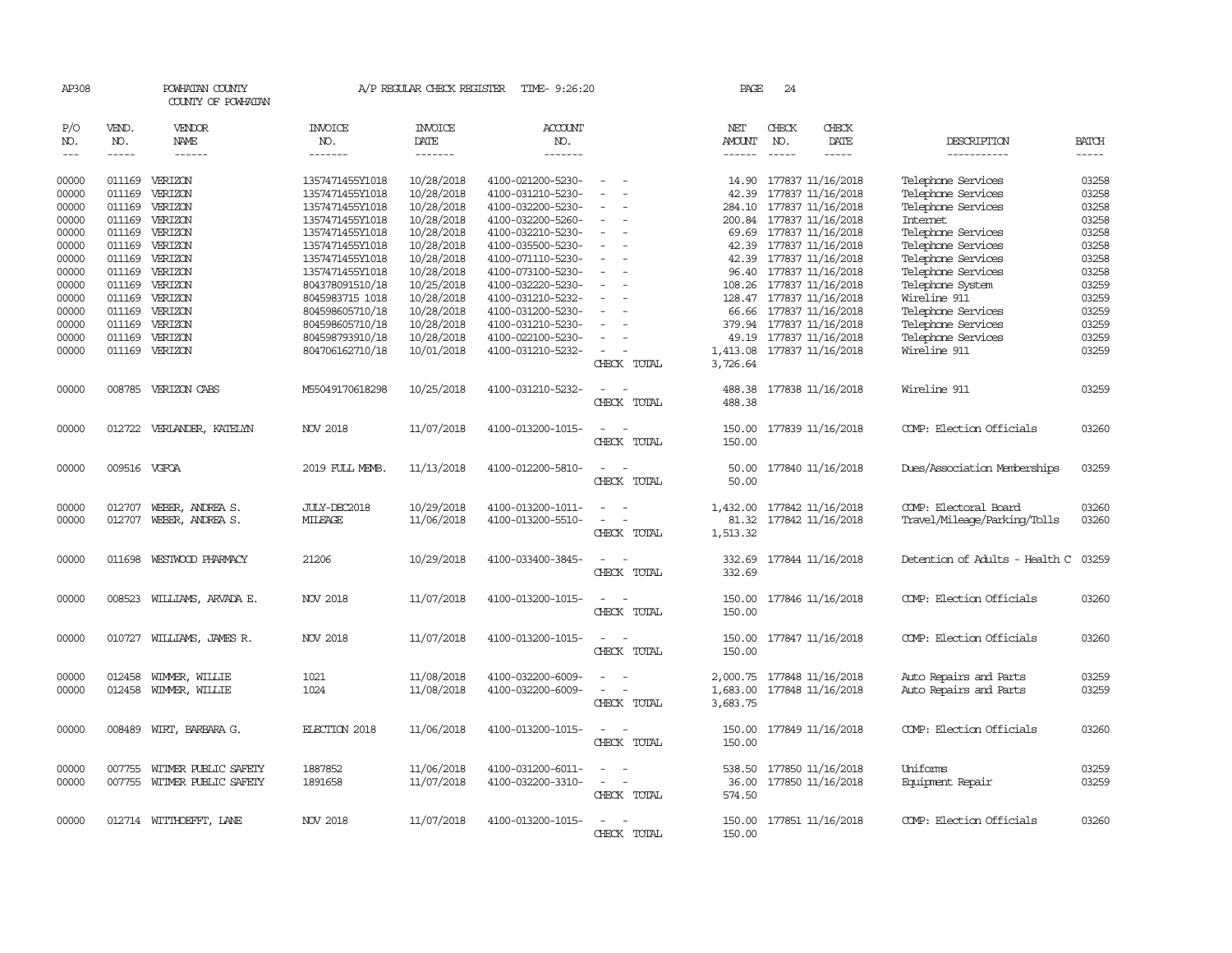| AP308          |                  | POWHATAN COUNTY<br>COUNTY OF POWHATAN                    |                       |                          | A/P REGULAR CHECK REGISTER TIME- 9:26:20 |                                                      | PAGE                        | 25           |                                                 |                                      |                |
|----------------|------------------|----------------------------------------------------------|-----------------------|--------------------------|------------------------------------------|------------------------------------------------------|-----------------------------|--------------|-------------------------------------------------|--------------------------------------|----------------|
| P/O<br>NO.     | VEND.<br>NO.     | VENDOR<br>NAME                                           | <b>INVOICE</b><br>NO. | <b>INVOICE</b><br>DATE   | <b>ACCOUNT</b><br>NO.                    |                                                      | NET<br>AMOUNT               | CHECK<br>NO. | CHECK<br>DATE                                   | DESCRIPTION                          | <b>BATCH</b>   |
| $\frac{1}{2}$  | $- - - - -$      | ------                                                   | -------               | -------                  | -------                                  |                                                      | $- - - - - -$               | $- - - - -$  | -----                                           | -----------                          | $- - - - -$    |
| 00000<br>00000 | 010688<br>010688 | A&B CLEANING SERVICE, INC.<br>A&B CLEANING SERVICE, INC. | 30653<br>30653        | 11/15/2018<br>11/15/2018 | 4100-014100-3180-<br>4100-032220-3180-   | $\sim$ $ \sim$<br>$\overline{\phantom{a}}$           | 246.15                      |              | 5,441.38 177852 11/20/2018<br>177852 11/20/2018 | Cleaning Service<br>Cleaning Service | 03265<br>03265 |
|                |                  |                                                          |                       |                          |                                          | CHECK TOTAL                                          | 5,687.53                    |              |                                                 |                                      |                |
|                |                  |                                                          |                       |                          |                                          |                                                      |                             |              |                                                 |                                      |                |
| 00000          | 007436           | AQUA VIRGINIA, INC.                                      | 0559913 11/18         | 11/07/2018               | 4100-014100-5130-                        | $\overline{a}$                                       | 22.69                       |              | 177855 11/20/2018                               | Water                                | 03265          |
| 00000          |                  | 007436 AQUA VIRGINIA, INC.                               | 0575072 11/18         | 11/07/2018               | 4100-014100-5130-                        | $\overline{\phantom{a}}$                             |                             |              | 76.74 177855 11/20/2018                         | Water                                | 03265          |
| 00000          |                  | 007436 AQUA VIRGINIA, INC.                               | 0620830 11/18         | 11/07/2018               | 4100-014100-5130-                        | $\overline{\phantom{a}}$<br>$\overline{\phantom{a}}$ |                             |              | 90.13 177855 11/20/2018                         | Water                                | 03265          |
| 00000          |                  | 007436 AQUA VIRGINIA, INC.                               | 0620830 11/18         | 11/07/2018               | 4100-031200-5130-                        | $\sim$                                               |                             |              | 90.12 177855 11/20/2018                         | Water                                | 03265          |
| 00000          |                  | 007436 AQUA VIRGINIA, INC.                               | 0621132 11/18         | 11/07/2018               | 4100-014600-5130-                        | $\overline{a}$                                       |                             |              | 342.07 177855 11/20/2018                        | Water - Field Irrigation             | 03265          |
| 00000          |                  | 007436 AQUA VIRGINIA, INC.                               | 0621730 11/18         | 11/08/2018               | 4100-014100-5130-                        | $\overline{\phantom{a}}$                             |                             |              | 185.32 177855 11/20/2018                        | Water                                | 03265          |
| 00000          |                  | 007436 AQUA VIRGINIA, INC.                               | 0621781 11/18         | 11/07/2018               | 4100-014100-5130-                        | $\sim$                                               |                             |              | 44.49 177855 11/20/2018                         | Water                                | 03265          |
| 00000          |                  | 007436 AQUA VIRGINIA, INC.                               | 0621784 11/18         | 11/07/2018               | 4100-014100-5130-                        | $\overline{\phantom{a}}$                             |                             |              | 50.37 177855 11/20/2018                         | Water                                | 03265          |
| 00000          |                  | 007436 AQUA VIRGINIA, INC.                               | 0621880 11/18         | 11/07/2018               | 4100-014600-5130-                        | $\overline{a}$                                       |                             |              | 18.13 177855 11/20/2018                         | Water - Field Irrigation             | 03265          |
| 00000          |                  | 007436 AQUA VIRGINIA, INC.                               | 1100656 11/18         | 11/07/2018               | 4100-014600-5130-                        | $\overline{\phantom{a}}$                             |                             |              | 119.41 177855 11/20/2018                        | Water - Field Irrigation             | 03265          |
|                |                  |                                                          |                       |                          |                                          | CHECK TOTAL                                          | 1,039.47                    |              |                                                 |                                      |                |
| 00000          |                  | 007436 AQUA VIRGINIA, INC.                               | 1100657 11/18         | 11/07/2018               | 4100-014100-5130-                        | $\equiv$                                             |                             |              | 165.04 177856 11/20/2018                        | Water                                | 03265          |
| 00000          |                  | 007436 AQUA VIRGINIA, INC.                               | 1401897 11/18         | 11/07/2018               | 4100-014600-5130-                        | $\overline{\phantom{a}}$<br>$\overline{\phantom{a}}$ | 22.18                       |              | 177856 11/20/2018                               | Water - Field Irrigation             | 03265          |
|                |                  |                                                          |                       |                          |                                          | CHECK TOTAL                                          | 187.22                      |              |                                                 |                                      |                |
| 00000          |                  | 007941 BAKER & TAYLOR                                    | 038378600             | 11/06/2018               | 4100-073100-6012-                        | $\sim$<br>$\sim$                                     | 31.73                       |              | 177858 11/20/2018                               | Books & Subscriptions                | 03267          |
| 00000          |                  | 007941 BAKER & TAYLOR                                    | 5015237862            | 11/06/2018               | 4100-073100-6012-                        |                                                      |                             |              | 140.30 177858 11/20/2018                        | Books & Subscriptions                | 03267          |
| 00000          | 007941           | BAKER & TAYLOR                                           | 5015245079            | 11/09/2018               | 4100-073100-6012-                        | $\overline{\phantom{a}}$                             |                             |              | 139.30 177858 11/20/2018                        | Books & Subscriptions                | 03267          |
| 00000          |                  | 007941 BAKER & TAYLOR                                    | 5015245708            | 11/12/2018               | 4100-073100-6012-                        | $\sim$                                               |                             |              | 444.49 177858 11/20/2018                        | Books & Subscriptions                | 03267          |
| 00000          |                  | 007941 BAKER & TAYLOR                                    | 5015245990            | 11/12/2018               | 4100-073100-6012-                        | $\sim$<br>$\sim$                                     |                             |              | 643.81 177858 11/20/2018                        | Books & Subscriptions                | 03267          |
|                |                  |                                                          |                       |                          |                                          | CHECK TOTAL                                          | 1,399.63                    |              |                                                 |                                      |                |
|                |                  |                                                          |                       |                          |                                          |                                                      |                             |              |                                                 |                                      |                |
| 00000          |                  | 000032 BARTON, FAYE G.                                   | FALL DISTRT MTG       | 11/16/2018               | 4100-012410-5510-                        | $\overline{\phantom{a}}$                             |                             |              | 95.92 177859 11/20/2018                         | Travel/Mileage/Parking/Tolls         | 03267          |
|                |                  |                                                          |                       |                          |                                          | CHECK TOTAL                                          | 95.92                       |              |                                                 |                                      |                |
| 00000          | 006249           | BATTERY BARN OF VA INC.                                  | 337343                | 11/13/2018               | 4100-032200-3310-                        | $\overline{\phantom{a}}$                             | 112.20                      |              | 177860 11/20/2018                               | Equipment Repair                     | 03265          |
|                |                  |                                                          |                       |                          |                                          | CHECK TOTAL                                          | 112.20                      |              |                                                 |                                      |                |
| 00000          | 006655           | BLOSSMAN GAS COMPANIES,                                  | 4718645               | 9/10/2018                | 4100-035100-5120-                        | $\overline{\phantom{a}}$                             | 85.87                       |              | 177861 11/20/2018                               | Fuel                                 | 03265          |
| 00000          | 006655           | BLOSSMAN GAS COMPANIES,                                  | 4865414               | 10/02/2018               | 4100-035100-5120-                        |                                                      |                             |              | 41.97 177861 11/20/2018                         | Fuel                                 | 03265          |
| 00000          |                  | 006655 BLOSSMAN GAS COMPANIES,                           | 5036091               | 10/23/2018               | 4100-035100-5120-                        | $\overline{\phantom{a}}$<br>$\overline{\phantom{a}}$ |                             |              | 139.43 177861 11/20/2018                        | Fuel                                 | 03265          |
|                |                  |                                                          |                       |                          |                                          | CHECK TOTAL                                          | 267.27                      |              |                                                 |                                      |                |
|                |                  |                                                          |                       |                          |                                          |                                                      |                             |              |                                                 |                                      |                |
| 00000          |                  | 009991 BMS DIRECT                                        | 129224A               | 10/26/2018               | 4100-035100-6024-                        | $\sim$<br>CHECK TOTAL                                | 25.00                       |              | 177862 11/20/2018                               | Dangerous Dog Registry               | 03265          |
|                |                  |                                                          |                       |                          |                                          |                                                      | 25.00                       |              |                                                 |                                      |                |
| 00000          |                  | 007869 BOULDIN, LATASHA                                  | MANAKIN, VA           | 11/14/2018               | 4100-012310-5510-                        | $\sim$ $\sim$                                        |                             |              | 28.92 177863 11/20/2018                         | Travel/Mileage/Parking/Tolls         | 03267          |
|                |                  |                                                          |                       |                          |                                          | CHECK TOTAL                                          | 28.92                       |              |                                                 |                                      |                |
| 00000          | 011223           | CENTRAL DISTRICT COR                                     | <b>DUES</b>           | 11/13/2018               | 4100-012310-5810-                        | $\sim$<br>$\sim$                                     |                             |              | 200.00 177864 11/20/2018                        | Dues/Association Memberships         | 03267          |
|                |                  |                                                          |                       |                          |                                          | CHECK TOTAL                                          | 200.00                      |              |                                                 |                                      |                |
|                |                  |                                                          |                       |                          |                                          |                                                      |                             |              |                                                 |                                      |                |
| 00000          | 000540           | CENTRAL VIRGINIA WASTE                                   | 23863                 | 11/08/2018               | 4100-014300-3175-                        |                                                      | 19,874.07 177865 11/20/2018 |              |                                                 | Waste Disposal                       | 03265          |
| 00000          | 000540           | CENTRAL VIRGINIA WASTE                                   | 23875                 | 11/13/2018               | 4100-014300-3176-                        |                                                      |                             |              | 188.87 177865 11/20/2018                        | Recycling Pulls                      | 03265          |
|                |                  |                                                          |                       |                          |                                          | CHECK TOTAL                                          | 20,062.94                   |              |                                                 |                                      |                |
|                |                  |                                                          |                       |                          |                                          |                                                      |                             |              |                                                 |                                      |                |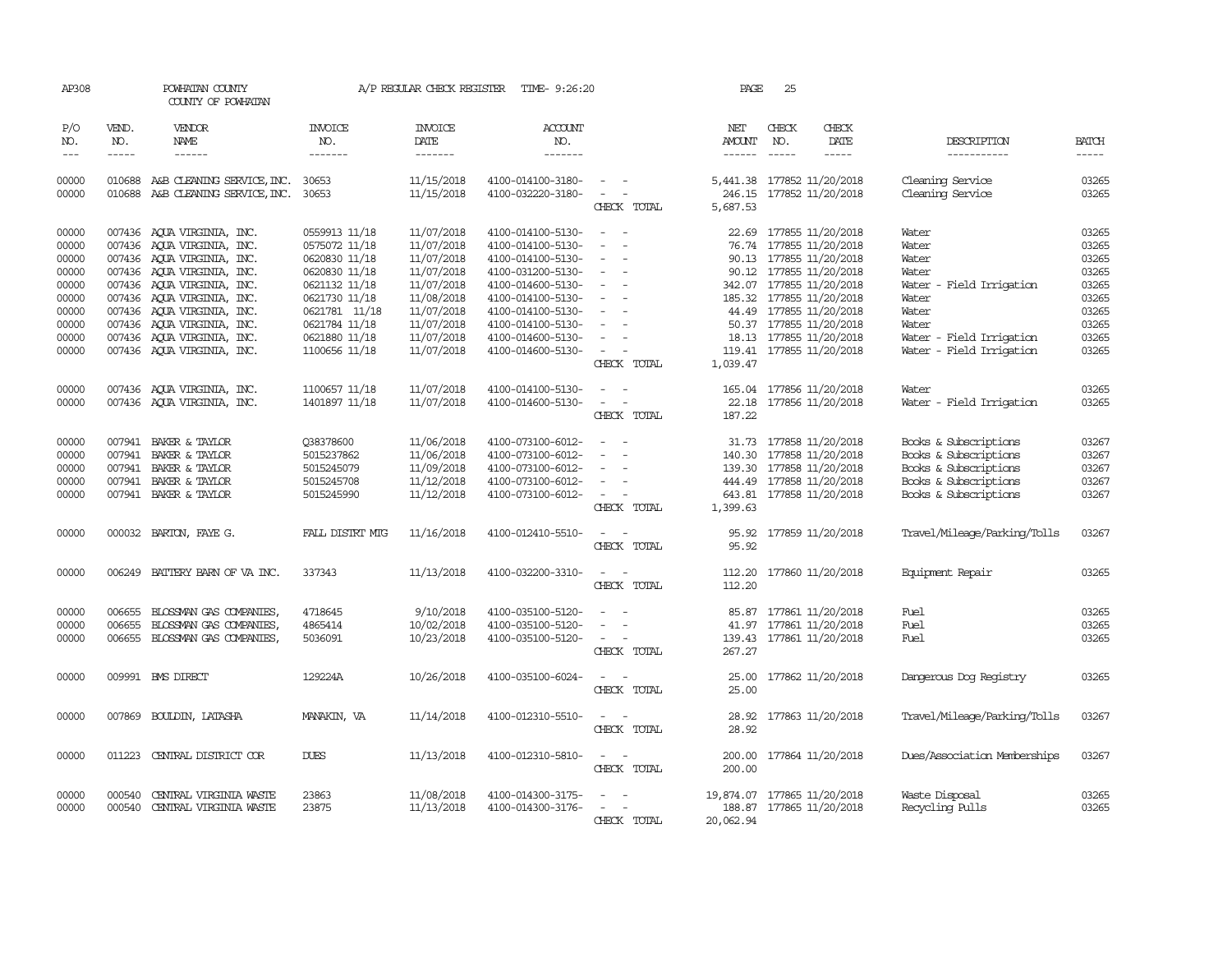| AP308                                                                                                             |                                                                                                                                | POWHATAN COUNTY<br>COUNTY OF POWHATAN                                                                                                                                                                                                                                                                                                                                    |                                                                                                                                                                       | A/P REGULAR CHECK REGISTER                                                                                                                                                         | TIME- 9:26:20                                                                                                                                                                                                                                                                 |                                                                                                                                                                                                                                   | PAGE                                       | 26                                                                                                                                                                                                                                                                                                                                     |                                                                                                                                                                                                                                                                                                                                                                                                                                           |                                                                                                                   |
|-------------------------------------------------------------------------------------------------------------------|--------------------------------------------------------------------------------------------------------------------------------|--------------------------------------------------------------------------------------------------------------------------------------------------------------------------------------------------------------------------------------------------------------------------------------------------------------------------------------------------------------------------|-----------------------------------------------------------------------------------------------------------------------------------------------------------------------|------------------------------------------------------------------------------------------------------------------------------------------------------------------------------------|-------------------------------------------------------------------------------------------------------------------------------------------------------------------------------------------------------------------------------------------------------------------------------|-----------------------------------------------------------------------------------------------------------------------------------------------------------------------------------------------------------------------------------|--------------------------------------------|----------------------------------------------------------------------------------------------------------------------------------------------------------------------------------------------------------------------------------------------------------------------------------------------------------------------------------------|-------------------------------------------------------------------------------------------------------------------------------------------------------------------------------------------------------------------------------------------------------------------------------------------------------------------------------------------------------------------------------------------------------------------------------------------|-------------------------------------------------------------------------------------------------------------------|
| P/O<br>NO.<br>$\qquad \qquad - -$                                                                                 | VEND.<br>NO.<br>$- - - - -$                                                                                                    | VENDOR<br><b>NAME</b><br>------                                                                                                                                                                                                                                                                                                                                          | <b>INVOICE</b><br>NO.<br>-------                                                                                                                                      | <b>INVOICE</b><br>DATE<br>-------                                                                                                                                                  | ACCOUNT<br>NO.<br>-------                                                                                                                                                                                                                                                     |                                                                                                                                                                                                                                   | NET<br>AMOUNT<br>------                    | CHECK<br>CHECK<br><b>DATE</b><br>NO.<br>$\cdots \cdots \cdots$<br>$\frac{1}{2}$                                                                                                                                                                                                                                                        | DESCRIPTION<br>-----------                                                                                                                                                                                                                                                                                                                                                                                                                | <b>BATCH</b><br>-----                                                                                             |
| 00000                                                                                                             |                                                                                                                                | 009636 CMS COMMUNICATIONS                                                                                                                                                                                                                                                                                                                                                | 1712454                                                                                                                                                               | 11/05/2018                                                                                                                                                                         | 4100-012510-6002-                                                                                                                                                                                                                                                             | $\overline{\phantom{a}}$<br>CHECK TOTAL                                                                                                                                                                                           | 141.66<br>141.66                           | 177866 11/20/2018                                                                                                                                                                                                                                                                                                                      | Computer Equipment-non-capital 03265                                                                                                                                                                                                                                                                                                                                                                                                      |                                                                                                                   |
| 00000                                                                                                             |                                                                                                                                | 007282 COBB TECHNOLOGIES, INC.                                                                                                                                                                                                                                                                                                                                           | 1008776                                                                                                                                                               | 11/09/2018                                                                                                                                                                         | 4100-032200-3320-                                                                                                                                                                                                                                                             | $\equiv$<br>CHECK TOTAL                                                                                                                                                                                                           | 435.64<br>435.64                           | 177867 11/20/2018                                                                                                                                                                                                                                                                                                                      | Maintenance & Service Contract                                                                                                                                                                                                                                                                                                                                                                                                            | 03265                                                                                                             |
| 00000                                                                                                             |                                                                                                                                | 033130 COUNTY OF HENRICO                                                                                                                                                                                                                                                                                                                                                 | 148251                                                                                                                                                                | 11/01/2018                                                                                                                                                                         | 4100-033400-3840-                                                                                                                                                                                                                                                             | $\overline{\phantom{a}}$<br>CHECK TOTAL                                                                                                                                                                                           | 20,755.74<br>20,755.74                     | 177868 11/20/2018                                                                                                                                                                                                                                                                                                                      | Detention of Juveniles                                                                                                                                                                                                                                                                                                                                                                                                                    | 03267                                                                                                             |
| 00000                                                                                                             |                                                                                                                                | 006879 DEMCO, INC.                                                                                                                                                                                                                                                                                                                                                       | 6490936                                                                                                                                                               | 11/07/2018                                                                                                                                                                         | 4100-073100-6014-                                                                                                                                                                                                                                                             | $\equiv$<br>CHECK TOTAL                                                                                                                                                                                                           | 99.11                                      | 99.11 177869 11/20/2018                                                                                                                                                                                                                                                                                                                | Library Supplies                                                                                                                                                                                                                                                                                                                                                                                                                          | 03267                                                                                                             |
| 00000<br>00000<br>00000<br>00000<br>00000<br>00000                                                                | 006240<br>006240<br>006240<br>006240<br>006240<br>006240                                                                       | DIAMOND SPRINGS WATER, INC 1010074480<br>DIAMOND SPRINGS WATER, INC<br>DIAMOND SPRINGS WATER, INC 1024074510<br>DIAMOND SPRINGS WATER, INC 1031079345<br>DIAMOND SPRINGS WATER, INC<br>DIAMOND SPRINGS WATER, INC 3168276                                                                                                                                                | 1017079345<br>3167955                                                                                                                                                 | 10/10/2018<br>10/18/2018<br>10/24/2018<br>10/31/2018<br>11/02/2018<br>11/02/2018                                                                                                   | 4100-014300-5130-<br>4100-031200-5130-<br>4100-031200-5130-<br>4100-031200-5130-<br>4100-014300-5130-<br>4100-031200-5130-                                                                                                                                                    | $\overline{\phantom{a}}$<br>$\equiv$<br>$\equiv$<br>$\equiv$<br>$\equiv$<br>CHECK TOTAL                                                                                                                                           | 2.03<br>11.95<br>118.73                    | 22.90 177870 11/20/2018<br>177870 11/20/2018<br>34.95 177870 11/20/2018<br>34.95 177870 11/20/2018<br>177870 11/20/2018<br>11.95 177870 11/20/2018                                                                                                                                                                                     | Water<br>Water<br>Water<br>Water<br>Water<br>Water                                                                                                                                                                                                                                                                                                                                                                                        | 03265<br>03265<br>03265<br>03265<br>03265<br>03265                                                                |
| 00000<br>00000                                                                                                    | 008750<br>008750                                                                                                               | DOMINION ENERGY<br><b>DOMINION ENERGY</b>                                                                                                                                                                                                                                                                                                                                | 2216008215 1118<br>5776699919 1118                                                                                                                                    | 11/16/2018<br>11/13/2018                                                                                                                                                           | 4100-053910-5643-<br>4100-053910-5642-                                                                                                                                                                                                                                        | $\sim$<br>CHECK TOTAL                                                                                                                                                                                                             | 644.87                                     | 387.54 177871 11/20/2018<br>257.33 177871 11/20/2018                                                                                                                                                                                                                                                                                   | PCCAA Services - Federal CSBG<br>PCCAA Services - TANF                                                                                                                                                                                                                                                                                                                                                                                    | 03267<br>03267                                                                                                    |
| 00000<br>00000<br>00000<br>00000<br>00000<br>00000                                                                | 000860<br>000860<br>000860<br>000860<br>000860<br>000860                                                                       | DOMINION ENERGY VIRGINIA<br>DOMINION ENERGY VIRGINIA<br>DOMINION ENERGY VIRGINIA<br>DOMINION ENERGY VIRGINIA<br>DOMINION ENERGY VIRGINIA<br>DOMINION ENERGY VIRGINIA                                                                                                                                                                                                     | 232225250910/18<br>12216678331018A<br>40620353911018A<br>41656809291018A<br>62117898101018A<br>80093705711018A                                                        | 10/30/2018<br>10/30/2018<br>10/30/2018<br>10/31/2018<br>10/30/2018<br>10/31/2018                                                                                                   | 4100-031200-5110-<br>4100-031210-5110-<br>4100-031210-5110-<br>4100-031210-5110-<br>4100-031210-5110-<br>4100-031210-5110-                                                                                                                                                    | $\equiv$<br>$\overline{\phantom{a}}$<br>$\overline{\phantom{a}}$<br>$\overline{\phantom{a}}$<br>$\equiv$<br>$\sim$<br>CHECK TOTAL                                                                                                 | 758.05                                     | 145.65 177872 11/20/2018<br>215.20 177872 11/20/2018<br>129.61 177872 11/20/2018<br>132.53 177872 11/20/2018<br>95.93 177872 11/20/2018<br>39.13 177872 11/20/2018                                                                                                                                                                     | Electricity<br>Electricity - Comunications H 03267<br>Electricity - Communications H 03267<br>Electricity - Comunications H<br>Electricity - Communications H 03267<br>Electricity - Comunications H 03267                                                                                                                                                                                                                                | 03265<br>03267                                                                                                    |
| 00000<br>00000<br>00000<br>00000<br>00000<br>00000<br>00000<br>00000<br>00000<br>00000<br>00000<br>00000<br>00000 | 011224<br>011224<br>011224<br>011224<br>011224<br>011224<br>011224<br>011224<br>011224<br>011224<br>011224<br>011224<br>011224 | ELECTRONIC SYSTEMS, INC.<br>ELECTRONIC SYSTEMS, INC.<br>ELECTRONIC SYSTEMS, INC.<br>ELECTRONIC SYSTEMS, INC.<br>ELECTRONIC SYSTEMS, INC.<br>ELECTRONIC SYSTEMS, INC.<br>ELECTRONIC SYSTEMS, INC.<br>ELECTRONIC SYSTEMS, INC.<br>ELECTRONIC SYSTEMS, INC.<br>ELECTRONIC SYSTEMS, INC.<br>ELECTRONIC SYSTEMS, INC.<br>ELECTRONIC SYSTEMS, INC.<br>ELECTRONIC SYSTEMS, INC. | IN1101551<br>IN1101551<br>IN1101551<br>IN1101551<br>IN1101551<br>IN1101551<br>IN1101551<br>IN1101551<br>IN1101551<br>IN1101551<br>IN1101551<br>IN1101551<br>IN1106348 | 10/31/2018<br>10/31/2018<br>10/31/2018<br>10/31/2018<br>10/31/2018<br>10/31/2018<br>10/31/2018<br>10/31/2018<br>10/31/2018<br>10/31/2018<br>10/31/2018<br>10/31/2018<br>11/06/2018 | 4100-035100-3320-<br>4100-014300-3320-<br>4100-012100-3320-<br>4100-012310-3320-<br>4100-031210-3320-<br>4100-012200-3320-<br>4100-012220-3320-<br>4100-071110-3320-<br>4100-014100-3320-<br>4100-031200-3320-<br>4100-012410-3320-<br>4100-012510-3320-<br>4100-012100-3320- | $\sim$<br>$\equiv$<br>$\overline{\phantom{a}}$<br>$\equiv$<br>$\overline{\phantom{a}}$<br>$\overline{\phantom{a}}$<br>$\overline{\phantom{a}}$<br>$\overline{\phantom{a}}$<br>$\overline{\phantom{a}}$<br>$\equiv$<br>CHECK TOTAL | 25.83<br>14.00<br>14.00<br>14.00<br>742.41 | 177873 11/20/2018<br>177873 11/20/2018<br>177873 11/20/2018<br>105.49 177873 11/20/2018<br>65.66 177873 11/20/2018<br>25.83 177873 11/20/2018<br>25.83 177873 11/20/2018<br>14.00 177873 11/20/2018<br>177873 11/20/2018<br>165.32 177873 11/20/2018<br>203.49 177873 11/20/2018<br>25.80 177873 11/20/2018<br>43.16 177873 11/20/2018 | Landscaping - Animal Control<br>Maintenance and Service Contra<br>Maintenance & Service Contract<br>Maintenance & Service Contract<br>Maintenance and Service Contra<br>Maintenance & Service Contract<br>Maintenance and service contra<br>General Maintenance<br>Maintenance & Service Contract<br>Maintenance & Service Contract<br>Maintenance & Service Contract<br>Maintenance & Service Contract<br>Maintenance & Service Contract | 03267<br>03267<br>03267<br>03267<br>03267<br>03267<br>03267<br>03267<br>03267<br>03267<br>03267<br>03267<br>03267 |
| 00000<br>00000                                                                                                    | 012600<br>012600                                                                                                               | ELLEIT'S EMBROIDERY<br>ELLEIT'S EMBROIDERY                                                                                                                                                                                                                                                                                                                               | O. ARRINGTON<br>O.ARRINGTON                                                                                                                                           | 11/15/2018<br>11/15/2018                                                                                                                                                           | 4100-031200-6011-<br>4100-031200-6011-                                                                                                                                                                                                                                        | $\sim$<br>CHECK TOTAL                                                                                                                                                                                                             | 86.00<br>76.00<br>162.00                   | 177874 11/20/2018<br>177874 11/20/2018                                                                                                                                                                                                                                                                                                 | Uniforms<br>Uniforms                                                                                                                                                                                                                                                                                                                                                                                                                      | 03265<br>03265                                                                                                    |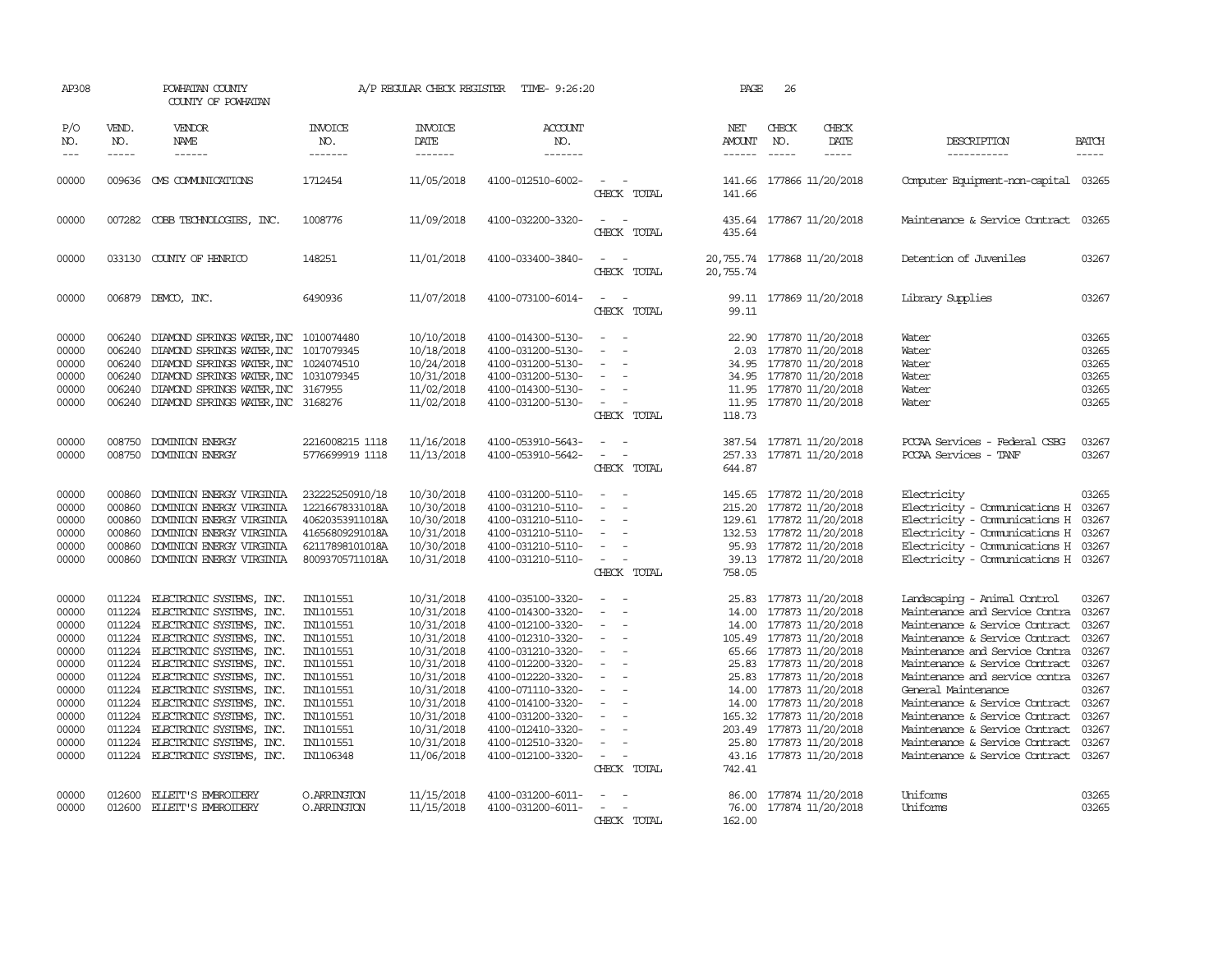| AP308                                                       |                                                                    | POWHATAN COUNTY<br>COUNTY OF POWHATAN                                                                                                                                                     |                                                                    | A/P REGULAR CHECK REGISTER                                                                     | TIME- 9:26:20                                                                                                                                   |                                                                         | PAGE                             | 27                            |                                                                                                                                                                         |                                                                                                                                                                        |                                                             |
|-------------------------------------------------------------|--------------------------------------------------------------------|-------------------------------------------------------------------------------------------------------------------------------------------------------------------------------------------|--------------------------------------------------------------------|------------------------------------------------------------------------------------------------|-------------------------------------------------------------------------------------------------------------------------------------------------|-------------------------------------------------------------------------|----------------------------------|-------------------------------|-------------------------------------------------------------------------------------------------------------------------------------------------------------------------|------------------------------------------------------------------------------------------------------------------------------------------------------------------------|-------------------------------------------------------------|
| P/O<br>NO.<br>$- - -$                                       | VEND.<br>NO.<br>$- - - - -$                                        | <b>VENDOR</b><br>NAME<br>$- - - - - -$                                                                                                                                                    | <b>INVOICE</b><br>NO.<br>--------                                  | <b>INVOICE</b><br>DATE<br>--------                                                             | ACCOUNT<br>NO.<br>-------                                                                                                                       |                                                                         | NET<br>AMOUNT<br>------          | CHECK<br>NO.<br>$\frac{1}{2}$ | CHECK<br>DATE<br>$\frac{1}{2}$                                                                                                                                          | DESCRIPTION<br>-----------                                                                                                                                             | <b>BATCH</b><br>-----                                       |
| 00000                                                       | 006763                                                             | GREENBERG & ASSOCIATES                                                                                                                                                                    | 3151                                                               | 11/05/2018                                                                                     | 4100-031200-3110-                                                                                                                               | $\overline{\phantom{a}}$<br>CHECK TOTAL                                 | 360.00<br>360.00                 |                               | 177875 11/20/2018                                                                                                                                                       | Professional Health Services                                                                                                                                           | 03266                                                       |
| 00000                                                       |                                                                    | 010966 HABITAT FOR HUMANITY-                                                                                                                                                              | MOU 2ND OIR'19                                                     | 11/16/2018                                                                                     | 4100-053910-5643-                                                                                                                               | CHECK TOTAL                                                             | 6,250.00                         |                               | 6,250.00 177877 11/20/2018                                                                                                                                              | PCCAA Services - Federal CSBG                                                                                                                                          | 03267                                                       |
| 00000                                                       |                                                                    | 012508 HEALTH ECUTTY INC                                                                                                                                                                  | S8HAVU6                                                            | 11/12/2018                                                                                     | 100-000200-0012-                                                                                                                                | CHECK TOTAL                                                             | 263.39                           |                               | 263.39 177878 11/20/2018                                                                                                                                                | Payroll Clearing - FSA                                                                                                                                                 | 03267                                                       |
| 00000                                                       |                                                                    | 012726 LANTAGNE LEGAL PRINTING                                                                                                                                                            | 181111                                                             | 11/15/2018                                                                                     | 4100-012210-3500-                                                                                                                               | $\sim$ $\sim$<br>CHECK TOTAL                                            | 418.44                           |                               | 418.44 177879 11/20/2018                                                                                                                                                | Printing & Binding                                                                                                                                                     | 03267                                                       |
| 00000<br>00000                                              |                                                                    | 006146 MCCLELLAN, WENDY SUSAN<br>006146 MCCLELLAN, WENDY SUSAN                                                                                                                            | NOVEMBER'18 EXP<br>NOVEMBER'18 EXP                                 | 11/16/2018<br>11/16/2018                                                                       | 4100-031710-5510-<br>4100-031710-5540-                                                                                                          | CHECK TOTAL                                                             | 419.20                           |                               | 146.06 177880 11/20/2018<br>273.14 177880 11/20/2018                                                                                                                    | Travel/Mileage/Parking/Tolls<br>Travel - Convention & Educatio                                                                                                         | 03266<br>03266                                              |
| 00000                                                       |                                                                    | 010924 MITCHELL PEST                                                                                                                                                                      | 115737                                                             | 11/06/2018                                                                                     | 4100-014100-3320-                                                                                                                               | $\sim$<br>CHECK TOTAL                                                   | 100.00<br>100.00                 |                               | 177881 11/20/2018                                                                                                                                                       | Maintenance & Service Contract                                                                                                                                         | 03266                                                       |
| 00000                                                       | 007422 NACO                                                        |                                                                                                                                                                                           | 220198                                                             | 10/26/2018                                                                                     | 4100-012100-5810-                                                                                                                               | CHECK TOTAL                                                             | 460.00<br>460.00                 |                               | 177883 11/20/2018                                                                                                                                                       | Dues/Association Memberships                                                                                                                                           | 03267                                                       |
| 00000<br>00000<br>00000<br>00000<br>00000<br>00000<br>00000 | 001250<br>001250<br>001250<br>001250<br>001250<br>001250<br>001250 | POWHATAN AUTO & TRACTOR<br>POWHATAN AUTO & TRACTOR<br>POWHATAN AUTO & TRACTOR<br>POWHATAN AUTO & TRACTOR<br>POWHATAN AUTO & TRACTOR<br>POWHATAN AUTO & TRACTOR<br>POWHATAN AUTO & TRACTOR | 520048<br>521111<br>521220<br>521220<br>521220<br>521964<br>525198 | 10/10/2018<br>10/17/2018<br>10/18/2018<br>10/18/2018<br>10/18/2018<br>10/23/2018<br>11/14/2018 | 4100-014500-6009-<br>4100-014300-6007-<br>4100-014500-6008-<br>4100-014500-3319-<br>4100-014100-6009-<br>4100-014500-6004-<br>4100-031200-6008- | $\equiv$<br>$\sim$<br>$\sim$<br>CHECK TOTAL                             | 32.99<br>25.87<br>17.99<br>38.39 |                               | 177885 11/20/2018<br>177885 11/20/2018<br>7.17 177885 11/20/2018<br>177885 11/20/2018<br>12.99 177885 11/20/2018<br>22.49 177885 11/20/2018<br>81.11- 177885 11/20/2018 | Auto Parts & Repairs<br>Transfer Station Supplies<br>Gas/Grease/Oil<br>Equipment Repairs and Maintena<br>Auto Parts & Repairs<br>Tools and Equipment<br>Gas/Grease/Oil | 03266<br>03266<br>03266<br>03266<br>03266<br>03266<br>03266 |
| 00000                                                       | 006765                                                             | POWHATAN VOLUNTEER RESCUE                                                                                                                                                                 | <b>CLEANING FEE</b>                                                | 11/13/2018                                                                                     | 4100-083500-6014-                                                                                                                               | $\sim$<br>CHECK TOTAL                                                   | 50.00<br>50.00                   |                               | 177887 11/20/2018                                                                                                                                                       | Other Operating Supplies                                                                                                                                               | 03267                                                       |
| 00000<br>00000<br>00000<br>00000                            | 000780<br>000780<br>000780                                         | <b>CUILL CORPORATION</b><br><b>CUILL CORPORATION</b><br><b>CUILL CORPORATION</b><br>000780 CUILL CORPORATION                                                                              | 2558037<br>2596861<br>2596861<br>2610178                           | 11/07/2018<br>11/08/2018<br>11/08/2018<br>11/08/2018                                           | 4100-012310-6001-<br>4100-071110-6001-<br>4100-014400-6001-<br>4100-012310-6001-                                                                | $\overline{\phantom{a}}$<br>$\sim$<br>$\equiv$<br>$\sim$<br>CHECK TOTAL | 14.99<br>380.75                  |                               | 155.26 177888 11/20/2018<br>177888 11/20/2018<br>147.88 177888 11/20/2018<br>62.62 177888 11/20/2018                                                                    | Office Supplies<br>Office Supplies<br>Stationery/Office Supplies<br>Office Supplies                                                                                    | 03266<br>03266<br>03266<br>03266                            |
| 00000                                                       |                                                                    | 006466 RADIO COMMUNICATION OF VA                                                                                                                                                          | 602001559-1                                                        | 11/07/2018                                                                                     | 4100-031200-3310-                                                                                                                               | $\equiv$<br>CHECK TOTAL                                                 | 139.95                           |                               | 139.95 177890 11/20/2018                                                                                                                                                | Repairs & Maintenance                                                                                                                                                  | 03266                                                       |
| 00000                                                       |                                                                    | 012728 RAY'S UPHOLSTERY &                                                                                                                                                                 | 54504                                                              | 11/09/2018                                                                                     | 4100-031200-6009-                                                                                                                               | CHECK TOTAL                                                             | 275.00                           |                               | 275.00 177891 11/20/2018                                                                                                                                                | Auto Parts/Repairs                                                                                                                                                     | 03266                                                       |
| 00000                                                       |                                                                    | 006579 RICHMOND ALARM                                                                                                                                                                     | 280543                                                             | 9/01/2018                                                                                      | 4100-032210-3320-                                                                                                                               | $\sim$<br>$\sim$<br>CHECK TOTAL                                         | 450.00                           |                               | 450.00 177892 11/20/2018                                                                                                                                                | Maintenance & Service Contract                                                                                                                                         | 03266                                                       |
| 00000<br>00000                                              | 012509<br>012509                                                   | RICHMOND SUBURBAN NEWS<br>RICHMOND SUBURBAN NEWS                                                                                                                                          | I00008327091010<br>I00008327091017                                 | 10/10/2018<br>10/17/2018                                                                       | 4100-011010-3600-<br>4100-011010-3600-                                                                                                          | $\overline{\phantom{a}}$                                                |                                  |                               | 175.50 177893 11/20/2018<br>175.50 177893 11/20/2018                                                                                                                    | Advertising<br>Advertising                                                                                                                                             | 03267<br>03267                                              |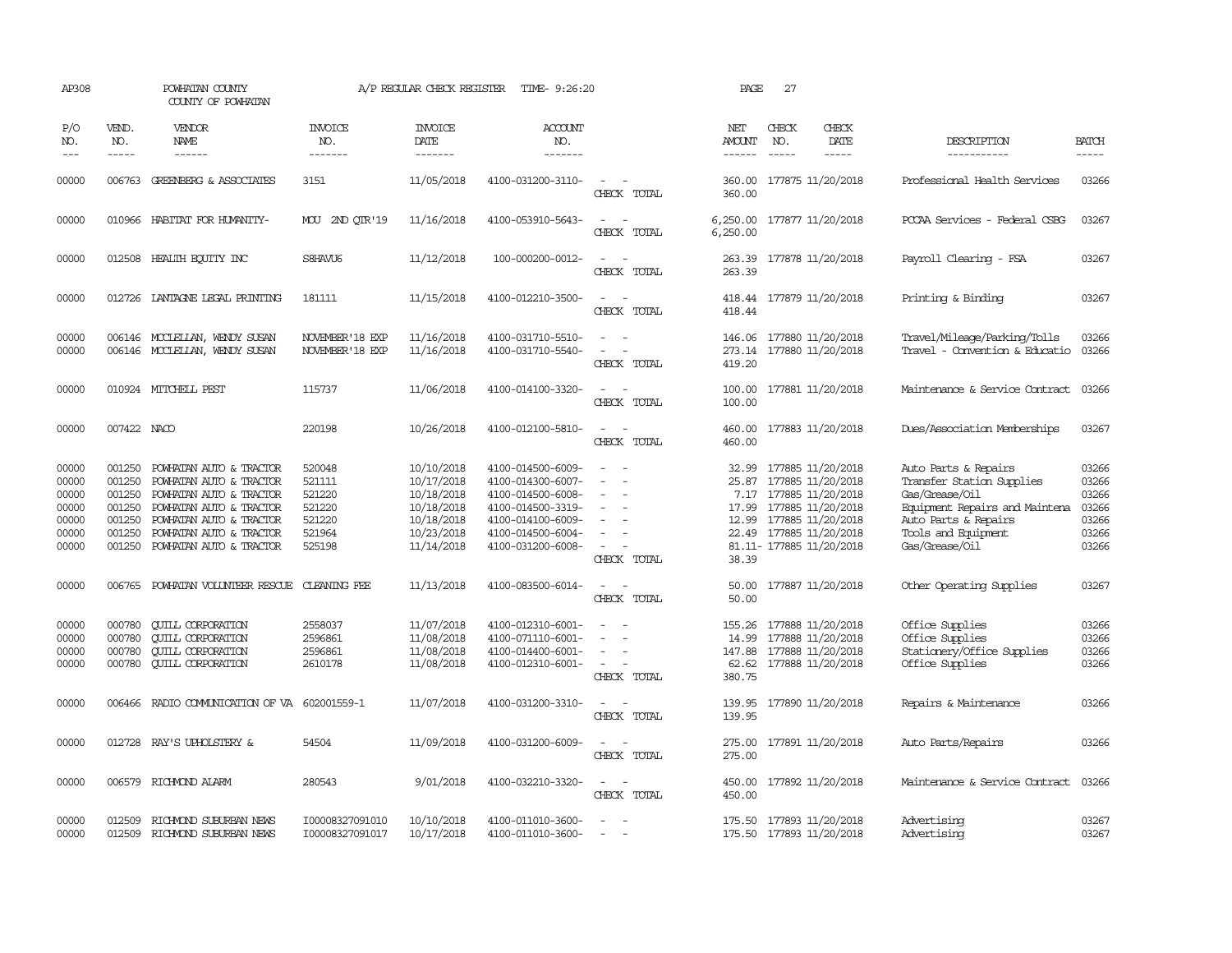| AP308                                                                                                                               |                                                                    | POWHATAN COUNTY<br>COUNTY OF POWHATAN                                                                                                                                                                                     |                                                                                                                                                                                                                | A/P REGULAR CHECK REGISTER                                                                                                                                                                                     | TIME- 9:26:20                                                                                                                                                                                                                                                                                                          |                                                     | PAGE                           | 28                                                                                                                                                                                                                                                                                                                                                                                                                     |                                                                                                                                                                                                                                                             |                                                                                                                                     |
|-------------------------------------------------------------------------------------------------------------------------------------|--------------------------------------------------------------------|---------------------------------------------------------------------------------------------------------------------------------------------------------------------------------------------------------------------------|----------------------------------------------------------------------------------------------------------------------------------------------------------------------------------------------------------------|----------------------------------------------------------------------------------------------------------------------------------------------------------------------------------------------------------------|------------------------------------------------------------------------------------------------------------------------------------------------------------------------------------------------------------------------------------------------------------------------------------------------------------------------|-----------------------------------------------------|--------------------------------|------------------------------------------------------------------------------------------------------------------------------------------------------------------------------------------------------------------------------------------------------------------------------------------------------------------------------------------------------------------------------------------------------------------------|-------------------------------------------------------------------------------------------------------------------------------------------------------------------------------------------------------------------------------------------------------------|-------------------------------------------------------------------------------------------------------------------------------------|
| P/O<br>NO.<br>$---$                                                                                                                 | VEND.<br>NO.<br>$- - - - -$                                        | VENDOR<br>NAME<br>$- - - - - -$                                                                                                                                                                                           | <b>INVOICE</b><br>NO.<br>-------                                                                                                                                                                               | <b>INVOICE</b><br>DATE<br>-------                                                                                                                                                                              | <b>ACCOUNT</b><br>NO.<br>-------                                                                                                                                                                                                                                                                                       |                                                     | NET<br><b>AMOUNT</b><br>------ | CHECK<br>CHECK<br>NO.<br>DATE<br>$- - - - -$                                                                                                                                                                                                                                                                                                                                                                           | DESCRIPTION<br>-----------                                                                                                                                                                                                                                  | <b>BATCH</b><br>-----                                                                                                               |
| 00000                                                                                                                               |                                                                    | 012509 RICHMOND SUBURBAN NEWS                                                                                                                                                                                             | I00008430161031                                                                                                                                                                                                | 10/31/2018                                                                                                                                                                                                     | 4100-012410-3600-                                                                                                                                                                                                                                                                                                      | $\equiv$<br>CHECK TOTAL                             | 526.50                         | 175.50 177893 11/20/2018                                                                                                                                                                                                                                                                                                                                                                                               | Advertising                                                                                                                                                                                                                                                 | 03267                                                                                                                               |
| 00000                                                                                                                               |                                                                    | 006593 SHEEHY FORD                                                                                                                                                                                                        | NOHB716399                                                                                                                                                                                                     | 10/26/2018                                                                                                                                                                                                     | 4100-031200-6009-                                                                                                                                                                                                                                                                                                      | $\equiv$<br>$\overline{\phantom{a}}$<br>CHECK TOTAL | 153.53                         | 153.53 177895 11/20/2018                                                                                                                                                                                                                                                                                                                                                                                               | Auto Parts/Repairs                                                                                                                                                                                                                                          | 03266                                                                                                                               |
| 00000                                                                                                                               |                                                                    | 012404 SOUTHSIDE ELECTRIC                                                                                                                                                                                                 | 109085002 1018                                                                                                                                                                                                 | 10/25/2018                                                                                                                                                                                                     | 4100-053910-5642-                                                                                                                                                                                                                                                                                                      | $\sim$<br>CHECK TOTAL                               | 200.00                         | 200.00 177897 11/20/2018                                                                                                                                                                                                                                                                                                                                                                                               | PCCAA Services - TANF                                                                                                                                                                                                                                       | 03267                                                                                                                               |
| 00000<br>00000<br>00000<br>00000<br>00000<br>00000                                                                                  | 008578<br>008578<br>008578<br>008578<br>008578                     | STAPLES BUSINESS AD-<br>STAPLES BUSINESS AD-<br>STAPLES BUSINESS AD-<br>STAPLES BUSINESS AD-<br>STAPLES BUSINESS AD-<br>008578 STAPLES BUSINESS AD-                                                                       | 3395883304<br>3394611430<br>3394611430<br>3394866714<br>3394866716<br>3395522612                                                                                                                               | 11/08/2018<br>10/30/2018<br>10/30/2018<br>10/31/2018<br>10/31/2018<br>11/03/2018                                                                                                                               | 4100-022100-6001-<br>4100-012100-6001-<br>4100-012220-6001-<br>4100-034100-6009-<br>4100-073100-6001-<br>4100-073100-6001-                                                                                                                                                                                             | CHECK TOTAL                                         | 50.81<br>382.00                | 139.62 177899 11/20/2018<br>177899 11/20/2018<br>36.95 177899 11/20/2018<br>60.56 177899 11/20/2018<br>35.47 177899 11/20/2018<br>58.59 177899 11/20/2018                                                                                                                                                                                                                                                              | Office Supplies<br>Office Supplies<br>Supplies<br>Auto Parts/Repairs<br>Office Supplies<br>Office Supplies                                                                                                                                                  | 03266<br>03267<br>03267<br>03267<br>03267<br>03267                                                                                  |
| 00000                                                                                                                               |                                                                    | 011174 STIEFFENHOFER, JENNIFER                                                                                                                                                                                            | 160                                                                                                                                                                                                            | 11/15/2018                                                                                                                                                                                                     | 4100-012200-3140-                                                                                                                                                                                                                                                                                                      | $\sim$<br>$\sim$<br>CHECK TOTAL                     | 342.50                         | 342.50 177900 11/20/2018                                                                                                                                                                                                                                                                                                                                                                                               | Professional Services                                                                                                                                                                                                                                       | 03267                                                                                                                               |
| 00000                                                                                                                               |                                                                    | 008346 SYCOM TECHNOLOGIES                                                                                                                                                                                                 | AT45736                                                                                                                                                                                                        | 10/31/2018                                                                                                                                                                                                     | 4100-012510-3322-                                                                                                                                                                                                                                                                                                      | CHECK TOTAL                                         | 465.00<br>465.00               | 177902 11/20/2018                                                                                                                                                                                                                                                                                                                                                                                                      | Network Service Contracts                                                                                                                                                                                                                                   | 03266                                                                                                                               |
| 00000                                                                                                                               |                                                                    | 007450 THOMSON REUTERS -                                                                                                                                                                                                  | 839197664                                                                                                                                                                                                      | 11/01/2018                                                                                                                                                                                                     | 4100-031200-3320-                                                                                                                                                                                                                                                                                                      | CHECK TOTAL                                         | 298.50<br>298.50               | 177903 11/20/2018                                                                                                                                                                                                                                                                                                                                                                                                      | Maintenance & Service Contract                                                                                                                                                                                                                              | 03266                                                                                                                               |
| 00000                                                                                                                               |                                                                    | 012729 TIMEVALUE SOFTWARE                                                                                                                                                                                                 | 8088                                                                                                                                                                                                           | 11/15/2018                                                                                                                                                                                                     | 4100-012200-3140-                                                                                                                                                                                                                                                                                                      | CHECK TOTAL                                         | 60.00<br>60.00                 | 177904 11/20/2018                                                                                                                                                                                                                                                                                                                                                                                                      | Professional Services                                                                                                                                                                                                                                       | 03267                                                                                                                               |
| 00000                                                                                                                               | 006661                                                             | TREASURER OF VIRGINIA                                                                                                                                                                                                     | 111617                                                                                                                                                                                                         | 11/16/2018                                                                                                                                                                                                     | 4100-014100-5810-                                                                                                                                                                                                                                                                                                      | CHECK TOTAL                                         | 45.00<br>45.00                 | 177905 11/20/2018                                                                                                                                                                                                                                                                                                                                                                                                      | Dues/Association Memberships                                                                                                                                                                                                                                | 03265                                                                                                                               |
| 00000                                                                                                                               |                                                                    | 006944 USA TODAY                                                                                                                                                                                                          | 12/18-11/19                                                                                                                                                                                                    | 11/15/2018                                                                                                                                                                                                     | 4100-073100-6012-                                                                                                                                                                                                                                                                                                      | CHECK TOTAL                                         | 340.70                         | 340.70 177906 11/20/2018                                                                                                                                                                                                                                                                                                                                                                                               | Books & Subscriptions                                                                                                                                                                                                                                       | 03267                                                                                                                               |
| 00000<br>00000<br>00000<br>00000<br>00000<br>00000<br>00000<br>00000<br>00000<br>00000<br>00000<br>00000<br>00000<br>00000<br>00000 | 008126<br>008126<br>008126<br>008126<br>008126<br>008126<br>008126 | 008126 VERIZON<br>VERIZON<br>008126 VERIZON<br>008126 VERIZON<br>008126 VERIZON<br>008126 VERIZON<br>008126 VERIZON<br>008126 VERIZON<br>VERIZON<br>008126 VERIZON<br>VERIZON<br>VERIZON<br>VERIZON<br>VERIZON<br>VERIZON | 9817842676<br>9817537142<br>9817537142<br>9817537142<br>9817537142<br>9817537142<br>9817537142<br>9817537142<br>9817537142<br>9817537142<br>9817537142<br>9817537142<br>9817537142<br>9817537142<br>9817842676 | 11/06/2018<br>11/01/2018<br>11/01/2018<br>11/01/2018<br>11/01/2018<br>11/01/2018<br>11/01/2018<br>11/01/2018<br>11/01/2018<br>11/01/2018<br>11/01/2018<br>11/01/2018<br>11/01/2018<br>11/01/2018<br>11/06/2018 | 100-000100-0006-<br>4100-012100-5250-<br>4100-012510-5250-<br>4100-012510-5270-<br>4100-014100-5250-<br>4100-031210-5250-<br>4100-032200-5250-<br>4100-031200-5250-<br>4100-033300-5250-<br>4100-034100-5250-<br>4100-035500-5250-<br>4100-071110-5250-<br>4100-073100-5250-<br>4100-081100-5250-<br>4100-012510-5260- | $\equiv$<br>$\sim$                                  | 1,124.28                       | 68.52 177907 11/20/2018<br>100.00 177907 11/20/2018<br>16.23 177907 11/20/2018<br>100.01 177907 11/20/2018<br>397.11 177907 11/20/2018<br>400.26 177907 11/20/2018<br>1, 131.21 177907 11/20/2018<br>177907 11/20/2018<br>15.95 177907 11/20/2018<br>601.45 177907 11/20/2018<br>210.04 177907 11/20/2018<br>35.16 177907 11/20/2018<br>35.16 177907 11/20/2018<br>119.47 177907 11/20/2018<br>40.01 177907 11/20/2018 | Due from Other Agencies<br>Cell Phones<br>Cell Phones<br>Network Service Connection<br>Cell Phones<br>CELL PHONES<br>Cell Phones<br>Cell Phones<br>Cell Phones<br>Cell Phones<br>Cell Phones<br>Cell Phones<br>Cell Phones<br>Cell Phones<br>Internet Usage | 03266<br>03266<br>03266<br>03266<br>03266<br>03266<br>03266<br>03266<br>03266<br>03266<br>03266<br>03266<br>03266<br>03266<br>03266 |
| 00000                                                                                                                               |                                                                    | 008126 VERIZON                                                                                                                                                                                                            | 9817842676                                                                                                                                                                                                     | 11/06/2018                                                                                                                                                                                                     | 4100-035500-5260-                                                                                                                                                                                                                                                                                                      | CHECK TOTAL                                         | 4,434.87                       | 40.01 177907 11/20/2018                                                                                                                                                                                                                                                                                                                                                                                                | <b>Intemet</b>                                                                                                                                                                                                                                              | 03266                                                                                                                               |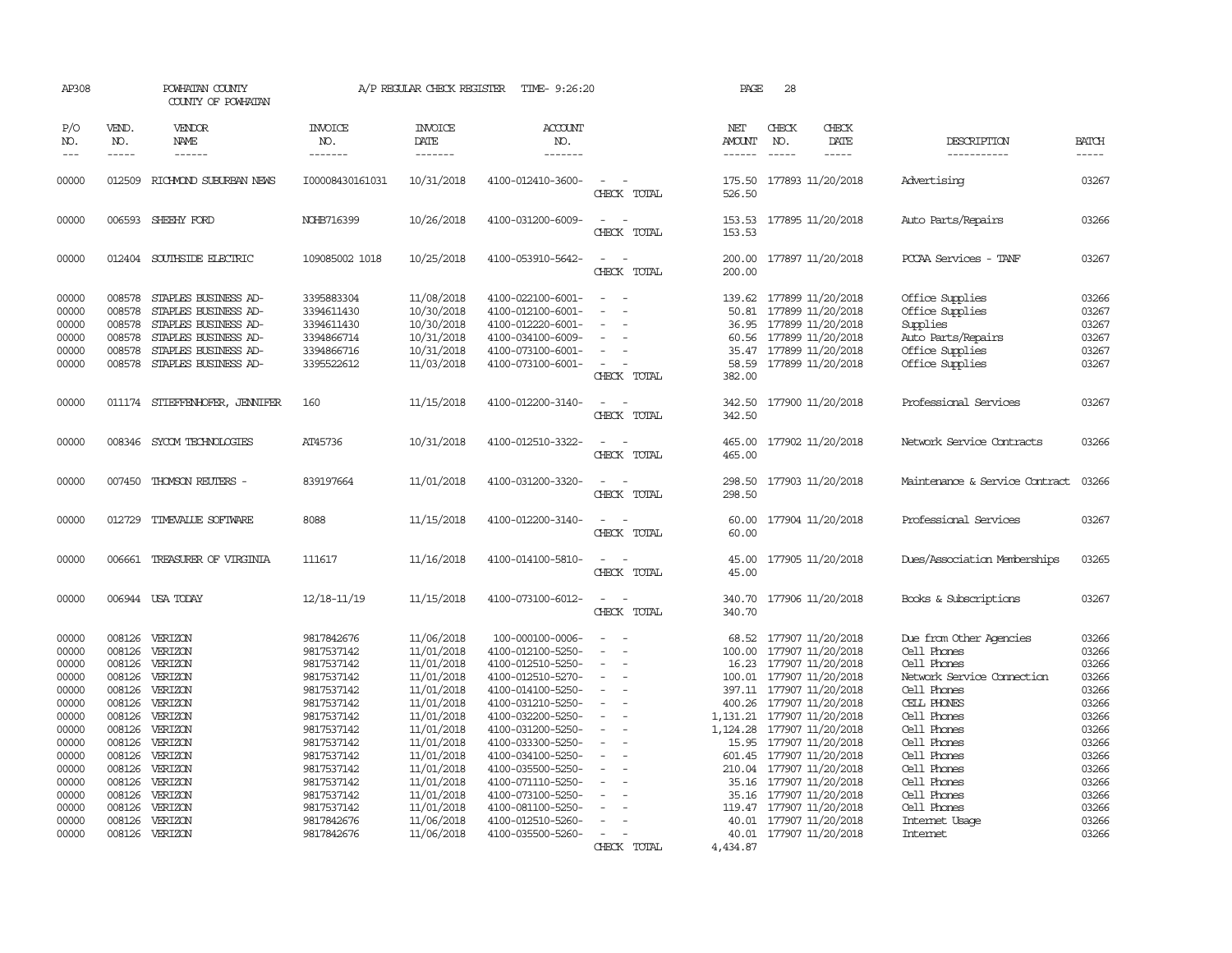| AP308                                     |                                      | POWHATAN COUNTY<br>COUNTY OF POWHATAN                                                                                                                    |                                                         | A/P REGULAR CHECK REGISTER                                         | TIME- 9:26:20                                                                                         |                                                             | PAGE                                          | 29                                                                                                                  |                              |                                                                                       |                                           |
|-------------------------------------------|--------------------------------------|----------------------------------------------------------------------------------------------------------------------------------------------------------|---------------------------------------------------------|--------------------------------------------------------------------|-------------------------------------------------------------------------------------------------------|-------------------------------------------------------------|-----------------------------------------------|---------------------------------------------------------------------------------------------------------------------|------------------------------|---------------------------------------------------------------------------------------|-------------------------------------------|
| P/O<br>NO.<br>$---$                       | VEND.<br>NO.<br>$\frac{1}{2}$        | VENDOR<br>NAME<br>------                                                                                                                                 | <b>INVOICE</b><br>NO.<br>-------                        | <b>INVOICE</b><br>DATE<br>-------                                  | <b>ACCOUNT</b><br>NO.<br>-------                                                                      |                                                             | NET<br><b>AMOUNT</b><br>------                | CHECK<br>NO.<br>$\frac{1}{2}$                                                                                       | CHECK<br>DATE<br>$- - - - -$ | DESCRIPTION<br>-----------                                                            | <b>BATCH</b><br>$\frac{1}{2}$             |
| 00000<br>00000                            | 011169                               | VERIZON<br>011169 VERIZON                                                                                                                                | 040135778311/18<br>804598134011/18                      | 11/01/2018<br>11/01/2018                                           | 4100-031200-5230-<br>4100-021100-5230-                                                                | CHECK TOTAL                                                 | 6.76<br>55.02<br>61.78                        | 177908 11/20/2018<br>177908 11/20/2018                                                                              |                              | Telephone Services<br>Telephone Services                                              | 03266<br>03266                            |
| 00000                                     |                                      | 011811 VOORHEES, THEODORE                                                                                                                                | VACO CONF 11/18                                         | 11/16/2018                                                         | 4100-012100-5510-                                                                                     | $\sim$<br>CHECK TOTAL                                       | 540.81                                        | 540.81 177909 11/20/2018                                                                                            |                              | Travel/Mileage/Parking/Tolls                                                          | 03266                                     |
| 00000                                     | 001680                               | WASTE MANAGEMENT OF                                                                                                                                      | 3319410-2424-1                                          | 11/02/2018                                                         | 4100-014300-3175-                                                                                     | $\sim$<br>$\sim$<br>CHECK TOTAL                             | 313.24                                        | 313.24 177910 11/20/2018                                                                                            |                              | Waste Disposal                                                                        | 03266                                     |
| 00000                                     |                                      | 011181 WELLS FARGO FINANCIAL                                                                                                                             | 5005485571                                              | 11/06/2018                                                         | 4100-012100-3320-                                                                                     | $\sim$<br>CHECK TOTAL                                       | 87.86                                         | 87.86 177911 11/20/2018                                                                                             |                              | Maintenance & Service Contract                                                        | 03266                                     |
| 00000                                     |                                      | 012458 WIMMER, WILLIE                                                                                                                                    | 1028                                                    | 11/14/2018                                                         | 4100-032200-6009-                                                                                     | $\sim$<br>CHECK TOTAL                                       | 283.00<br>283.00                              | 177913 11/20/2018                                                                                                   |                              | Auto Repairs and Parts                                                                | 03266                                     |
| 00000<br>00000<br>00000<br>00000<br>00000 | 009332<br>009332<br>009332<br>009332 | WITMER PUBLIC SAFETY<br>WITMER PUBLIC SAFETY<br>WITMER PUBLIC SAFETY<br>WITMER PUBLIC SAFETY<br>009332 WITMER PUBLIC SAFETY                              | 1880076<br>1887852.001<br>1896955<br>1899699<br>1900501 | 11/10/2018<br>11/10/2018<br>11/15/2018<br>11/13/2018<br>11/13/2018 | 4100-031200-6011-<br>4100-031200-6011-<br>4100-031200-6011-<br>4100-031200-6011-<br>4100-031200-6011- | CHECK TOTAL                                                 | 844.47<br>10.00<br>43.00<br>27.00<br>1,045.97 | 177914 11/20/2018<br>177914 11/20/2018<br>177914 11/20/2018<br>177914 11/20/2018<br>121.50 177914 11/20/2018        |                              | Uniforms<br>Uniforms<br>Uniforms<br>Uniforms<br>Uniforms                              | 03266<br>03266<br>03266<br>03266<br>03266 |
| 00000                                     | 009139                               | SEAY'S AUTO BODY &                                                                                                                                       | DEPOSIT'15 FORD                                         | 11/19/2018                                                         | 4100-032200-6009-                                                                                     | $\overline{\phantom{a}}$<br>CHECK TOTAL                     | 3,000.00<br>3,000.00                          | 178134 11/27/2018                                                                                                   |                              | Auto Repairs and Parts                                                                | 03273                                     |
| 00000<br>00000<br>00000<br>00000<br>00000 | 006175<br>006175                     | 006175 ADAMS OIL COMPANY, INC.<br>ADAMS OIL COMPANY, INC.<br>ADAMS OIL COMPANY, INC.<br>006175 ADAMS OIL COMPANY, INC.<br>006175 ADAMS OIL COMPANY, INC. | 20629-5<br>20728-3<br>21720<br>21807<br>3781            | 10/18/2018<br>10/18/2018<br>10/29/2018<br>10/29/2018<br>10/10/2018 | 4100-032200-5120-<br>4100-032200-5120-<br>4100-032200-5120-<br>4100-031210-5120-<br>4100-014500-6008- | $\sim$<br>$\sim$<br>$\overline{\phantom{a}}$<br>CHECK TOTAL | 88.68<br>37.08<br>16.05<br>523.70             | 201.93 178066 11/29/2018<br>178066 11/29/2018<br>178066 11/29/2018<br>179.96 178066 11/29/2018<br>178066 11/29/2018 |                              | Apparatus Fuel<br>Apparatus Fuel<br>Apparatus Fuel<br>Fuel - Towers<br>Gas/Grease/Oil | 03269<br>03269<br>03269<br>03269<br>03270 |
| 00000                                     |                                      | 007394 ALERT-ALL CORPORATION                                                                                                                             | 218110040                                               | 11/08/2018                                                         | 4100-032200-5600-                                                                                     | $\sim$ $ \sim$<br>CHECK TOTAL                               | 353.00<br>353.00                              | 178067 11/29/2018                                                                                                   |                              | Community Education                                                                   | 03269                                     |
| 00000                                     |                                      | 012275 ANTHEM HEALTH PLANS OF                                                                                                                            | 888842375402                                            | 11/16/2018                                                         | 4100-033400-3845-                                                                                     | CHECK TOTAL                                                 | 788.58<br>788.58                              | 178068 11/29/2018                                                                                                   |                              | Detention of Adults - Health C                                                        | 03270                                     |
| 00000                                     |                                      | 007436 AQUA VIRGINIA, INC.                                                                                                                               | 0575528 11/18                                           | 11/07/2018                                                         | 4100-032210-5130-                                                                                     | $\sim$<br>CHECK TOTAL                                       | 87.39<br>87.39                                | 178069 11/29/2018                                                                                                   |                              | Water                                                                                 | 03270                                     |
| 00000                                     |                                      | 011585 ATLANTIC TACTICAL, INC.                                                                                                                           | SI-80646069                                             | 11/09/2018                                                         | 4100-031200-6010-                                                                                     | $\sim$<br>$\overline{\phantom{a}}$<br>CHECK TOTAL           | 1,658.35 178070 11/29/2018<br>1,658.35        |                                                                                                                     |                              | Ammunition                                                                            | 03270                                     |
| 00000                                     |                                      | 012730 BANKS, ANNA                                                                                                                                       | FUEL                                                    | 10/02/2018                                                         | 4100-034100-6008-                                                                                     | $\sim$<br>CHECK TOTAL                                       | 15.15                                         | 15.15 178072 11/29/2018                                                                                             |                              | Gas/Grease/Oil                                                                        | 03269                                     |
| 00000                                     |                                      | 008713 BLUE RIDGE RESCUE                                                                                                                                 | 45133                                                   | 11/09/2018                                                         | 4100-032200-6011-                                                                                     | $\overline{\phantom{a}}$<br>CHECK TOTAL                     | 1,810.00 178075 11/29/2018<br>1,810.00        |                                                                                                                     |                              | Protective Gear/Uniforms                                                              | 03269                                     |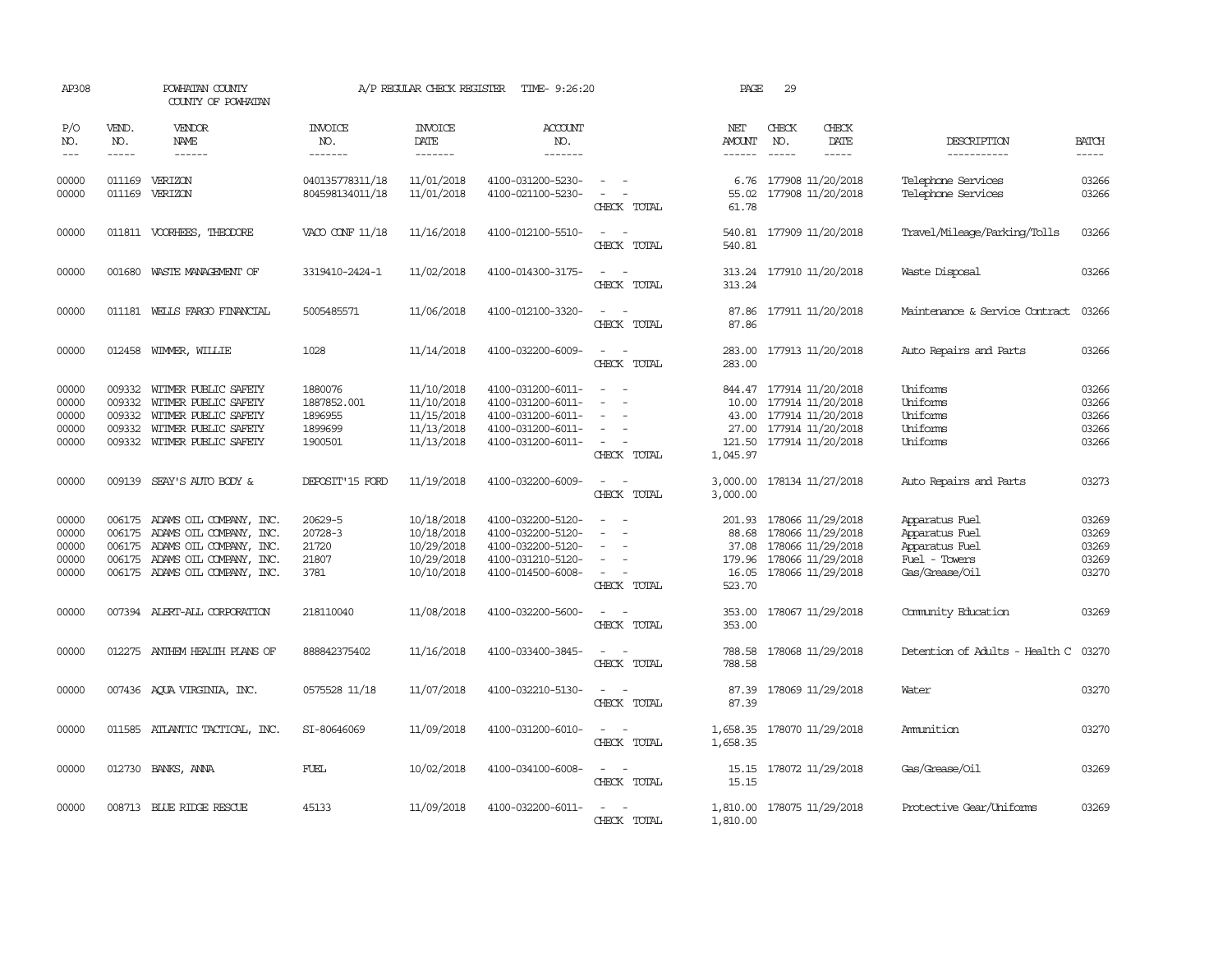| P/O<br>NO.<br>$\frac{1}{2}$      | VEND.<br>NO.<br>$- - - - -$ | <b>VENDOR</b><br>NAME<br>$- - - - - -$                                                                                  | <b>INVOICE</b><br>NO.<br>-------          | <b>INVOICE</b><br>DATE<br>-------                    | <b>ACCOUNT</b><br>NO.<br>-------                                                 |                                                                                                           | NET<br>AMOUNT              | CHECK<br>NO.<br>$\frac{1}{2}$ | CHECK<br>DATE<br>-----                                                                         | DESCRIPTION<br>-----------                                                  | <b>BATCH</b><br>$- - - - -$      |
|----------------------------------|-----------------------------|-------------------------------------------------------------------------------------------------------------------------|-------------------------------------------|------------------------------------------------------|----------------------------------------------------------------------------------|-----------------------------------------------------------------------------------------------------------|----------------------------|-------------------------------|------------------------------------------------------------------------------------------------|-----------------------------------------------------------------------------|----------------------------------|
| 00000<br>00000                   | 008686<br>008686            | C.W. WILLIAMS & CO., INC.<br>C.W. WILLIAMS & CO., INC.                                                                  | 615352<br>615589                          | 11/01/2018<br>11/09/2018                             | 4100-032200-3310-<br>4100-032200-3310-                                           | $\sim$ $ \sim$<br>$\sim$<br>CHECK TOTAL                                                                   | 1,652.56                   |                               | 745.74 178077 11/29/2018<br>906.82 178077 11/29/2018                                           | Equipment Repair<br>Equipment Repair                                        | 03269<br>03269                   |
| 00000<br>00000                   | 006965<br>006965            | CINTAS CORPORATION<br>CINIAS CORPORATION                                                                                | 143490374<br>143490374                    | 11/14/2018<br>11/14/2018                             | 4100-014100-6011-<br>4100-014500-6011-                                           | $\sim$<br>CHECK TOTAL                                                                                     | 78.17<br>82.02<br>160.19   |                               | 178078 11/29/2018<br>178078 11/29/2018                                                         | <b>Uniforms</b><br>Uniforms                                                 | 03270<br>03270                   |
| 00000                            |                             | 010857 CMG IMPRESSIONS, INC.                                                                                            | 4414                                      | 11/08/2018                                           | 4100-081100-6001-                                                                | CHECK TOTAL                                                                                               | 204.50<br>204.50           |                               | 178079 11/29/2018                                                                              | Office Supplies                                                             | 03269                            |
| 00000                            |                             | 009178 COMCAST                                                                                                          | 012009356211/18                           | 11/05/2018                                           | 4100-035500-6014-                                                                | $\sim$<br>CHECK TOTAL                                                                                     | 25.06                      |                               | 25.06 178080 11/29/2018                                                                        | Other Operating Supplies                                                    | 03270                            |
| 00000                            |                             | 010587 COX, RICHARD K.                                                                                                  | <b>MILEAGE 11/18</b>                      | 11/16/2018                                           | 4100-022100-5510-                                                                | $\sim$<br>CHECK TOTAL                                                                                     | 49.38                      |                               | 49.38 178082 11/29/2018                                                                        | Travel/Mileage/Parking/Tolls                                                | 03269                            |
| 00000                            |                             | 006627 CRANE-SNEAD & ASSOC., INC 18-02423                                                                               |                                           | 11/15/2018                                           | 4100-022100-6001-                                                                | CHECK TOTAL                                                                                               | 89.32                      |                               | 89.32 178083 11/29/2018                                                                        | Office Supplies                                                             | 03269                            |
| 00000<br>00000                   | 006585                      | ELECTRICAL CONNECTION<br>006585 ELECTRICAL CONNECTION                                                                   | 4155<br>4160                              | 10/26/2018<br>10/26/2018                             | 4100-014300-3310-<br>4100-014100-3310-                                           | $\overline{\phantom{a}}$<br>$\sim$<br>CHECK TOTAL                                                         | 320.00<br>250.00<br>570.00 |                               | 178085 11/29/2018<br>178085 11/29/2018                                                         | Repairs & Maintenance<br>Repairs & Maintenance                              | 03270<br>03270                   |
| 00000<br>00000                   | 009093<br>009093            | FARMVILLE WHOLESALE<br>FARMVILLE WHOLESALE                                                                              | 651928<br>651930                          | 11/07/2018<br>11/07/2018                             | 4100-014100-3310-<br>4100-014100-3310-                                           | $\overline{\phantom{a}}$<br>CHECK TOTAL                                                                   | 103.92<br>389.39           |                               | 285.47 178087 11/29/2018<br>178087 11/29/2018                                                  | Repairs & Maintenance<br>Repairs & Maintenance                              | 03270<br>03270                   |
| 00000<br>00000<br>00000<br>00000 | 000338<br>000338<br>000338  | FIRE PROTECTION EQUIP. CO<br>FIRE PROTECTION EQUIP. CO<br>FIRE PROTECTION EQUIP. CO<br>000338 FIRE PROTECTION EQUIP. CO | 00068651<br>00070680<br>00070976<br>71169 | 10/18/2018<br>10/04/2018<br>10/10/2018<br>11/15/2018 | 4100-032200-3310-<br>4100-032200-6014-<br>4100-032200-6010-<br>4100-032200-3310- | $\overline{\phantom{a}}$<br>$\overline{\phantom{a}}$<br>$\overline{\phantom{a}}$<br>$\sim$<br>CHECK TOTAL | 147.40<br>110.20<br>634.15 |                               | 178088 11/29/2018<br>124.06 178088 11/29/2018<br>178088 11/29/2018<br>252.49 178088 11/29/2018 | Equipment Repair<br>Dry Hydrants<br>Breathing Apparatus<br>Equipment Repair | 03269<br>03269<br>03269<br>03269 |
| 00000<br>00000                   | 009280<br>009280            | GOODMAN SPECIALIZED<br>GOODMAN SPECIALIZED                                                                              | 15337G<br>15345G                          | 11/07/2018<br>11/05/2018                             | 4100-032200-6009-<br>4100-032200-6009-                                           | $\sim$<br>$\overline{\phantom{a}}$<br>CHECK TOTAL                                                         | 5,437.80                   |                               | 1,822.14 178089 11/29/2018<br>3,615.66 178089 11/29/2018                                       | Auto Repairs and Parts<br>Auto Repairs and Parts                            | 03269<br>03270                   |
| 00000                            |                             | 007554 GORDON, DODSON, GORDON AND                                                                                       | 8680158                                   | 11/01/2018                                           | 4100-021200-3150-                                                                | $\sim$ $ \sim$<br>CHECK TOTAL                                                                             | 120.00<br>120.00           |                               | 178090 11/29/2018                                                                              | Outside Counsel                                                             | 03269                            |
| 00000<br>00000                   | 012508                      | HEALTH EQUITY INC<br>012508 HEALTH ECUTTY INC                                                                           | ZF80QY6<br>03RHS64                        | 11/19/2018<br>11/26/2018                             | 100-000200-0012-<br>100-000200-0012-                                             | $\overline{\phantom{a}}$<br>$\overline{\phantom{a}}$<br>CHECK TOTAL                                       | 214.62<br>1,078.72         |                               | 864.10 178093 11/29/2018<br>178093 11/29/2018                                                  | Payroll Clearing - FSA<br>Payroll Clearing - FSA                            | 03269<br>03269                   |
| 00000                            |                             | 011149 HERTLESS BROTHERS                                                                                                | 11603                                     | 11/19/2018                                           | 4100-014100-3310-                                                                | $\sim$ $ \sim$<br>CHECK TOTAL                                                                             | 575.00<br>575.00           |                               | 178094 11/29/2018                                                                              | Repairs & Maintenance                                                       | 03270                            |
| 00000                            | 011665 TAAO                 |                                                                                                                         | 19-10186731                               | 11/26/2018                                           | 4100-012310-5810-                                                                | $\overline{\phantom{a}}$<br>$\overline{\phantom{a}}$<br>CHECK TOTAL                                       | 210.00<br>210.00           |                               | 178095 11/29/2018                                                                              | Dues/Association Memberships                                                | 03269                            |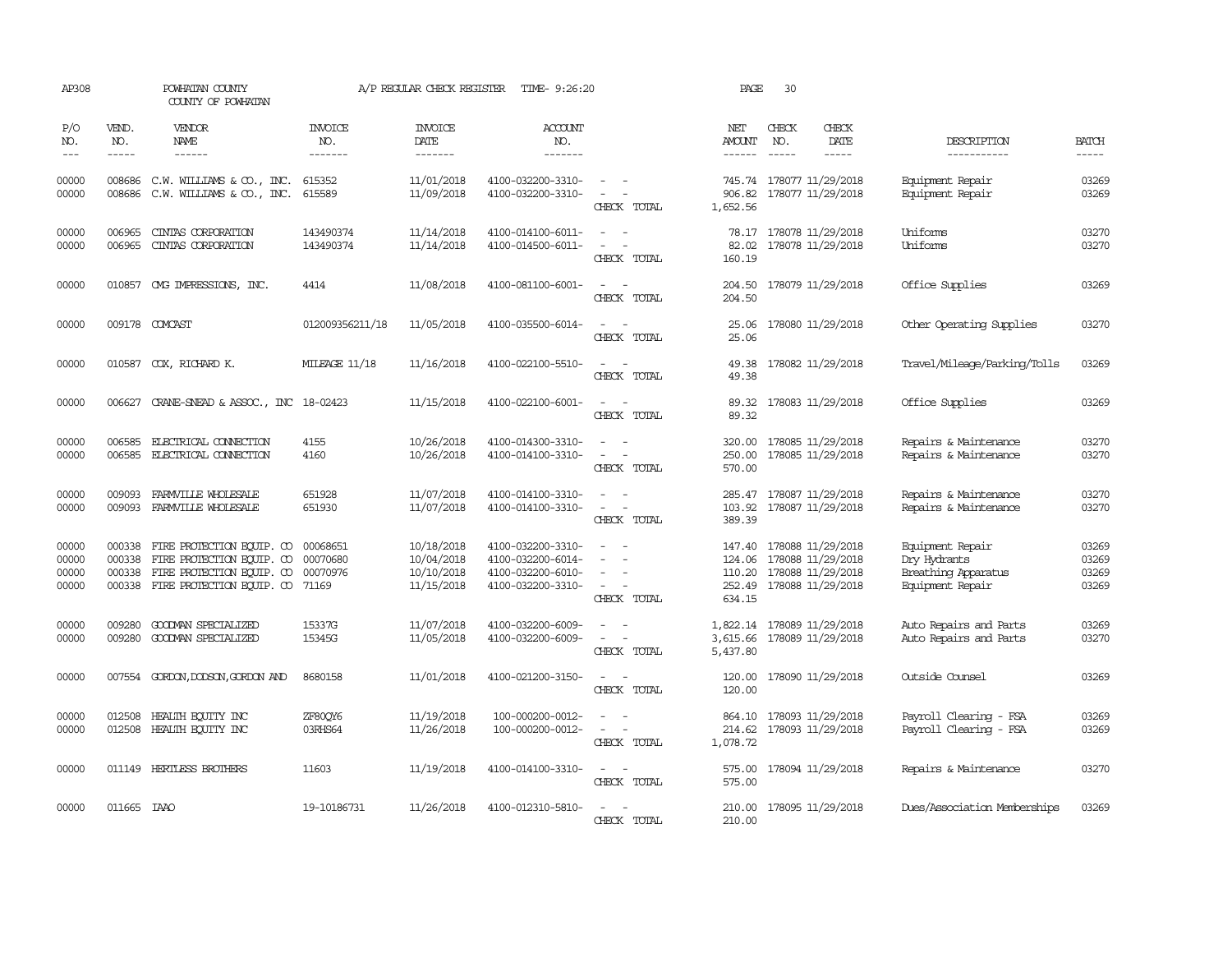| AP308                                     |                                                | POWHATAN COUNTY<br>COUNTY OF POWHATAN                                                                                                                              |                                                      | A/P REGULAR CHECK REGISTER                                         | TIME- 9:26:20                                                                                         |                                                                                                                     | PAGE                                     | 31                          |                                                                                                                        |                                                                                                                                              |                                           |
|-------------------------------------------|------------------------------------------------|--------------------------------------------------------------------------------------------------------------------------------------------------------------------|------------------------------------------------------|--------------------------------------------------------------------|-------------------------------------------------------------------------------------------------------|---------------------------------------------------------------------------------------------------------------------|------------------------------------------|-----------------------------|------------------------------------------------------------------------------------------------------------------------|----------------------------------------------------------------------------------------------------------------------------------------------|-------------------------------------------|
| P/O<br>NO.<br>$---$                       | VEND.<br>NO.<br>$- - - - -$                    | <b>VENDOR</b><br>NAME<br>$- - - - - -$                                                                                                                             | <b>INVOICE</b><br>NO.<br>-------                     | <b>INVOICE</b><br>DATE<br>-------                                  | ACCOUNT<br>NO.<br>-------                                                                             |                                                                                                                     | NET<br>AMOUNT<br>$- - - - - -$           | CHECK<br>NO.<br>$- - - - -$ | CHECK<br>DATE<br>-----                                                                                                 | DESCRIPTION<br>-----------                                                                                                                   | <b>BATCH</b><br>-----                     |
| 00000                                     |                                                | 011114 J.D. POWER                                                                                                                                                  | 000704008                                            | 11/01/2018                                                         | 4100-012310-6001-                                                                                     | $\overline{\phantom{a}}$<br>CHECK TOTAL                                                                             | 304.50                                   |                             | 304.50 178097 11/29/2018                                                                                               | Office Supplies                                                                                                                              | 03269                                     |
| 00000<br>00000<br>00000<br>00000<br>00000 | 000120<br>000120<br>000120<br>000120<br>000120 | <b>JAMES RIVER AIR</b><br><b>JAMES RIVER AIR</b><br><b>JAMES RIVER AIR</b><br><b>JAMES RIVER AIR</b><br>JAMES RIVER AIR                                            | S101379<br>S101886<br>S102098<br>S102395<br>C193718A | 10/31/2018<br>10/31/2018<br>10/31/2018<br>11/09/2018<br>7/01/2018  | 4100-014100-3308-<br>4100-014100-3308-<br>4100-014100-3308-<br>4100-014100-3308-<br>4100-035100-3320- | $\equiv$<br>$\overline{\phantom{a}}$<br>$\sim$<br>CHECK TOTAL                                                       | 1,312.60<br>578.50<br>252.00<br>4,717.07 |                             | 2, 225.53 178098 11/29/2018<br>178098 11/29/2018<br>178098 11/29/2018<br>348.44 178098 11/29/2018<br>178098 11/29/2018 | HVAC Service and Repairs<br>HVAC Service and Repairs<br>HVAC Service and Repairs<br>HVAC Service and Repairs<br>Landscaping - Animal Control | 03270<br>03270<br>03270<br>03270<br>03272 |
| 00000                                     |                                                | 000157 KORMAN SIGNS, INC.                                                                                                                                          | 324900                                               | 11/05/2018                                                         | 4100-081100-6021-                                                                                     | $\sim$<br>$\sim$<br>CHECK TOTAL                                                                                     | 302.98                                   |                             | 302.98 178100 11/29/2018                                                                                               | Street Signs                                                                                                                                 | 03269                                     |
| 00000                                     |                                                | 006743 LAW ENFORCEMENT SYSTEMS,                                                                                                                                    | 204806                                               | 11/14/2018                                                         | 4100-031200-6001-                                                                                     | CHECK TOTAL                                                                                                         | 180.00<br>180.00                         |                             | 178101 11/29/2018                                                                                                      | Office Supplies                                                                                                                              | 03270                                     |
| 00000                                     |                                                | 009552 MANSFIELD OIL COMPANY                                                                                                                                       | SOLCD-461159                                         | 11/19/2018                                                         | 4100-032200-5120-                                                                                     | CHECK TOTAL                                                                                                         | 152.46<br>152.46                         |                             | 178102 11/29/2018                                                                                                      | Apparatus Fuel                                                                                                                               | 03270                                     |
| 00000<br>00000                            |                                                | 011354 MATTHEW BENDER & CO, INC.<br>011354 MATTHEW BENDER & CO, INC.                                                                                               | 06369960<br>06370667                                 | 11/06/2018<br>11/06/2018                                           | 4100-011010-3002-<br>4100-031200-5810-                                                                | $\sim$<br>$\sim$<br>$\overline{a}$<br>$\overline{\phantom{a}}$<br>CHECK TOTAL                                       | 23.69<br>47.38                           |                             | 23.69 178103 11/29/2018<br>178103 11/29/2018                                                                           | County Code<br>Dues/Association Memberships                                                                                                  | 03269<br>03270                            |
| 00000                                     |                                                | 001250 POWHATAN AUTO & TRACTOR                                                                                                                                     | 522873                                               | 10/29/2018                                                         | 4100-014100-6009-                                                                                     | $\sim$<br>$\overline{\phantom{a}}$<br>CHECK TOTAL                                                                   | 4.69<br>4.69                             |                             | 178106 11/29/2018                                                                                                      | Auto Parts & Repairs                                                                                                                         | 03270                                     |
| 00000<br>00000                            | 008294<br>008294                               | POWHATAN COUNTY PUBLIC<br>POWHATAN COUNTY PUBLIC                                                                                                                   | 4663<br>4665                                         | 10/23/2018<br>10/30/2018                                           | 4100-014500-6009-<br>4100-014100-6009-                                                                | $\sim$<br>$\overline{\phantom{a}}$<br>CHECK TOTAL                                                                   | 49.00<br>1,294.99<br>1,343.99            |                             | 178108 11/29/2018<br>178108 11/29/2018                                                                                 | Auto Parts & Repairs<br>Auto Parts & Repairs                                                                                                 | 03270<br>03270                            |
| 00000<br>00000                            | 012064                                         | POWHATAN COUNTY TREASURER<br>012064 POWHATAN COUNTY TREASURER                                                                                                      | SEPT/OCT 2018<br>192 SEPT/OCT'18                     | 11/03/2018<br>11/03/2018                                           | 4100-032200-5140-<br>4100-035100-5140-                                                                | $\sim$<br>$\sim$<br>$\overline{\phantom{a}}$<br>$\overline{\phantom{a}}$<br>CHECK TOTAL                             | 323.85<br>478.24                         |                             | 154.39 178109 11/29/2018<br>178109 11/29/2018                                                                          | Sewer<br>Sewer                                                                                                                               | 03270<br>03270                            |
| 00000<br>00000<br>00000                   | 012340<br>012340                               | PRICE SUPPLY COMPANY, INC<br>PRICE SUPPLY COMPANY, INC<br>012340 PRICE SUPPLY COMPANY, INC                                                                         | 1810-036715<br>1810-035875<br>1810-035876            | 10/26/2018<br>10/16/2018<br>10/16/2018                             | 4100-014100-3310-<br>4100-014100-3310-<br>4100-014100-3310-                                           | $\sim$<br>$\overline{\phantom{a}}$<br>$\overline{\phantom{a}}$<br>$\sim$<br>$\overline{\phantom{a}}$<br>CHECK TOTAL | 439.05<br>255.83<br>792.23               |                             | 178110 11/29/2018<br>178110 11/29/2018<br>97.35 178110 11/29/2018                                                      | Repairs & Maintenance<br>Repairs & Maintenance<br>Repairs & Maintenance                                                                      | 03270<br>03271<br>03271                   |
| 00000                                     |                                                | 006523 PURCHASE POWER                                                                                                                                              | 0856-1578 11/18                                      | 11/18/2018                                                         | 4100-021600-5210-                                                                                     | CHECK TOTAL                                                                                                         | 69.55<br>69.55                           |                             | 178111 11/29/2018                                                                                                      | Postage                                                                                                                                      | 03269                                     |
| 00000<br>00000<br>00000<br>00000<br>00000 | 000620<br>000620                               | 000620 R. C. GOODWYN & SONS, INC<br>R. C. GOODWYN & SONS, INC<br>R. C. GOODWYN & SONS, INC<br>000620 R. C. GOODWYN & SONS, INC<br>000620 R. C. GOODWYN & SONS, INC | 0835513<br>0835874<br>0836167<br>0836581<br>0836841  | 10/29/2018<br>10/31/2018<br>11/01/2018<br>11/05/2018<br>11/07/2018 | 4100-014100-3310-<br>4100-014100-3310-<br>4100-014100-3310-<br>4100-014100-3310-<br>4100-014100-3310- | $\equiv$<br>$\sim$<br>CHECK TOTAL                                                                                   | 2.99<br>50.98<br>177.94                  |                             | 58.91 178112 11/29/2018<br>178112 11/29/2018<br>63.98 178112 11/29/2018<br>1.08 178112 11/29/2018<br>178112 11/29/2018 | Repairs & Maintenance<br>Repairs & Maintenance<br>Repairs & Maintenance<br>Repairs & Maintenance<br>Repairs & Maintenance                    | 03271<br>03271<br>03271<br>03271<br>03271 |
| 00000<br>00000                            | 006466<br>006466                               | RADIO COMMUNICATION OF VA 400015067<br>RADIO COMMUNICATION OF VA 400015067-1                                                                                       |                                                      | 11/14/2018<br>11/20/2018                                           | 4100-032200-3310-<br>4100-032200-3310-                                                                | $\overline{\phantom{a}}$<br>$\overline{\phantom{a}}$<br>$\overline{\phantom{a}}$<br>CHECK TOTAL                     | 95.00<br>190.00                          |                             | 95.00 178113 11/29/2018<br>178113 11/29/2018                                                                           | Equipment Repair<br>Equipment Repair                                                                                                         | 03269<br>03271                            |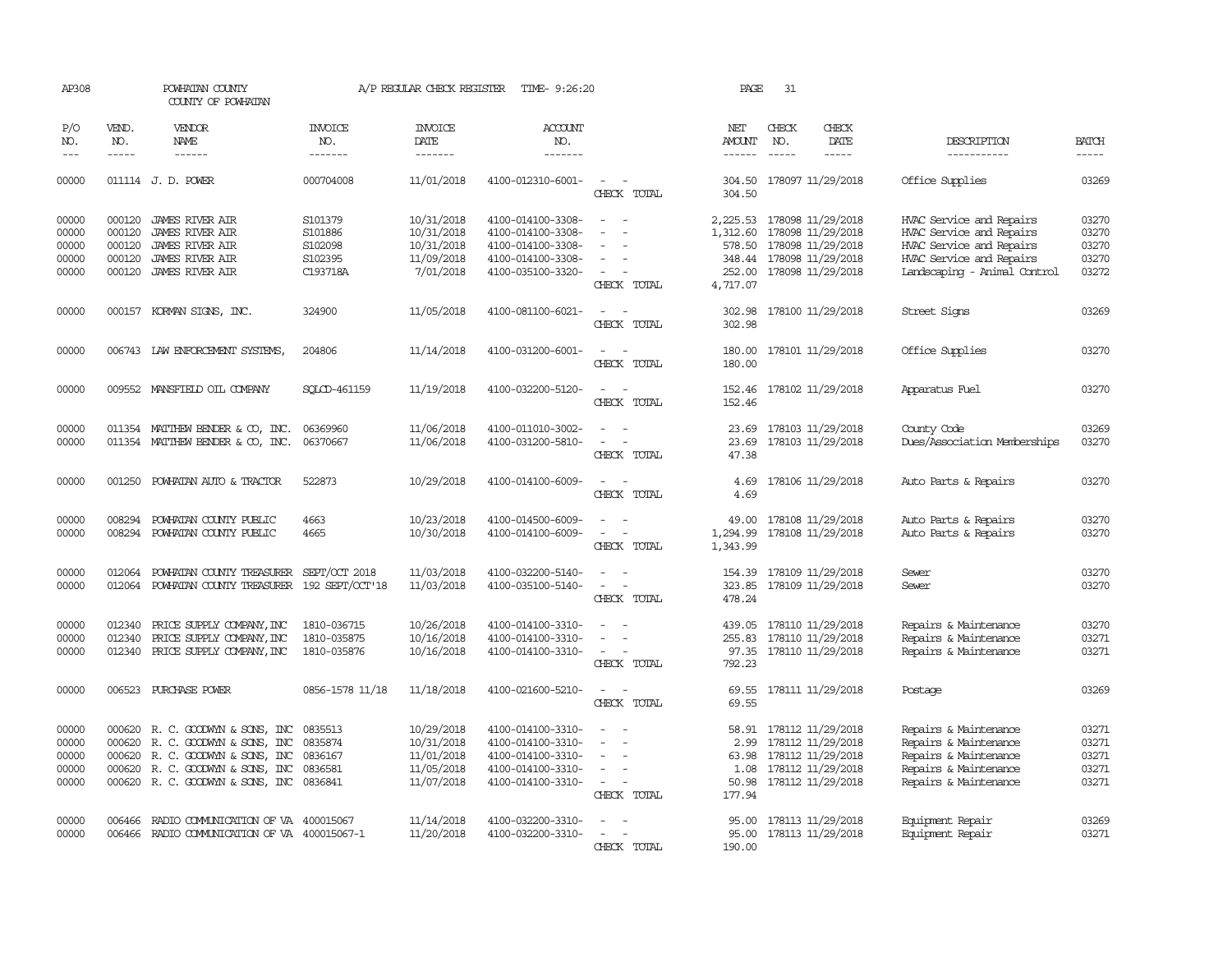| AP308                                                                         |                                                                    | POWHATAN COUNTY<br>COUNTY OF POWHATAN                                                                                                                                                                                                     |                                                                                                                            | A/P REGULAR CHECK REGISTER                                                                                                 | TIME- 9:26:20                                                                                                                                                                             |                                                                                                                             | PAGE                                                                                              | 32                                                                                                                                                                                                         |                              |                                                                                                                                                                                        |                                                                               |
|-------------------------------------------------------------------------------|--------------------------------------------------------------------|-------------------------------------------------------------------------------------------------------------------------------------------------------------------------------------------------------------------------------------------|----------------------------------------------------------------------------------------------------------------------------|----------------------------------------------------------------------------------------------------------------------------|-------------------------------------------------------------------------------------------------------------------------------------------------------------------------------------------|-----------------------------------------------------------------------------------------------------------------------------|---------------------------------------------------------------------------------------------------|------------------------------------------------------------------------------------------------------------------------------------------------------------------------------------------------------------|------------------------------|----------------------------------------------------------------------------------------------------------------------------------------------------------------------------------------|-------------------------------------------------------------------------------|
| P/O<br>NO.<br>$---$                                                           | VEND.<br>NO.<br>$- - - - -$                                        | <b>VENDOR</b><br><b>NAME</b><br>$- - - - - -$                                                                                                                                                                                             | <b>INVOICE</b><br>NO.<br>-------                                                                                           | <b>INVOICE</b><br>DATE<br>-------                                                                                          | <b>ACCOUNT</b><br>NO.<br>-------                                                                                                                                                          |                                                                                                                             | NET<br>AMOUNT<br>------                                                                           | CHECK<br>NO.<br>$\frac{1}{2}$                                                                                                                                                                              | CHECK<br>DATE<br>$- - - - -$ | DESCRIPTION<br>-----------                                                                                                                                                             | <b>BATCH</b><br>-----                                                         |
| 00000<br>00000                                                                | 006579                                                             | RICHMOND ALARM<br>006579 RICHMOND ALARM                                                                                                                                                                                                   | 295861<br>296917                                                                                                           | 10/31/2018<br>10/31/2018                                                                                                   | 4100-014100-3310-<br>4100-014100-3310-                                                                                                                                                    | $\sim$<br>$\sim$ $-$<br>CHECK TOTAL                                                                                         | 403.75<br>60.00<br>463.75                                                                         | 178114 11/29/2018<br>178114 11/29/2018                                                                                                                                                                     |                              | Repairs & Maintenance<br>Repairs & Maintenance                                                                                                                                         | 03271<br>03271                                                                |
| 00000                                                                         |                                                                    | 007325 RICHMOND OXYGEN CO.                                                                                                                                                                                                                | 295855                                                                                                                     | 10/31/2018                                                                                                                 | 4100-032200-3320-                                                                                                                                                                         | CHECK TOTAL                                                                                                                 | 273.00<br>273.00                                                                                  |                                                                                                                                                                                                            | 178115 11/29/2018            | Maintenance & Service Contract                                                                                                                                                         | 03269                                                                         |
| 00000<br>00000<br>00000<br>00000                                              | 007942<br>007942<br>007942                                         | RICHMOND SUBURBAN<br>RICHMOND SUBURBAN<br>RICHMOND SUBURBAN<br>007942 RICHMOND SUBURBAN                                                                                                                                                   | I00008403301024<br>I00008403301031<br>I00008407691024<br>I00008445141031                                                   | 10/24/2018<br>10/31/2018<br>10/24/2018<br>10/31/2018                                                                       | 4100-081100-3600-<br>4100-081100-3600-<br>4100-081100-3600-<br>4100-081100-3600-                                                                                                          | $\sim$<br>CHECK TOTAL                                                                                                       | 585.00<br>585.00<br>1,213.88<br>1,213.88<br>3,597.76                                              | 178116 11/29/2018<br>178116 11/29/2018<br>178116 11/29/2018                                                                                                                                                | 178116 11/29/2018            | Advertising<br>Advertising<br>Advertising<br>Advertising                                                                                                                               | 03269<br>03269<br>03269<br>03269                                              |
| 00000                                                                         | 006593                                                             | SHEEHY FORD                                                                                                                                                                                                                               | NOHB749116                                                                                                                 | 11/20/2018                                                                                                                 | 4100-031200-6009-                                                                                                                                                                         | $\sim$<br>CHECK TOTAL                                                                                                       | 292.00<br>292.00                                                                                  |                                                                                                                                                                                                            | 178117 11/29/2018            | Auto Parts/Repairs                                                                                                                                                                     | 03271                                                                         |
| 00000                                                                         |                                                                    | 012404 SOUTHSIDE ELECTRIC                                                                                                                                                                                                                 | 50985001 11/18                                                                                                             | 11/06/2018                                                                                                                 | 4100-053910-5642-                                                                                                                                                                         | CHECK TOTAL                                                                                                                 | 246.75<br>246.75                                                                                  |                                                                                                                                                                                                            | 178119 11/29/2018            | PCCAA Services - TANF                                                                                                                                                                  | 03269                                                                         |
| 00000<br>00000<br>00000<br>00000<br>00000<br>00000<br>00000                   | 006594<br>006594<br>006594<br>006594<br>006594<br>006594<br>006594 | SOUTHSIDE ELECTRIC COOP<br>SOUTHSIDE ELECTRIC COOP<br>SOUTHSIDE ELECTRIC COOP<br>SOUTHSIDE ELECTRIC COOP<br>SOUTHSIDE ELECTRIC COOP<br>SOUTHSIDE ELECTRIC COOP<br>SOUTHSIDE ELECTRIC COOP                                                 | 63504005 11/18<br>63504004 11/18<br>63504006 11/18<br>63504008 11/18<br>63504009 11/18<br>63504010 11/18<br>63504011 11/18 | 11/06/2018<br>11/13/2018<br>11/13/2018<br>11/13/2018<br>11/13/2018<br>11/13/2018<br>11/13/2018                             | 4100-031210-5110-<br>4100-035100-5110-<br>4100-014600-5110-<br>4100-014600-5110-<br>4100-014600-5110-<br>4100-014600-5110-<br>4100-014100-5110-                                           | $\overline{\phantom{a}}$<br>$\sim$<br>$\overline{\phantom{a}}$<br>$\sim$<br>CHECK TOTAL                                     | 132.04<br>286.10<br>156.60<br>931.05<br>3,579.66 178120 11/29/2018<br>75.08<br>133.25<br>5,293.78 | 178120 11/29/2018<br>178120 11/29/2018<br>178120 11/29/2018<br>178120 11/29/2018<br>178120 11/29/2018<br>178120 11/29/2018                                                                                 |                              | Electricity - Comunications H<br>Electricity<br>Electricity<br>Electricity<br>Electricity<br>Electricity<br>Electricity                                                                | 03269<br>03271<br>03271<br>03271<br>03271<br>03271<br>03271                   |
| 00000<br>00000<br>00000<br>00000<br>00000<br>00000<br>00000<br>00000<br>00000 | 008578<br>008578<br>008578<br>008578<br>008578<br>008578           | STAPLES BUSINESS AD-<br>STAPLES BUSINESS AD-<br>008578 STAPLES BUSINESS AD-<br>008578 STAPLES BUSINESS AD-<br>STAPLES BUSINESS AD-<br>STAPLES BUSINESS AD-<br>STAPLES BUSINESS AD-<br>STAPLES BUSINESS AD-<br>008578 STAPLES BUSINESS AD- | 3395745057<br>3396434967<br>3396434967<br>3396434969<br>3396553739<br>3396553739<br>3395745058<br>3395959135<br>3396434970 | 11/06/2018<br>11/15/2018<br>11/15/2018<br>11/15/2018<br>11/16/2018<br>11/16/2018<br>11/06/2018<br>11/09/2018<br>11/15/2018 | 4100-012220-6001-<br>4100-012200-6001-<br>4100-012100-6001-<br>4100-012200-6001-<br>4100-034100-6001-<br>4100-081100-6001-<br>4100-013200-6001-<br>4100-032200-6001-<br>4100-032200-6001- | $\overline{\phantom{a}}$<br>$\overline{\phantom{a}}$<br>$\overline{\phantom{a}}$<br>CHECK TOTAL                             | 119.95<br>37.79<br>93.18<br>75.76<br>37.39<br>53.29<br>607.37                                     | 178124 11/29/2018<br>178124 11/29/2018<br>6.16 178124 11/29/2018<br>3.31 178124 11/29/2018<br>178124 11/29/2018<br>178124 11/29/2018<br>178124 11/29/2018<br>178124 11/29/2018<br>180.54 178124 11/29/2018 |                              | Supplies<br>Office Supplies<br>Office Supplies<br>Office Supplies<br>Office Supplies<br>Office Supplies<br>Office Supplies<br>Stationery/Office Supplies<br>Stationery/Office Supplies | 03269<br>03269<br>03269<br>03269<br>03269<br>03269<br>03271<br>03271<br>03271 |
| 00000<br>00000                                                                | 008126                                                             | VERIZON<br>008126 VERIZON                                                                                                                                                                                                                 | 9817473520<br>9817565328                                                                                                   | 11/01/2018<br>11/01/2018                                                                                                   | 4100-032200-5250-<br>4100-031200-5250-                                                                                                                                                    | $\overline{\phantom{a}}$<br>CHECK TOTAL                                                                                     | 3,550.63 178128 11/29/2018<br>4,267.11                                                            | 716.48 178128 11/29/2018                                                                                                                                                                                   |                              | Cell Phones<br>Cell Phones                                                                                                                                                             | 03269<br>03271                                                                |
| 00000                                                                         |                                                                    | 008652 VIRGINIA VEIERINARY                                                                                                                                                                                                                | 132801                                                                                                                     | 10/28/2018                                                                                                                 | 4100-035100-3110-                                                                                                                                                                         | $\frac{1}{2} \left( \frac{1}{2} \right) \left( \frac{1}{2} \right) = \frac{1}{2} \left( \frac{1}{2} \right)$<br>CHECK TOTAL | 299.20<br>299.20                                                                                  | 178130 11/29/2018                                                                                                                                                                                          |                              | Professional Health Services                                                                                                                                                           | 03271                                                                         |
| 00000                                                                         |                                                                    | 007368 WARNER, PHIL                                                                                                                                                                                                                       | TRIP TO NJ                                                                                                                 | 11/25/2018                                                                                                                 | 4100-032200-5540-                                                                                                                                                                         | $\sim$<br>$\sim$<br>CHECK TOTAL                                                                                             | 91.50<br>91.50                                                                                    | 178131 11/29/2018                                                                                                                                                                                          |                              | Travel - Convention & Educatio                                                                                                                                                         | 03271                                                                         |
| 00000<br>00000                                                                | 009332                                                             | 009332 WITMER PUBLIC SAFETY<br>WITMER PUBLIC SAFETY                                                                                                                                                                                       | 1893824<br>1896963                                                                                                         | 11/16/2018<br>11/16/2018                                                                                                   | 4100-031200-6011-<br>4100-031200-6011-                                                                                                                                                    | $\overline{\phantom{a}}$                                                                                                    |                                                                                                   | 265.00 178133 11/29/2018<br>150.00 178133 11/29/2018                                                                                                                                                       |                              | Uniforms<br>Uniforms                                                                                                                                                                   | 03271<br>03271                                                                |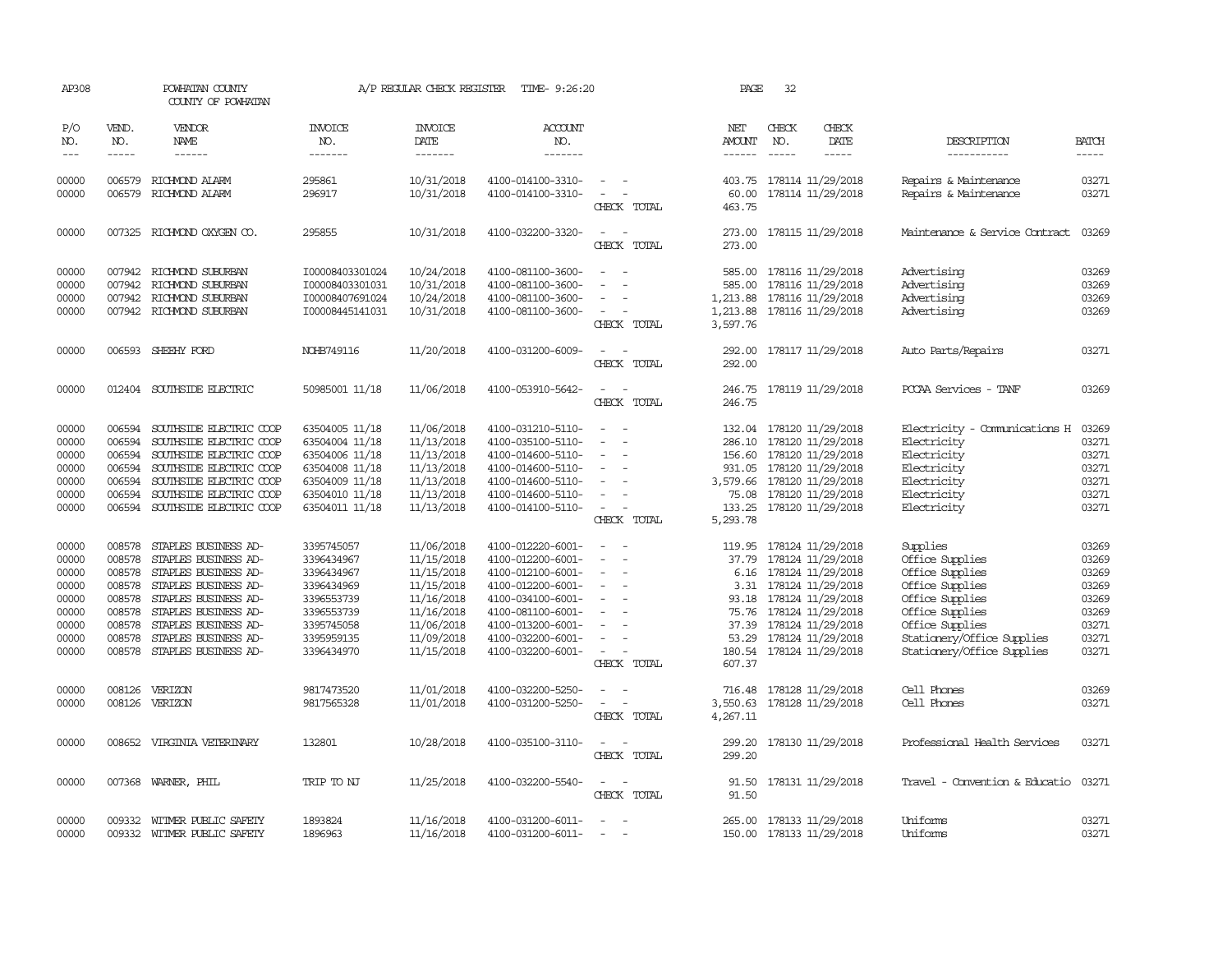| AP308          |              | POWHATAN COUNTY<br>COUNTY OF POWHATAN               |                           | A/P REGULAR CHECK REGISTER        | TIME- 9:26:20                              |                               | PAGE                                    | 33           |                                              |                            |                |
|----------------|--------------|-----------------------------------------------------|---------------------------|-----------------------------------|--------------------------------------------|-------------------------------|-----------------------------------------|--------------|----------------------------------------------|----------------------------|----------------|
| P/O<br>NO.     | VEND.<br>NO. | VENDOR<br>NAME<br>------                            | INVOICE<br>NO.<br>------- | <b>INVOICE</b><br>DATE<br>------- | ACCOUNT<br>NO.<br>-------                  |                               | NET<br><b>AMOUNT</b>                    | CHECK<br>NO. | CHECK<br>DATE<br>-----                       | DESCRIPTION<br>----------  | BATCH<br>----- |
| 00000<br>00000 | 009332       | WITMER PUBLIC SAFETY<br>009332 WITMER PUBLIC SAFETY | 1904052<br>1904130        | 11/20/2018<br>11/20/2018          | 4100-031200-6011- - -<br>4100-031200-6011- | $\sim$ $ \sim$<br>CHECK TOTAL | 50.00<br>486.00                         |              | 178133 11/29/2018<br>21.00 178133 11/29/2018 | Uniforms<br>Uniforms       | 03271<br>03271 |
| 00000          | 009690       | HARRIS, CYNTHIA D.                                  | 11/30 PAYROLL             | 11/30/2018                        | 100-000200-0001-                           | $\sim$ $\sim$<br>CHECK TOTAL  | 2, 181.85 178135 11/30/2018<br>2,181.85 |              |                                              | Payroll - Clearing Account | 03275          |
|                |              |                                                     |                           |                                   |                                            | CHECK TYPE TOTAL              | 368, 995.84                             |              |                                              |                            |                |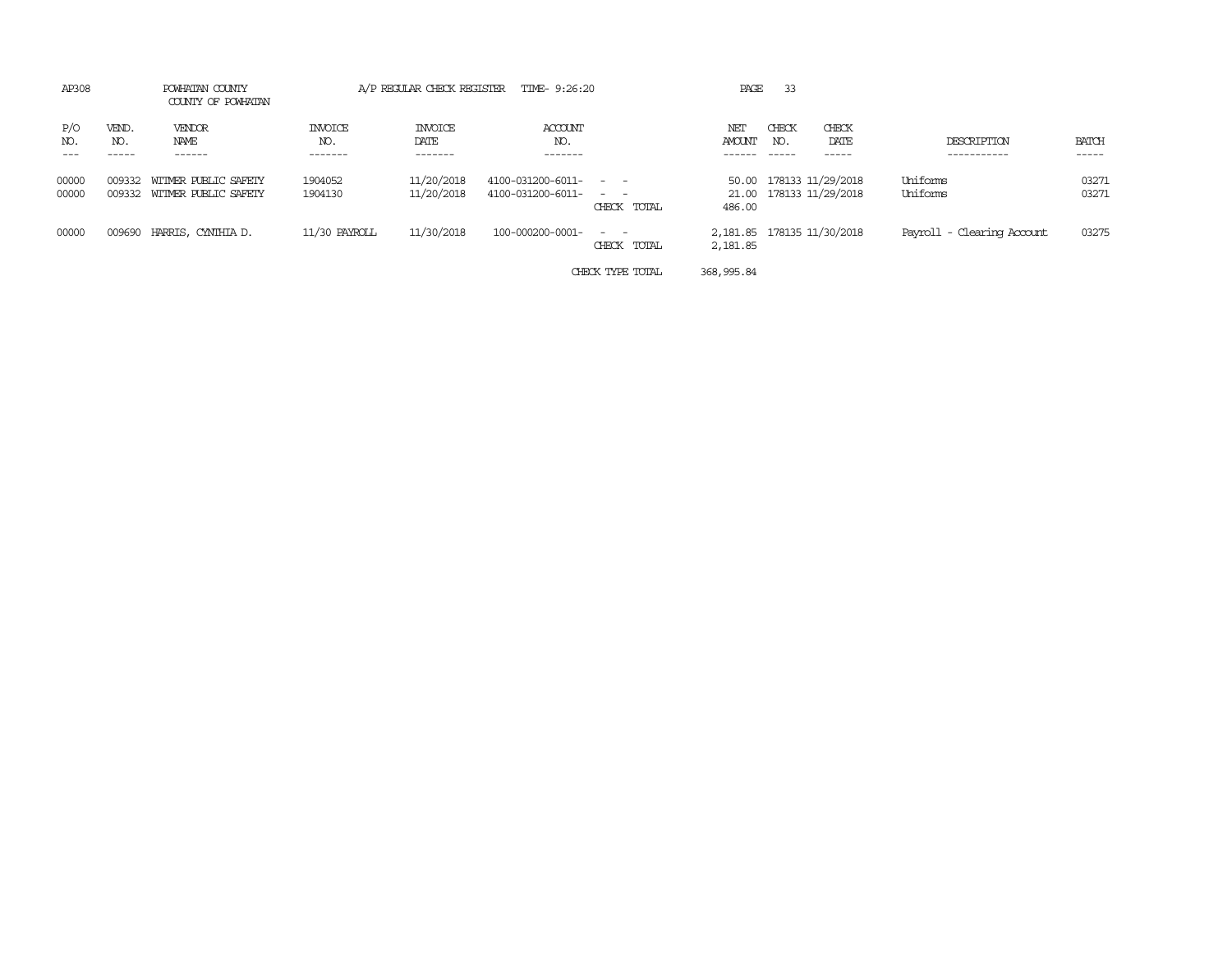| AP308          |                       | POWHATAN COUNTY<br>COUNTY OF POWHATAN                                               |                           |                            | A/P VOID CHECK REGISTER TIME- 9:26:20      |                                                | PAGE                                   | 34                                                   |                                      |                 |
|----------------|-----------------------|-------------------------------------------------------------------------------------|---------------------------|----------------------------|--------------------------------------------|------------------------------------------------|----------------------------------------|------------------------------------------------------|--------------------------------------|-----------------|
| P/O<br>NO.     | VEND.<br>NO.<br>----- | VENDOR<br>NAME<br>------                                                            | INVOICE<br>NO.<br>------- | INVOICE<br>DATE<br>------- | <b>ACCOUNT</b><br>NO.<br>-------           |                                                | CHECK<br>NET<br>AMOUNT<br>NO.<br>----- | CHECK<br>DATE<br>$- - - - -$                         | DESCRIPTION<br>-----------           | BATCH<br>------ |
| 00000<br>00000 | 006466                | RADIO COMMUNICATION OF VA 400015067<br>006466 RADIO COMMUNICATION OF VA 400015067-1 |                           | 11/14/2018<br>11/20/2018   | 4100-032200-3310- - -<br>4100-032200-3310- | the company<br>CHECK TOTAL<br>CHECK TYPE TOTAL | $190.00 -$<br>$190.00 -$               | 95.00- 178113 11/29/2018<br>95.00- 178113 11/29/2018 | Equipment Repair<br>Equipment Repair | 00446<br>00446  |
|                |                       |                                                                                     |                           |                            |                                            |                                                |                                        |                                                      |                                      |                 |

FINAL TOTAL 368,805.84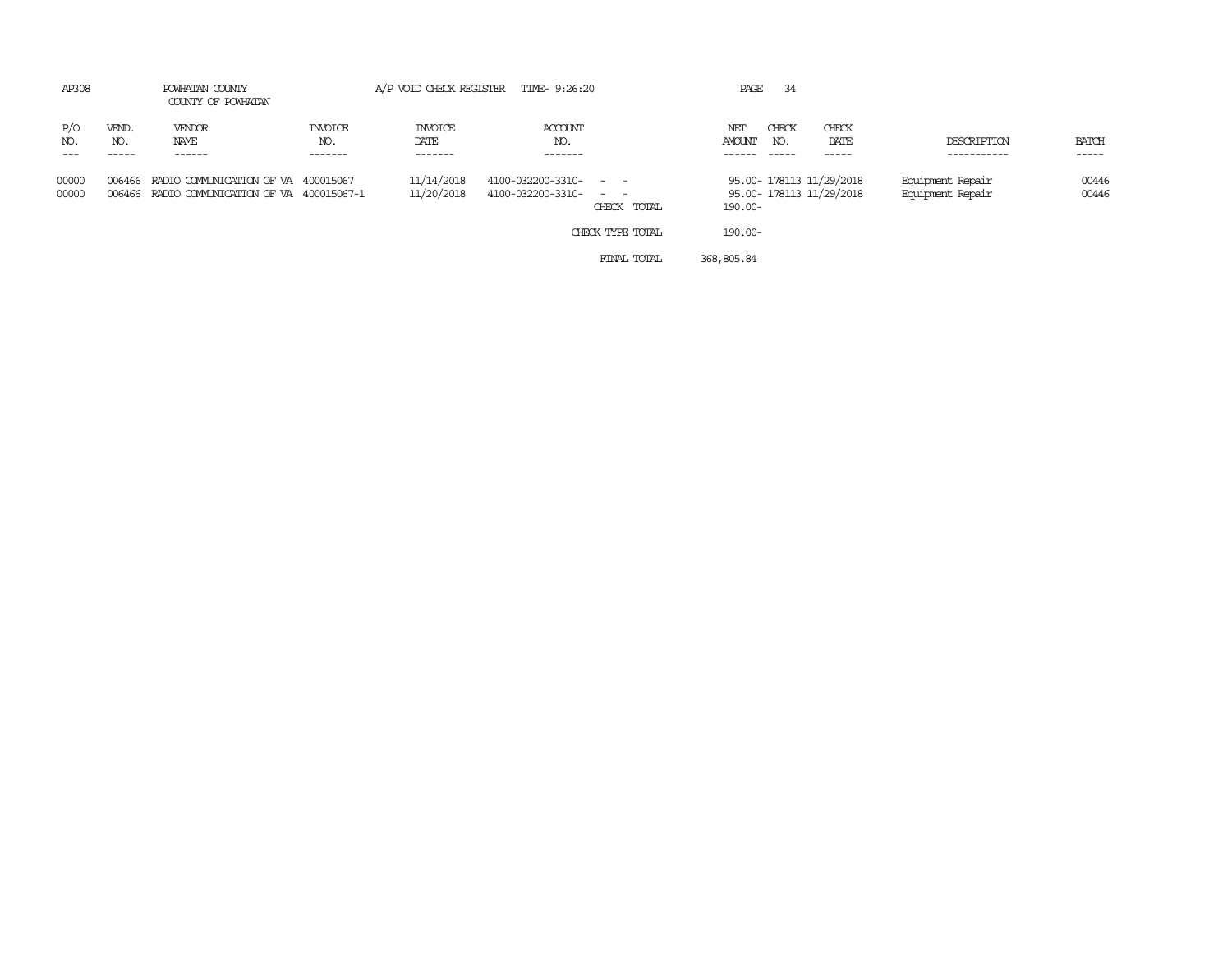| AP308          | POWHATAN COUNTY<br>COUNTY OF POWHATAN |                                                                  | A/P REGULAR CHECK REGISTER<br>TIME- 9:27:20 |                          |                                        | $\mathbf{1}$<br>PAGE                                                     |                 |               |                                               |                                                                |                |
|----------------|---------------------------------------|------------------------------------------------------------------|---------------------------------------------|--------------------------|----------------------------------------|--------------------------------------------------------------------------|-----------------|---------------|-----------------------------------------------|----------------------------------------------------------------|----------------|
| P/O<br>NO.     | VEND.<br>NO.                          | VENDOR<br>NAME                                                   | INVOICE<br>NO.                              | <b>INVOICE</b><br>DATE   | ACCOUNT<br>NO.                         |                                                                          | NET<br>AMOUNT   | CHECK<br>NO.  | CHECK<br>DATE                                 | DESCRIPTION                                                    | <b>BATCH</b>   |
| $---$          | $\frac{1}{2}$                         | ------                                                           | -------                                     | -------                  | -------                                |                                                                          | $- - - - - -$   | $\frac{1}{2}$ | -----                                         | -----------                                                    | $- - - - -$    |
| 00000<br>00000 | 009183<br>009183                      | AIR, WATER & SOIL LABORA- V18007234<br>AIR, WATER & SOIL LABORA- | V18007235                                   | 10/16/2018<br>10/16/2018 | 4501-043600-3142-<br>4501-043600-3142- | $\sim$                                                                   | 111.80          |               | 133.60 177526 11/01/2018<br>177526 11/01/2018 | Professional Services - Sewer<br>Professional Services - Sewer | 03245<br>03245 |
| 00000          | 009183                                | AIR, WATER & SOIL LABORA-                                        | V18007339                                   | 10/18/2018               | 4501-043600-3142-                      |                                                                          | 40.00           |               | 177526 11/01/2018                             | Professional Services - Sewer                                  | 03245          |
| 00000          |                                       | 009183 AIR, WATER & SOIL LABORA- V18007340                       |                                             | 10/18/2018               | 4501-043600-3142-                      | $\overline{\phantom{a}}$<br>$\overline{\phantom{a}}$                     | 40.00           |               | 177526 11/01/2018                             | Professional Services - Sewer                                  | 03245          |
|                |                                       |                                                                  |                                             |                          |                                        | CHECK TOTAL                                                              | 325.40          |               |                                               |                                                                |                |
| 00000          |                                       | 012508 HEALTH EQUITY INC                                         | O30M6OK                                     | 10/29/2018               | 501-000200-0012-                       | $\sim$<br>$\sim$                                                         | 7.49            |               | 177553 11/01/2018                             | Payroll Clearing - FSA                                         | 03246          |
|                |                                       |                                                                  |                                             |                          |                                        | CHECK TOTAL                                                              | 7.49            |               |                                               |                                                                |                |
|                |                                       |                                                                  |                                             |                          |                                        |                                                                          |                 |               |                                               |                                                                |                |
| 00000          |                                       | 010924 MITCHELL PEST                                             | 115732                                      | 10/09/2018               | 4501-043600-3142-                      | $\sim$<br>$\overline{\phantom{a}}$<br>CHECK TOTAL                        | 95.00<br>95.00  |               | 177570 11/01/2018                             | Professional Services - Sewer                                  | 03245          |
|                |                                       |                                                                  |                                             |                          |                                        |                                                                          |                 |               |                                               |                                                                |                |
| 00000          |                                       | 009355 N.W. MARTIN & BROS., INC. 25810                           |                                             | 10/19/2018               | 4301-014300-0004-                      | $\overline{\phantom{a}}$                                                 | 13,775.00       |               | 177574 11/01/2018                             | Admin Roof Replacement                                         | 03245          |
|                |                                       |                                                                  |                                             |                          |                                        | CHECK TOTAL                                                              | 13,775.00       |               |                                               |                                                                |                |
| 00000          |                                       | 007942 RICHMOND SUBURBAN                                         | I00008195040919                             | 9/19/2018                | 4501-043600-6009-                      | $\overline{a}$<br>$\sim$                                                 | 600.00          |               | 177586 11/01/2018                             | Facility - Sewer Needs                                         | 03245          |
|                |                                       |                                                                  |                                             |                          |                                        | CHECK TOTAL                                                              | 600.00          |               |                                               |                                                                |                |
|                |                                       |                                                                  |                                             |                          |                                        |                                                                          |                 |               |                                               |                                                                |                |
| 00000          | 006679                                | TREASURER, CHESTERFIELD                                          | 2015393 10/18                               | 10/26/2018               | 4501-043500-5112-                      | $\sim$<br>$\overline{\phantom{a}}$                                       | 54,298.68       |               | 177593 11/01/2018                             | Chesterfield Bi-monthly Fees                                   | 03245          |
|                |                                       |                                                                  |                                             |                          |                                        | CHECK TOTAL                                                              | 54,298.68       |               |                                               |                                                                |                |
| 00000          | 008126                                | VERIZON                                                          | 981565798510/18                             | 10/24/2018               | 4501-043400-5250-                      | $\sim$                                                                   |                 |               | 160.33 177597 11/01/2018                      | Cell Phones                                                    | 03246          |
| 00000          | 008126                                | VERIZON                                                          | 981565798510/18                             | 10/24/2018               | 4501-043400-5270-                      | $\sim$<br>$\sim$                                                         | 300.03          |               | 177597 11/01/2018                             | Network Service Connection                                     | 03246          |
|                |                                       |                                                                  |                                             |                          |                                        | CHECK TOTAL                                                              | 460.36          |               |                                               |                                                                |                |
|                |                                       |                                                                  |                                             |                          |                                        |                                                                          |                 |               |                                               |                                                                |                |
| 00000<br>00000 | 007415                                | 007415 VIRGINIA UTILITY<br>VIRGINIA UTILITY                      | 06180357A<br>06180357A                      | 6/30/2018<br>6/30/2018   | 4501-043500-3140-<br>4501-043600-3142- | $\sim$<br>$\sim$<br>$\overline{\phantom{a}}$<br>$\overline{\phantom{a}}$ | 5.00<br>5.00    |               | 177598 11/01/2018<br>177598 11/01/2018        | Professional Services - Water<br>Professional Services - Sewer | 03245<br>03245 |
|                |                                       |                                                                  |                                             |                          |                                        | CHECK TOTAL                                                              | 10.00           |               |                                               |                                                                |                |
|                |                                       |                                                                  |                                             |                          |                                        |                                                                          |                 |               |                                               |                                                                |                |
| 00000          | 009183                                | AIR, WATER & SOIL LABORA-                                        | V18007446                                   | 10/23/2018               | 4501-043600-3142-                      | $\sim$                                                                   | 133.60          |               | 177603 11/09/2018                             | Professional Services - Sewer                                  | 03251          |
| 00000          | 009183                                | AIR, WATER & SOIL LABORA-                                        | V18007447                                   | 10/23/2018               | 4501-043600-3142-                      | $\sim$                                                                   | 111.80          |               | 177603 11/09/2018                             | Professional Services - Sewer                                  | 03251          |
| 00000          | 009183                                | AIR, WATER & SOIL LABORA- V18007459                              |                                             | 10/24/2018               | 4501-043500-3140-                      |                                                                          | 40.00           |               | 177603 11/09/2018                             | Professional Services - Water                                  | 03251          |
| 00000          | 009183                                | AIR, WATER & SOIL LABORA- V18007531                              |                                             | 10/26/2018               | 4501-043600-3142-                      | $\equiv$<br>$\sim$                                                       |                 |               | 40.00 177603 11/09/2018                       | Professional Services - Sewer                                  | 03251          |
| 00000          | 009183                                | AIR, WATER & SOIL LABORA- V18007533                              |                                             | 10/26/2018               | 4501-043600-3142-                      |                                                                          | 40.00           |               | 177603 11/09/2018                             | Professional Services - Sewer                                  | 03251          |
| 00000          | 009183                                | AIR, WATER & SOIL LABORA- V18007627                              |                                             | 10/30/2018               | 4501-043600-3142-                      |                                                                          | 133.60          |               | 177603 11/09/2018                             | Professional Services - Sewer                                  | 03251<br>03251 |
| 00000<br>00000 | 009183<br>009183                      | AIR, WATER & SOIL LABORA-<br>AIR, WATER & SOIL LABORA-           | V18007628<br>V18007711                      | 10/30/2018               | 4501-043600-3142-<br>4501-043600-3142- | $\equiv$                                                                 | 111.80<br>40.00 |               | 177603 11/09/2018<br>177603 11/09/2018        | Professional Services - Sewer<br>Professional Services - Sewer | 03251          |
| 00000          |                                       | 009183 AIR, WATER & SOIL LABORA- V18007712                       |                                             | 11/01/2018<br>11/01/2018 | 4501-043600-3142-                      | $\equiv$<br>$\sim$                                                       | 40.00           |               | 177603 11/09/2018                             | Professional Services - Sewer                                  | 03251          |
|                |                                       |                                                                  |                                             |                          |                                        | CHECK TOTAL                                                              | 690.80          |               |                                               |                                                                |                |
|                |                                       |                                                                  |                                             |                          |                                        |                                                                          |                 |               |                                               |                                                                |                |
| 00000          | 008668                                | BANK OF AMERICA                                                  | 11/01/2018                                  | 11/01/2018               | 4116-035500-0017-                      | $\equiv$<br>. —                                                          | .00.            |               | 177606 11/09/2018                             | EOC Backup Amateur Radio Comm                                  | 03256          |
| 00000          | 008668                                | BANK OF AMERICA                                                  | 11/01/2018                                  | 11/01/2018               | 4116-035500-0017-                      | $\sim$                                                                   |                 |               | 432.56 177606 11/09/2018                      | ECC Backup Amateur Radio Comm                                  | 03256          |
| 00000          | 008668                                | BANK OF AMERICA                                                  | 11/01/2018                                  | 11/01/2018               | 4116-035500-0017-                      | $\equiv$                                                                 | 118.38          |               | 177606 11/09/2018                             | EOC Backup Amateur Radio Comm                                  | 03256          |
| 00000          | 008668                                | BANK OF AMERICA                                                  | 11/01/2018                                  | 11/01/2018               | 4116-035500-0017-                      | $\sim$<br>$\sim$                                                         | 291.58          |               | 177606 11/09/2018                             | ECC Backup Amateur Radio Comm                                  | 03256          |
| 00000          | 008668                                | BANK OF AMERICA                                                  | 11/01/2018                                  | 11/01/2018               | 4116-035500-0017-                      | $\sim$<br>$\sim$                                                         | 123.89          |               | 177606 11/09/2018                             | ECC Backup Amateur Radio Comm                                  | 03256          |
| 00000          | 008668                                | BANK OF AMERICA                                                  | 11/01/2018                                  | 11/01/2018               | 4116-035500-0017-                      | $\overline{\phantom{a}}$<br>$\sim$                                       |                 |               | 6.00- 177606 11/09/2018                       | ECC Backup Amateur Radio Comm                                  | 03256          |
| 00000          | 008668                                | BANK OF AMERICA                                                  | 11/01/2018                                  | 11/01/2018               | 4116-032200-8215-                      | $\equiv$<br>$\overline{\phantom{a}}$                                     |                 |               | 23.38 177606 11/09/2018                       | State - Dept of Fire Programs                                  | 03256          |
| 00000          | 008668                                | BANK OF AMERICA                                                  | 11/01/2018                                  | 11/01/2018               | 4116-032200-8215-                      |                                                                          |                 |               | 49.99 177606 11/09/2018                       | State - Dept of Fire Programs                                  | 03256          |
| 00000          | 008668                                | BANK OF AMERICA                                                  | 11/01/2018                                  | 11/01/2018               | 4116-035500-0017-                      | $\overline{\phantom{a}}$<br>$\overline{\phantom{0}}$                     |                 |               | 439.51 177606 11/09/2018                      | ECC Backup Amateur Radio Comm                                  | 03256          |
| 00000          | 008668                                | BANK OF AMERICA                                                  | 11/01/2018                                  | 11/01/2018               | 4116-035500-0017-                      | $\overline{\phantom{a}}$<br>$\sim$                                       |                 |               | 871.13- 177606 11/09/2018                     | EOC Backup Amateur Radio Comm                                  | 03256          |
| 00000          |                                       | 008668 BANK OF AMERICA                                           | 11/01/2018                                  | 11/01/2018               | 4116-032200-8215-                      | $\overline{\phantom{a}}$<br>$\overline{\phantom{a}}$                     |                 |               | 1,052.25 177606 11/09/2018                    | State - Dept of Fire Programs                                  | 03256          |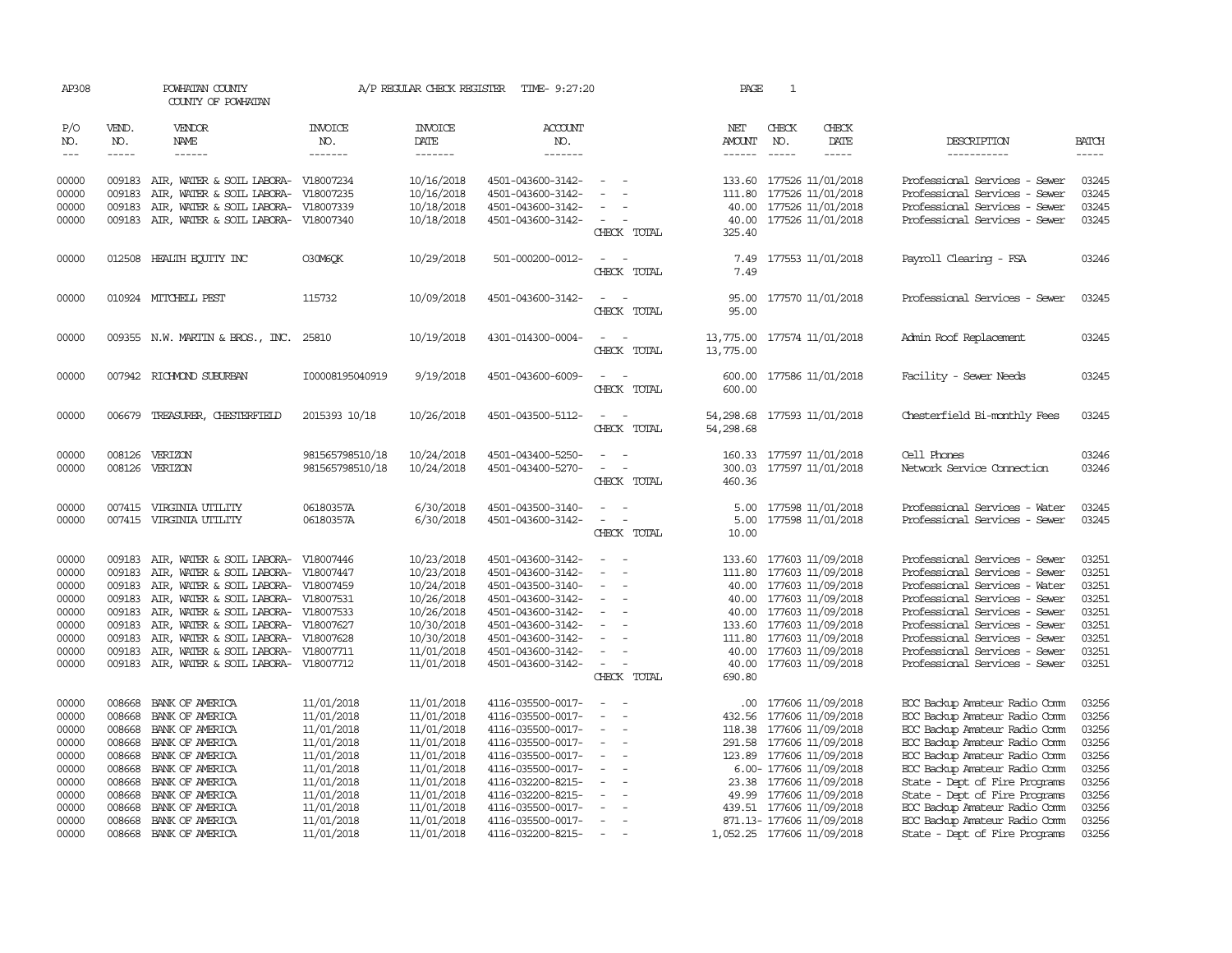| AP308                          |                  | POWHATAN COUNTY<br>COUNTY OF POWHATAN |                          |                          | A/P REGULAR CHECK REGISTER TIME- 9:27:20 |                                                      | PAGE                          | 2            |                                               |                                                  |                |
|--------------------------------|------------------|---------------------------------------|--------------------------|--------------------------|------------------------------------------|------------------------------------------------------|-------------------------------|--------------|-----------------------------------------------|--------------------------------------------------|----------------|
| P/O<br>NO.                     | VEND.<br>NO.     | VENDOR<br>NAME                        | INVOICE<br>NO.           | <b>INVOICE</b><br>DATE   | <b>ACCOUNT</b><br>NO.                    |                                                      | NET<br><b>AMOUNT</b>          | CHECK<br>NO. | CHECK<br>DATE                                 | DESCRIPTION                                      | <b>BATCH</b>   |
| $\!\!\!\!\!-\!-\!$ $\!\!\!-\!$ | $- - - - -$      | $- - - - - -$                         | -------                  | -------                  | -------                                  |                                                      | $- - - - - -$                 | $- - - - -$  | -----                                         | -----------                                      | $- - - - -$    |
| 00000<br>00000                 | 008668<br>008668 | BANK OF AMERICA<br>BANK OF AMERICA    | 11/01/2018<br>11/01/2018 | 11/01/2018<br>11/01/2018 | 4116-035500-0017-<br>4501-043400-6001-   | $\sim$<br>$\sim$                                     | 75.89                         |              | 926.00 177606 11/09/2018<br>177606 11/09/2018 | EOC Backup Amateur Radio Comm<br>Office Supplies | 03256<br>03256 |
| 00000                          | 008668           | BANK OF AMERICA                       | 11/01/2018               | 11/01/2018               | 4501-043400-6001-                        |                                                      |                               |              | 26.88 177606 11/09/2018                       | Office Supplies                                  | 03256          |
| 00000                          | 008668           | BANK OF AMERICA                       | 11/01/2018               | 11/01/2018               | 4501-043500-6015-                        | $\overline{\phantom{a}}$                             |                               |              | 182.00 177606 11/09/2018                      | Lab Supplies                                     | 03256          |
| 00000                          | 008668           | BANK OF AMERICA                       | 11/01/2018               | 11/01/2018               | 4501-043600-3310-                        | $\overline{\phantom{a}}$                             |                               |              | 181.70 177606 11/09/2018                      | Repairs and Maintenance                          | 03256          |
| 00000                          | 008668           | BANK OF AMERICA                       | 11/01/2018               | 11/01/2018               | 4501-043600-3310-                        |                                                      |                               |              | 18.48 177606 11/09/2018                       | Repairs and Maintenance                          | 03256          |
| 00000                          | 008668           | BANK OF AMERICA                       | 11/01/2018               | 11/01/2018               | 4501-043600-3310-                        |                                                      |                               |              | 299.00 177606 11/09/2018                      | Repairs and Maintenance                          | 03256          |
| 00000                          | 008668           | BANK OF AMERICA                       | 11/01/2018               | 11/01/2018<br>11/01/2018 | 4501-043600-3310-                        | $\sim$<br>$\sim$                                     |                               |              | 54.99 177606 11/09/2018                       | Repairs and Maintenance                          | 03256<br>03256 |
| 00000<br>00000                 | 008668<br>008668 | BANK OF AMERICA<br>BANK OF AMERICA    | 11/01/2018<br>11/01/2018 | 11/01/2018               | 4501-043600-6015-<br>4501-043600-6015-   |                                                      | 59.99                         |              | 177606 11/09/2018<br>99.40 177606 11/09/2018  | Lab Supplies<br>Lab Supplies                     | 03256          |
| 00000                          | 008668           | BANK OF AMERICA                       | 11/01/2018               | 11/01/2018               | 4501-043600-3310-                        |                                                      | 12.57                         |              | 177606 11/09/2018                             | Repairs and Maintenance                          | 03256          |
| 00000                          | 008668           | BANK OF AMERICA                       | 11/01/2018               | 11/01/2018               | 4501-043400-5210-                        | $\overline{\phantom{a}}$                             | 14.85                         |              | 177606 11/09/2018                             | Postage                                          | 03256          |
| 00000                          |                  | 008668 BANK OF AMERICA                | 11/01/2018               | 11/01/2018               | 4501-043600-3310-                        | $\overline{\phantom{a}}$<br>$\overline{\phantom{a}}$ |                               |              | 204.17 177606 11/09/2018                      | Repairs and Maintenance                          | 03256          |
|                                |                  |                                       |                          |                          |                                          | CHECK TOTAL                                          | 3,810.33                      |              |                                               |                                                  |                |
| 00000                          | 009876           | BSN SPORTS, LLC                       | 903328592                | 10/12/2018               | 4301-071120-0008-                        |                                                      |                               |              | 226.85 177613 11/09/2018                      | Temporary Fencing                                | 03251          |
| 00000                          | 009876           | BSN SPORTS, LLC                       | 903367489                | 10/17/2018               | 4301-071120-0009-                        | CHECK TOTAL                                          | 571.75                        |              | 344.90 177613 11/09/2018                      | Bases, Plates & Pitching Rubbe                   | 03251          |
|                                |                  |                                       |                          |                          |                                          |                                                      |                               |              |                                               |                                                  |                |
| 00000                          | 012486           | C&W-TESCO, INC.                       | 13833                    | 10/26/2018               | 4301-062100-8302-                        | $\sim$<br>CHECK TOTAL                                | 9,000.00                      |              | 9,000.00 177615 11/09/2018                    | RJHS Replacement/Renovation De                   | 03255          |
|                                |                  |                                       |                          |                          |                                          |                                                      |                               |              |                                               |                                                  |                |
| 00000                          | 006965           | CINIAS CORPORATION                    | 143469889                | 10/10/2018               | 4501-043400-6011-                        |                                                      |                               |              | 97.22 177621 11/09/2018                       | Uniforms                                         | 03251          |
| 00000                          | 006965           | CINIAS CORPORATION                    | 143473821                | 10/17/2018               | 4501-043400-6011-                        |                                                      | 97.22                         |              | 177621 11/09/2018                             | Uniforms                                         | 03251          |
| 00000                          | 006965           | CINIAS CORPORATION                    | 143477778                | 10/24/2018               | 4501-043400-6011-                        | $\overline{\phantom{a}}$                             |                               |              | 97.22 177621 11/09/2018                       | Uniforms                                         | 03251          |
|                                |                  |                                       |                          |                          |                                          | CHECK TOTAL                                          | 291.66                        |              |                                               |                                                  |                |
| 00000                          | 009636           | CMS COMMUNICATIONS                    | 1817782-IN               | 10/05/2018               | 4301-012510-8300-                        | $\sim$<br>$\overline{\phantom{a}}$                   |                               |              | 1,358.54 177622 11/09/2018                    | IT and Phone Infrastructure                      | 03251          |
| 00000                          | 009636           | CMS COMMUNICATIONS                    | 1817782-IN               | 10/05/2018               | 4301-012510-8300-                        | $\sim$<br>$\overline{\phantom{a}}$                   |                               |              | 150.00- 177622 11/09/2018                     | IT and Phone Infrastructure                      | 03251          |
|                                |                  |                                       |                          |                          |                                          | CHECK TOTAL                                          | 1,208.54                      |              |                                               |                                                  |                |
| 00000                          | 012570           | DOMINION OF BEDFORD, INC.             | 16557                    | 10/25/2018               | 4301-012500-8301-                        | $\overline{\phantom{a}}$                             | 23,718.00                     |              | 177627 11/09/2018                             | Sheriff's Vehicles                               | 03252          |
| 00000                          | 012570           | DOMINION OF BEDFORD, INC.             | 16559                    | 10/25/2018               | 4301-012500-8301-                        |                                                      | 23,718.00                     |              | 177627 11/09/2018                             | Sheriff's Vehicles                               | 03252          |
|                                |                  |                                       |                          |                          |                                          | CHECK TOTAL                                          | 47,436.00                     |              |                                               |                                                  |                |
| 00000                          |                  | 006510 EMERGENCY SERVICES             | 313                      | 10/31/2018               | 4120-032300-3110-                        | $\overline{\phantom{0}}$<br>$\overline{\phantom{a}}$ | 42,920.04                     |              | 177633 11/09/2018                             | Contract Services-Daytime Cove                   | 03252          |
|                                |                  |                                       |                          |                          |                                          | CHECK TOTAL                                          | 42,920.04                     |              |                                               |                                                  |                |
| 00000                          |                  | 009639 EMS MANAGEMENT &               | 034350                   | 9/30/2018                | 4120-032300-5845-                        |                                                      |                               |              | 2, 164.92 177634 11/09/2018                   | EMS Transport Third Party Bill                   | 03252          |
|                                |                  |                                       |                          |                          |                                          | CHECK TOTAL                                          | 2,164.92                      |              |                                               |                                                  |                |
| 00000                          |                  | 012508 HEALTH EQUITY INC              | 4TM7EIV                  | 11/05/2018               | 501-000200-0012-                         | $\overline{\phantom{a}}$<br>$\sim$                   |                               |              | 29.64 177637 11/09/2018                       | Payroll Clearing - FSA                           | 03255          |
|                                |                  |                                       |                          |                          |                                          | CHECK TOTAL                                          | 29.64                         |              |                                               |                                                  |                |
| 00000                          | 011635           | INNOVYZE, INC.                        | 180857044                | 10/15/2018               | 4501-043500-3140-                        | $\equiv$                                             | 800.00                        |              | 177642 11/09/2018                             | Professional Services - Water                    | 03252          |
| 00000                          | 011635           | INNOVYZE, INC.                        | 180857044                | 10/15/2018               | 4501-043400-3142-                        | $\overline{\phantom{a}}$<br>$\overline{\phantom{a}}$ | 800.00                        |              | 177642 11/09/2018                             | Professional Services - Sewer                    | 03252          |
|                                |                  |                                       |                          |                          |                                          | CHECK TOTAL                                          | 1,600.00                      |              |                                               |                                                  |                |
| 00000                          | 011701           | KENBRIDGE CONSTRUCTION                | APPLICATON #23           | 10/31/2018               | 301-000200-0008-                         |                                                      | 283,175.23                    |              | 177644 11/09/2018                             | Retainages Payable                               | 03255          |
| 00000                          |                  | 011701 KENBRIDGE CONSTRUCTION         | APPLICATON #23           | 10/31/2018               | 4301-062100-8302-                        | $\overline{\phantom{a}}$                             | 134, 201.93 177644 11/09/2018 |              |                                               | RJHS Replacement/Renovation De                   | 03255          |
|                                |                  |                                       |                          |                          |                                          | CHECK TOTAL                                          | 417, 377. 16                  |              |                                               |                                                  |                |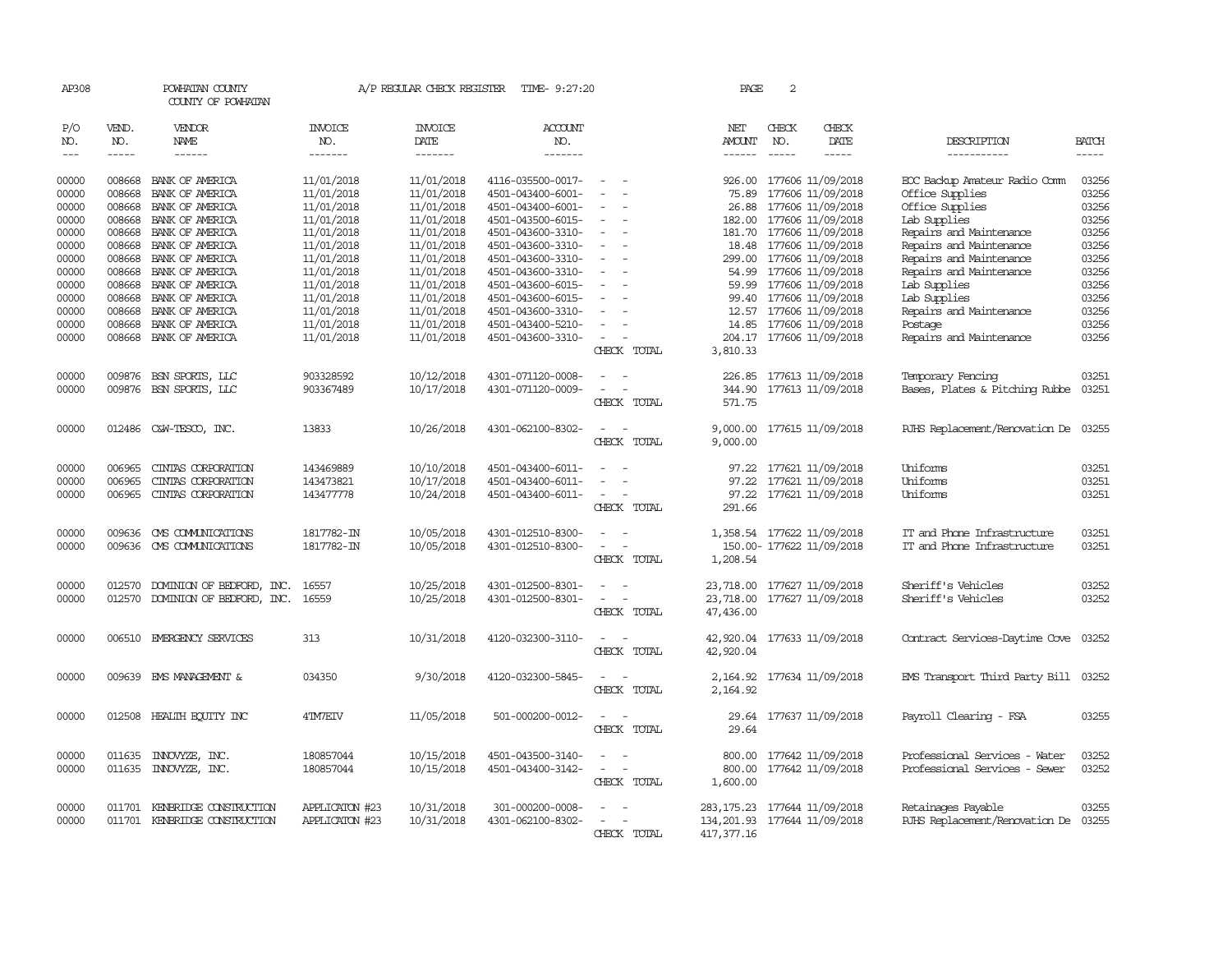| AP308                   |                             | POWHATAN COUNTY<br>COUNTY OF POWHATAN                                                                          |                           | A/P REGULAR CHECK REGISTER             | TIME- 9:27:20                                               |                                                                                                                             | PAGE                                      | 3                             |                                                             |                                                                                                 |                         |
|-------------------------|-----------------------------|----------------------------------------------------------------------------------------------------------------|---------------------------|----------------------------------------|-------------------------------------------------------------|-----------------------------------------------------------------------------------------------------------------------------|-------------------------------------------|-------------------------------|-------------------------------------------------------------|-------------------------------------------------------------------------------------------------|-------------------------|
| P/O<br>NO.<br>$---$     | VEND.<br>NO.<br>$- - - - -$ | VENDOR<br>NAME<br>$- - - - - -$                                                                                | INVOICE<br>NO.<br>------- | <b>INVOICE</b><br>DATE<br>-------      | ACCOUNT<br>NO.<br>$- - - - - - -$                           |                                                                                                                             | NET<br><b>AMOUNT</b><br>$- - - - - -$     | CHECK<br>NO.<br>$\frac{1}{2}$ | CHECK<br>DATE<br>$- - - - -$                                | DESCRIPTION<br>-----------                                                                      | <b>BATCH</b><br>-----   |
| 00000                   |                             | 000166 LUCK STONE CORP.                                                                                        | IV100937592               | 10/15/2018                             | 4301-014500-0007-                                           | CHECK TOTAL                                                                                                                 | 1,343.67<br>1,343.67                      |                               | 177649 11/09/2018                                           | Resurface/Grade Access Rd Duto 03252                                                            |                         |
| 00000                   |                             | 010924 MITCHELL PEST                                                                                           | 115733                    | 10/23/2018                             | 4501-043600-3142-                                           | $\sim$<br>$\overline{\phantom{a}}$<br>CHECK TOTAL                                                                           | 95.00<br>95.00                            |                               | 177653 11/09/2018                                           | Professional Services - Sewer                                                                   | 03252                   |
| 00000                   |                             | 011110 MOSELEY ARCHITECTS                                                                                      | 550492-032                | 10/31/2018                             | 4301-031200-6002-                                           | $\overline{\phantom{a}}$<br>CHECK TOTAL                                                                                     | 646.64                                    |                               | 646.64 177654 11/09/2018                                    | Sally Port & Courthouse Expans                                                                  | 03252                   |
| 00000<br>00000          | 012003                      | 012003 PHOENIX FABRICATORS AND<br>PHOENIX FABRICATORS AND                                                      | TEN A<br>TEN              | 10/23/2018<br>10/23/2018               | 301-000200-0008-<br>4301-046000-8301-                       | $\sim$ $ \sim$<br>$\overline{\phantom{a}}$<br>$\sim$<br>CHECK TOTAL                                                         | 26, 151.02 177658 11/09/2018<br>24,843.47 |                               | 1,307.55- 177658 11/09/2018                                 | Retainages Payable<br>Water Tower - Village Area                                                | 03252<br>03252          |
| 00000                   | 006928                      | POWHATAN COUNTY DEPT. OF                                                                                       | TRNG SUPLUXFORD           | 10/29/2018                             | 4410-053910-5646-                                           | $\overline{\phantom{a}}$<br>$\sim$<br>CHECK TOTAL                                                                           | 1,243.82<br>1,243.82                      |                               | 177666 11/09/2018                                           | Special Fund Payments                                                                           | 03253                   |
| 00000                   |                             | 008294 POWHATAN COUNTY PUBLIC                                                                                  | UTILITIES OCT18           | 10/31/2018                             | 4501-043400-6008-                                           | $\frac{1}{2} \left( \frac{1}{2} \right) \left( \frac{1}{2} \right) = \frac{1}{2} \left( \frac{1}{2} \right)$<br>CHECK TOTAL | 294.22<br>294.22                          |                               | 177667 11/09/2018                                           | Gas/Grease/Oil/Vehicle Repairs                                                                  | 03249                   |
| 00000                   |                             | 007942 RICHMOND SUBURBAN                                                                                       | I00007201950411           | 4/11/2018                              | 4116-084000-8200-                                           | $\sim$<br>- -<br>CHECK TOTAL                                                                                                | 350.00<br>350.00                          |                               | 177675 11/09/2018                                           | Earth Day Donations                                                                             | 03253                   |
| 00000                   |                             | 006593 SHEEHY FORD                                                                                             | NOHB694195                | 10/19/2018                             | 4301-012500-8301-                                           | $\frac{1}{2} \left( \frac{1}{2} \right) \left( \frac{1}{2} \right) = \frac{1}{2} \left( \frac{1}{2} \right)$<br>CHECK TOTAL | 7,393.19<br>7,393.19                      |                               | 177680 11/09/2018                                           | Sheriff's Vehicles                                                                              | 03253                   |
| 00000                   |                             | 012283 SMARISITES                                                                                              | 0003844                   | 11/01/2018                             | 4116-032200-0010-                                           | $\sim$ 100 $\sim$ 100 $\sim$<br>CHECK TOTAL                                                                                 | 1,250.00                                  |                               | 1,250.00 177682 11/09/2018                                  | SAFER Expenses                                                                                  | 03253                   |
| 00000                   |                             | 006837 USA BLUE BOOK                                                                                           | 723688                    | 10/30/2018                             | 4501-043600-3310-                                           | $\sim$ $ \sim$<br>CHECK TOTAL                                                                                               | 204.17                                    |                               | 204.17 177691 11/09/2018                                    | Repairs and Maintenance                                                                         | 03255                   |
| 00000                   |                             | 011181 WELLS FARGO FINANCIAL                                                                                   | 5005429329                | 10/25/2018                             | 4501-043400-3320-                                           | $\frac{1}{2} \left( \frac{1}{2} \right) \left( \frac{1}{2} \right) = \frac{1}{2} \left( \frac{1}{2} \right)$<br>CHECK TOTAL | 234.62<br>234.62                          |                               | 177696 11/09/2018                                           | Maintenance and Service Contra                                                                  | 03255                   |
| 00000                   |                             | 007663 WENGER CORPORATION                                                                                      | 754398                    | 10/09/2018                             | 4301-062100-8302-                                           | $\sim$ 100 $\sim$<br>CHECK TOTAL                                                                                            | 4,048.00<br>4,048.00                      |                               | 177697 11/09/2018                                           | RJHS Replacement/Renovation De 03255                                                            |                         |
| 00000                   | 012690                      | WILLIAMS EMERGENCY                                                                                             | 1556                      | 10/08/2018                             | 4120-032200-8215-                                           | $\sim$<br>CHECK TOTAL                                                                                                       | 20,809.79<br>20,809.79                    |                               | 177698 11/09/2018                                           | State Dept of Fire Programs Fu                                                                  | 03255                   |
| 00000<br>00000<br>00000 | 009183<br>009183            | AIR, WATER & SOIL LABORA-<br>AIR, WATER & SOIL LABORA- V18007787<br>009183 AIR, WATER & SOIL LABORA- V18007904 | V18007781                 | 11/06/2018<br>11/06/2018<br>11/08/2018 | 4501-043600-3142-<br>4501-043600-3142-<br>4501-043500-3140- | $\overline{\phantom{a}}$<br>CHECK TOTAL                                                                                     | 111.80<br>133.60<br>40.00<br>285.40       |                               | 177703 11/16/2018<br>177703 11/16/2018<br>177703 11/16/2018 | Professional Services - Sewer<br>Professional Services - Sewer<br>Professional Services - Water | 03257<br>03257<br>03257 |
| 00000                   |                             | 011439 BUSINESS CARD                                                                                           | 10/27/2018                | 10/27/2018                             | 4116-031212-6015-                                           | $\omega_{\rm{max}}$ and $\omega_{\rm{max}}$<br>CHECK TOTAL                                                                  | 345.00<br>345.00                          |                               | 177719 11/16/2018                                           | Ancillary Expenses                                                                              | 03264                   |
| 00000                   |                             | 011610 BUSINESS CARD                                                                                           | 10/27/2018                | 10/27/2018                             | 4116-031201-5540-                                           | CHECK TOTAL                                                                                                                 | 166.75                                    |                               | 166.75 177720 11/16/2018                                    | Triad Expenses                                                                                  | 03262                   |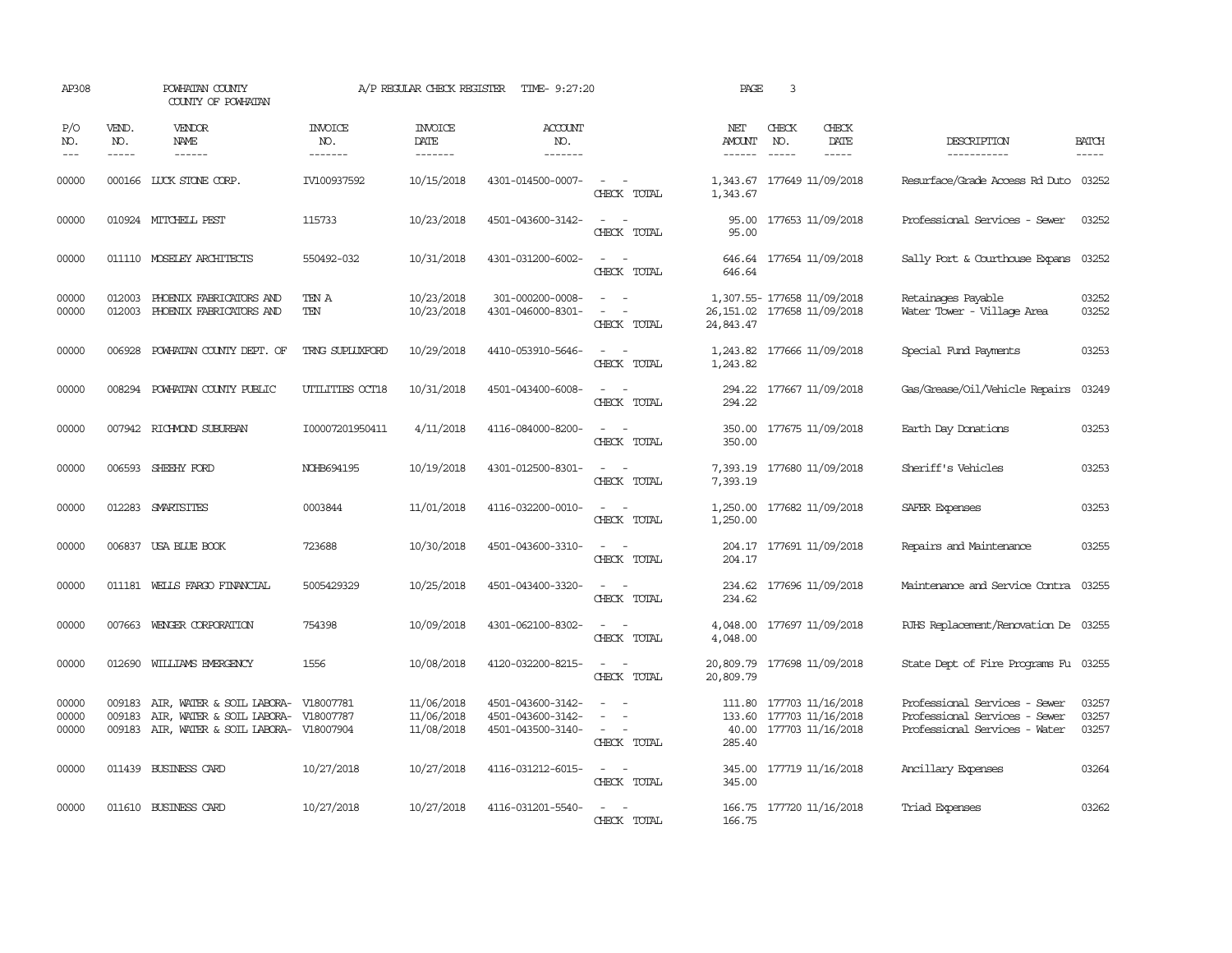| AP308                   |                               | POWHATAN COUNTY<br>COUNTY OF POWHATAN                                |                                        | A/P REGULAR CHECK REGISTER             | TIME- 9:27:20                                               |                                                                                                                             | PAGE                                     | 4                             |                                                                              |                                                                |                               |
|-------------------------|-------------------------------|----------------------------------------------------------------------|----------------------------------------|----------------------------------------|-------------------------------------------------------------|-----------------------------------------------------------------------------------------------------------------------------|------------------------------------------|-------------------------------|------------------------------------------------------------------------------|----------------------------------------------------------------|-------------------------------|
| P/O<br>NO.<br>$---$     | VEND.<br>NO.<br>$\frac{1}{2}$ | <b>VENDOR</b><br>NAME<br>$- - - - - -$                               | <b>INVOICE</b><br>NO.<br>-------       | <b>INVOICE</b><br>DATE<br>-------      | ACCOUNT<br>NO.<br>-------                                   |                                                                                                                             | NET<br><b>AMOUNT</b><br>$- - - - - -$    | CHECK<br>NO.<br>$\frac{1}{2}$ | CHECK<br>DATE<br>$\frac{1}{2}$                                               | DESCRIPTION<br>-----------                                     | <b>BATCH</b><br>$\frac{1}{2}$ |
| 00000<br>00000<br>00000 | 011661<br>011661              | 011661 BUSINESS CARD<br><b>BUSINESS CARD</b><br><b>BUSINESS CARD</b> | 10/27/2018<br>10/27/2018<br>10/27/2018 | 10/27/2018<br>10/27/2018<br>10/27/2018 | 4116-031201-5540-<br>4116-031201-5540-<br>4116-031201-5540- | $\sim$<br>CHECK TOTAL                                                                                                       | 191.22                                   |                               | .00 177722 11/16/2018<br>72.66 177722 11/16/2018<br>118.56 177722 11/16/2018 | Triad Expenses<br>Triad Expenses<br>Triad Expenses             | 03261<br>03261<br>03261       |
| 00000                   | 000540                        | CENTRAL VIRGINIA WASTE                                               | 23854                                  | 11/08/2018                             | 4501-043400-3185-                                           | CHECK TOTAL                                                                                                                 | 49.91                                    |                               | 49.91 177726 11/16/2018                                                      | Trash Removal                                                  | 03257                         |
| 00000                   | 006965                        | CINIAS CORPORATION                                                   | 143481717                              | 10/31/2018                             | 4501-043400-6011-                                           | $\equiv$<br>$\overline{\phantom{a}}$<br>CHECK TOTAL                                                                         | 97.22<br>97.22                           |                               | 177729 11/16/2018                                                            | Uniforms                                                       | 03257                         |
| 00000<br>00000          |                               | 011728 DANIEL & COMPANY, INC.<br>011728 DANIEL & COMPANY, INC.       | 13A<br>13                              | 10/31/2018<br>10/31/2018               | 301-000200-0008-<br>4301-031200-6002-                       | $\sim$<br>$\equiv$<br>$\sim$<br>CHECK TOTAL                                                                                 | 97,739.00 177739 11/16/2018<br>92,852.00 |                               | 4,887.00- 177739 11/16/2018                                                  | Retainages Payable<br>Sally Port & Courthouse Expans           | 03257<br>03257                |
| 00000<br>00000          | 000860<br>000860              | DOMINION ENERGY VIRGINIA<br>DOMINION ENERGY VIRGINIA                 | 099822315010/18<br>187519891110/18     | 10/30/2018<br>10/31/2018               | 4501-043600-5110-<br>4501-043500-5110-                      | $\equiv$<br>$\sim$<br>CHECK TOTAL                                                                                           | 173.52                                   |                               | 108.65 177743 11/16/2018<br>64.87 177743 11/16/2018                          | Electricity<br>Electricity                                     | 03257<br>03257                |
| 00000<br>00000          | 000860<br>000860              | DOMINION ENERGY VIRGINIA<br>DOMINION ENERGY VIRGINIA                 | 290702853010/18<br>308547689710/18     | 10/30/2018<br>10/30/2018               | 4501-043400-5110-<br>4501-043600-5110-                      | $\sim$ $ \sim$<br>CHECK TOTAL                                                                                               | 167.87                                   |                               | 48.77 177744 11/16/2018<br>119.10 177744 11/16/2018                          | Electricity<br>Electricity                                     | 03257<br>03257                |
| 00000<br>00000          | 000860<br>000860              | DOMINION ENERGY VIRGINIA<br>DOMINION ENERGY VIRGINIA                 | 665630055210/18<br>789705585610/18     | 10/30/2018<br>10/30/2018               | 4501-043500-5110-<br>4501-043600-5110-                      | $\sim$<br>$\overline{\phantom{0}}$<br>CHECK TOTAL                                                                           | 2,643.14                                 |                               | 413.97 177745 11/16/2018<br>2,229.17 177745 11/16/2018                       | Electricity<br>Electricity                                     | 03257<br>03257                |
| 00000                   | 000860                        | DOMINION ENERGY VIRGINIA                                             | 905242619510/18                        | 10/30/2018                             | 4501-043600-5110-                                           | CHECK TOTAL                                                                                                                 | 43.28<br>43.28                           |                               | 177746 11/16/2018                                                            | Electricity                                                    | 03257                         |
| 00000                   |                               | 012570 DOMINION OF BEDFORD, INC. 16610                               |                                        | 11/08/2018                             | 4301-012500-8301-                                           | $\frac{1}{2} \left( \frac{1}{2} \right) \left( \frac{1}{2} \right) = \frac{1}{2} \left( \frac{1}{2} \right)$<br>CHECK TOTAL | 23,718.00<br>23,718.00                   |                               | 177747 11/16/2018                                                            | Sheriff's Vehicles                                             | 03258                         |
| 00000                   | 000120                        | JAMES RIVER AIR                                                      | J45002                                 | 10/31/2018                             | 4301-014400-0016-                                           | CHECK TOTAL                                                                                                                 | 7,146.00<br>7,146.00                     |                               | 177771 11/16/2018                                                            | CO#1 HVAC Unit #1                                              | 03258                         |
| 00000                   | 012710 LOWES                  |                                                                      | 99000334617                            | 10/25/2018                             | 4301-062100-8302-                                           | CHECK TOTAL                                                                                                                 | 853.10<br>853.10                         |                               | 177783 11/16/2018                                                            | RJHS Replacement/Renovation De                                 | 03258                         |
| 00000                   |                               | 006466 RADIO COMMUNICATION OF VA 602001557-1                         |                                        | 11/07/2018                             | 4301-012400-8301-                                           | $\omega_{\rm{max}}$ and $\omega_{\rm{max}}$<br>CHECK TOTAL                                                                  | 360.60<br>360.60                         |                               | 177814 11/16/2018                                                            | Fire Department Equipment                                      | 03258                         |
| 00000                   |                               | 000823 STAMIE E. LYTTLE CO.                                          | 17631100918                            | 10/31/2018                             | 4501-043600-3310-                                           | $\sim$<br>$\sim$<br>CHECK TOTAL                                                                                             | 1,000.00<br>1,000.00                     |                               | 177827 11/16/2018                                                            | Repairs and Maintenance                                        | 03258                         |
| 00000                   |                               | 011169 VERIZON                                                       | 1357471455Y1018                        | 10/28/2018                             | 4501-043400-5230-                                           | $\sim$ $ -$<br>CHECK TOTAL                                                                                                  | 45.89<br>45.89                           |                               | 177837 11/16/2018                                                            | Telephone System                                               | 03258                         |
| 00000<br>00000          |                               | 007415 VIRGINIA UTILITY<br>007415 VIRGINIA UTILITY                   | 10180352<br>10180352                   | 10/31/2018<br>10/31/2018               | 4501-043500-3140-<br>4501-043600-3142-                      | $\sim$<br>$\sim$<br>CHECK TOTAL                                                                                             | 48.82<br>97.65                           |                               | 48.83 177841 11/16/2018<br>177841 11/16/2018                                 | Professional Services - Water<br>Professional Services - Sewer | 03259<br>03259                |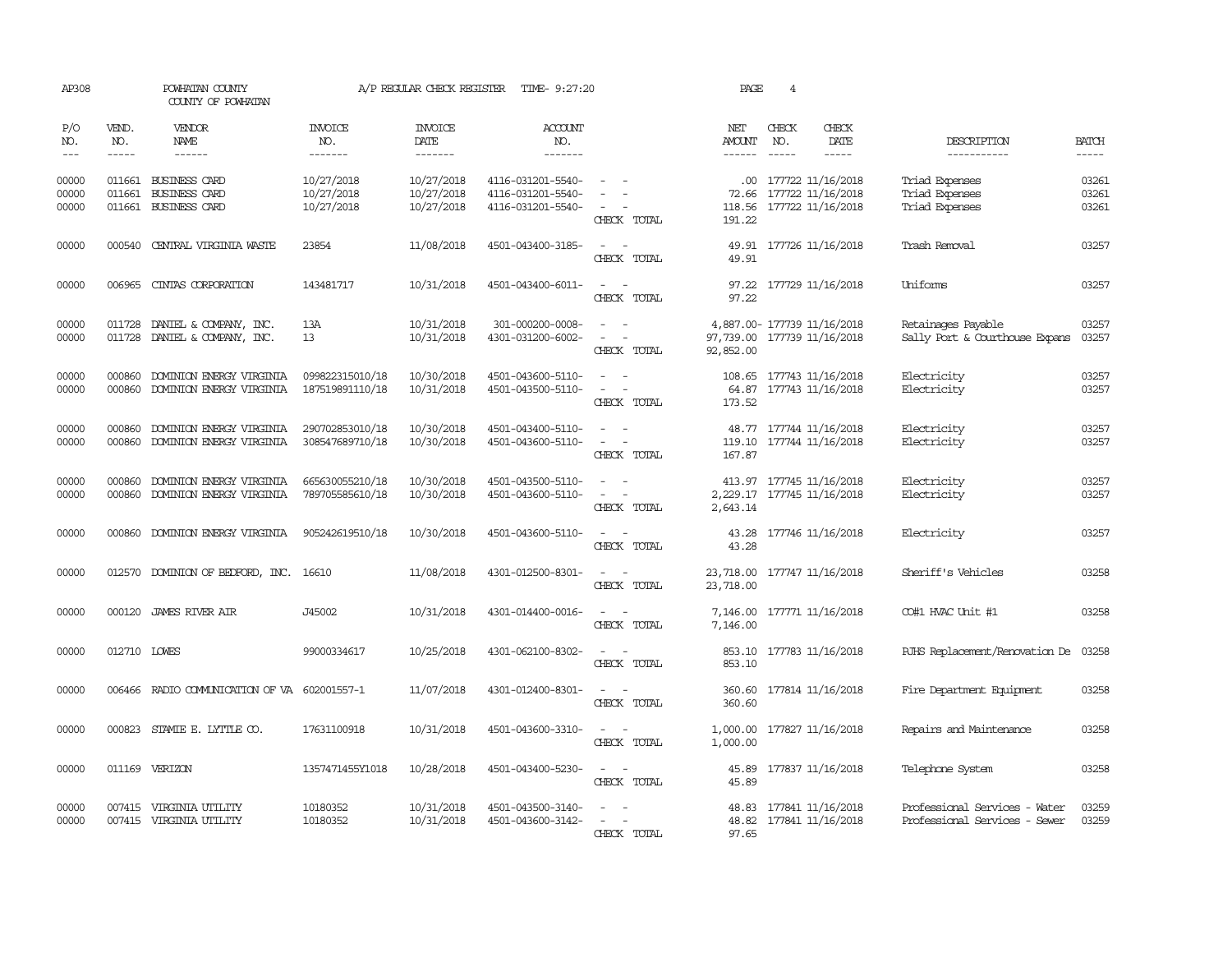| AP308                            |                             | POWHATAN COUNTY<br>COUNTY OF POWHATAN                                                                                                              |                           | A/P REGULAR CHECK REGISTER                           | TIME- 9:27:20                                                                    |                                                                     | PAGE                                     | 5                           |                                                                                                      |                                                                                                                                  |                                  |
|----------------------------------|-----------------------------|----------------------------------------------------------------------------------------------------------------------------------------------------|---------------------------|------------------------------------------------------|----------------------------------------------------------------------------------|---------------------------------------------------------------------|------------------------------------------|-----------------------------|------------------------------------------------------------------------------------------------------|----------------------------------------------------------------------------------------------------------------------------------|----------------------------------|
| P/O<br>NO.<br>$\frac{1}{2}$      | VEND.<br>NO.<br>$- - - - -$ | VENDOR<br>NAME<br>------                                                                                                                           | INVOICE<br>NO.<br>------- | <b>INVOICE</b><br>DATE<br>-------                    | <b>ACCOUNT</b><br>NO.<br>-------                                                 |                                                                     | NET<br>AMOUNT<br>$- - - - - -$           | CHECK<br>NO.<br>$- - - - -$ | CHECK<br>DATE<br>-----                                                                               | DESCRIPTION<br>-----------                                                                                                       | <b>BATCH</b><br>-----            |
| 00000                            |                             | 010641 WELLS FARGO BANK, N.A.                                                                                                                      | 11981375                  | 10/10/2018                                           | 4209-062000-0003-                                                                | $\sim$<br>CHECK TOTAL                                               | 2,502.00<br>2,502.00                     |                             | 177843 11/16/2018                                                                                    | Administration Fees                                                                                                              | 03259                            |
| 00000                            |                             | 008446 WILEY AND WILSON, INC.                                                                                                                      | 0058040                   | 11/01/2018                                           | 4301-014100-6002-                                                                | $\overline{\phantom{a}}$<br>$\sim$ $-$<br>CHECK TOTAL               | 1,470.00                                 |                             | 1,470.00 177845 11/16/2018                                                                           | Nitrogen System/Fire Suppressi                                                                                                   | 03259                            |
| 00000<br>00000<br>00000<br>00000 | 009183<br>009183            | 009183 AIR, WATER & SOIL LABORA- V18007939<br>AIR, WATER & SOIL LABORA-<br>AIR, WATER & SOIL LABORA-<br>009183 AIR, WATER & SOIL LABORA- V18007985 | V18007940<br>V18007958    | 11/09/2018<br>11/09/2018<br>11/13/2018<br>11/13/2018 | 4501-043600-3142-<br>4501-043600-3142-<br>4501-043600-3142-<br>4501-043600-3142- | $\overline{a}$<br>$\sim$<br>$\sim$<br>CHECK TOTAL                   | 40.00<br>707.60                          |                             | 40.00 177853 11/20/2018<br>177853 11/20/2018<br>265.20 177853 11/20/2018<br>362.40 177853 11/20/2018 | Professional Services - Sewer<br>Professional Services - Sewer<br>Professional Services - Sewer<br>Professional Services - Sewer | 03265<br>03265<br>03265<br>03265 |
| 00000                            |                             | 011931 ALTAIRIS TECHNOLOGY                                                                                                                         | 18-POW                    | 11/14/2018                                           | 4301-031200-6001-                                                                | $\sim$ $ \sim$<br>CHECK TOTAL                                       | 30,268.00 177854 11/20/2018<br>30,268.00 |                             |                                                                                                      | Public Safety Radio System                                                                                                       | 03265                            |
| 00000                            |                             | 007436 AQUA VIRGINIA, INC.                                                                                                                         | 0574661 11/18             | 11/07/2018                                           | 4501-043400-5130-                                                                | $\sim$ $ \sim$<br>CHECK TOTAL                                       | 26.75                                    |                             | 26.75 177855 11/20/2018                                                                              | Water                                                                                                                            | 03265                            |
| 00000                            |                             | 007436 AQUA VIRGINIA, INC.                                                                                                                         | 1188328 11/18             | 11/07/2018                                           | 4501-043600-5130-                                                                | $\overline{\phantom{a}}$<br>- -<br>CHECK TOTAL                      | 17.62<br>17.62                           |                             | 177856 11/20/2018                                                                                    | Water - Sewer Facilities                                                                                                         | 03265                            |
| 00000                            |                             | 012572 AT&T MOBILITY                                                                                                                               | X10252018                 | 10/18/2018                                           | 4301-032200-0005-                                                                | $\sim$<br>$\sim$<br>CHECK TOTAL                                     | 3.75<br>3.75                             |                             | 177857 11/20/2018                                                                                    | CAD System                                                                                                                       | 03267                            |
| 00000                            |                             | 011224 ELECTRONIC SYSTEMS, INC.                                                                                                                    | IN1101551                 | 10/31/2018                                           | 4501-043400-3320-                                                                | $ -$<br>CHECK TOTAL                                                 | 39.83<br>39.83                           |                             | 177873 11/20/2018                                                                                    | Maintenance and Service Contra                                                                                                   | 03267                            |
| 00000                            |                             | 005075 GREENE, FLOYD, JR.                                                                                                                          | 5                         | 10/09/2018                                           | 4301-031200-6001-                                                                | $\sim$<br>$\sim$<br>CHECK TOTAL                                     | 120.00                                   |                             | 120.00 177876 11/20/2018                                                                             | Public Safety Radio System                                                                                                       | 03267                            |
| 00000<br>00000                   |                             | 011110 MOSELEY ARCHITECTS<br>011110 MOSELEY ARCHITECTS                                                                                             | 550394-034<br>550394-034  | 7/31/2018<br>7/31/2018                               | 4301-046000-8301-<br>4301-062100-8302-                                           | $\overline{\phantom{a}}$<br>$\overline{\phantom{a}}$<br>CHECK TOTAL | 20,597.68 177882 11/20/2018<br>24,931.14 |                             | 4,333.46 177882 11/20/2018                                                                           | Water Tower - Village Area<br>RJHS Replacement/Renovation De                                                                     | 03267<br>03267                   |
| 00000                            |                             | 006985 NUNNALLY, BRADFORD W.                                                                                                                       | CHRISIMAS PARTY           | 11/15/2018                                           | 4116-031212-6015-                                                                | $\overline{\phantom{a}}$<br>CHECK TOTAL                             | 1,500.00                                 |                             | 1,500.00 177884 11/20/2018                                                                           | Ancillary Expenses                                                                                                               | 03267                            |
| 00000                            | 009689                      | POWHATAN CHRISTMAS MOTHER ANTMAL CONTROL                                                                                                           |                           | 11/18/2018                                           | 4116-031212-6015-                                                                | $\sim$ $\sim$<br>CHECK TOTAL                                        | 25.00<br>25.00                           |                             | 177886 11/20/2018                                                                                    | Ancillary Expenses                                                                                                               | 03266                            |
| 00000                            | 008448                      | <b>CUINN CONSULTING</b>                                                                                                                            | $7\phantom{.0}$           | 11/09/2018                                           | 4301-046000-8301-                                                                | $\sim$<br>$\sim$<br>CHECK TOTAL                                     | 912.40                                   |                             | 912.40 177889 11/20/2018                                                                             | Water Tower - Village Area                                                                                                       | 03266                            |
| 00000                            |                             | 008641 SCHOLASTIC SPORTS, INC.                                                                                                                     | R993881029                | 11/13/2018                                           | 4116-032200-0010-                                                                | $\sim$<br>CHECK TOTAL                                               | 175.00                                   |                             | 175.00 177894 11/20/2018                                                                             | SAFER Expenses                                                                                                                   | 03265                            |
| 00000                            |                             | 012727 SOLARFILM                                                                                                                                   | 907                       | 11/12/2018                                           | 4301-062100-8302-                                                                | $\sim$<br>$\sim$<br>CHECK TOTAL                                     | 1,694.00<br>1,694.00                     |                             | 177896 11/20/2018                                                                                    | RJHS Replacement/Renovation De 03267                                                                                             |                                  |
| 00000                            |                             | 006594 SOUTHSIDE ELECTRIC COOP                                                                                                                     | 63504013 11/18            | 11/06/2018                                           | 4501-043500-5110-                                                                | CHECK TOTAL                                                         | 31.70                                    |                             | 31.70 177898 11/20/2018                                                                              | Electricity                                                                                                                      | 03266                            |